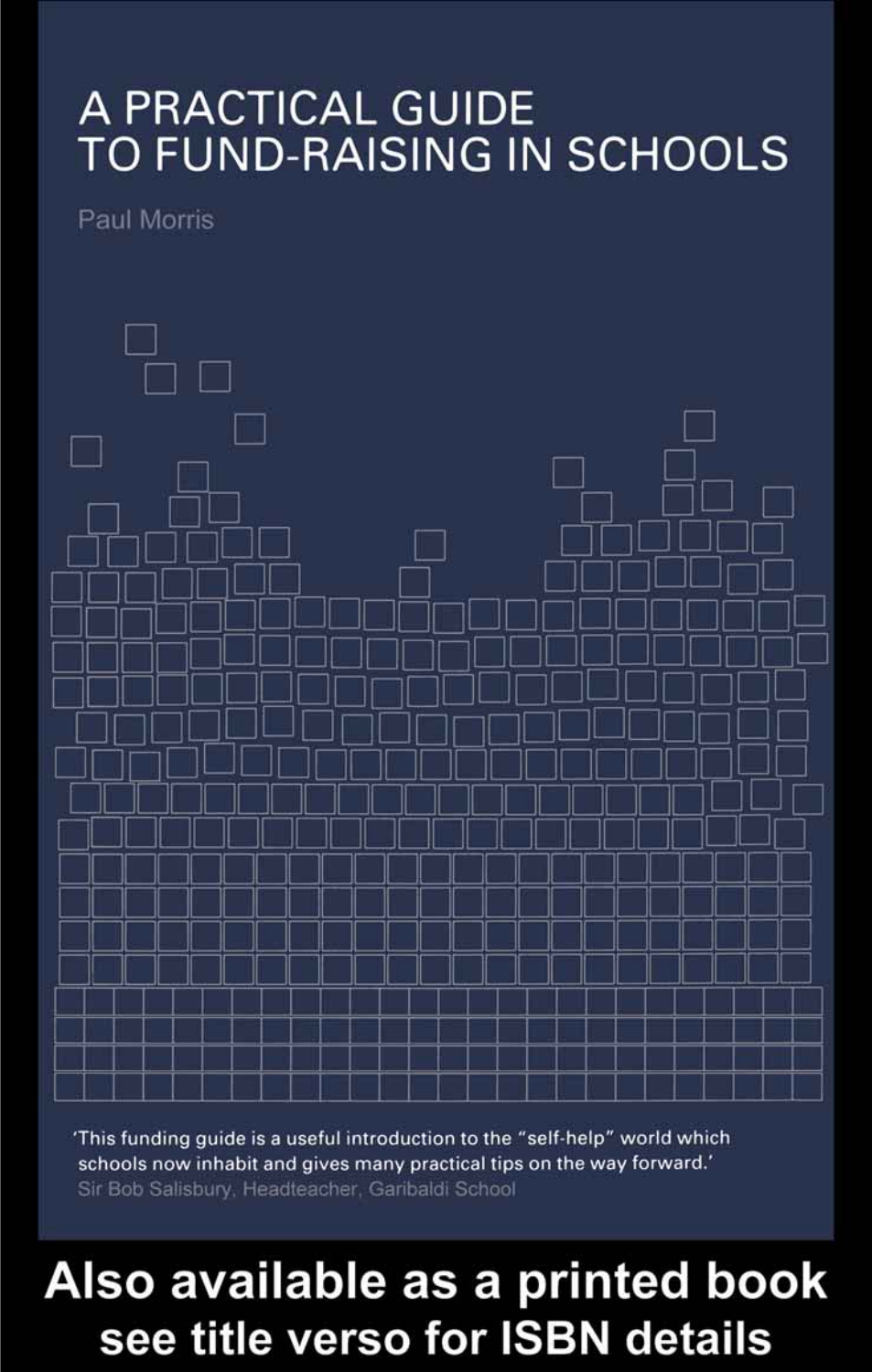## A Practical Guide to Fund-raising in Schools

Government funding for education is limited and schools are increasingly having to raise funds through schemes involving community and commercial support. The OFSTED inspection programme expects schools to produce detailed management plans including how they will find the resources to realise these plans.

This practical guide explains everything that schools need to know about funding, including:

- who to involve in fund-raising;
- where to look for sources of funding;
- how to set and meet fund-raising targets;
- case studies of fund-raising initiatives;
- contact details of useful organisations.

All schools looking to develop commercial and community partnerships should invest in a copy of this guide: the answer to every headteacher's funding prayer.

**Paul Morris** has substantial experience of financial management in an education setting and runs his own Educational Resource Improvement Consultancy (ERIC).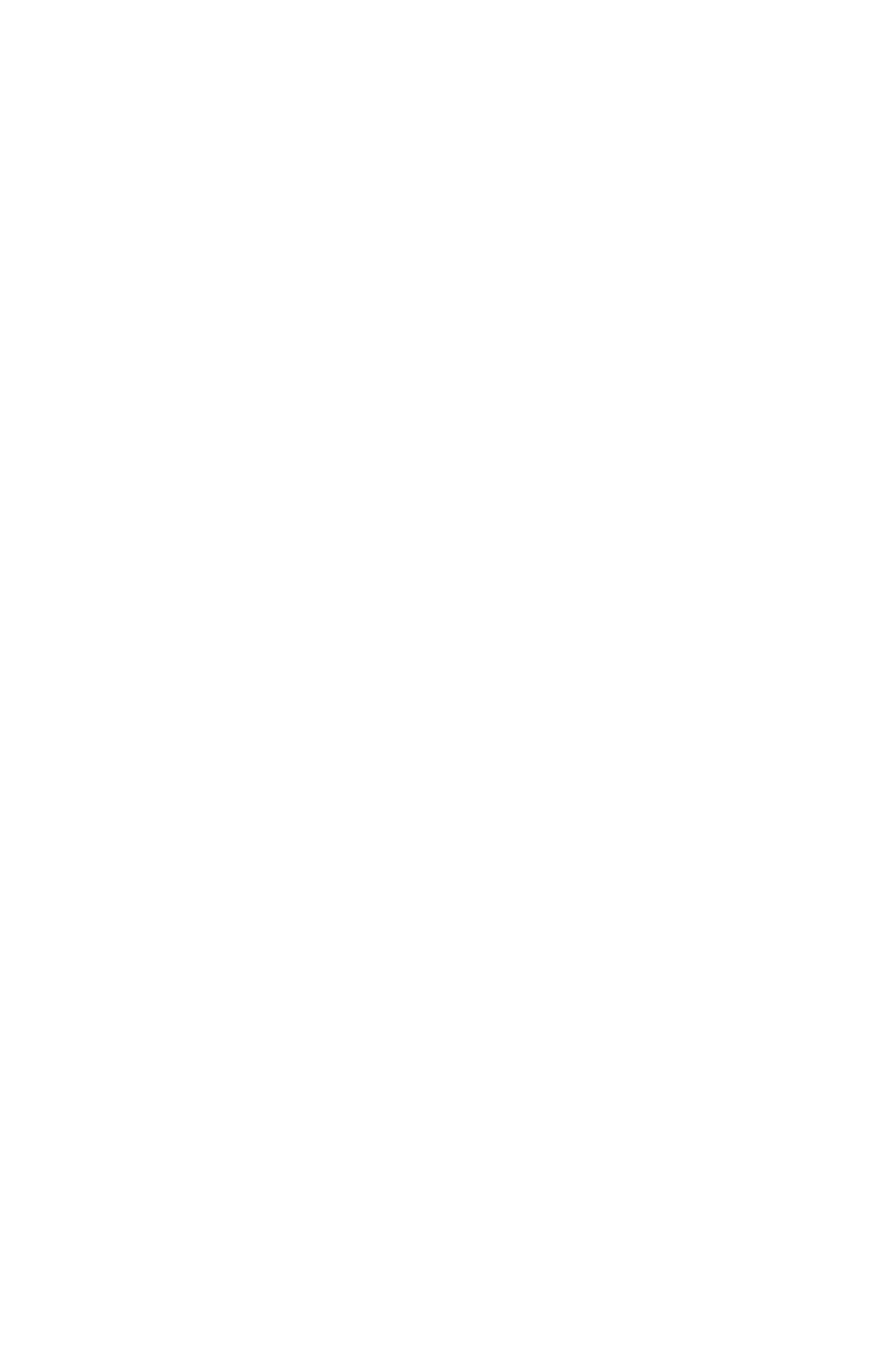# A Practical Guide to Fund-raising in Schools

Paul Morris

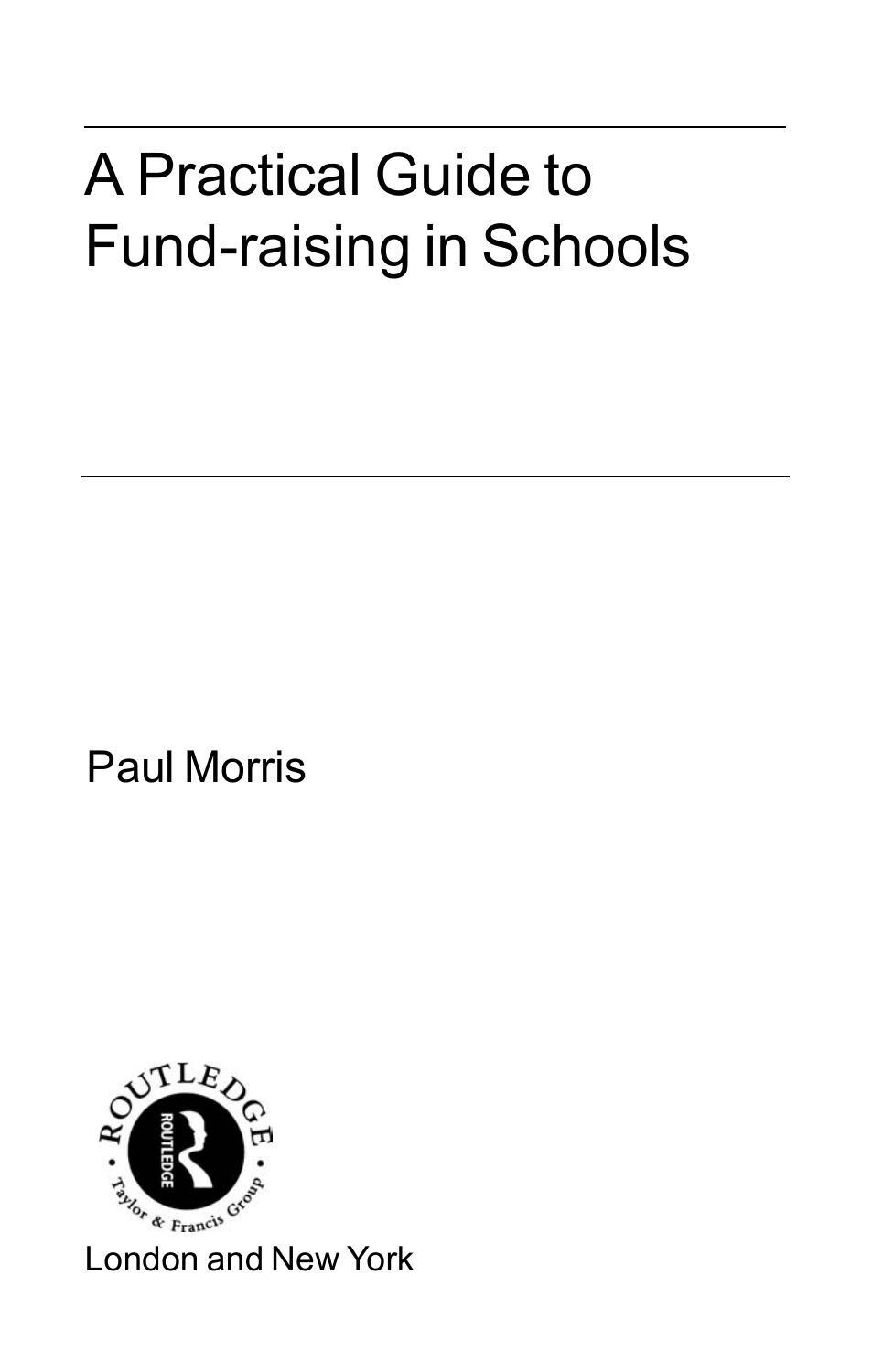First published 2000 by Routledge 11 New Fetter Lane, London EC4P 4EE

Simultaneously published in the USA and Canada by Routledge 29 West 35th Street, New York, NY 10001

*Routledge is an imprint of the Taylor & Francis Group* 

This edition published in the Taylor & Francis e-Library, 2001.

© 2000 Paul Morris

All rights reserved. No part of this book may be reprinted or reproduced or utilised in any form or by any electronic, mechanical, or other means, now known or hereafter invented, including photocopying and recording, or in any information storage or retrieval system, without permission in writing from the publishers.

*British Library Cataloguing in Publication Data*  A catalogue record for this book is available from the British Library

*Library of Congress Cataloging in Publication Data*  Morris, Paul

A practical guide to fund-raising in schools/Paul Morris. p. cm. Includes bibliographical references and index. 1. Educational fund raising – Great Britain – Handbooks, manuals, etc. 2. Schools – Great Britain – Finance – Handbooks, manuals, etc. 3. Grants-in-aid – Great Britain – Directories. 1. Title. LC245.G7 .M67 2000 99-087277

ISBN 0–415–22957–X (Print Edition) ISBN 0-203-13354-4 Master e-book ISBN ISBN 0-203-18031-3 (Glassbook Format)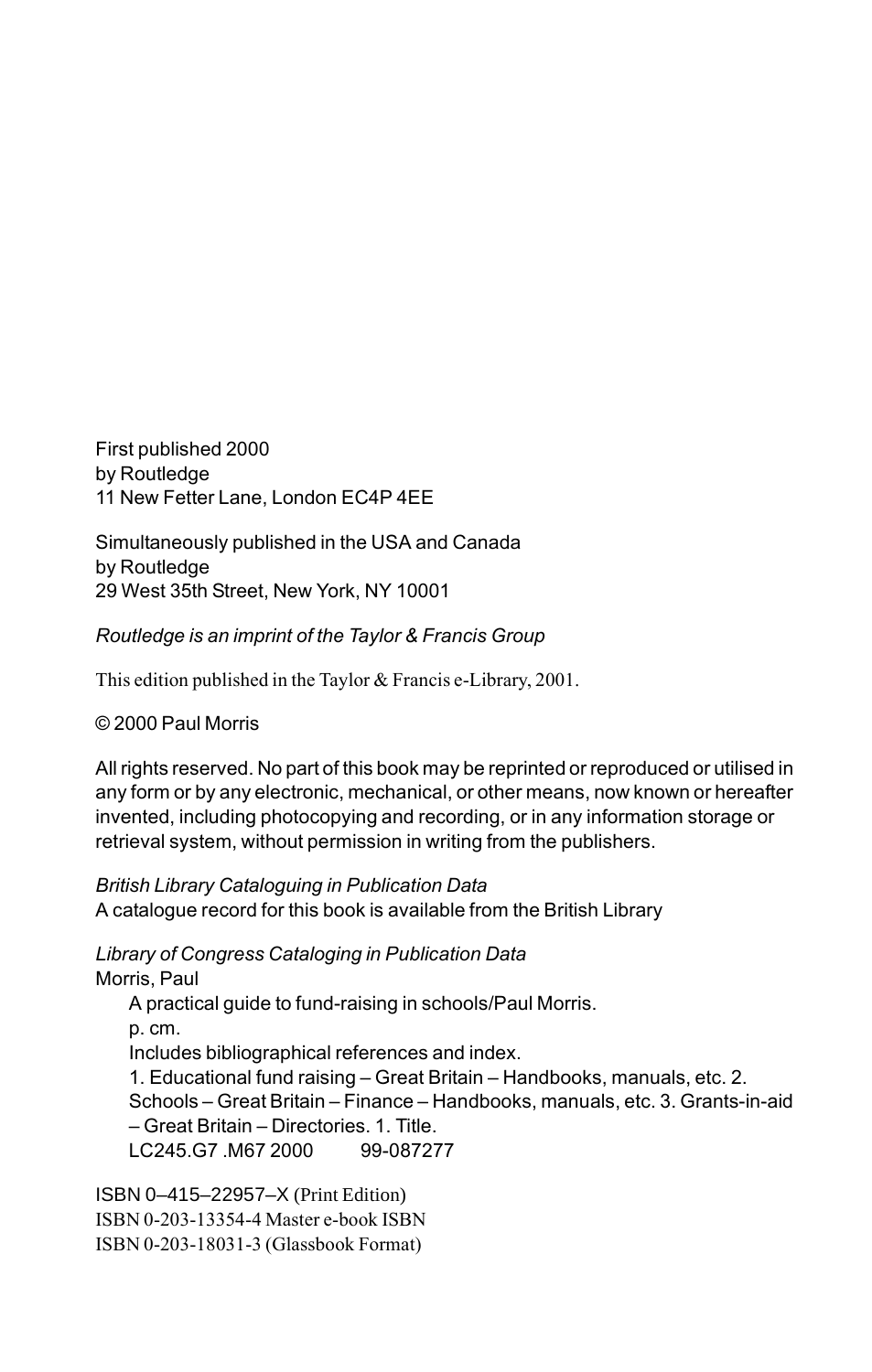## **Contents**

|   | Foreword                                                                        | viii |  |
|---|---------------------------------------------------------------------------------|------|--|
|   | List of abbreviations                                                           | ix   |  |
|   | Introduction: finding your inspiration                                          | 1    |  |
|   | Why this guide is needed 3                                                      |      |  |
|   | Who is this guide for? 4                                                        |      |  |
|   | How can this guide be of use? 6                                                 |      |  |
|   | How is the guide set out? 6                                                     |      |  |
|   | Rising to the challenge 8                                                       |      |  |
| 1 | Why do you need to make a fund-raising journey?                                 | 9    |  |
|   | Why are you interested in fund-raising for your school and in<br>what areas? 10 |      |  |
|   | Why start with the school development plan? 11                                  |      |  |
|   | Individual areas of growth 12                                                   |      |  |
|   | Using SWOT analysis 12                                                          |      |  |
|   | How will the school development plan help me get started? 15                    |      |  |
| 2 | What is your fund-raising destination and what                                  |      |  |
|   | direction do you need to take?                                                  | 19   |  |
|   | The strategy's aims 20                                                          |      |  |
|   | Targets and milestones 23                                                       |      |  |
|   | Personnel 24                                                                    |      |  |
|   | Resources 26                                                                    |      |  |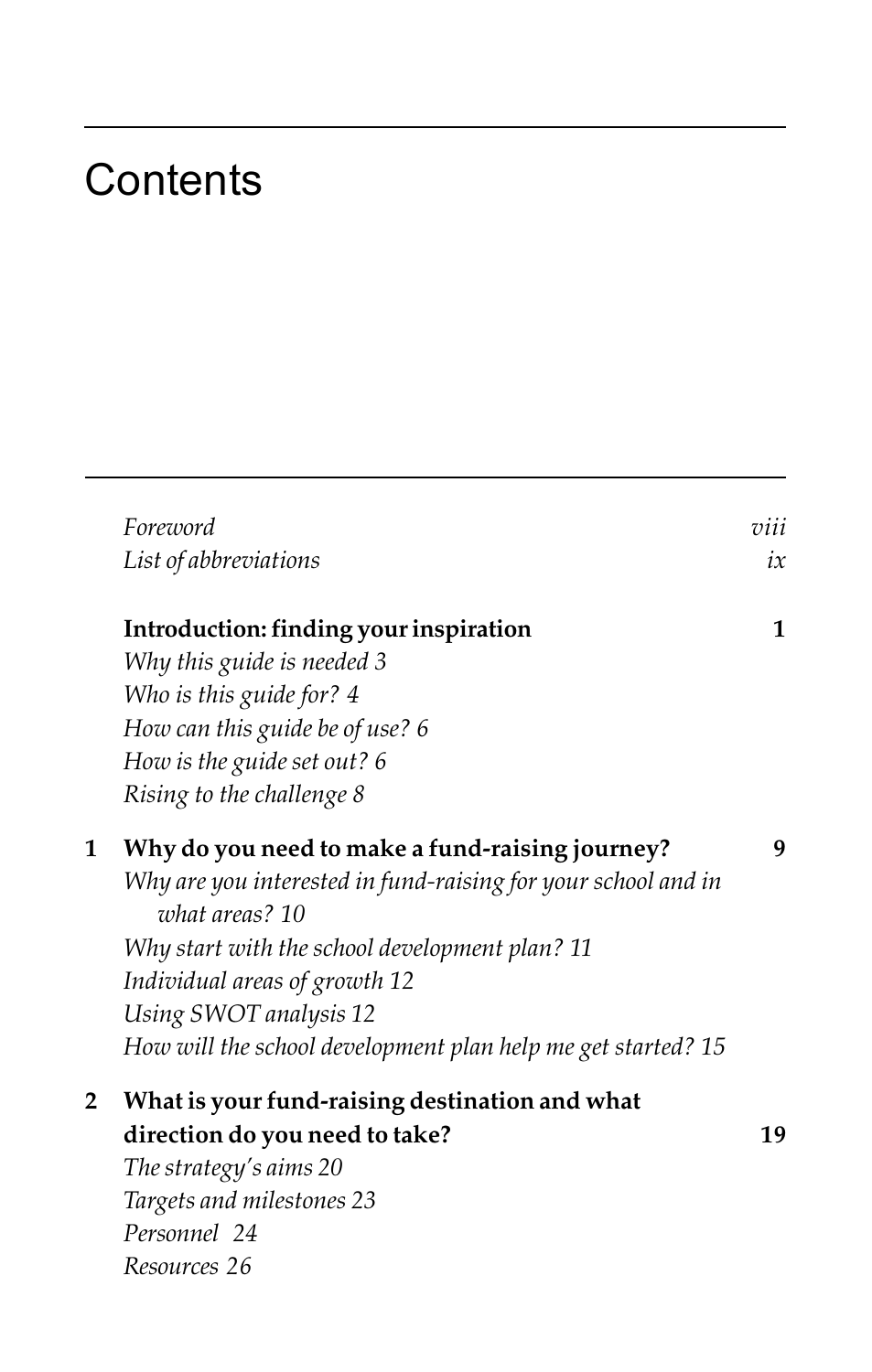*Your target audience 28 Assistance 29*

#### **3 Finding fund-raising companions: entering into local partnerships 34**

*Establish and maintain a contact database for local potential partners in fund-raising 34 Source of contacts 35 What are the benefits of closer ties with local organisations? 37 Maintaining your contacts database 40 Developing contacts with existing agencies 40*

#### **4 How to match up with funding agencies 44**

*Funding agencies available to schools 44 Government funding initiatives 45 European funding initiatives 56 Grant-awarding trusts 58 Commercial support in education 60*

#### **5 Home-base support in fund-raising 69**

*Providing funding of your own 69 Where does the school's contribution come from? 70 Does all matched funding have to be cash? 71 What if your school has absolutely no money for matched funding? 71 Making a success of local fund-raising 75*

#### **6 Gaining support for your fund-raising: how to do the asking 77**

*Making sure you are ready for the approach 78 Kissing the right frogs 80 Getting the paperwork right 84 The pros and cons of writing letters 88 The pros and cons of a direct person-to-person approach 89 The importance of networking 89 Advice from good practitioners 90*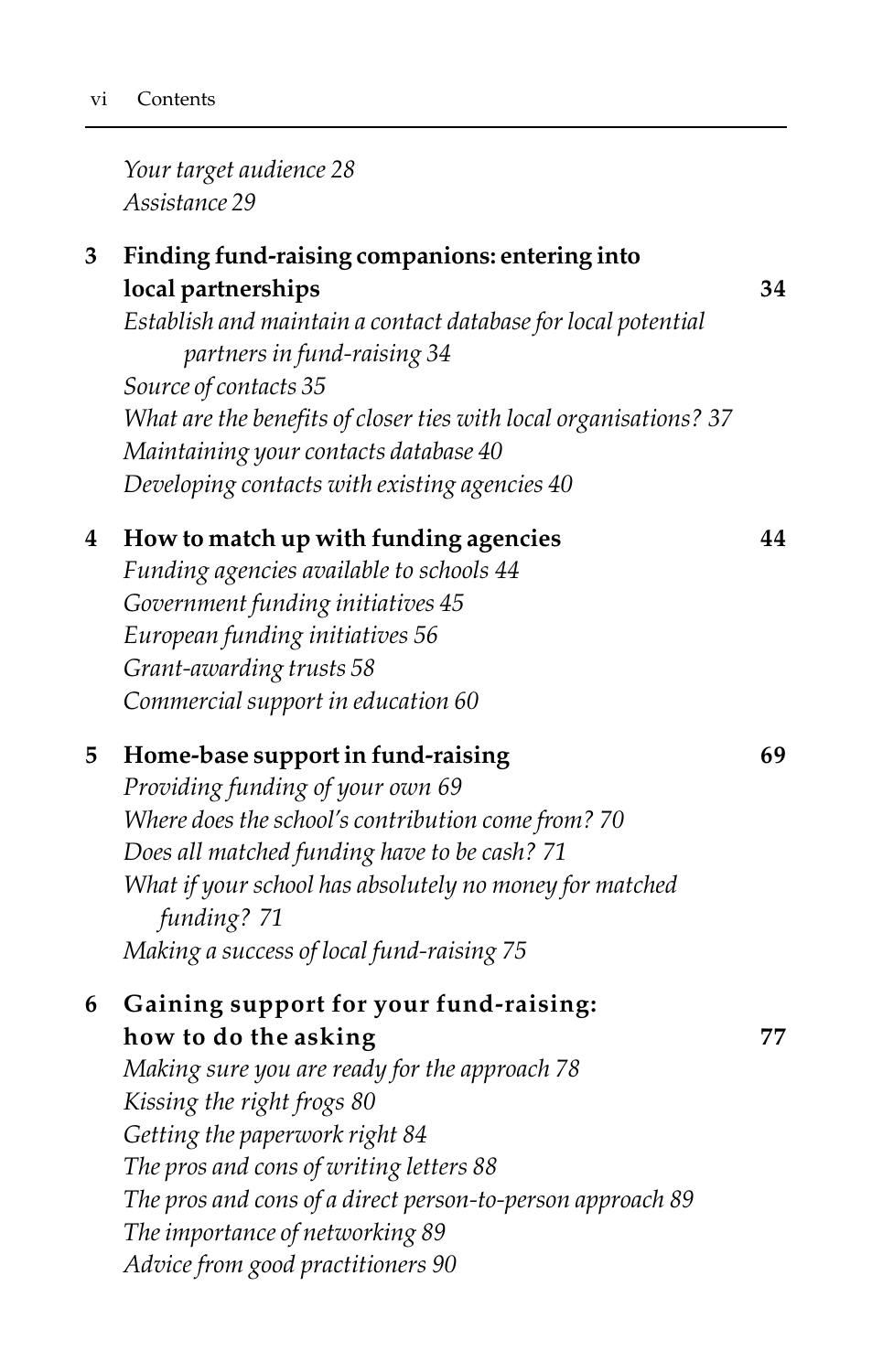| 7 | Assembling a potent fund-raising team                                        | 91  |
|---|------------------------------------------------------------------------------|-----|
|   | Who should be in the team and who should not? 92                             |     |
|   | Who should lead the project? 94                                              |     |
|   | Setting up a working party 94                                                |     |
|   | The role of outside agencies, professional fund-raisers or<br>consultants 95 |     |
|   | Where to find consultancy help 95                                            |     |
|   | The role of the internal consultant 97                                       |     |
|   | The role of a project champion 98                                            |     |
|   | How to ensure that the team remains positive 99                              |     |
|   | How to ensure continuity and progress through teamwork 100                   |     |
| 8 | Managing your fund-raising: making sure you                                  |     |
|   | reach your destination                                                       | 102 |
|   | Make sure your project is SMART 102                                          |     |
|   | Having a mission 104                                                         |     |
|   | Having the 'right' targets 105                                               |     |
|   | Establishing milestone and target dates 106                                  |     |
|   | Show that you can manage your resources 108                                  |     |
|   | Monitor the progress of your project 109                                     |     |
|   | Ways of overcoming some of the hurdles 110                                   |     |
|   | Using a project management consultant 111                                    |     |
|   | Learning from others' experiences 112                                        |     |
| 9 | Keeping the fund-raising momentum going                                      | 113 |
|   | Have you reached your fund-raising destination? 113                          |     |
|   | Why do you need to keep the fund-raising going? 114                          |     |
|   | How can your school keep the strategy going? 117                             |     |
|   | Keeping contacts 'warm' 117                                                  |     |
|   | Appendix 1                                                                   | 120 |
|   | Appendix 2                                                                   | 133 |
|   | Appendix 3                                                                   | 138 |
|   | Index                                                                        | 143 |
|   |                                                                              |     |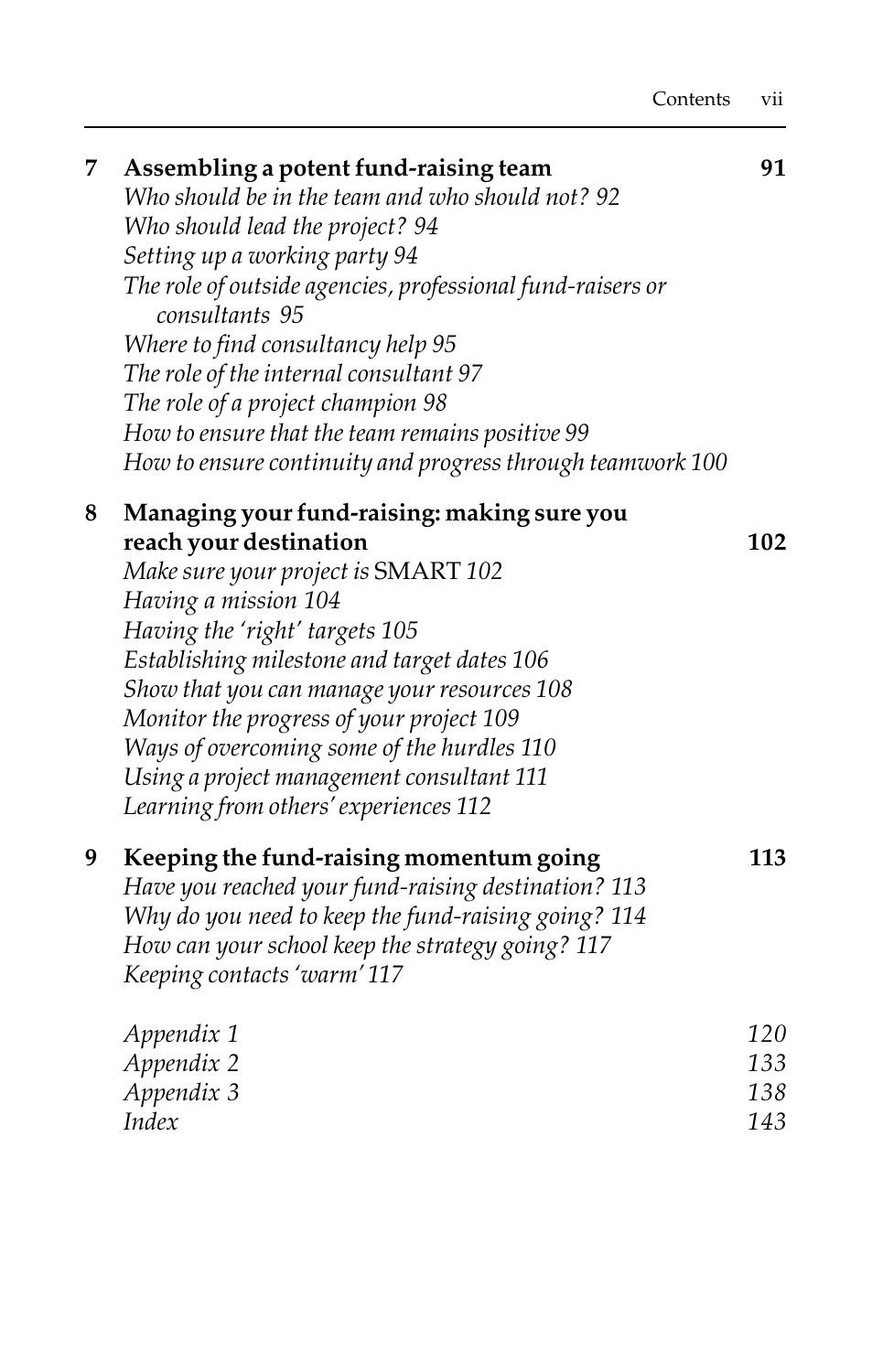### Foreword

In most countries, there is an ever widening gap between the cost of running schools and the level of funding available from governments. Though social expectations of schools continue to rise, there is a reluctance on the part of most taxpayers to pay any more for education. These are the elements of the financial crisis now facing many of our schools.

To survive, we in education must adopt new strategies, become more commercial in outlook and show greater inventiveness in the way we operate. We need to change to flexible, quick response organisations which can pick up windfalls or adjust to new situations at a speed not normally associated with schools. Sitting back and blaming the system will not put more computers in our classrooms, and we must contemplate a compete culture change. Without doubt the future will about making more from less.

This new funding guide is a useful introduction to the 'selfhelp' world which schools now inhabit and gives many practical tips.

> Sir Bob Salisbury Headteacher, Garibaldi School Mansfield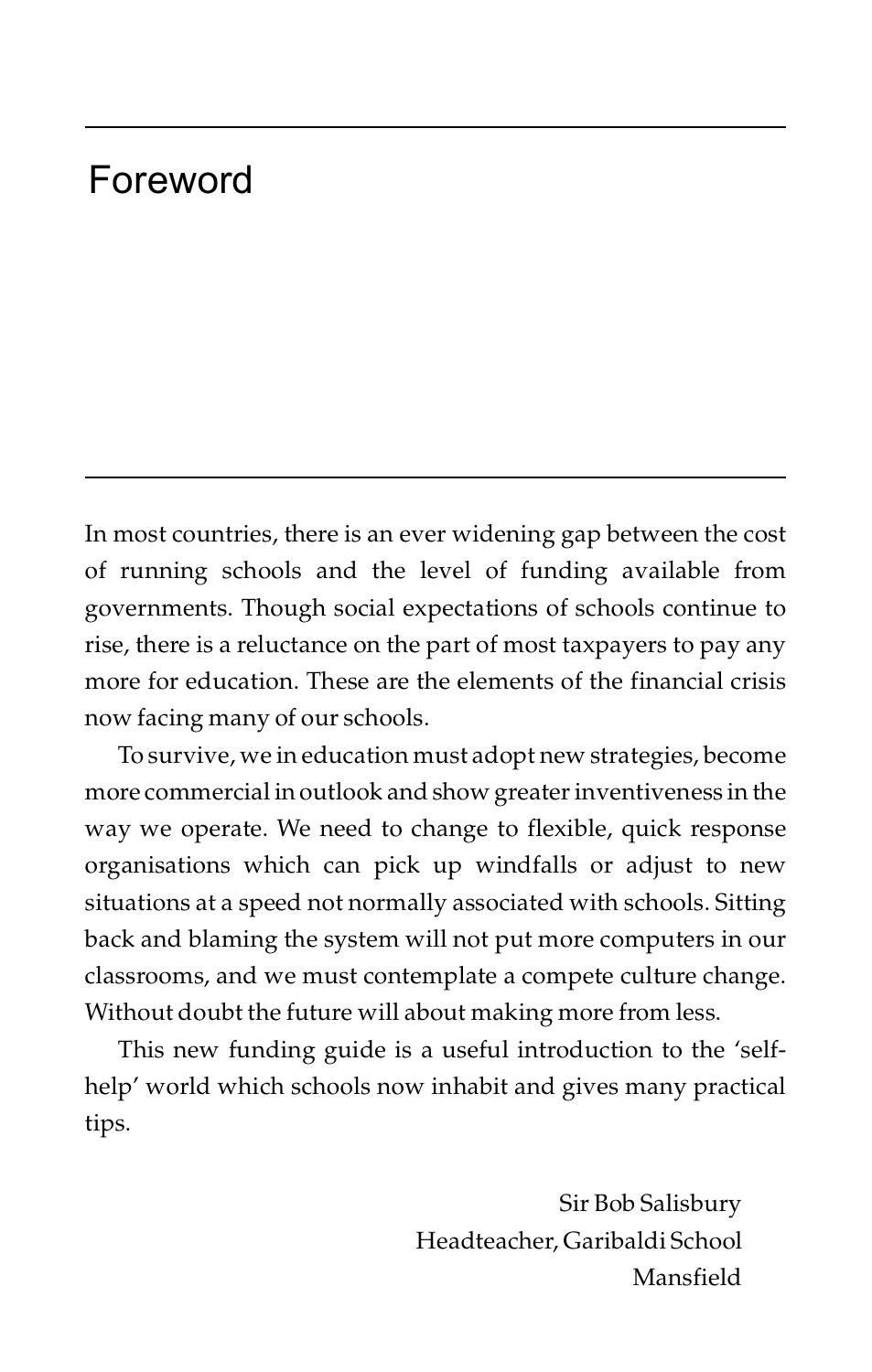## Abbreviations

| <b>ABSA</b>   | Association for Business Sponsorship of the Arts |
|---------------|--------------------------------------------------|
| A4E           | Arts for Everyone                                |
| AMP           | Asset Management Plan                            |
| <b>BITC</b>   | Business in the Community                        |
| <b>CSV</b>    | <b>Community Service Volunteers</b>              |
| <b>DfEE</b>   | Department for Education and Employment          |
| <b>DTI</b>    | Department for Trade and Industry                |
| EBP           | <b>Education-Business Partnership</b>            |
| <b>ICT</b>    | Information and Communication Technology         |
| <b>LEA</b>    | Local Education Authority                        |
| <b>LEC</b>    | Local Enterprise Company (Scotland only)         |
| LGA           | Local Government Association                     |
| <b>LMS</b>    | Local Management of Schools                      |
| <b>NDS</b>    | New Deal for Schools                             |
| <b>NFER</b>   | National Federation for Education Research       |
| <b>NOF</b>    | New Opportunities Fund                           |
| <b>OFSTED</b> | Office for Standards in Education                |
| <b>PFI</b>    | Private Finance Initiative                       |
| <b>PPP</b>    | Public Private Partnership                       |
| <b>PSA</b>    | <b>Parents Staff Association</b>                 |
| <b>PTA</b>    | <b>Parent Teacher Association</b>                |
| <b>SMEs</b>   | Small and Medium-sized Enterprises               |
| <b>SWOT</b>   | Strengths, Weaknesses, Opportunities and Threats |
| TC.           | Technology College                               |
| <b>TEC</b>    | Training and Enterprise Council                  |
| TVEI          | Technical and Vocational Education Initiative    |
|               |                                                  |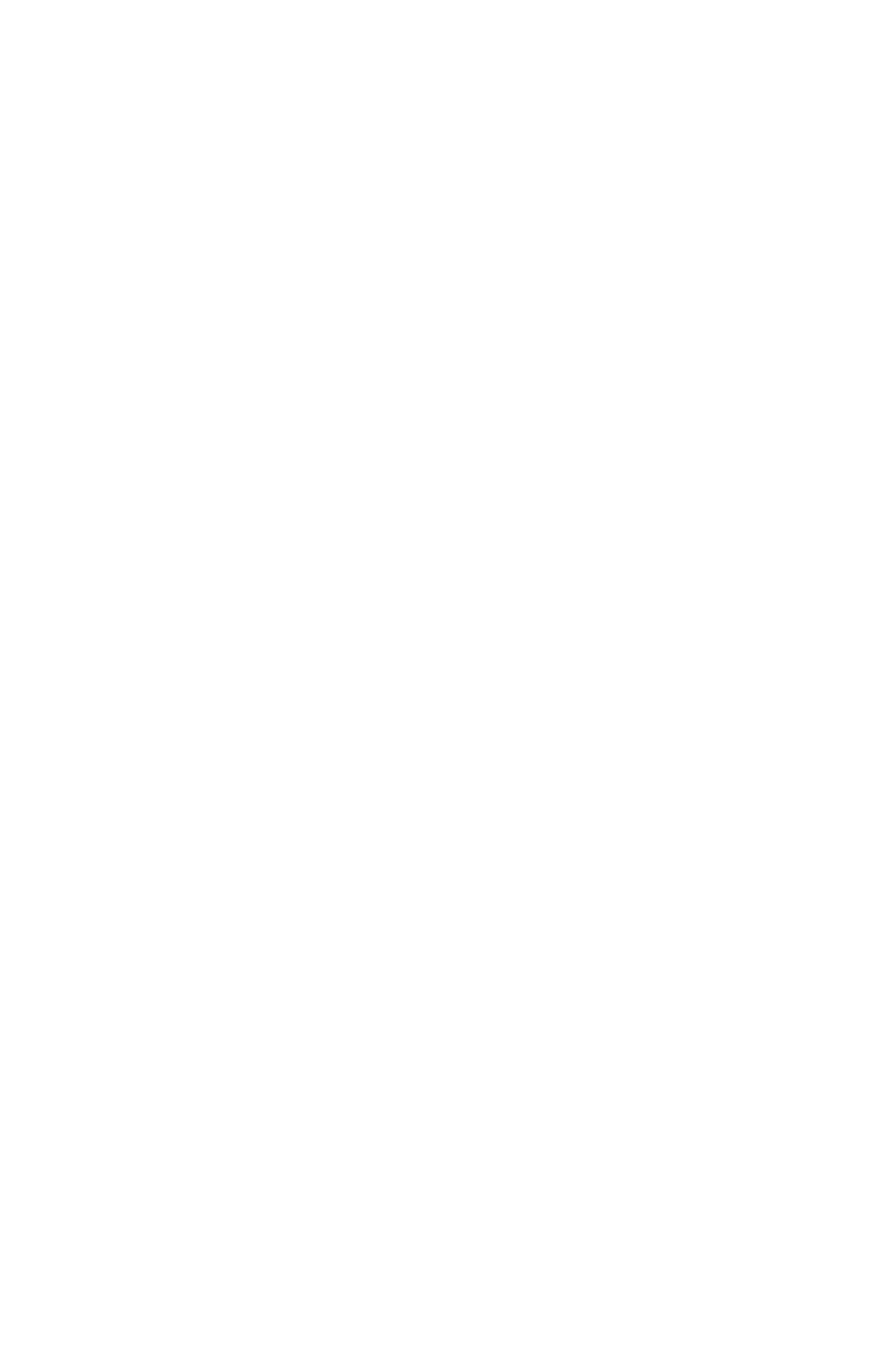### **Introduction**  Finding your inspiration

In the late 1980s, a headteacher, freshly appointed at a state secondary school in the East Midlands, stood back to take stock of his fresh challenge and the environment in which the school existed. The local area had suffered economic deprivation. Until recently, employment had come from long-established industries such as coal-mining and textiles, and new employment opportunities were slow to develop.

- The main results of his stock-taking can be summarised as follows:
- the school was in the bottom six schools in its LEA for GCSE results;
- the annual buildings repair bill at the school was in excess of £40,000:
- every year fifty intake students were opting for other local secondary schools;
- there were only eight students in the school's sixth form;
- staff morale was low.

He also knew that, while the standard education funding sources were either contracting or remaining at the same levels, the funding levels required to achieve the aims and objectives at the school were steadily rising. He had to respond to this dilemma. Standing still or going backwards were not options that he was willing to consider.

His response was to develop a programme of initiatives, in both the pastoral and curricular areas of his school, which would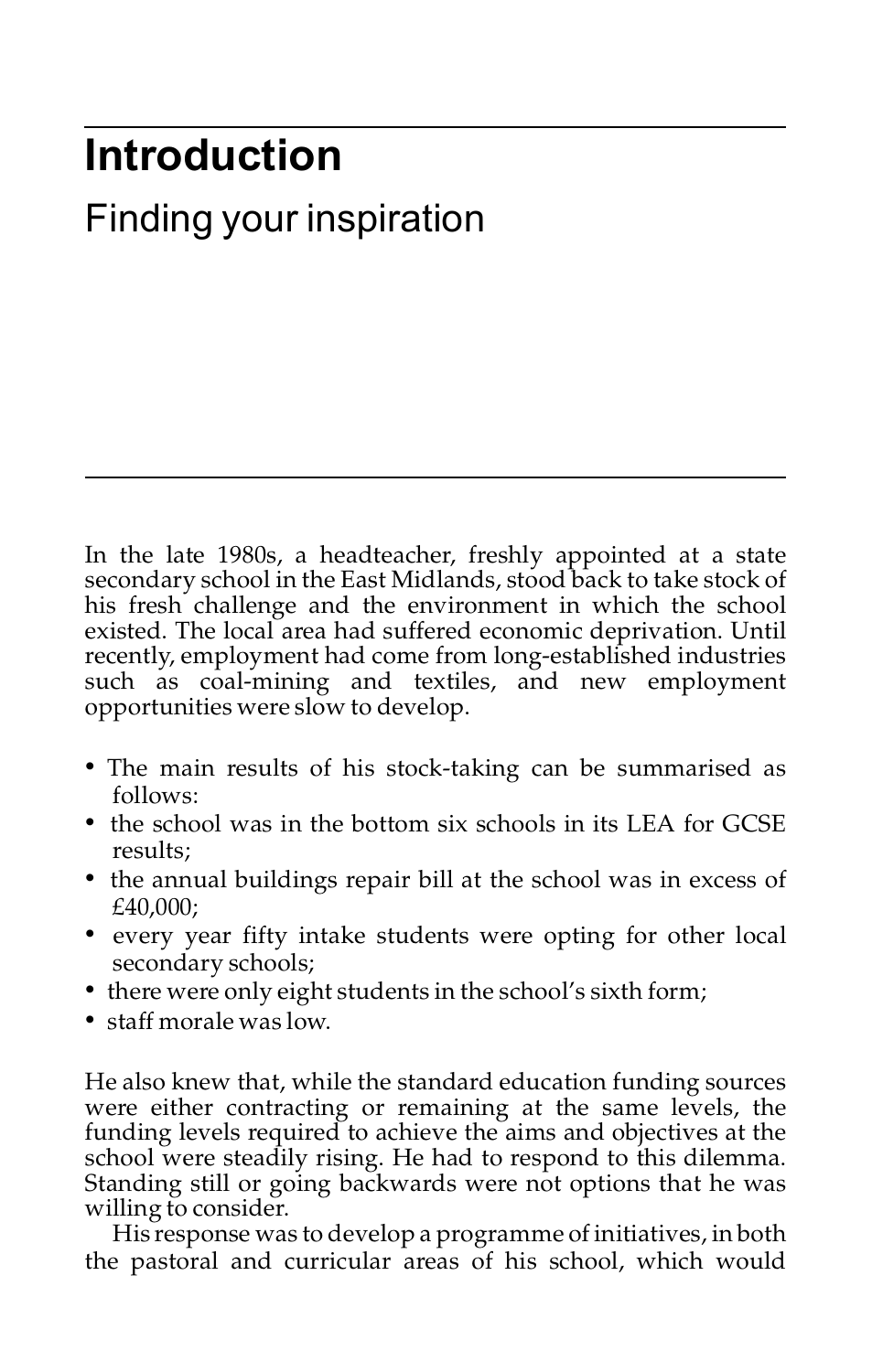encourage the introduction of partnerships between the school and commerce.

These local and national partnerships enabled the school to take advantage of funding opportunities, from both UK trusts and European funding initiatives, which brought about the following changes:

- GCSE results have improved over 300 per cent in a four-year period;
- vandalism and truancy have been greatly reduced;
- the school is now oversubscribed year on year;
- there are now over 130 members of the sixth form;
- staff morale is excellent, with Heads of Curriculum areas developing their own resourcefulness to bring opportunities to pupils, often supported by commercial and educational partners.

This school does exist. The headteacher is Sir Bob Salisbury. The school is the Garibaldi School, Mansfield, Nottinghamshire, and it featured as one of the case studies in Sir John Harvey-Jones's series on BBC2 *The Trouble-shooter Returns.* 

Among the visitors to the school have been HRH Prince Charles and David Blunkett (then Shadow Secretary of State for Education), together with a stream of headteachers, all keen to find the source of the miracles performed at this normal state secondary school.

This may not be the first time that you have heard of such initiatives, but maybe you thought that these entrepreneurial and innovative organisations were the exception rather than the rule.

However, you may be surprised to find that there are schools in your local area who have achieved similar success, and that there are various other examples across the country of schools developing partnerships with community groups and businesses in order to take advantage of funding opportunities.

Opportunities for alternative sources of funding in education have certainly been on the increase in recent years. With the correct approach, all schools can utilise these opportunities to the benefit of their pupils and their local community.

So, can your school join this number of enriched education centres? Perhaps the first step is to decide whether the advice in this guide can be used in your school.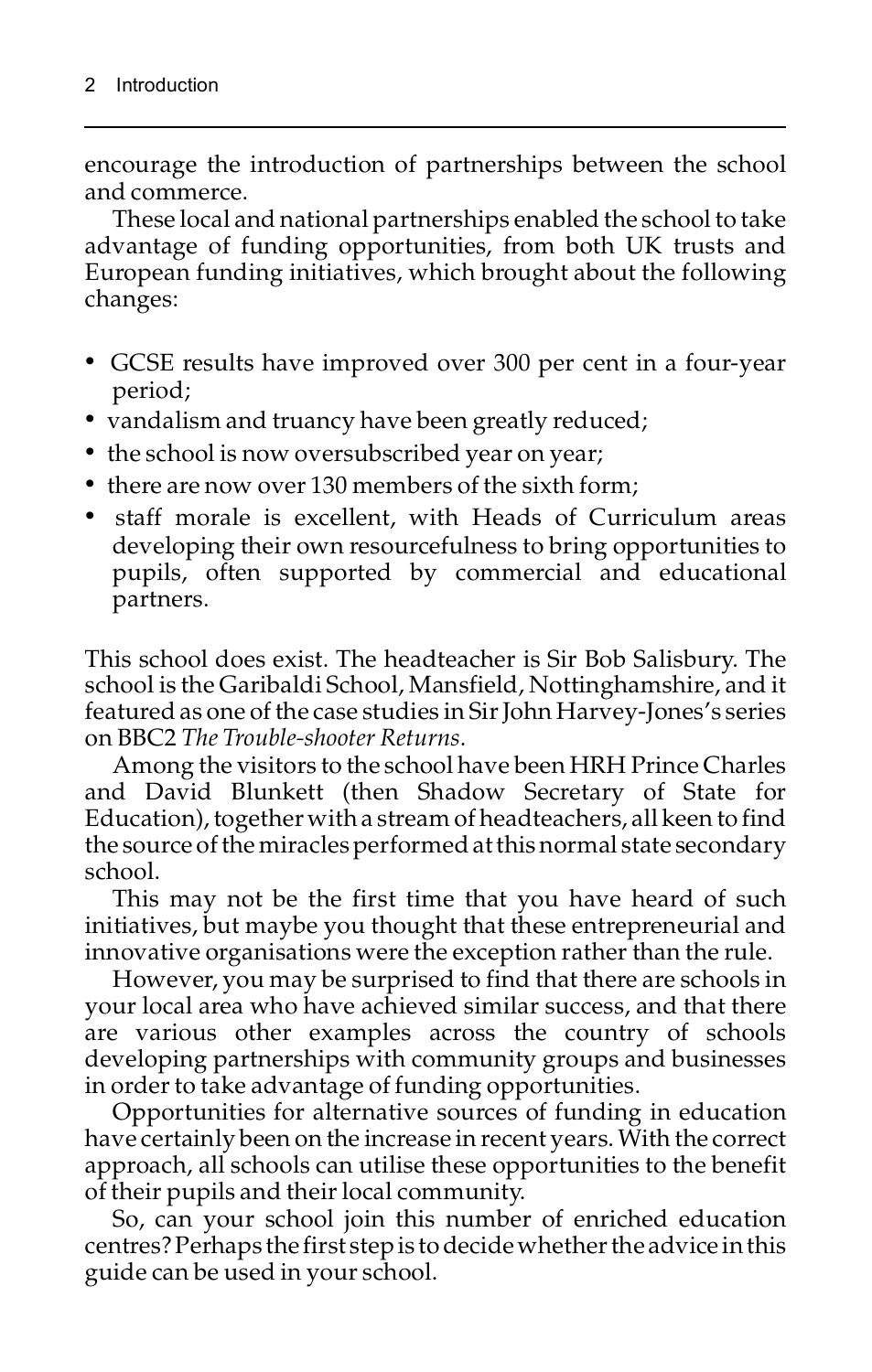#### **Why this guide is needed**

#### *Scarcity of funds*

Schools, particularly those in the state sector, have found that funding available from the customary sources has become scarcer. In real terms, the value of this funding has fallen without keeping pace with either salary increases or inflation. It is now recognised that reliance on the state for full educational funding is no longer valid and that alternative strategies need to be sought.

There can be few headteachers who lie awake, night after night, worrying how to spend the excess funds available to their school. More realistic is insomnia brought on because there are too many calls on the scarce funding available.

#### *More development planning*

There has been a rise in the importance attached to development planning in schools. As a management tool, this concept has been in evidence for some time in education, but recent bodies such as TVEI and OFSTED have significantly raised its prominence.

Very few school inspections in the past few years have not resulted in each school formulating a development plan, together with an action plan outlining the delivery of the plan's aims and objectives. All well and good, until schools look at the availability of resources required to implement these plans. It is in this area that the more resourceful schools have developed programmes and initiatives designed to deliver their action plans with innovative approaches to access funding. Often such programmes have involved community and commercial support, while also developing project management skills.

#### *Changes in school management*

There has been a substantial shift in the past decade regarding how schools are managed, whether in specific curriculum areas, across the curriculum (e.g. ICT), or on whole-school issues. This has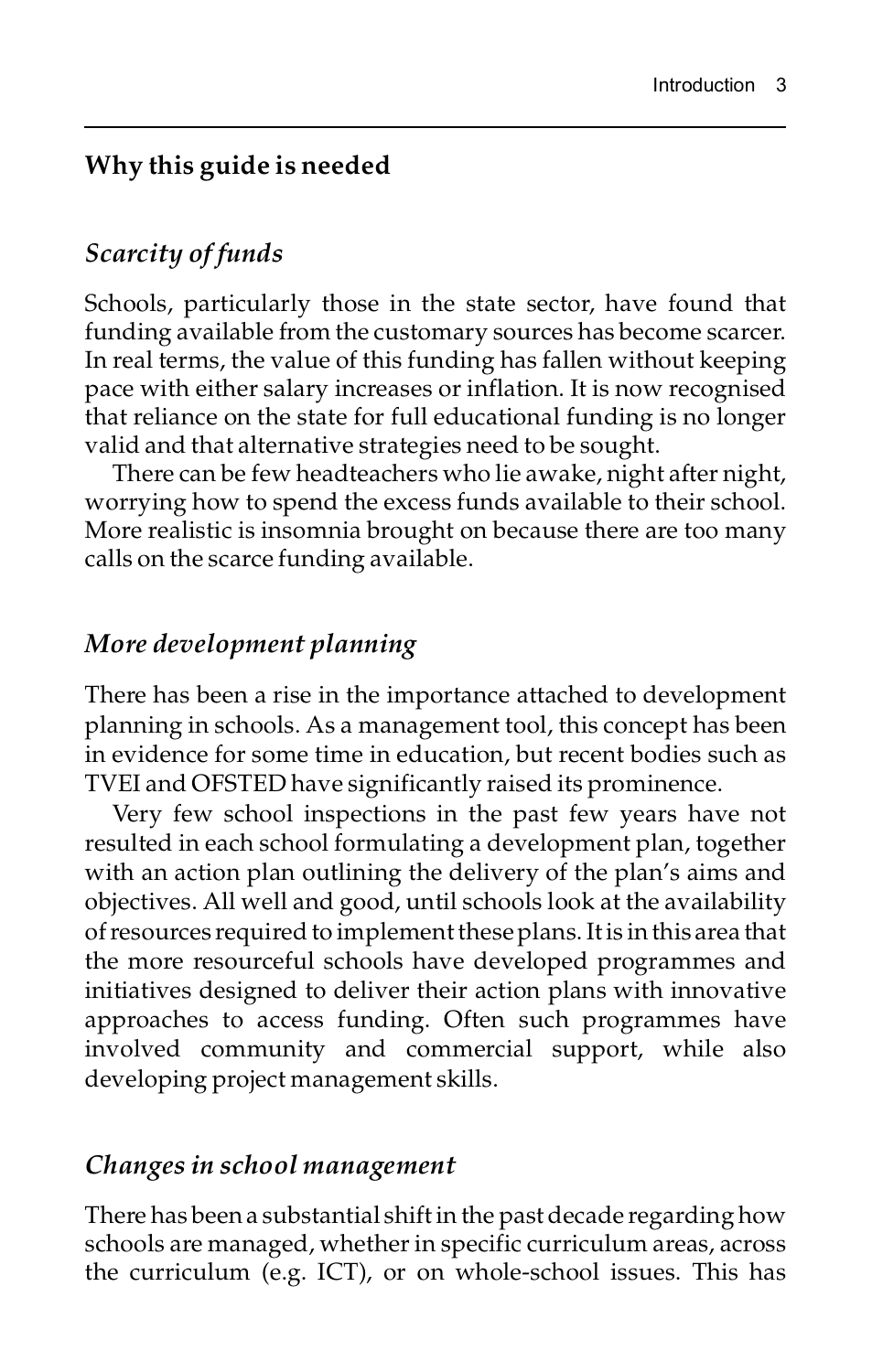meant that financial management has become an aspect of the dayto-day work of heads of departments, senior teachers, school managers and governors. Therefore, the availability (or scarcity) of resources has, in many instances, become a local rather than a central issue.

However, it is not simply a matter of sending young Oliver up to the DfEE or the LEA to ask 'Can I have some more, please, Sir?' There is a need for schools to offer more focused programmes, with more deserving aims, and a professional approach, in order to have a better chance of winning the funding they seek.

#### *A national shift in approach*

The need to develop alternative strategies for fund-raising in education has become an issue which is now receiving widespread attention throughout the world of education.

This need is not only being actively encouraged by those directly involved in delivering the best available service to pupils, but also by those responsible for national education policies.

Initiatives, such as the New Deal for Schools programme, talk of a portion of the funding being a 'local contribution'. Such schemes actively encourage public–private partnership funding.

Similarly, the benefits of resource improvement in education are being recognised as not only a financial investment in the future of schools and colleges, but also having secondary benefits in improving standards, both social and academic, and reducing expenditure in areas such as vandalism and buildings maintenance.

#### **Who is this guide for?**

#### *School staff*

This guide is primarily aimed at both teaching and support staff, school management teams and governors in all schools, whether primary or secondary, state-funded or voluntary-aided, foundation or independent.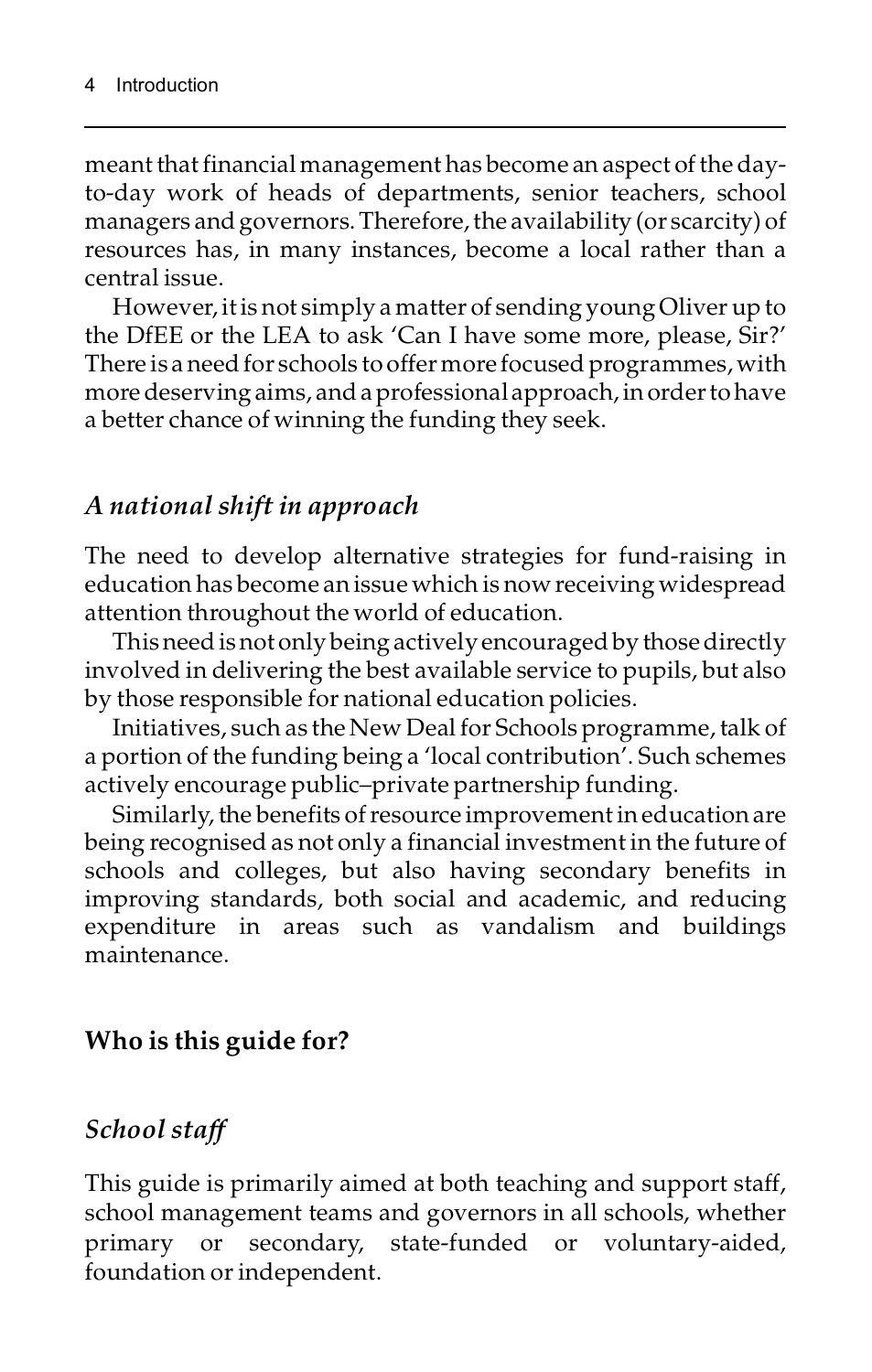You could be interested in this because of the following reasons:

- you have a duty to deliver efficient, economic and effective financial management in your school;
- you have recognised that a lack of funding is preventing your school from achieving its objectives;
- you have responsibilities in your school for the management and delivery of a specific curriculum area;
- you have been allocated extra responsibilities for community development or out-of-school activities;
- your teaching career is in a developmental phase, and you are wondering how to advance the management strategies in your school;
- you have identified a specific resource need either in a specialised field or as a whole-school issue.

In all these instances, the aim is that this guide will provide you with ideas and approaches which can make your fund-raising strategy successful.

Included are case studies of successful schools who have recognised that resource improvement programmes are not only about accessing important sources of funding. They also provide an exercise in building on the existing strengths and assets of the organisation, especially the human resource potential of teachers, managers and support staff.

More and more, good practitioners in this field are coming to the fore, sharing their experience with other schools so that the communal learning curve is less steep.

In the case studies in this guide, commentators readily admit the lessons they have learnt and are happy to pass on these tips to newcomers.

#### *Education administrators*

The guide is also very relevant for education administrators, whether in local government or with other educational bodies, who consider resource improvement programmes as a means of raising standards.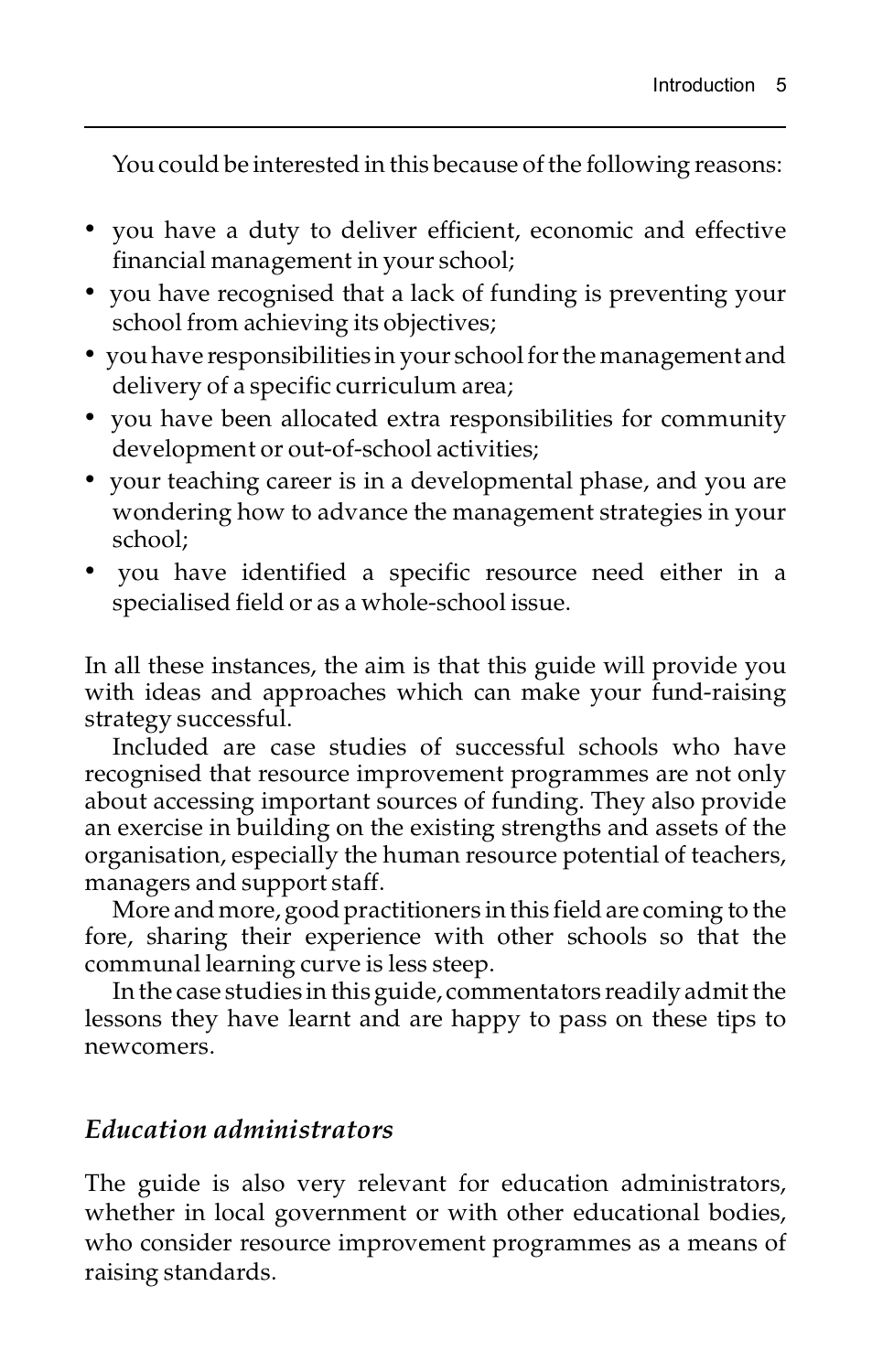Recent funding initiatives have placed Local Education Authorities (LEAs) in the role of facilitators. In certain instances, LEA officers are being asked to prioritise bids for funding in schemes, and to decide which should be put forward. This means that the partnership between individual school managers and LEA officers has become even more important. It is now essential that all LEA officers understand the individual strengths, requirements and aims of all the schools in their area. They also need to be able to communicate the LEA's wider educational resource strategy to these schools.

Those in local government have to be aware of the funding opportunities available, and be prepared to encourage schools to consider these possibilities.

#### **How can this guide be of use?**

Where your aims and objectives are thwarted by lack of funding and resources, this guide can offer you solutions, ideas and direction to overcome these problems. This is done by providing the following:

- examples of proactive approaches that have been successful in other schools;
- details of trusts, companies and other organisations who support education;
- advice from practitioners on the steps to take in resource project development;
- tips on identifying contacts, making approaches and presenting projects and proposals positively and creatively.

#### **How is the guide set out?**

The guide takes the form of a journey. Any project has a start and a destination and fund-raising is no different. The stages taken to reach your chosen destination are just as important. Within the Introduction, it is hoped that you can grasp the inspiration to set out on this fund-raising journey.

Chapter 1 helps you to see why you need to make this journey; identifying your reasons for being interested in fund-raising for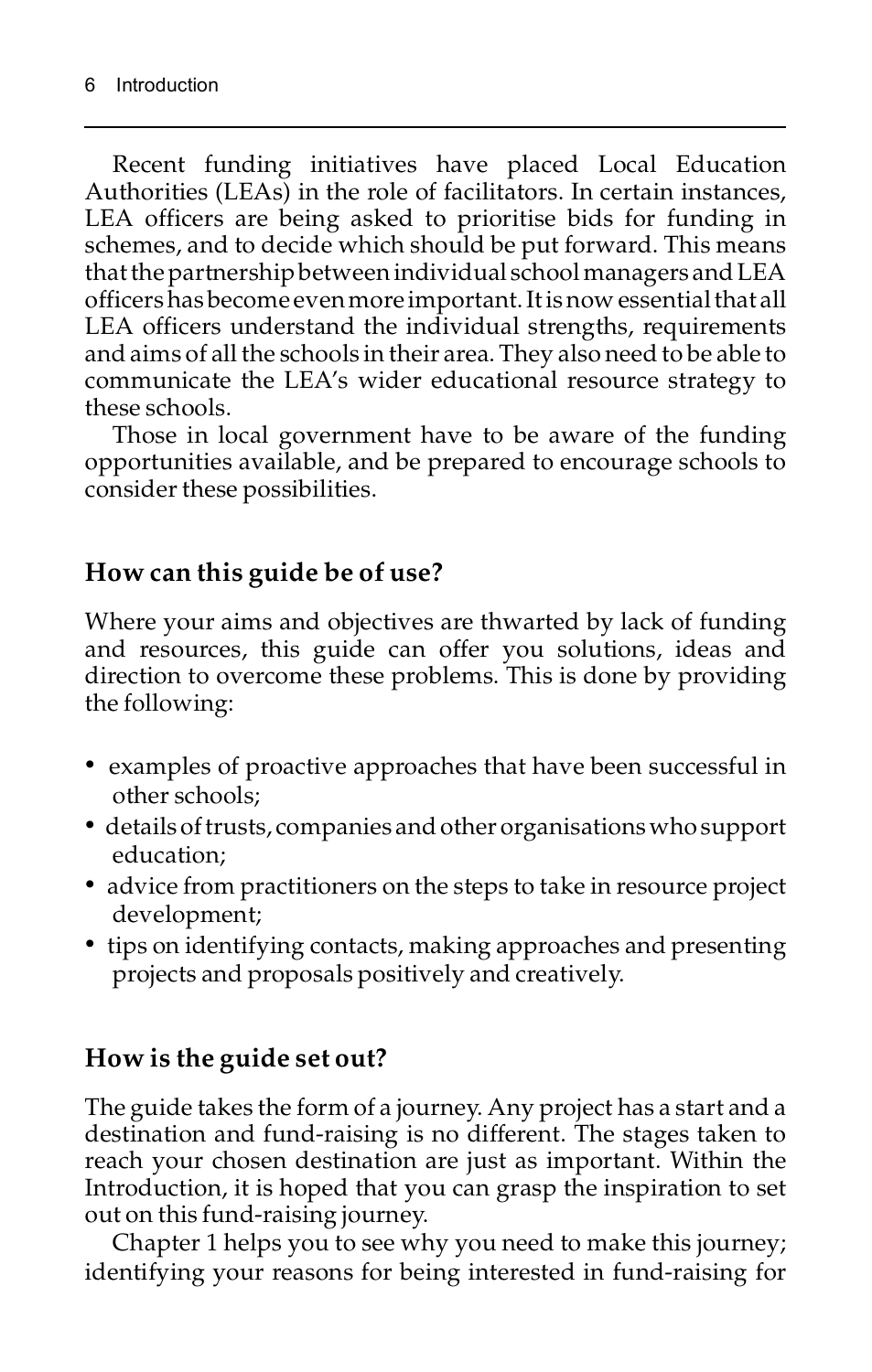your school; and then using school development planning as a launch pad to identify your areas of resource needs.

Chapter 2 is about recognising your destination and the right direction to take. Here you can design your own school's fundraising strategy, based on your recognised strengths, making the most of the opportunities available to your school.

Chapter 3 gives advice on entering into local partnerships either with statutory bodies, commercial enterprises, grant-awarding bodies, community groups or other organisations with similar aims – finding companions to keep you company on your journey.

On your fund-raising journey, there are places to visit and sights to see. In Chapter 4 you can discover the substantial number of funding agencies, from government bodies to trusts to corporate funding, that exist to provide support for many educational issues.

All expeditions need to have a solid home base to provide support and encouragement. In Chapter 5 we look at the internal funding options available to schools. Is there still a role for carboot sales and school fêtes? Can your creativity breathe new life into these traditional fund-raising exercises?

Throughout the journey, introductions will need to be made and support gained. Chapter 6 details how to initiate contact with possible funding partners; how to keep relationships with these organisations on an even keel, and what to do to increase your chances of success with grant-making or funding organisations.

Successful journeys rely on strong and positive teamwork. Chapter 7 explores the pros and cons of the team approach; how to prevent your team becoming a committee, and getting the most out of team meetings.

Chapter 8 helps you to make the most of your fund-raising project through effective management, with recommended stages and routines from good practitioners – ultimately reaching your destination.

Finally, Chapter 9 looks at how to develop ongoing strategies, keeping your options open and funds flowing – planning the next campaign.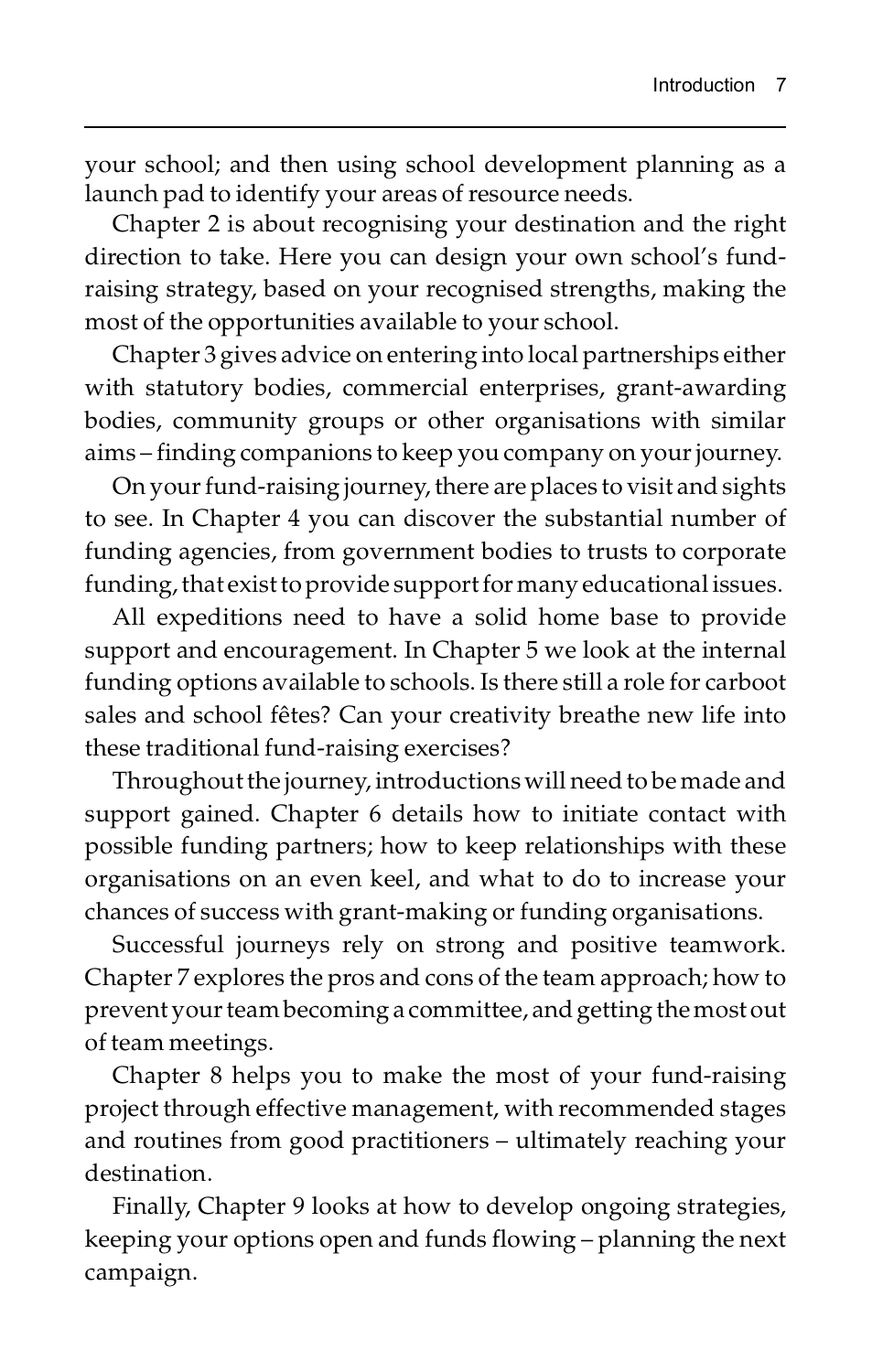#### **Rising to the challenge**

This guide does not offer any ready-made formulas to guarantee funds, but it can help you to develop fund-raising strategies with a greater chance of success. There can be little doubt that obtaining funding from external sources is not a simple task. You need to have a clear focus and be innovative and creative in the ways in which fund-raising schemes are conceived.

Grant-making bodies are receiving an ever-increasing number of enquiries for their finite funds. So your school needs approaches and initiatives which stand head and shoulders above the rest.

Consider how a personal approach to a bank manager for a loan, or a commercial prospect is viewed by an investment agency. Is it more likely to succeed if the funding request has a clear purpose and is professionally formulated?

If you can also show that the results of these increased funds will lead to the desired outcome, in both educational and community areas, then your chances of success will also increase.

This guide will assist you to let your school join the everincreasing number who have introduced resource improvement programmes as part of their development planning process.

The case studies cover a wide range of schools whose only common trait has been a desire to do something positive regarding the scarcity of funding in education, rather than just accept the situation. These schools are finding that the enhanced resources result in improved educational standards, more job satisfaction for teachers, and a better relationship with organisations outside the boundaries of the school.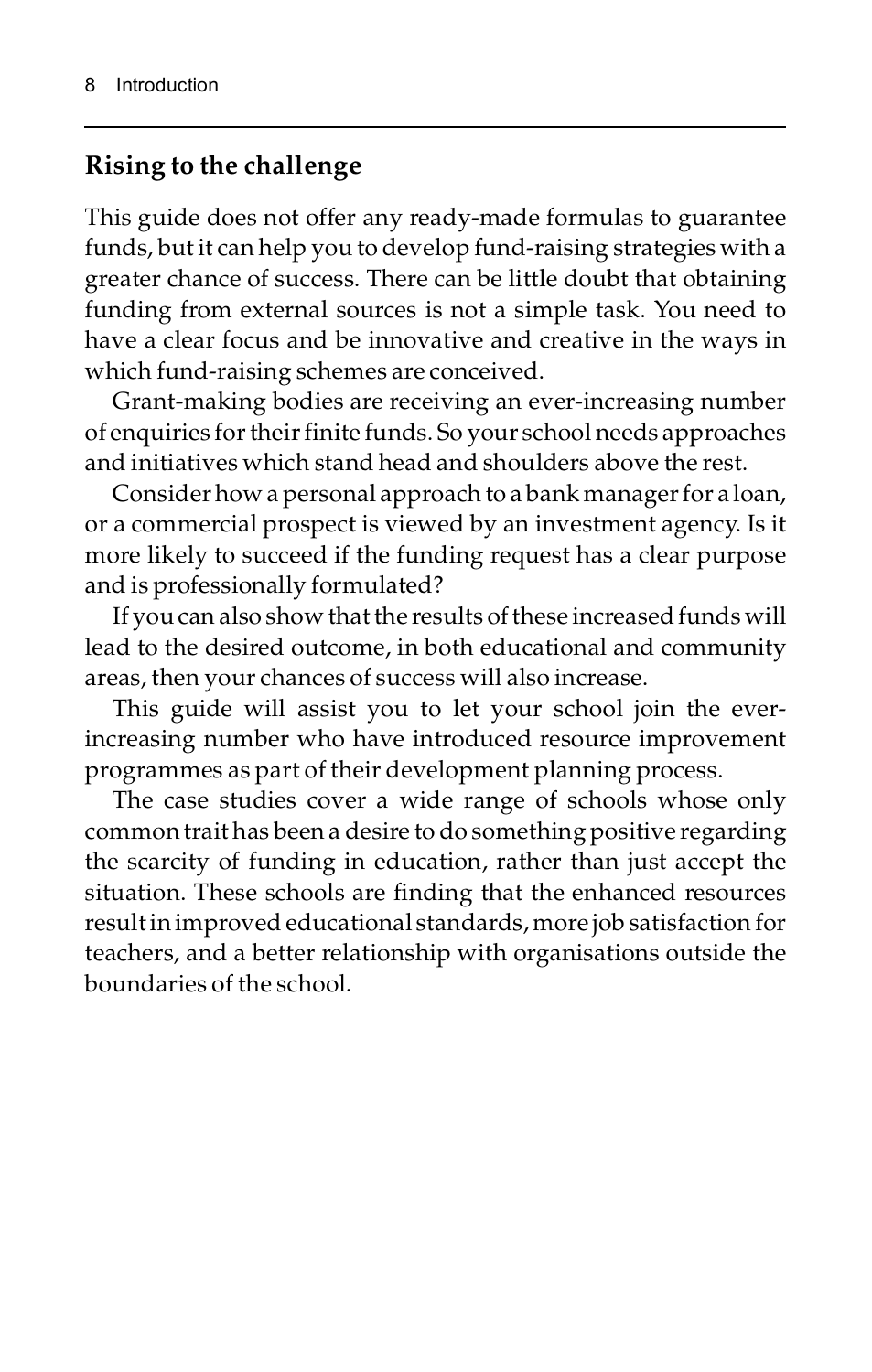### **Why do you need to make a fund-raising journey?**

One of the most difficult aspects of any initiative, scheme or project is knowing where to start. This is clearly a view shared by the headteacher of a state secondary school in Dudley, currently the second most successful school to be awarded National Lottery funds – over £4 million in 1997 – who commented that if she was asked to start the bid process over again, she would tackle it in a completely different manner.

Experience, once gained, can be a wonderful asset and hindsight is always 20/20, but how should you start the process of fundraising in your school? One method is to use a well-known problem-solving technique known as the five Ws and H:

- WHO? this relates to your school, but it could also involve local community groups with similar aims;
- WHERE? this normally relates to a project on your school site;
- WHEN? with funding issues this is always as soon as possible, but later in this guide you will see how, by using stages and milestones, the 'WHEN' can become well defined;
- WHY? and WHAT? these questions may relate to a single problem to be resolved, or cover a number of goals, so it might be prudent to look first at some of the reasons for fund-raising at your school;
- HOW? this relates to the process that you would undertake to achieve your fund-raising goals.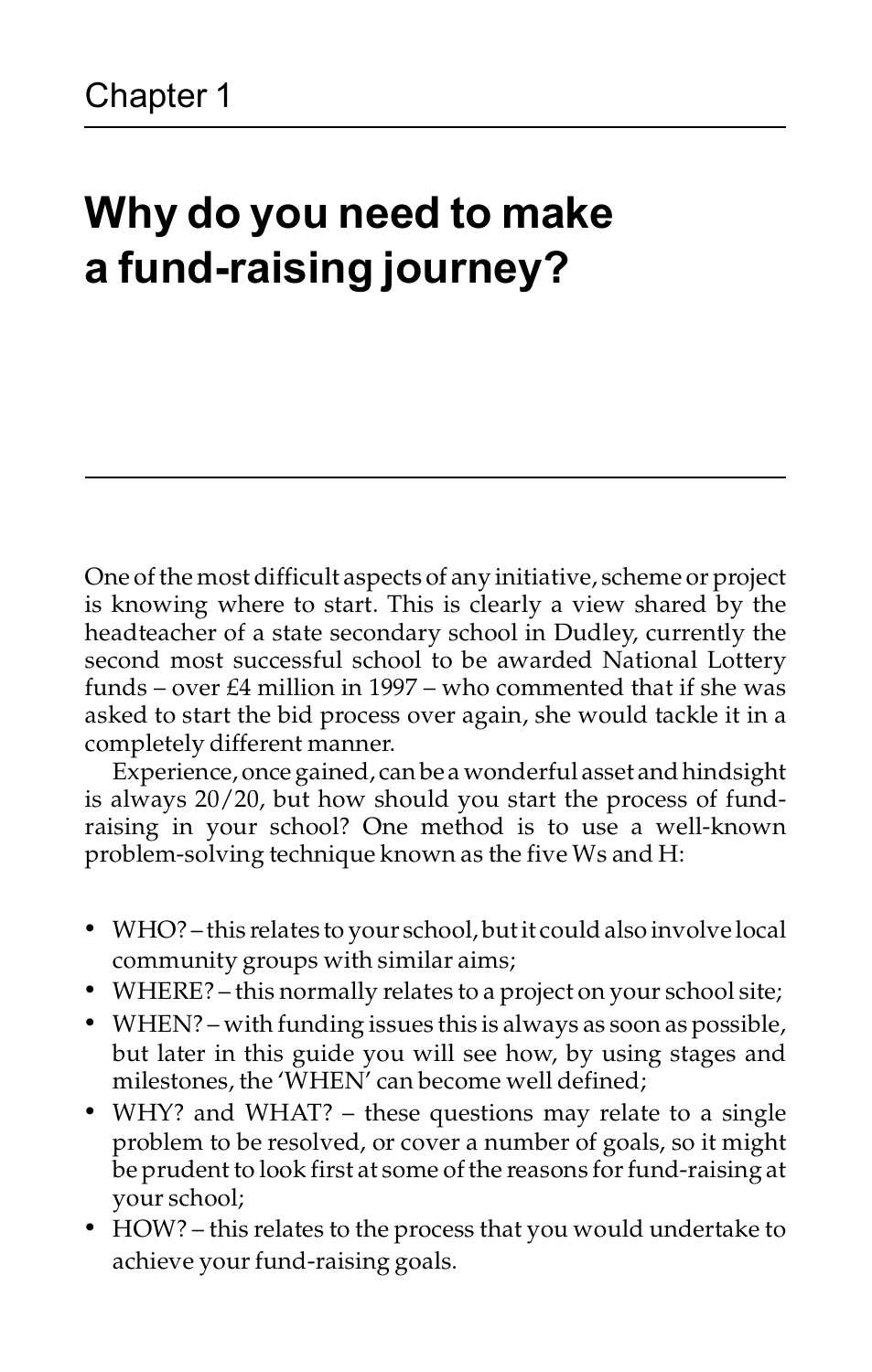These questions may not always occur in the same order but they all need answers. Some of them may be relatively simple to answer in your school.

#### **Why are you interested in fund-raising for your school and in what areas?**

Maybe you are in charge of a curriculum area in your school. Having explored the possibilities of delivering your subject in a more interesting and positive manner, you have identified a need for investment over and above your standard annual departmental budget.

Or you may be a parent-governor who has seen little or no investment in the school buildings for a number of years. You are acutely aware of the impact this has on staff morale, vandalism and admission numbers.

Or you may be aware that the annual repair bill is always in excess of the allowed budget and so vital funding for curriculum areas is swallowed up by building maintenance work.

You may also be aware of the lack of important resources for both young people and community groups in the local environment of your school.

Or as headteacher, you are aware that there are specialities and strengths in your school which need to be encouraged and developed, but this can only be done with extra funding.

Perhaps you are a governor appointed by the LEA and from your contacts you know that there are mutually beneficial opportunities for links with organisations, possibly businesses or voluntary groups, in your local community.

Or as a teacher, you may have become aware of the many opportunities for pupils to visit theatres, galleries, events and exhibitions – initiatives which have been set up especially for schools. Sadly, there never seems to be enough funding available to cover such trips and so these opportunities go begging – unless you ask the parents to pay.

You could be a senior teacher in charge of the pastoral aspects of pupil development. Your work is constantly thwarted by low morale from the teaching staff and a mediocre environment which does nothing to encourage the pupils to take pride in their school.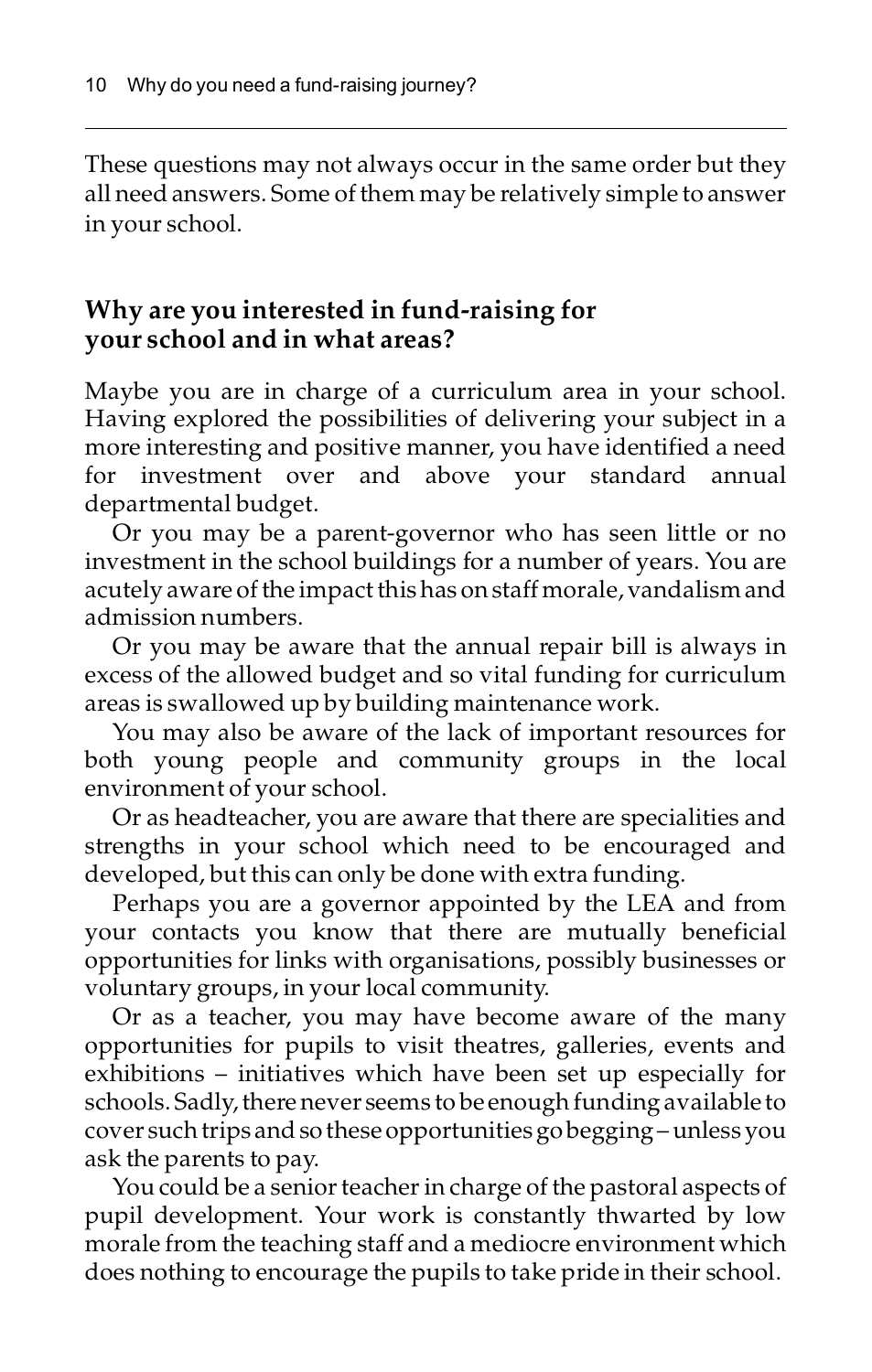As a Deputy Head in charge of admissions you have seen a constant stream of prospective pupils attend your Open Day only to find that they have selected other local schools in the following September.

Or simply you have been delegated the task of finding extra funds for your school and you don't know where to start.

Whether you are a governor, teacher, manager or parent, you may recognise some of these scenarios in your school. They are all realistic, often connected and never unique.

You may find that you have different reasons for seeking funds for your school, but in recognising your fund-raising needs you have taken the first step in the long journey towards meeting these needs.

So now that you have a clearer picture of why you need to raise funds for your school, the next stage is to identify the steps that can be of use in getting started on your fund-raising strategy. Here the motto is 'Do not re-invent the wheel'. The first step has already been taken for you and exists in the form of a document that most schools have become familiar with in the past few years – the school development plan.

#### **Why start with the school development plan?**

You should begin here because schools have been strongly encouraged to develop this form of strategic planning, especially following school inspections. Most schools have gone through an OFSTED inspection at least once over the past five years and have become accustomed to devising action plans that will attend to the key issues raised in those inspections.

It is, like most management tools, not a new concept, but in this particular instance it has a great deal of value in that it affords each school the opportunity to state its aims and objectives clearly.

It has also created a planning process which assists in identifying how these goals can be achieved, and advocates methods of assessment which will monitor progress regarding the delivery of action plans, both for the school as a whole and in individual curriculum areas.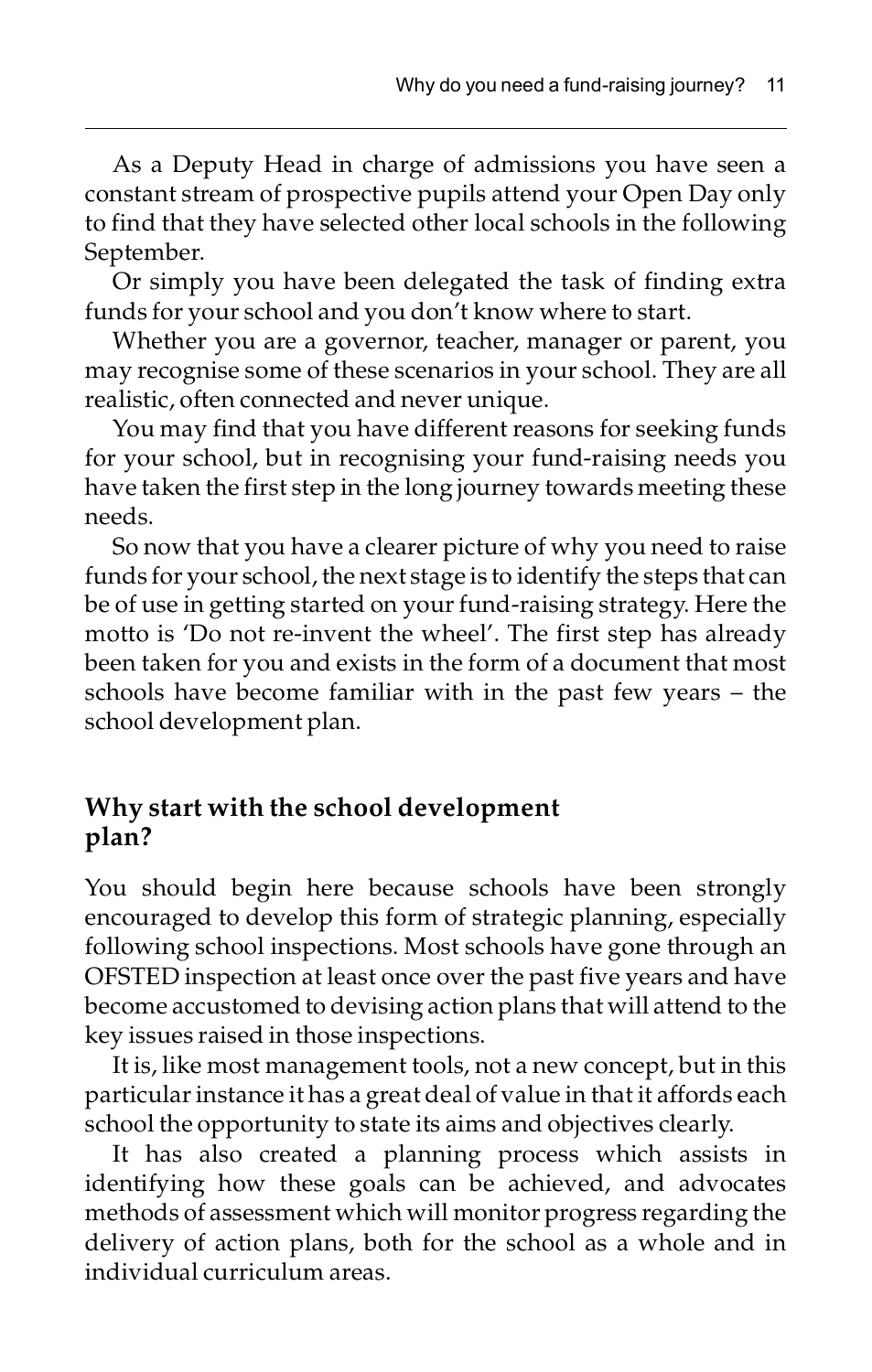Schools have also been encouraged to develop a 'mission statement' which sums up their educational goals in a concise manner. This statement is devised by consultation with all stakeholders – pupils, teachers, managers, governors and parents – and this ownership provides you with a template for the ethos of your school.

#### **Individual areas of growth**

The development plan is often separated into the areas of growth which are needed in order that the school can progress, e.g. pupil development; academic achievement; staff development; image; and quality of environment.

Each of these sections is supported by individual plans from each curriculum area in the school. Thus the overall plan is constructed and developed in both directions – bottom up from the curriculum departments, and top down from the determining mission statement. This style of planning encourages schools to communicate their aims and objectives to all parties – parents, staff, pupils, governors, managers and the community in which it exists.

This manifesto now exists in each school. It can be used to identify the areas where funding or resources are required. It is the blueprint from which to develop fund-raising strategies.

#### **Using SWOT analysis**

School development planning is often extremely useful in identifying the areas of expertise in your school. This can also be done by carrying out an organisational SWOT analysis, to identify the Strengths, Weaknesses, Opportunities and Threats that exist in your school.

In a SWOT analysis carried out in a LEA secondary school in Hampshire in 1995, the following features were identified.

#### *Strengths*

First, this school had consistently good exam results in Arts and Science subjects. Unsurprisingly, teachers, pupils and parents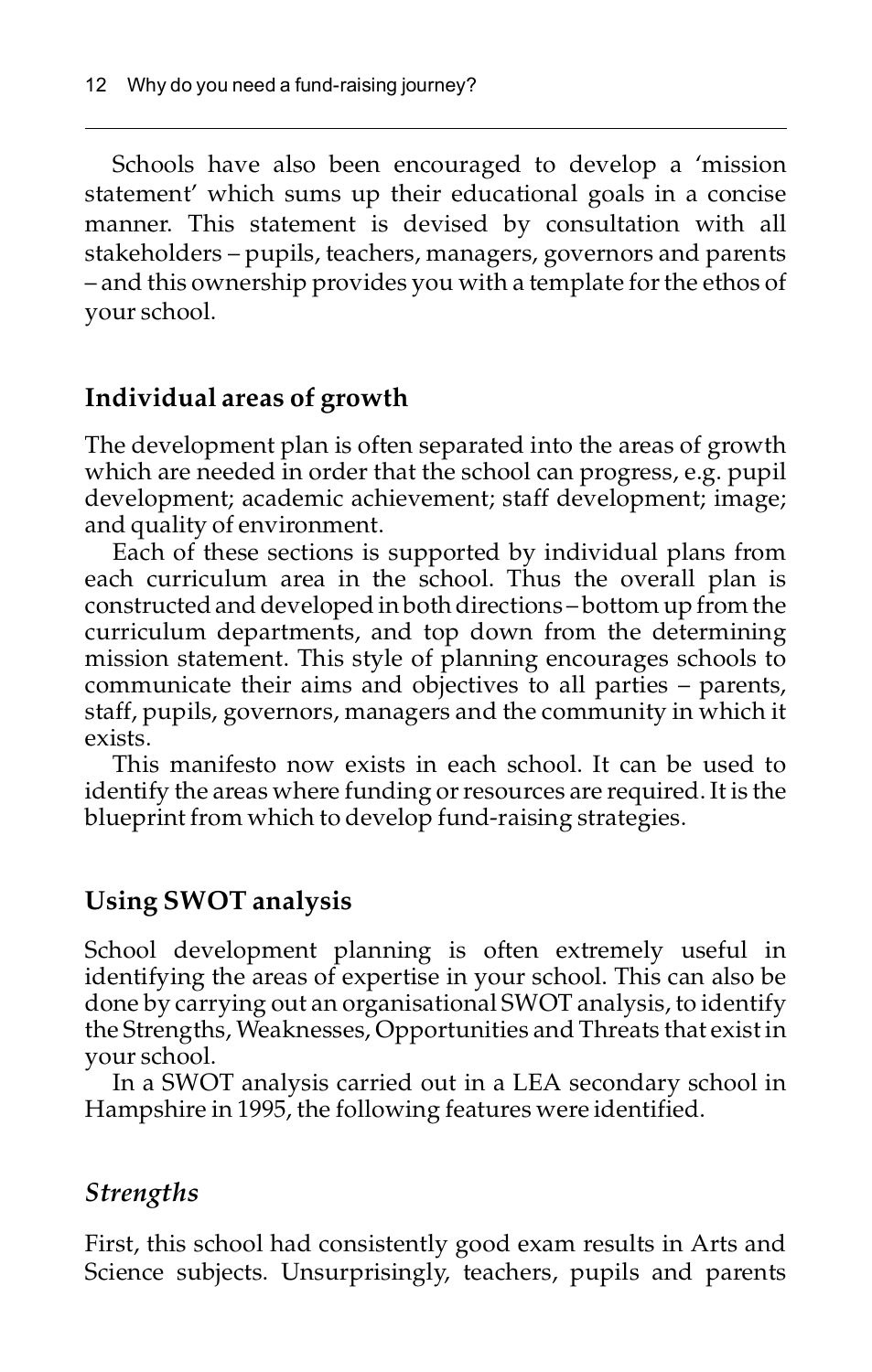often view academic success as the only measurement of a school's strength. Sometimes these can be in a specific subject where exam results are constantly high and the popularity of the subject is reflected in pupil choice and parental support. However, schools have other important strengths.

Second, a recent inspection had commented on the caring attitude of all staff. It is sometimes overlooked that the professionalism of the staff and their length of service are a strong indication of the commitment and proficiency available to pupils – again, a major strength.

Third, another strength identified reflected the demographics of the area in which the school was located. While situated in a residential area, with a high proportion of parents having professional occupations, the school is close to the local town centre, as well as many established factories and businesses. Similarly, the ease of access with regard to the local transportation was seen as a strength.

Finally, the school's possession of large and pleasant playing fields was advantageous both from the educational and community points of view.

#### *Weaknesses*

First, the main weakness related to the unattractive buildings at the school, and the lack of repairs and maintenance over several decades.

Second, a fragmented management structure with responsibilities split between the school's management team, the governing body and the LEA, was also cited as a weakness.

#### *Opportunities*

Only limited opportunities were identified. First, the future of the school appeared more secure as a major new housing development was forecast in the catchment area.

Second, opportunities to specialise existed, either as a centre of excellence in a particular curricular area, or as an educational centre for students of all ages. However these could only be grasped once further funding or management resources were made available.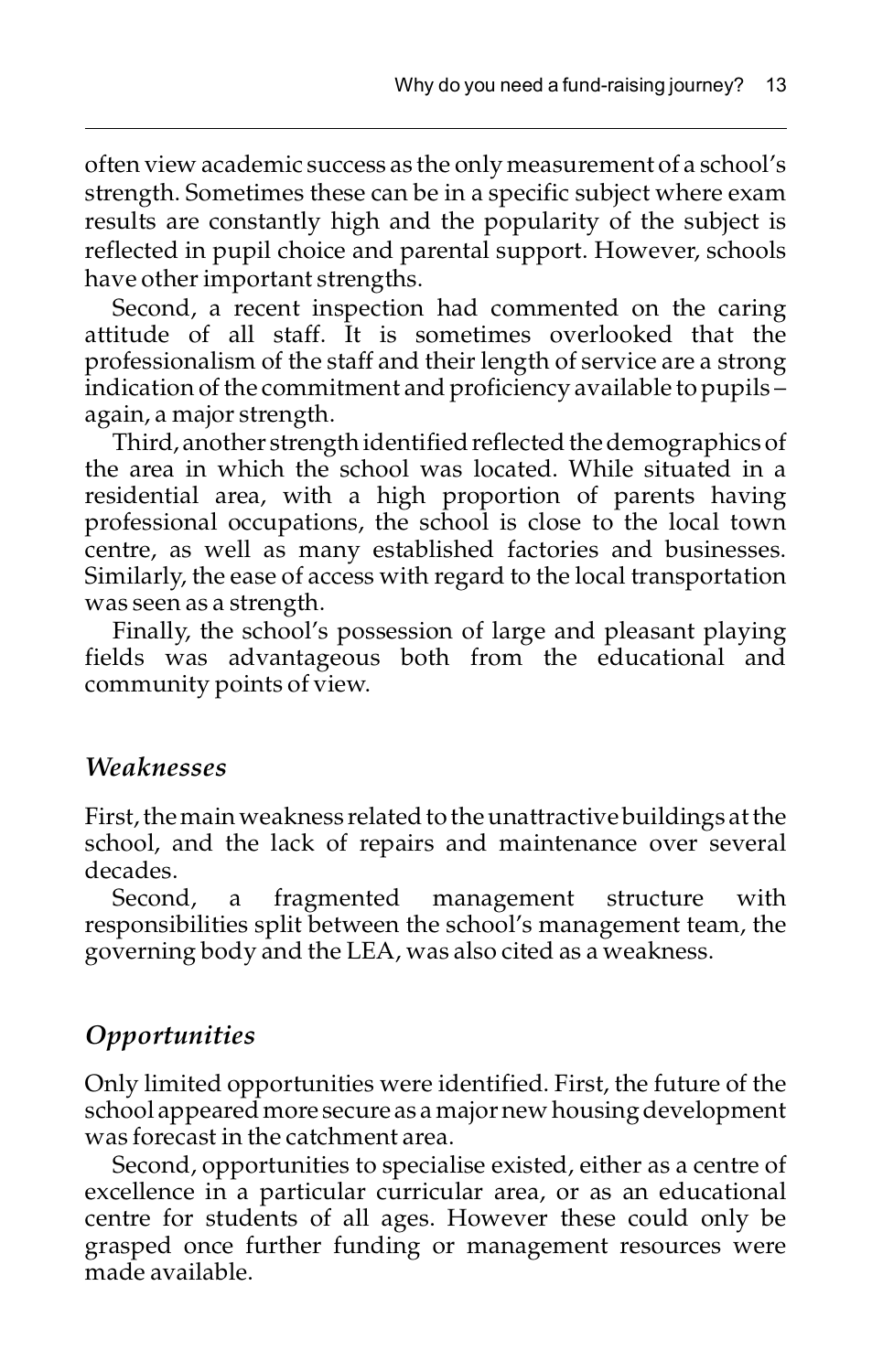Finally, the opportunity of developing community links with local sporting associations was already being investigated.

#### *Threats*

First, in the school's LEA, certain secondary schools were heavily under-subscribed and performing poorly. This situation had occurred a decade earlier, resulting in the restructuring of five secondary schools down to four.

Also, the school was close to West Sussex, where education was perceived as being better funded, more disciplined and with higher than average exam results.

Finally, the area has a long-standing tradition of private education which tended to recruit the more able pupils. Local private schools were set to expand in spite of the effect of recent economic recession on their intake.

All these SWOT factors need to be taken into account by this school both when designing a strategy to attract parents and pupils to the school, and to empower managers at the school to attract the best teaching staff. They are also fundamental when deciding the best approach to fund-raising.

Like most processes, the SWOT learning curve is steep to start with but, given time, the process becomes part of the organisational fabric. The inevitable resistance to new concepts decreases, especially as teachers, governors and parents begin to recognise the benefits – clarity of focus, improved teamwork and celebrating success.

### **Case study**

At a High School in Yorkshire, development planning has been combined with SWOT analysis to provide an approach to fundraising which is reaping major dividends. The headteacher describes this approach as a 'partnership with the community' with its starting point being a clear quiding philosophy arising from the school development plan, in which the following statement appears: 'Our commitment to developing partnership opportunities with outside agencies and institutions, for the benefit of our students, drives much of our planning.'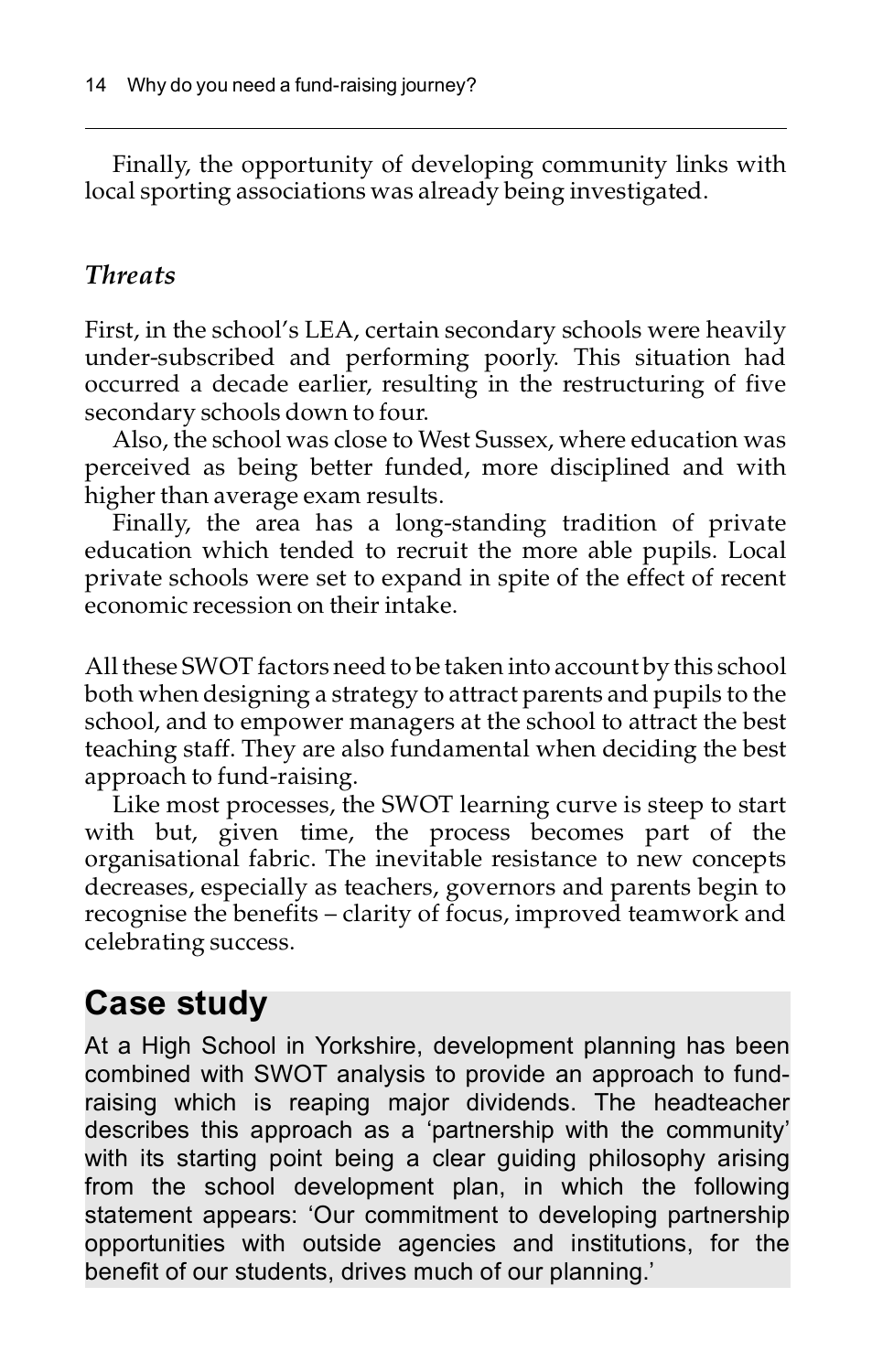The school now holds an annual planning process including reviews of departmental, examination and middle management performance. Teachers and students are equally involved in these reviews.

Coupled with this process, the school holds SWOT sessions, again involving teachers and students but, vitally in this instance, also involving members of the local business community and school governors.

The headteacher believes that, since they have asked the school's customers what their expectations were of the services provided, the school has been making better and more informed decisions when it comes to meeting the local community needs.

Moreover, the school publishes its commitment to the local community, and has come to regard wide-ranging consultation with local interests as a vital part of developing its fund-raising strategy.

As a result, a multitude of fund-raising opportunities have arisen. The school's £38,000 budget deficit has been turned into a £50,000 surplus. Among the many successes is £5,000 donated by a local factory after only twenty minutes discussion with their sales team, and £15,000 received in reply to a single letter.

Significantly, partnership with the community has also brought with it the benefits of decreasing vandalism and truancy, and improvements in exam performance.

#### **How will the school development plan help me get started?**

#### *The groundwork has already been done*

The aims and objectives of each school have been well thought through in each plan, with input from many of the school's stakeholders – teachers, parents, governors, students and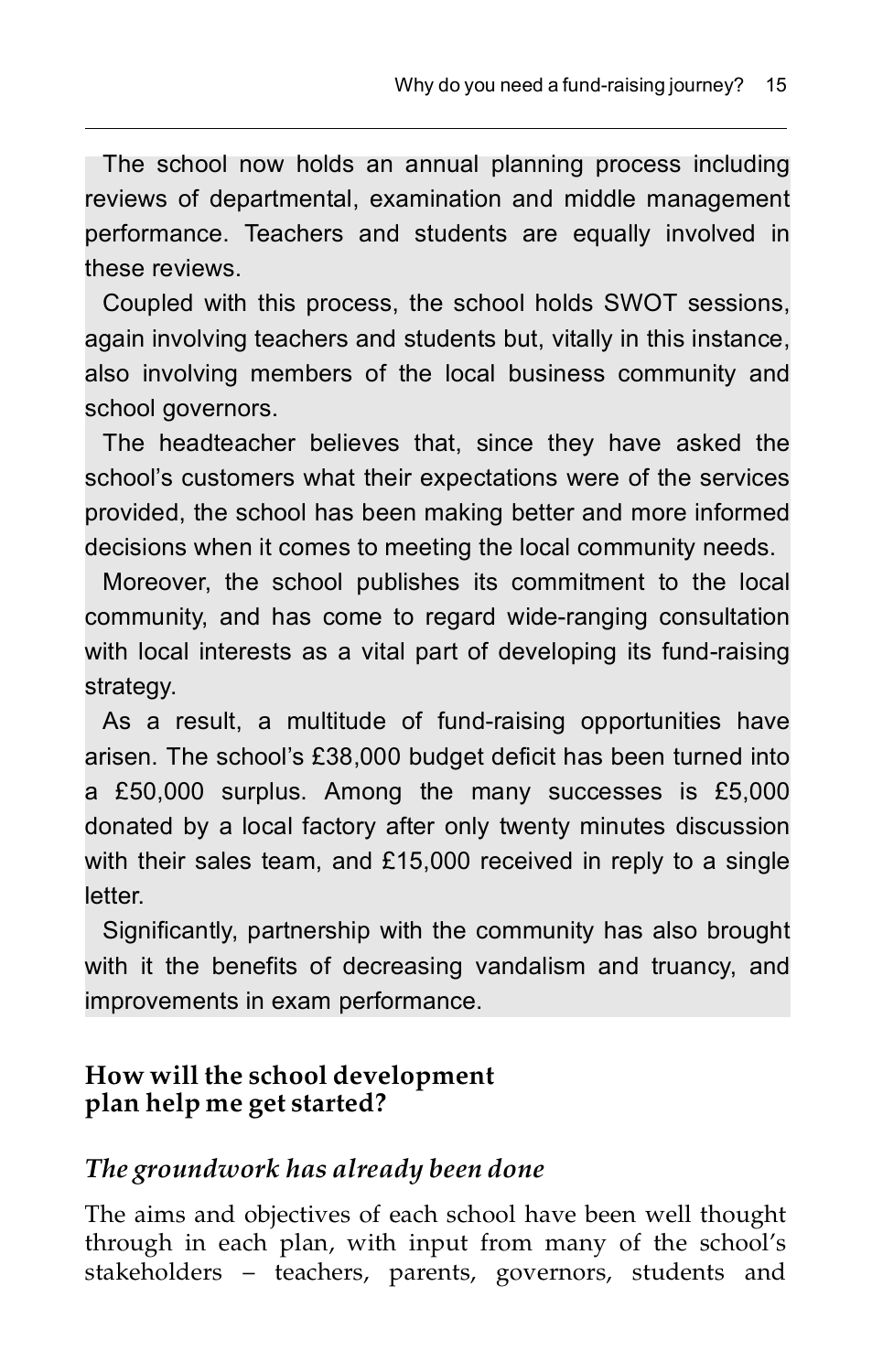managers. It is this process that provides you with a clear focus of where your school wishes to go as an organisation, and what it wishes to achieve.

Similarly, in each of your curriculum areas, Heads of Departments have formulated how to deliver their plans, and in each instance they are encouraged to cost out new schemes so that their individual resource needs are clearly stated. Thus, it is only a matter of looking at your development plan to put together a list of your resource needs, whether on a whole-school basis or for individual subjects.

#### *Development planning is essential*

The process of development planning is one of great professionalism. It involves in-depth examination, questioning and analysis of not only the needs of your school, but also its current strengths and advantages.

This evaluative approach is crucial to all fund-raising schemes. Certainly it is an absolute requirement in bidding for National Lottery funding, and other grant-awarding bodies will be impressed by your school's in-depth consideration of the issues you wish to address.

Similarly, initiatives such as the Specialist Schools Programme require schools to submit a development plan detailing how they will progress as centres of excellence in their chosen curriculum strength. Therefore, the manner in which the data identifying the specific resources needed is presented can have a critical influence on the success of your fund-raising schemes.

#### *Development planning can help you decide on your destination*

Your development plan not only can act as a guide but can also provide a series of destinations. The detailed resource needs can provide both small-scale and major initiatives for fund-raising.

A word of warning: many experienced fund-raisers wish they had cut their teeth on a small project, and used its success to develop larger schemes. Often smaller schemes can introduce the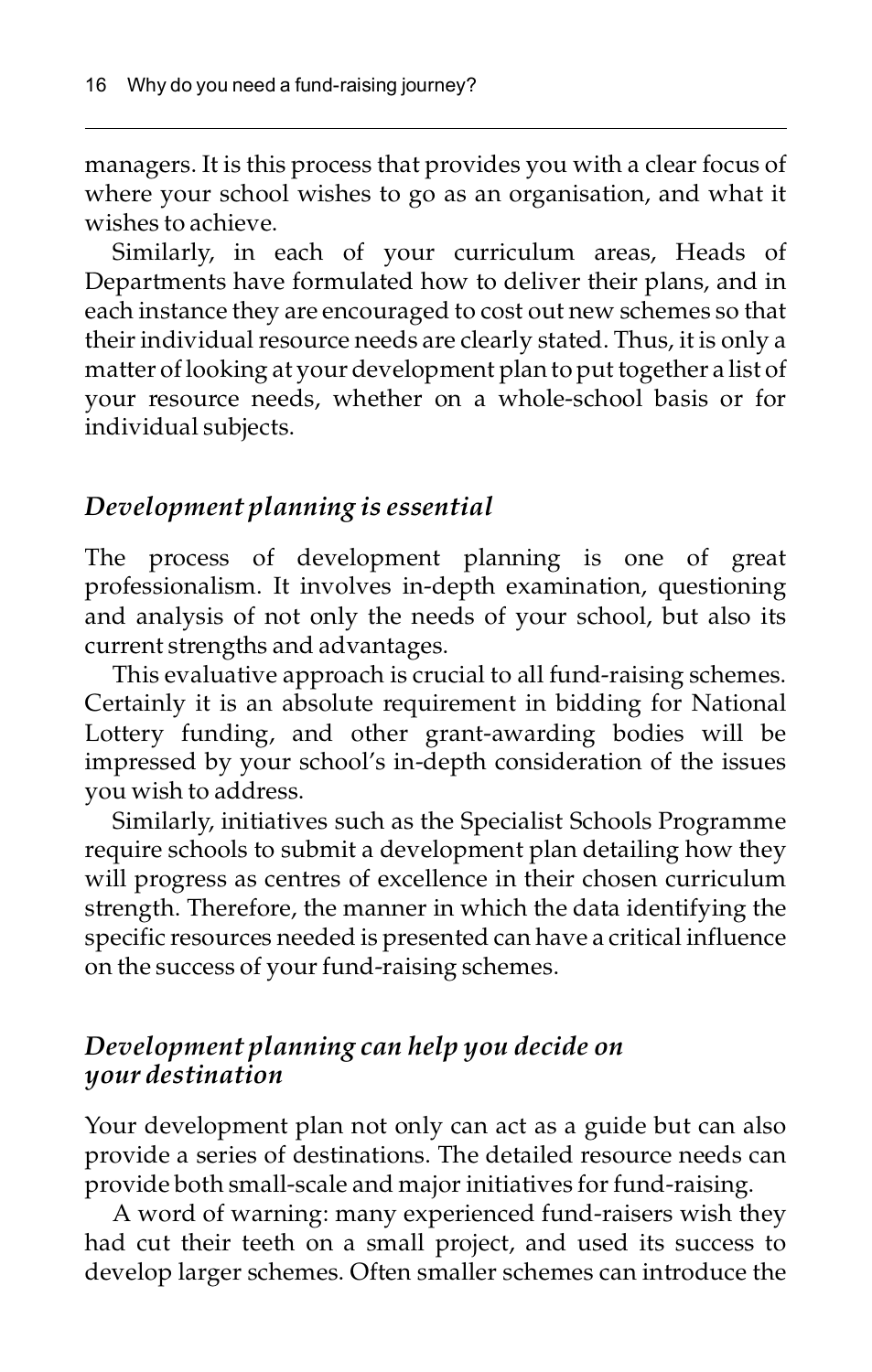school to the whole process of community involvement, project management and partnership funding on a manageable scale.

There have been many schools where the fear of trying to raise thousands of pounds for a capital project, involving substantial matched funding, has resulted in projects being ditched at the first sign of difficulty.

Many success stories abound with dead ends, hurdles and disappointments, but perseverance has enabled the rewards to be quite astounding. The aforementioned school from Dudley had to re-submit their National Lottery bid twice before they gained their awards.

#### *It improves the manner in which the outside world perceives resource management in schools*

In fact, this fourth aspect is allied to that of professionalism in that the tone of your school development plan can show your local community how innovative and entrepreneurial your school can be.

Many fund-raising schemes currently involve partnerships with organisations in both the public and private sectors. In all these instances, the higher the organisational integrity of your school, the more likely it is that the fund-raising outcomes will be successful.

Good fund-raising practitioners stress that the school's approach should always be professional and businesslike, matched with large doses of creativity and lateral thinking.

### **Case study**

A secondary school in Hertfordshire is a good example showing how the combination of vision, determination, and luck played a vital role in securing a grant in excess of £100,000. The school had recognised that one of its strengths lay in the skills and experience that they had developed in teaching modern languages – a strength that could help in their aim of becoming a Language College, as part of the DfEE's Specialist Schools Programme.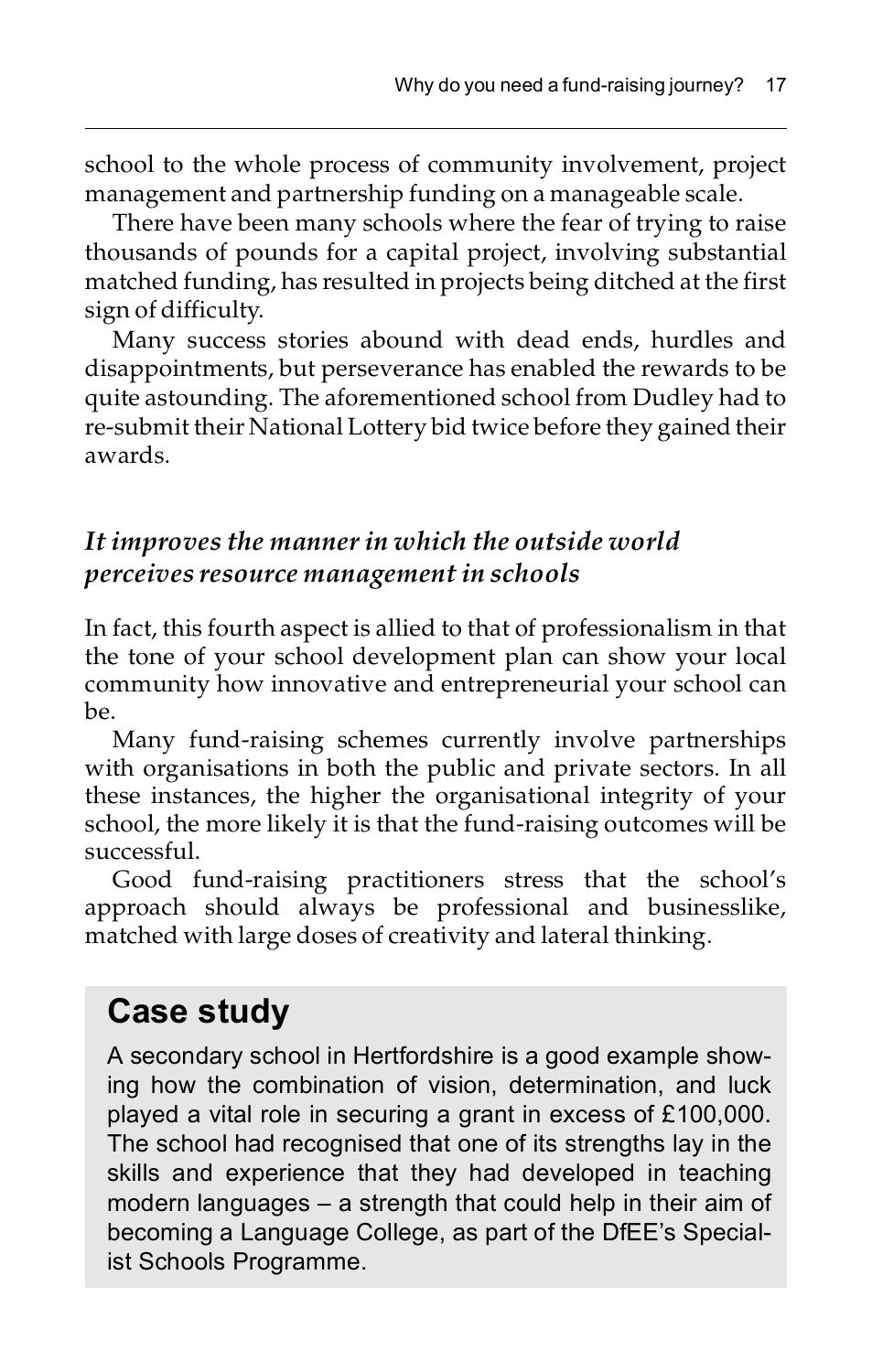The DfEE guidelines for this initiative were used as a blueprint for their fund-raising drive. Partners had to be found to provide the matched funding of £100,000 required for this initiative, and the school's approach to the task was both methodical and professional.

All the local medium-sized and large businesses were contacted to find out where language skills were required, and personal contact was made with those who expressed a common interest.

A brochure was produced that concisely outlined their goal of becoming a Language College, offering full details of staff expertise and academic successes, particularly current examination results in modern languages. The support already gained from their local MP was also stressed. This impressed many local organisations but this interest was not initially matched with offers of funding support. Not, that is, without a somewhat fortuitous circumstance.

A major supermarket company, whose headquarters are based nearby, were undertaking international expansion and their needs – language training for their key staff – could be met by supporting this scheme. This company offered to become the major private sector sponsor in this project, with other companies then following suit.

The headteacher is convinced that it was his school's professional approach that attracted this major funding support. With this funding on board they were able to obtain the approval of the DfEE for their application to become a Language College.

He also admits that this success was also due to being in the right place at the right time, with the right scheme. Without his vision and determination, however, perhaps the opportunities in the local community would never have been discovered.

Having a member of the fund-raising team who has the knack of making happy and unexpected discoveries by accident is a welcome bonus to any school's fund-raising strategy!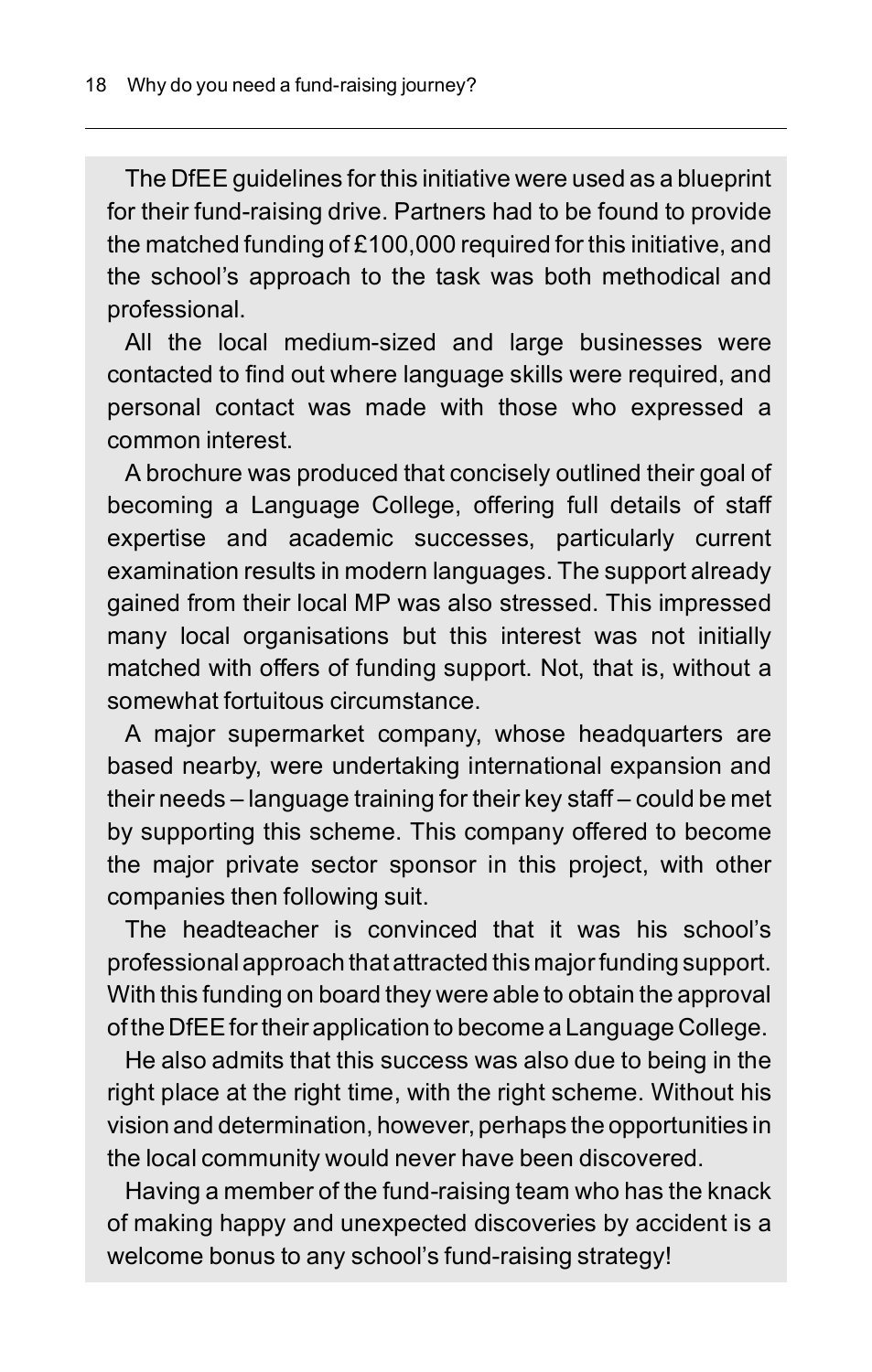## **What is your fund-raising destination and what direction do you need to take?**

Therefore, having resolved that the school development plan is to be your starting point, the next step is to design a fund-raising strategy or strategies for your school.

In this chapter, the guide will seek to clarify the following:

- what should be in your fund-raising strategy;
- who formulates the strategy;
- what assistance is available to help you plan your strategy.

It may be that you need different strategies for each fund-raising scheme. For example, a large-scale capital programme, possibly involving National Lottery funding, will require a different approach from a fund-raising exercise to support local out-ofschool activities.

Clarification can be found by considering the various elements that will be crucial to your fund-raising strategy, namely:

- the aims of your strategy;
- setting targets and milestones;
- the personnel involved;
- the resources needed:
- the audience for your strategy;
- who can help you with your strategy.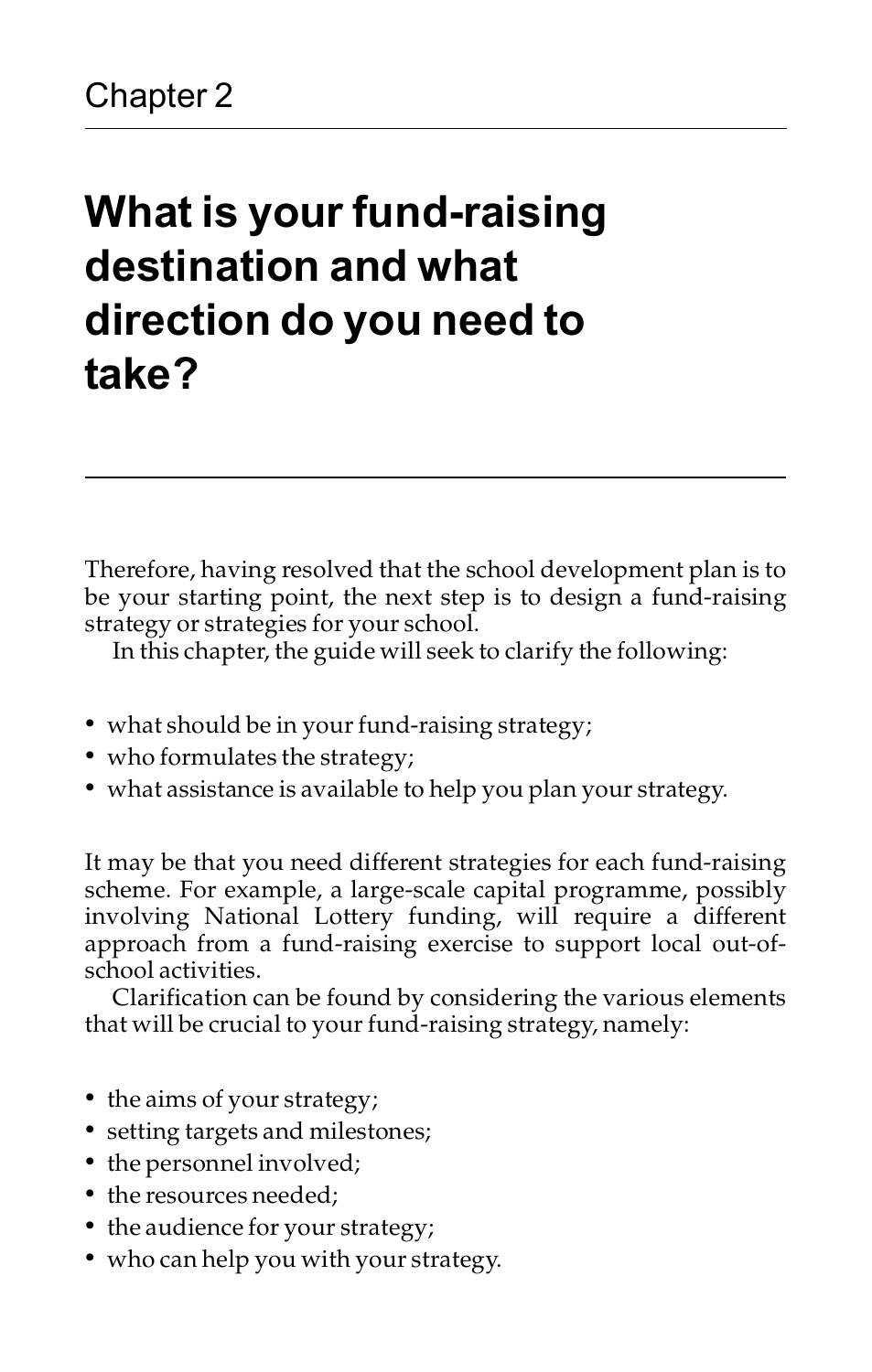#### **The strategy's aims**

Here we look at the goals that your strategy wishes to achieve and some of the existing factors which can assist in bringing success. Obviously, the aims of your strategy will be defined by your fundraising focus. For example, if your focus is connected with a particular curricular area, then your strategy should involve contacting organisations who have a known interest in that subject. You should also build on the strengths that you have already identified in this particular subject area.

However, if the focus has a broad appeal or a whole school aspect, you may need to clearly define your strategy in order to progress from this somewhat nebulous position. Here again, the five Ws and H concept can be of assistance:

- WHO will be responsible for the strategy and WHO can deliver the strategy?
- WHY are the funds required?
- WHAT level of funding is required?
- WHEN are the funds to be raised by?
- WHERE are the funds to be spent?
- HOW will the funding aims be achieved?

You may not yet have absolute answers to all these questions or be able to define each item of resource or each person who will be involved, but by considering these aspects now you can provide both clarity and purpose which will stand you in good stead. In short, the aims of your strategy need to be clear, concise and easily understood by all those involved. However, there are certain factors already in existence that can assist in bringing success to your strategy.

#### *Does it fit in with the culture of your school?*

The most successful projects have been those which were in keeping with the ethos of the organisation. If your school is proactive and creative in its approach on a general basis, then it is likely to be so when it comes to managing a fund-raising scheme.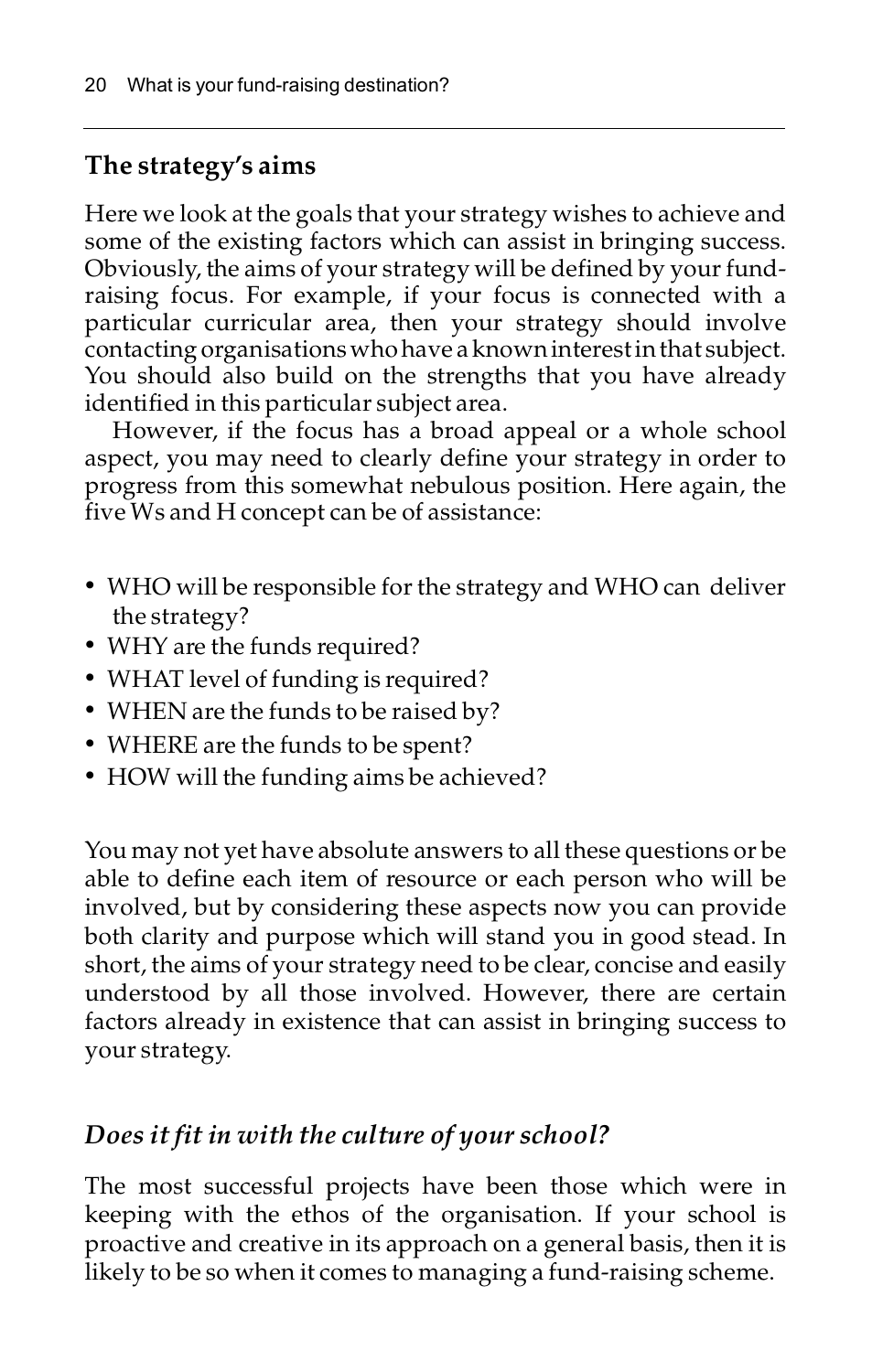Similarly, if your school is cautious but purposeful, then projects run from within the school are likely to have similar qualities. This is not to say that one approach is better than the other but your school needs to be aware of its characteristic style and be at ease with this especially when considering how possible project partners will react.

Being aware of the style of your school is important. It can be tremendously demanding to try to change the culture of your school, rather than going with the flow.

#### *Is the strategy starting from a position of strength?*

Here your development plan should come into its own in that the focus of your fund-raising programme will come from areas where expertise or achievement is already evident in your school. Schools will usually approach the concept of becoming a centre of excellence in a specific curriculum area if their results in that area have been a beacon of success in recent years and the staff involved are fully in favour of this development.

Similarly, if your school excels in sport, maybe champions in many disciplines, then it is more likely to attract support from local community sports organisations.

#### *Are there areas of common purpose within the local community?*

Have you identified a local need in the community which can be matched with strengths within the school? Are there any ideas from local groups which correspond with those of the staff, pupils and parents at the school?

These areas of common need are vital from the outset, rather than being identified further down the fund-raising trail. Similarly, areas of possible conflict should be quickly recognised. You will avoid wasting a great deal of time and effort in later stages of your project if you do so.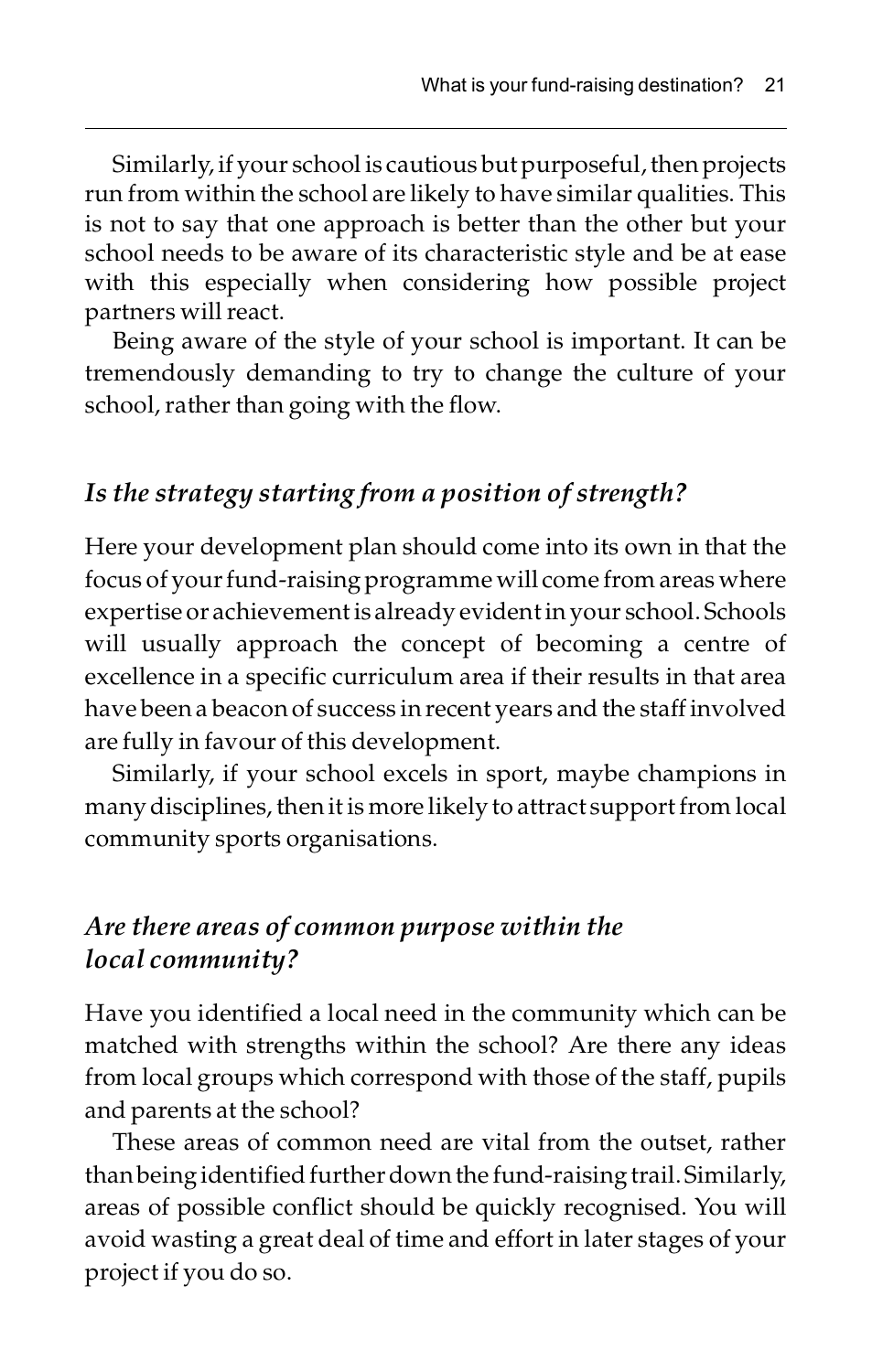### **Case study**

A Hampshire town had an excellent Arts Centre. Indeed, it had become so popular with touring companies, concerts and exhibitions that there was little opportunity for local performing arts groups to use the facilities for rehearsals and meetings.

When a nearby school was considering an initiative to improve their Arts facilities – based on their impressive record in performing arts examination results – they contacted the Arts Centre, and began to realise that their initiative could provide the missing rehearsal facilities.

The school was then able to go ahead with the knowledge that local support would be available and that expertise could be gained from the personnel in the Arts Centre built on their own successful growth.

#### *Is your strategy realisable?*

This may seem obvious but there are always numerous unanswered questions at the start of a project, such as:

- will partners exist and come forward?
- will the LEA support the project both strategically and financially?
- if you are fund-raising for a new building, could planning permission be a problem?
- can the school manage such a task?
- are there any local bye-laws which would hinder your project?

These are just a few of the issues that will be raised when developing your strategy. Some can be resolved now but you have to be clear that, if there is a major question mark over the scheme, then now is the time to decide whether the strategy can meet its aims, not later.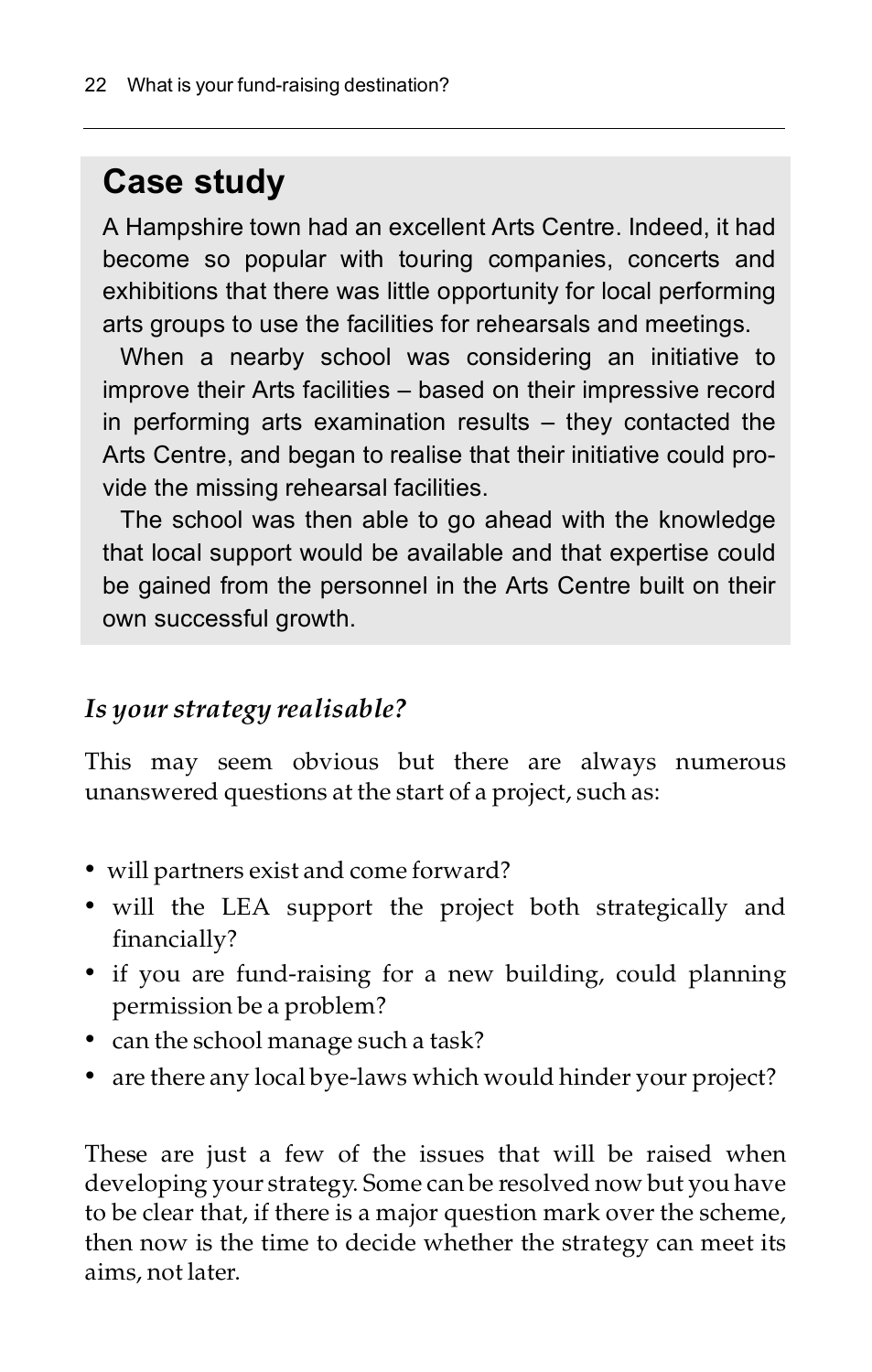#### **Targets and milestones**

Targets and milestones help you to split up your fund-raising project into manageable segments. These targets and milestones can be any or all of the following.

#### *Levels of funding*

Here you may find that a specific level of funding is required before you can move on to other stages. For example, in many matched funding initiatives (and there are plenty around), the percentage that your school needs to have, either available or pledged, may need to be fully documented before your bid can be placed.

Likewise, you may be involved in a scheme that requires a feasibility study to be carried out before major funding can be considered. Here the actual funding of this study, and its constituent elements, may need careful consideration before embarking on the whole project.

Furthermore, identifying the more obvious sources of funding can boost your project. Gaining this support early on in your project can be a major catalyst in finding other supporters and funding opportunities.

#### *Stages in bid procedures*

Most grant-awarding bodies will have bid guidelines and procedures. These will detail the stages to follow in order to make your bid. In certain situations this may involve submitting your project details to a third party, e.g. your LEA or the Regional Arts Council.

Similarly, can you identify when trusts, foundations and companies actually allocate funds? If so, then these dates need to be factors in the planning and submission of your fund-raising bids.

In all these instances, the routines should be carefully noted and dates for specific actions duly timetabled. Missing deadlines is both inexcusable and frustrating, and can show a damaging lack of professionalism.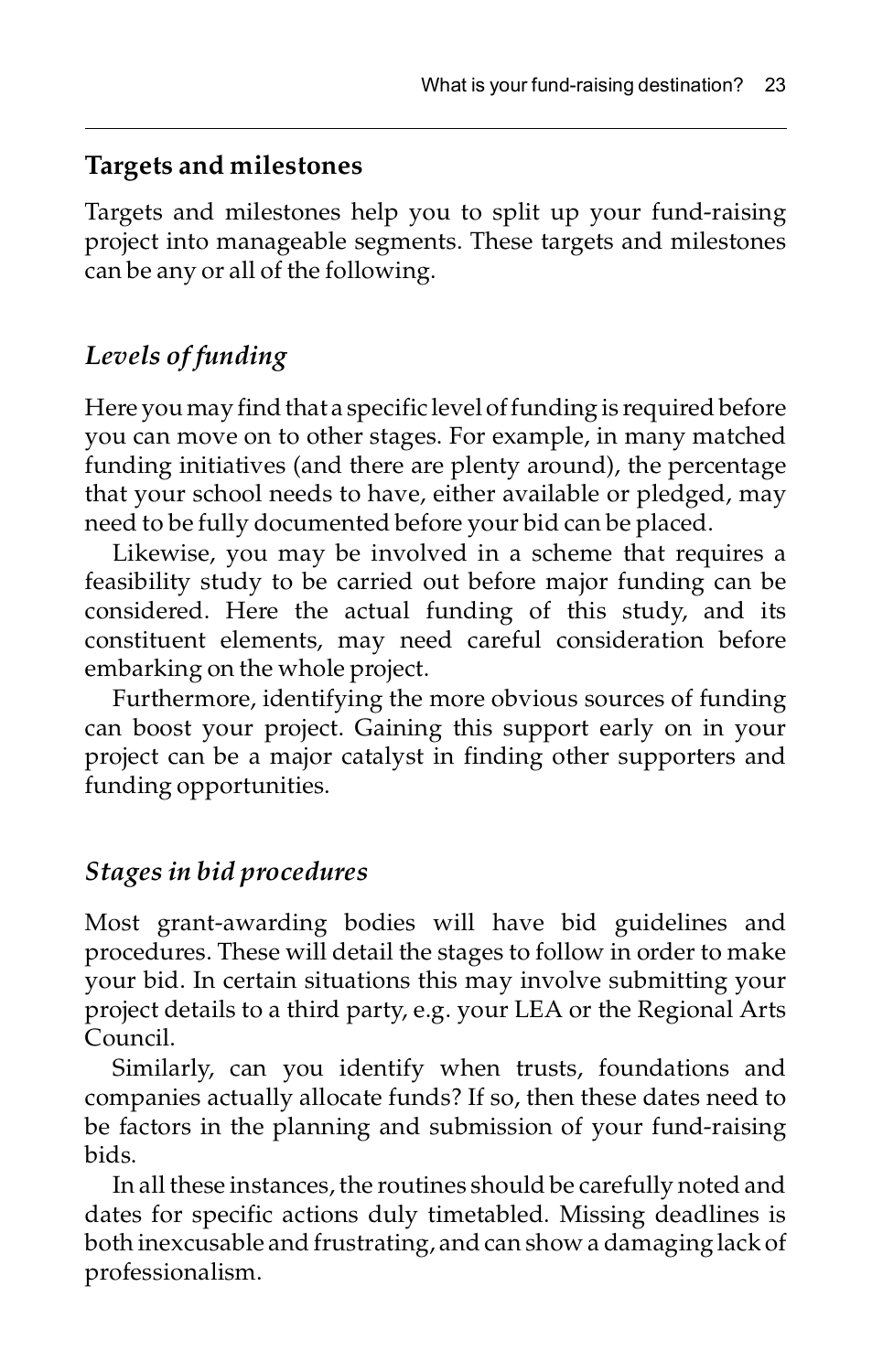#### *Internally set key markers*

There may also be certain pointers in your own school which you need to put into your strategy equation. For example, are you missing key personnel – governors, staff or local councillors – at a time when your project reaches a critical juncture?

Is the climax of your fund-raising initiative at a time when your school is already swamped with either inspections, examinations or school trips?

As we will see, when we consider the resources required for your fund-raising project, timing is not only of the essence but it is also a fundamental factor in internal management issues.

#### **Personnel**

Selecting the personnel who will formulate the fund-raising strategy for your school can also be a key issue. Some organisations like to give individual responsibility; others set up a working party immediately.

In either case the question is not how many are involved but are those involved good motivators and communicators? Can they communicate the essence and detail of the strategy to other key personnel?

Some personnel may have already selected themselves – Chairs of Governing Bodies, local councillors or headteachers sometimes do. However, always make room for volunteers, especially those who are keen on your strategy or those who are actively seeking project management experience.

Sometimes those defining the strategy may have been vociferously lobbying for the resources that your fund-raising will provide. Make sure their vocal commitment is matched by their active support.

#### *Who audits your strategy?*

To a degree, the personnel who define the strategy need not be responsible for its delivery, but they should remain responsible for monitoring its progress and ensuring that targets are met and milestones reached.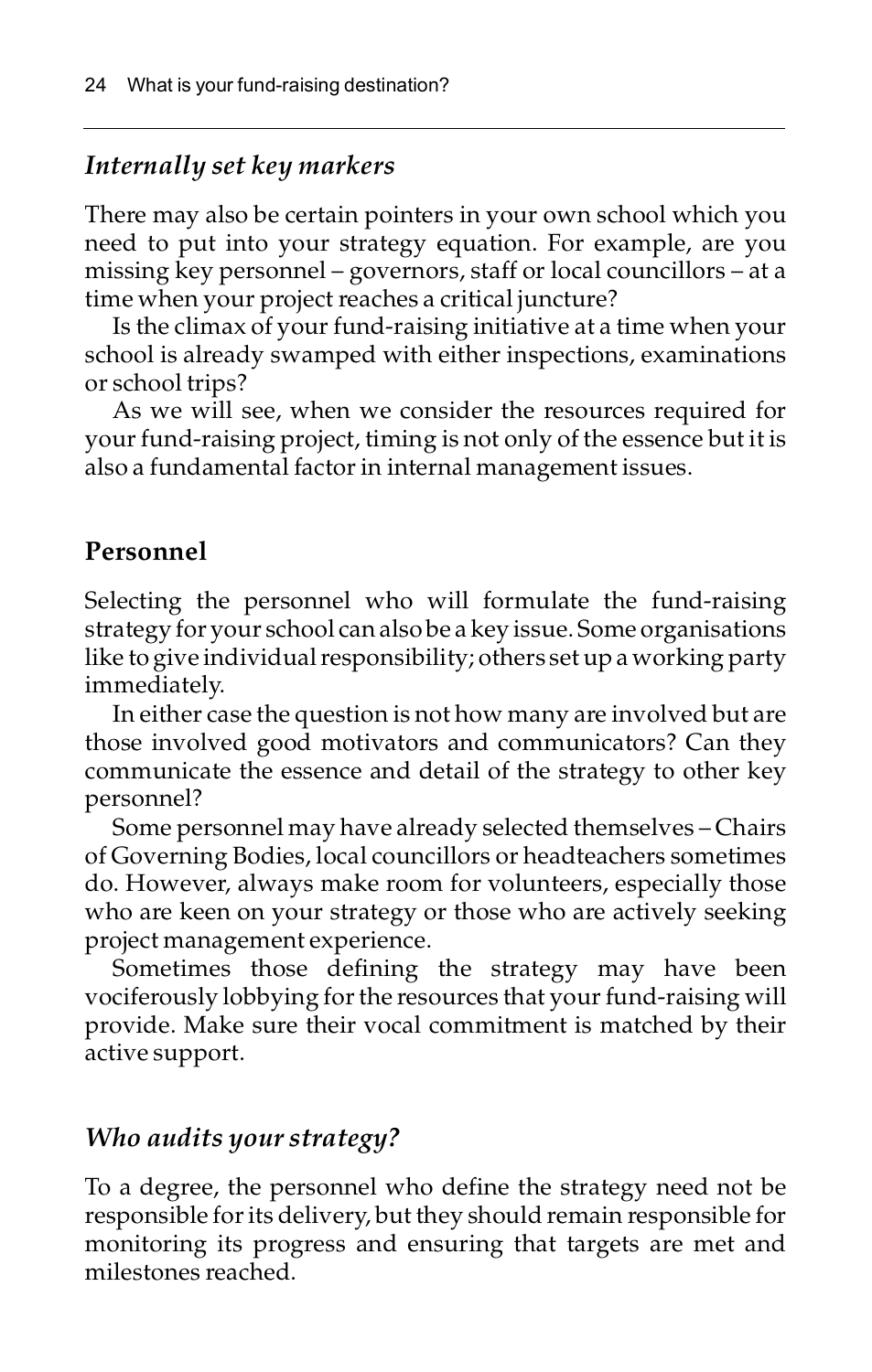It may often be prudent to appoint one person in your school to have the responsibility of overseeing all fund-raising initiatives.

#### *Persuading the 'doubting Thomas' members of your organisation*

Unfortunately, such initiatives always attract a number of doubters, who will pour water on your bonfire. Your mission, should you wish to accept it, is to convince them that there is a very good chance of success and to highlight the benefits, both primary – raising much needed funds, and secondary – improving educational standards.

Your doubters will ask questions such as the following:

- if it was so easy, then why has this not been done before?
- why isn't every school following this course of action, and if they did so, would the grant-making bodies be able to cope?
- why aren't the statutory authorities responsible for all educational funding?

You cannot afford to ignore these questions as you will want as many of your colleagues, whether teachers, support staff, governors or LEA officers, to be as committed to your school's strategy as you are.

If you are honest with yourself, you will be aware that there are bound to be problems to overcome. In no circumstances should you believe that fund-raising is easy or without its fair share of hard work.

There will definitely be setbacks and you will not get every possible partner you approach on board but from the success shown in other projects there is no reason to believe that you will not be able to get enough support to achieve your fund-raising aims.

The best way to convince the 'Yes, but ...' members of your organisation is with honesty and action. Turning malcontents into supporters who become 'Yes, and ...' members of the project can be as rewarding as achieving the fund-raising targets.

There are two main factors already in your favour: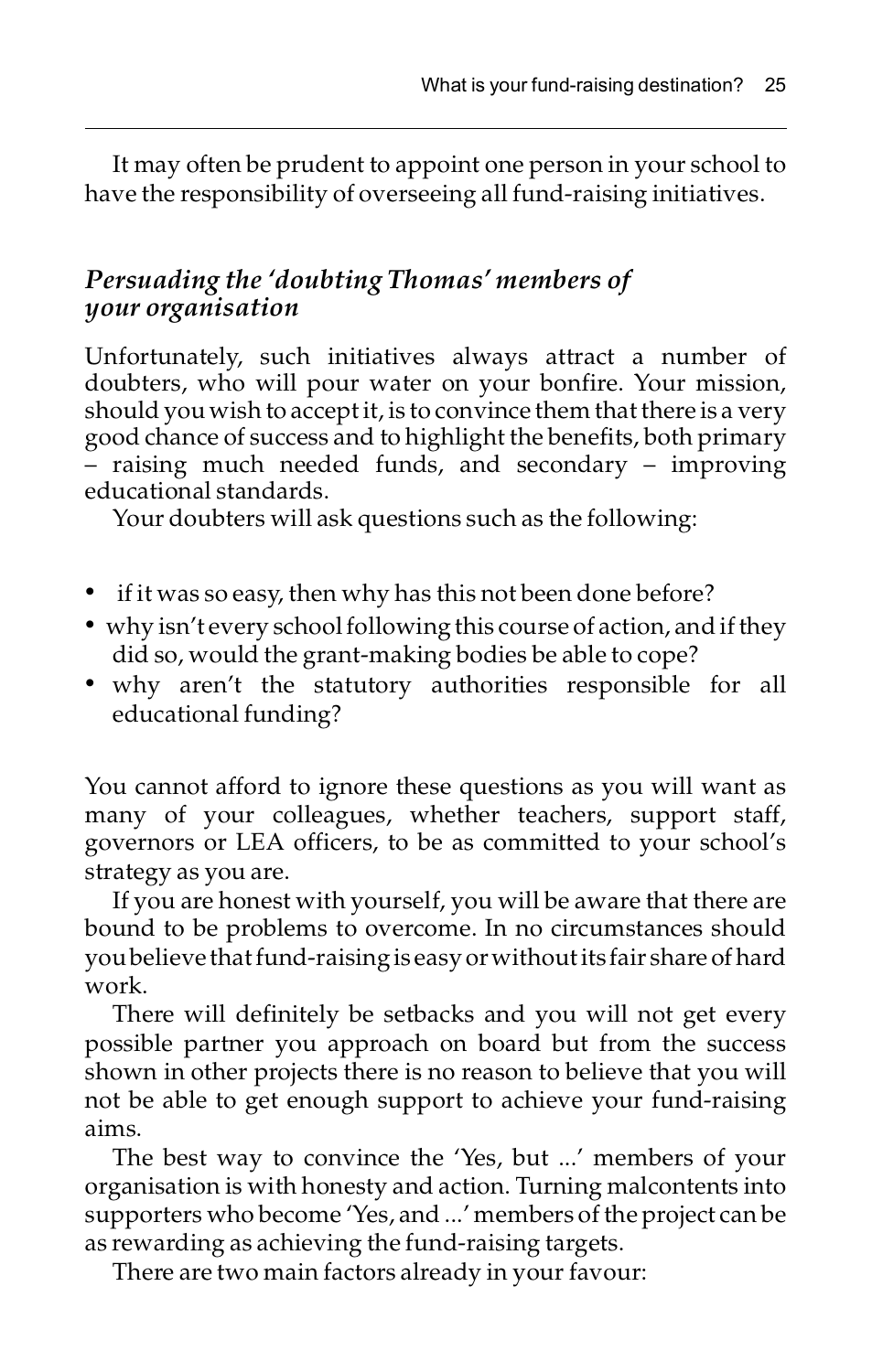- 1 As the fund-raising initiative is arising from your school development planning process, it will be well considered and professionally developed.
- 2 The benefits of the initiative are undeniable, not just the fund-raising, but also the involvement of parties from the school and the local community, the raising of morale and the longer-term benefits of raising educational standards.

These can be very strong arguments.

### **Resources**

Does your school have the resources to deliver the project? There are usually four kinds of resources that the school will need at the start of any fund-raising project – time, motivation, experience and, in certain circumstances, initial finance.

### *Time*

In schools, at present, time is often the most difficult of this quartet to procure, but it is also the most important. Schools seem to be constantly in a state of flux and so time has become as scarce a resource as funding, with managers and teachers alike struggling to adapt within the maelstrom of change.

The availability of time to develop and manage funding initiatives has got to be the area of greatest concern for most schools. The stresses and strains currently felt in education leave little slack, especially the higher up the school you go.

So, can you take on the extra work involved in your fund-raising strategy? Obviously, if the scheme will deliver some of the benefits already outlined, whether primary or secondary, then the investment in time will be worthwhile. There should be little doubt that fund-raising needs both time and commitment to make a success of it.

Some schools are including these responsibilities within their senior management team, others are employing outside fundraisers, and some are developing a team approach to obtain input from the local community and the school.

In each instance, the school has recognised the need to allocate time and latitude to this purpose. There are plenty of examples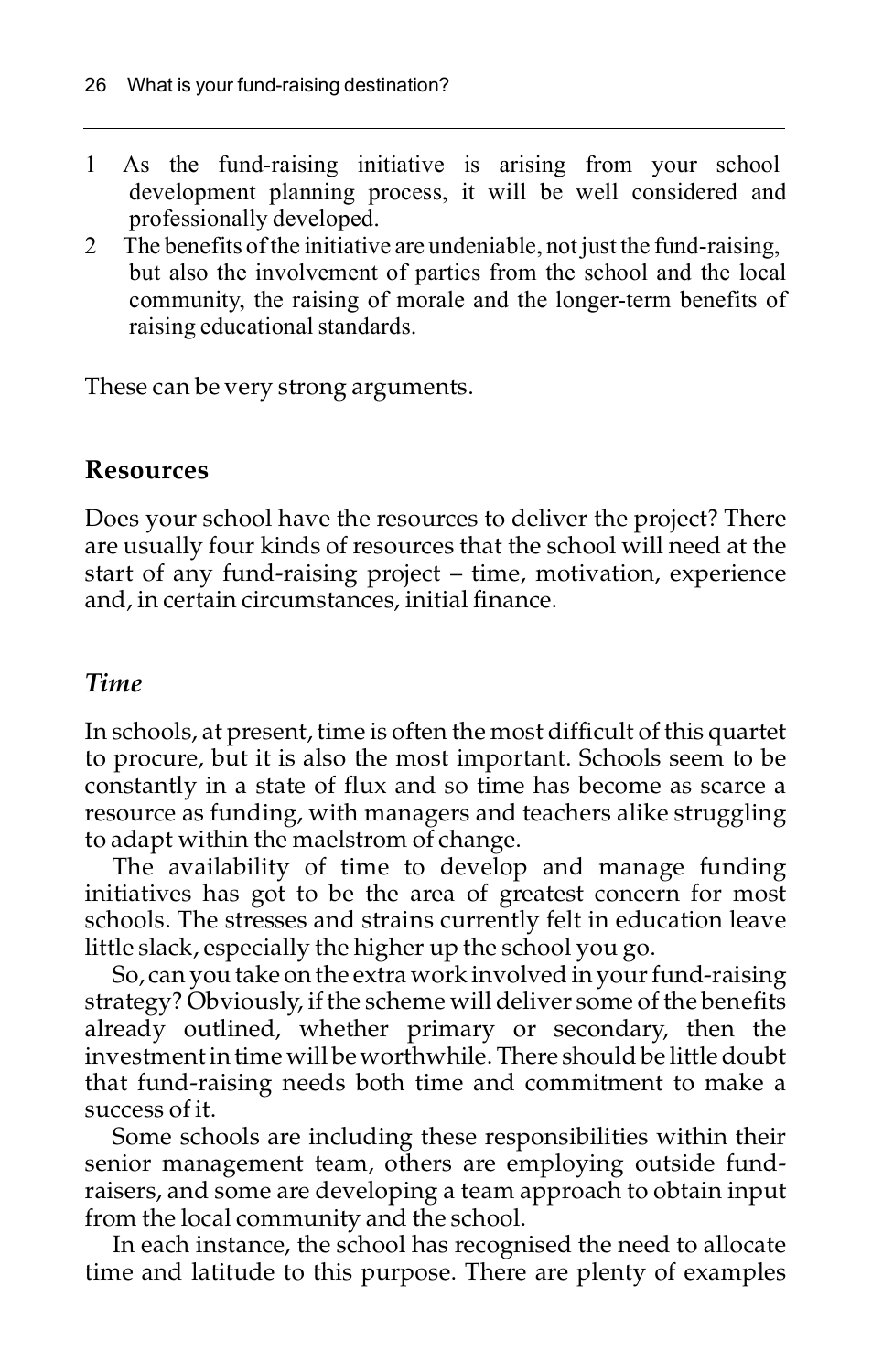where schools have given the fund-raising duties to an already overworked Deputy Head or Head of Department, or they have not allowed time to prepare, discuss and formulate coherent strategies. Unsurprisingly, these examples met with little success.

## *Motivation*

Motivation is allied to your approach and is not as dependent upon internal/external pressures as time. Your school can control the motivational factors within your fund-raising project.

Again, it can be part of your development plan where you have recognised staff whose career path would welcome the opportunity of involvement in, or even leadership of, a fundraising group.

One school, heavily involved in fund-raising projects, was compared to the Starship *Enterprise,* being one of the first 'to boldly go where no school had gone before'. To continue this analogy, but to move on a generation, the captain on the bridge would bark out the order 'Make it so!' However, he has a crew including telepaths, androids and klingon warriors – do you?

## **Case study**

A Technology teacher at a school in Lancashire has been rewarded for his inventiveness, determination and vision. He initially put forward a proposal to build partnerships with local industry, not only to seek out financial opportunities but also to raise academic achievement, improve public relations and widen the opportunities for student placements.

The proposal was accepted by the headteacher and Chair of Governors, with one reservation – the work would need to be done in the teacher's spare time. Perseverance and resolve, together with a sprinkling of luck, have resulted in the school becoming better off by over £100,000.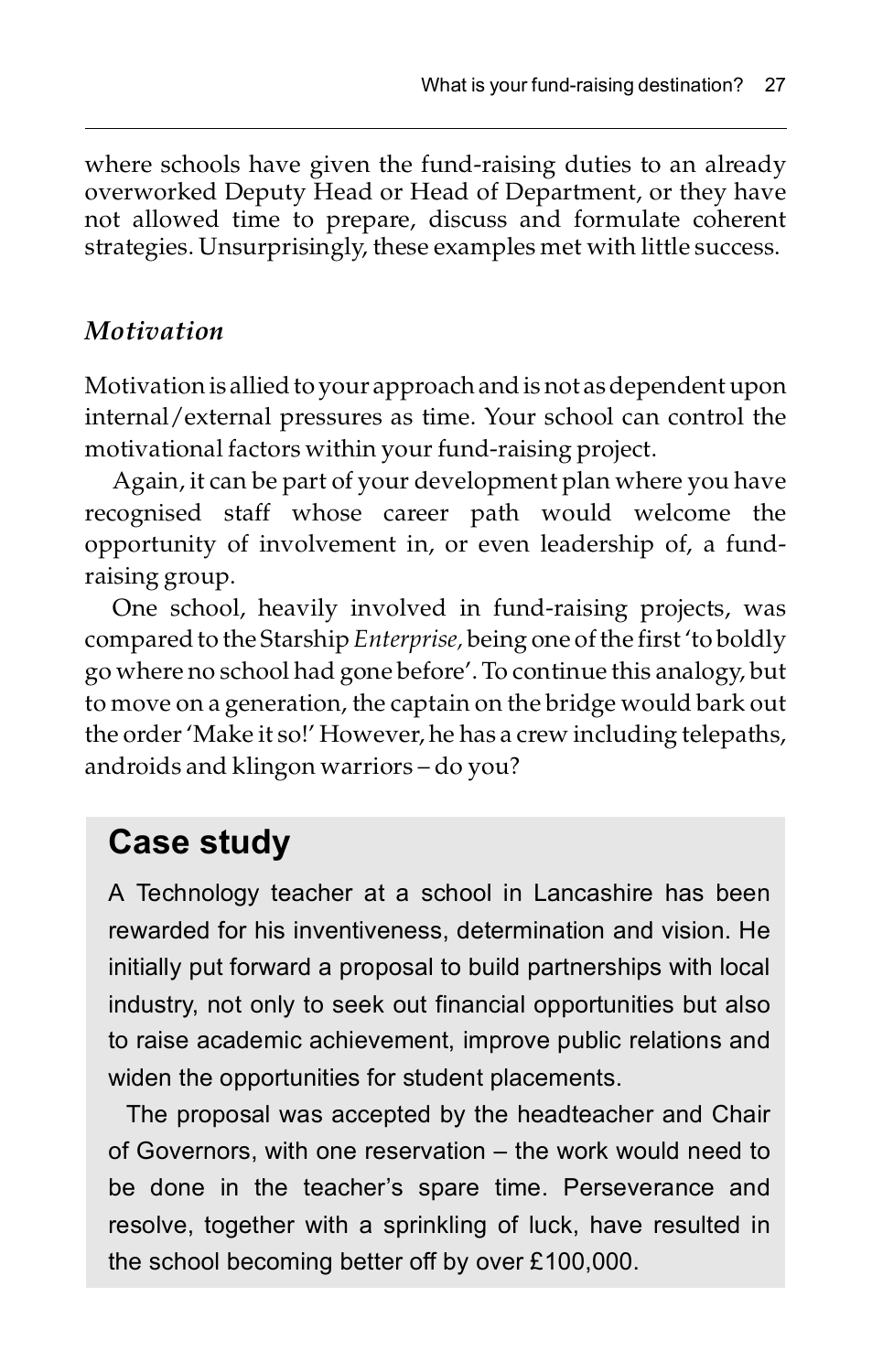The teacher has now been offered the post of full-time development officer for the school, raising a further £120,000 for a computer suite, and writing several articles on fund-raising in schools for educational journals.

## *Experience*

Experience in project management may also be a scarce commodity in your school but do not underestimate your staff. Teachers are not only some of the most flexible employees in the land but they have also developed relevant skills and project management experience within the classroom environment – although they may not realise it!

Teaching demands creativity and innovation, and so they can adapt to managing such initiatives as and when needed. Nor should you overlook the skills of your support staff who may have commercial and administrative skills and experience.

## *Initial finance*

Where some finance is required to 'pump prime' of a project, particularly where feasibility studies are the order of the day, the amount is often only a small proportion of the final fund-raising target.

However, the ability to raise minor sums is often the acid test as to the degree of commitment for your school to take on a larger undertaking. (See Chapter 5.)

## **Your target audience**

Your fund-raising strategy will have to meet the needs of many differing audiences, including:

- the project team;
- all the staff at your school;
- the parents and pupils;
- local community groups;
- local and national commercial organisations;
- your Local Education Authority;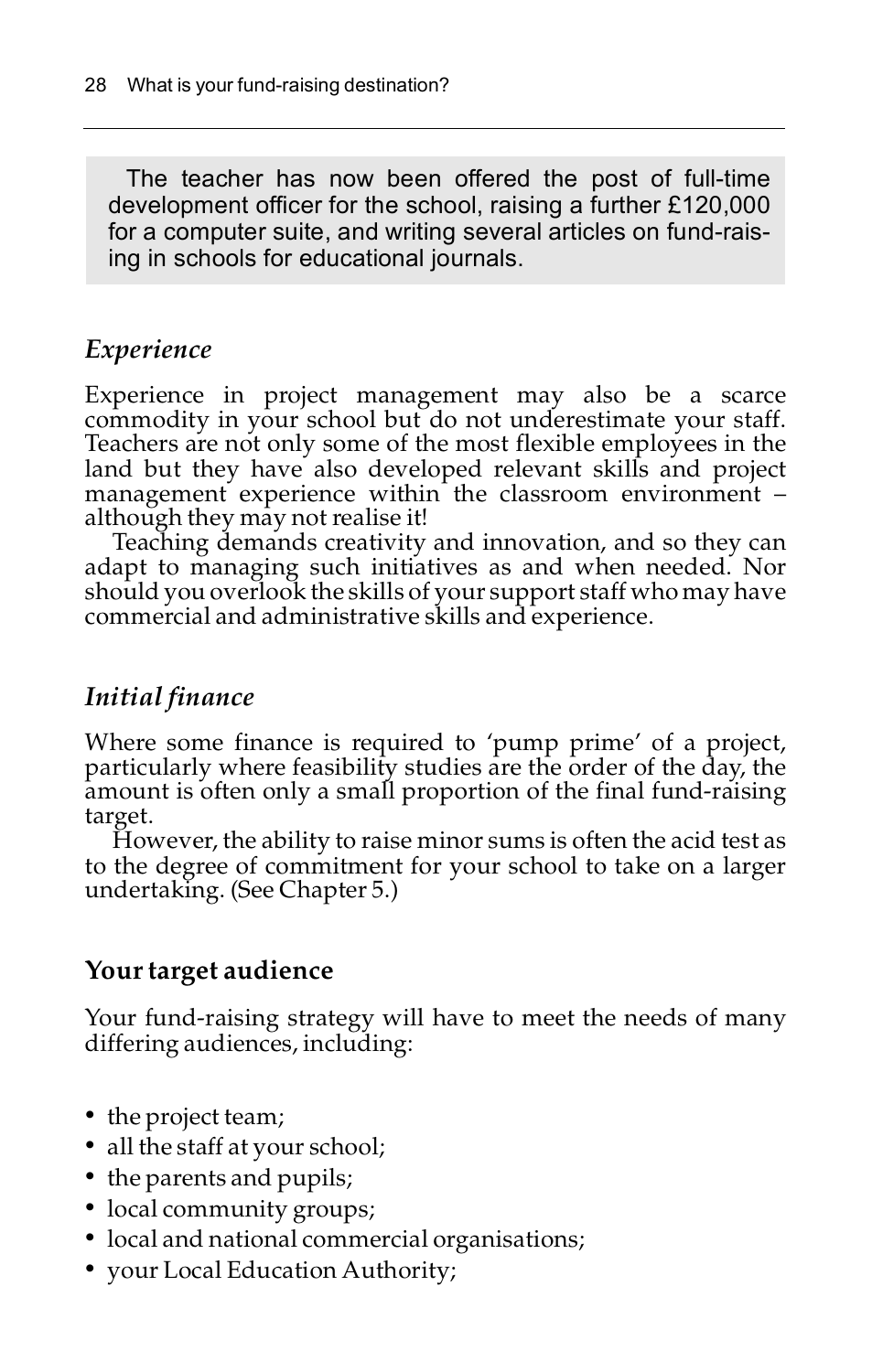- grant-awarding bodies:
- statutory bodies, e.g. DfEE, Sports Councils.

The need to have a clear focus now becomes more important than ever. All these groups need to understand your purpose simply, clearly and positively if you wish them to support your aims.

So if you ensure that your strategy has been developed in line with your development plan, which already has the 'ownership' and approval of many of these groups, you will assist in bringing this clarity and focus to your fund-raising project and to your audience.

## *How does your strategy fit in with your school's organisational strengths and opportunities?*

For example, a school may realise that its strengths are of a pastoral nature with emphasis on the social development of students. In this instance, the fund-raising strategy could focus on initiatives which develop community awareness, such as the Barclays 'New Futures' Programme – an initiative which provides cash and resources for school/community partnerships involved in social community action projects.

## **Assistance**

As more and more initiatives are undertaken to improve resources in schools, the learning curve for each school is being shortened by the provision of agencies who can provide guidance and advice.

However, one of the lessons being learnt from good practitioners in this field is that of networking, sharing experiences, and creative acquisition – learning from the experience of others and trying not to repeat their mistakes.

Creative acquisition has been an important factor in industry for many years, and there is no reason why education should not follow suit. Again, make sure that in your strategy you are not reinventing the wheel.

In many fund-raising initiatives and schemes there have been schools who were first to test the water, and many of these are now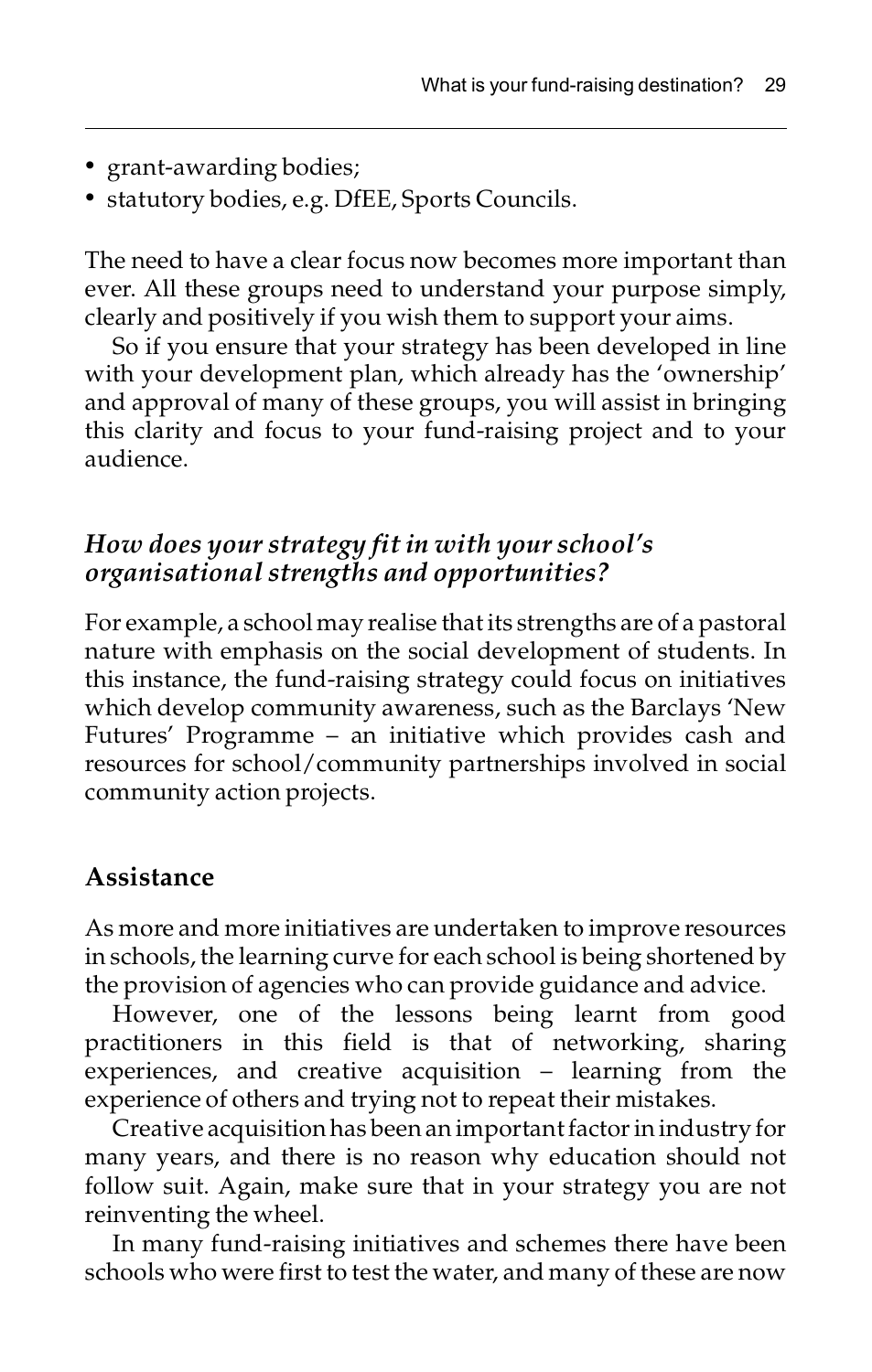happy to share their experiences so that you do not have to experience the same disappointments or struggle to overcome the same hurdles. Look out for them in your area.

If these contacts are not obvious, then there are established bodies who can provide such networking for your school. If they cannot help with your problem directly, then they will know someone who has experience of something similar. These include the Technology Colleges Trust and the Youth Sport Trust<sup>1</sup> which have been set up to assist schools interested in the Specialist Schools Programme. On a more general basis, the Education– Business Partnerships together with Business in the Community are welcome sources of advice and assistance.

Never be afraid to ask – it may save you a great deal of time and frustration, and may even result in finding a kindred spirit for your project.

It is not unknown for large corporations to contact agencies such as Training and Enterprise Councils (TECs), to enquire about making sponsorship available for education purposes.

## *Why do creative and innovative methods in fundraising projects enhance the chances of success?*

This is because, as with any scarce commodity, finding funds and asking people to give their time to a project, paid or otherwise, are becoming more and more difficult as the number of projects increase from schools, clubs and charities.

Accordingly, the number of requests to grant-making bodies has seen a sharp increase and in order to make your bid stand out from the crowd your approach needs to be creative and innovative.

It is only by highlighting the positive benefits to staff, governors, students and parents that you can deliver the vision behind your fund-raising project. If you are unable to light fires in your own camp, how will you fare when you venture to inspire organisations outside the normal education scene?

Even within your LEA you need to gain support from key players, and this will never be managed by tendering a dull and unimaginative fund-raising scheme.

Therefore, methods – such as brain-storming sessions with your colleagues and suggestion boxes from pupils and parents, or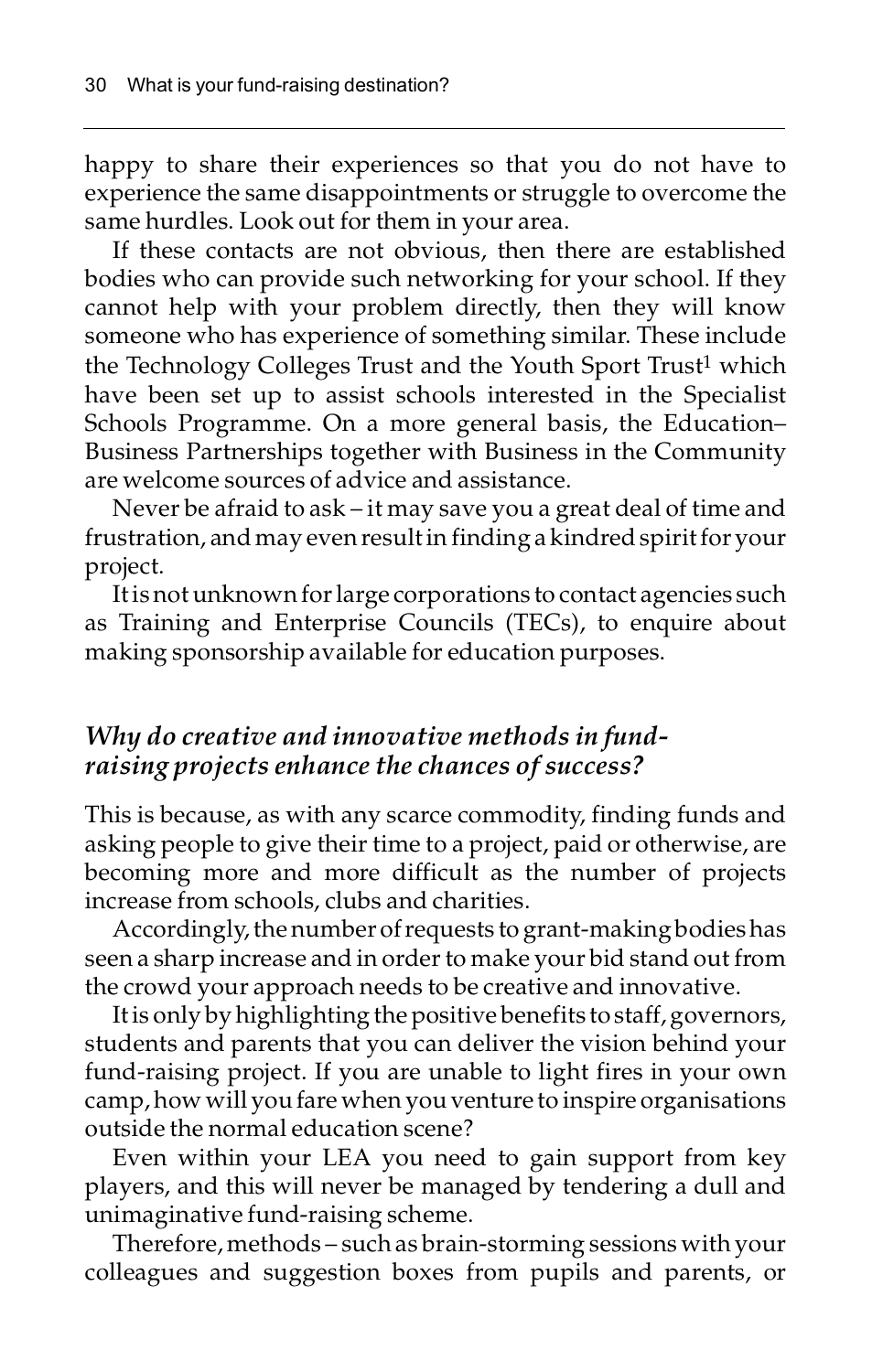competitions for designs or marketing approaches – can give rise to some good, off-the-wall, innovative and interesting ideas.

This may not always be the order of the day in your school, but any one of these ideas can be the factor that makes your scheme stand out – a really vital issue as the number of organisations seeking funding continues to grow.

## *WIIFM factors –* **W***hat's* **I***n It* **F***or* **M***e*

This is a term used by Sir Bob Salisbury to describe what each party gains from their involvement in a scheme or initiative.

## **Case study**

As part of their GCSE course work, and in response to the students' enthusiasm, the Head of Technology at a school in Mansfield was keen to take a group to a Robotics exhibition in Glasgow.

After finding out that the cost of the train fare was too high to contemplate, the local airport was approached to see if there were regular flights to Glasgow. The response was in the affirmative, and as flights were usually only half full, the airport said that the school could have the tickets at half price.

The next approach was made to the North Notts TEC, who are often involved in supporting Education–Business Partnerships. They agreed to sponsor the other half, thus in fact covering the whole cost of the flight. Similarly, the exhibition coordinators were contacted and also offered free entry.

Finally, *The Scotsman* newspaper was approached and they agreed to provide taxis to and from Glasgow Airport, and lunch for the group, in exchange for an exclusive article from the school.

All along, the teacher had stressed that this would be an opportunity of a lifetime as, for some of these youngsters, it was the first time that they had flown, and they had shown keen interest and enterprise in this field of engineering.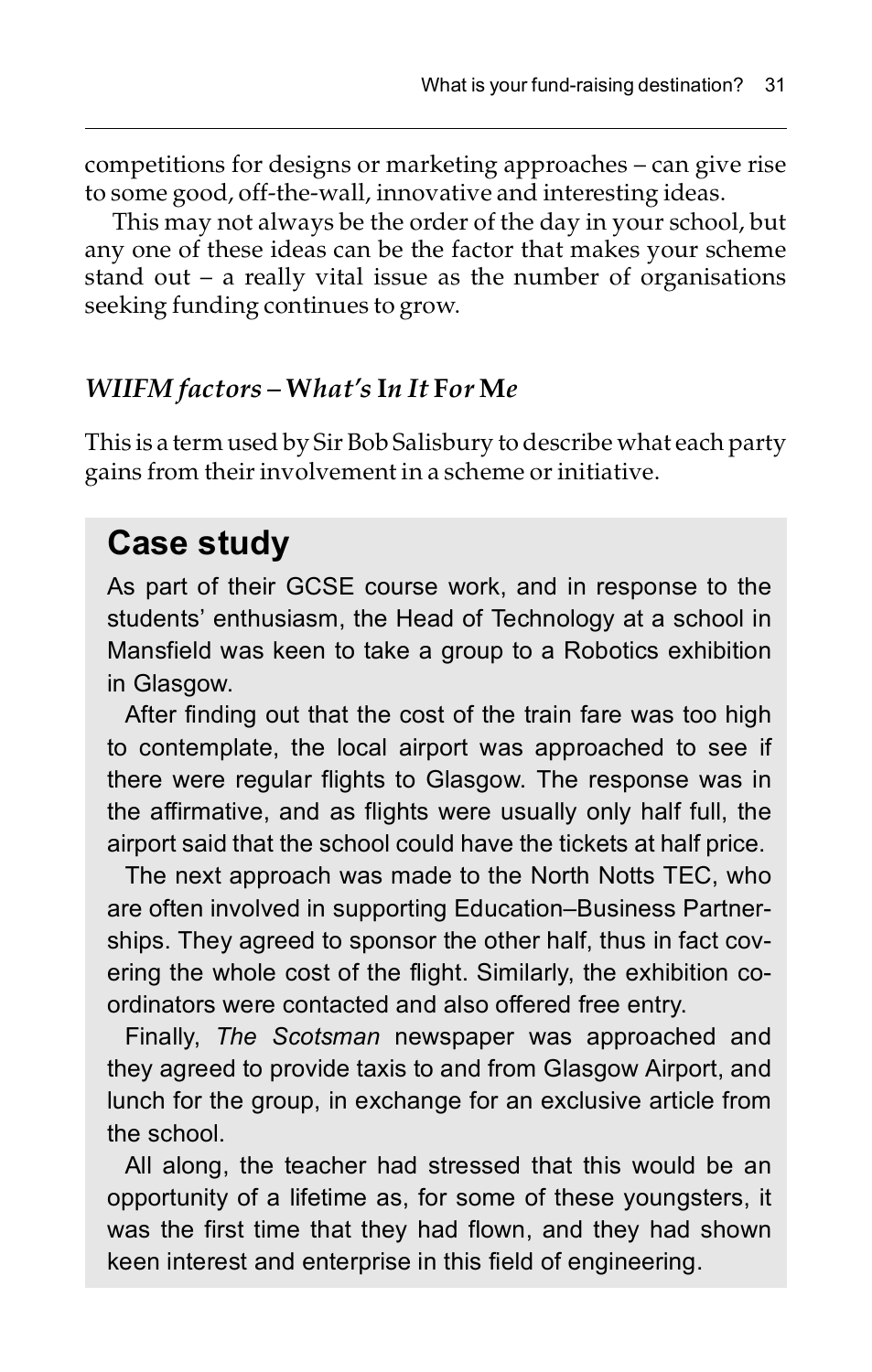Not surprisingly, the school in this case study is the Garibaldi School, and the use of WIIFM factors is more than evident:

- there is excellent publicity for the exhibition; an exclusive for the newspaper; and business for the airline;
- both the TEC and the school are meeting their educational aims, and the school is enabling pupils to go to the exhibition without tapping into the school's main budget for the full cost (remembering that supply teachers may have been required to cover the trip).

Sir Bob Salisbury also cites this as a fine example of the essential 'culture change' going on at the school where, if an opportunity becomes blocked financially, other alternatives are sought and found.

## *Which agencies exist to help your strategy?*

Briefly, the following organisations are available to help and they should be the first port of call if seeking advice on your fundraising strategy:

### *Local Education Authorities*

In many instances, schools will need the full support of their LEA to progress with their fund-raising initiative. LEA representatives bring with them not only experience of similar schemes in other schools but also contacts within local government who can give a wider picture of the use for the benefits that the fund-raising exercise will bring.

### *Grant-awarding bodies*

For example, the staff attached to the six National Lottery grantawarding bodies can be approached for strategic assistance. Likewise, the various sections of the DfEE have staff who can be approached and may well be able to facilitate your strategic process.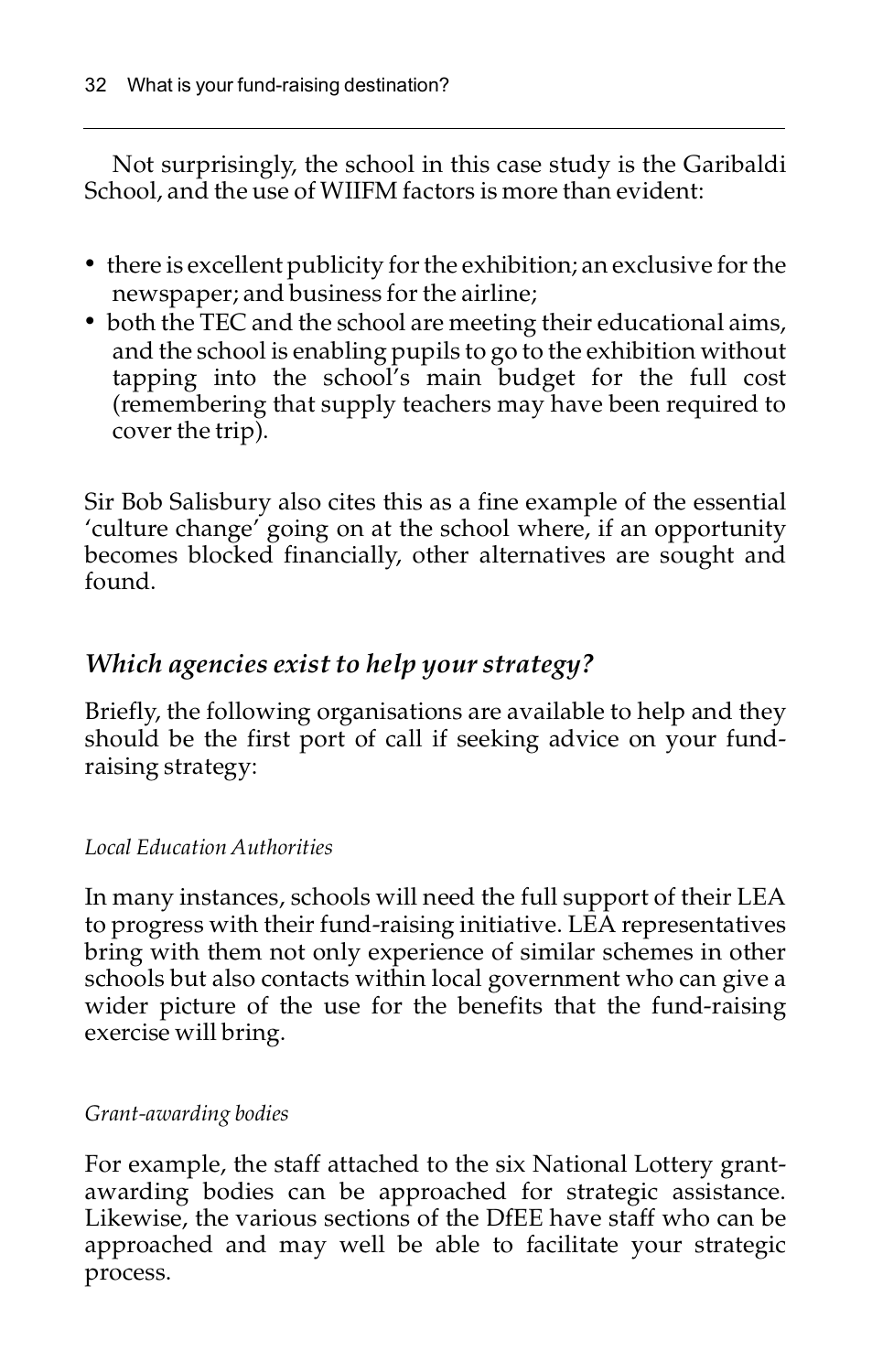#### *Education–Business Partnerships*

In most areas of the UK, these partnerships have been set up to improve links between industry and schools. These organisations are often allied to Business Links, TECs, Chambers of Commerce or Enterprises Agencies – all vital parts of a school's community network.

Local traders associations and business clubs can also be excellent sources of advice and/or assistance.

#### *Libraries*

Libraries are often an overlooked source of information and can certainly help with major works on project management, lists of grant-awarding trusts and commercial compendiums.

#### *Relevant local groups*

As the possibility of gaining funding may be dependent on the benefits to the local community, therefore representation from, or co-operation with, groups such as Sports Councils, Arts Centres or Community Associations can reap dividends in the future and can provide both advice and experience in developing your fundraising strategy.

Ignore local groups and societies at your peril. Church organisations often contain records of local trusts – small funding but useful to help get started. Local clubs can provide enthusiasm, contacts and expertise – especially if their aims are similar to yours.

### **Note**

1 For contact details of Technology Colleges and the Youth Sports Trust, see Appendix 1.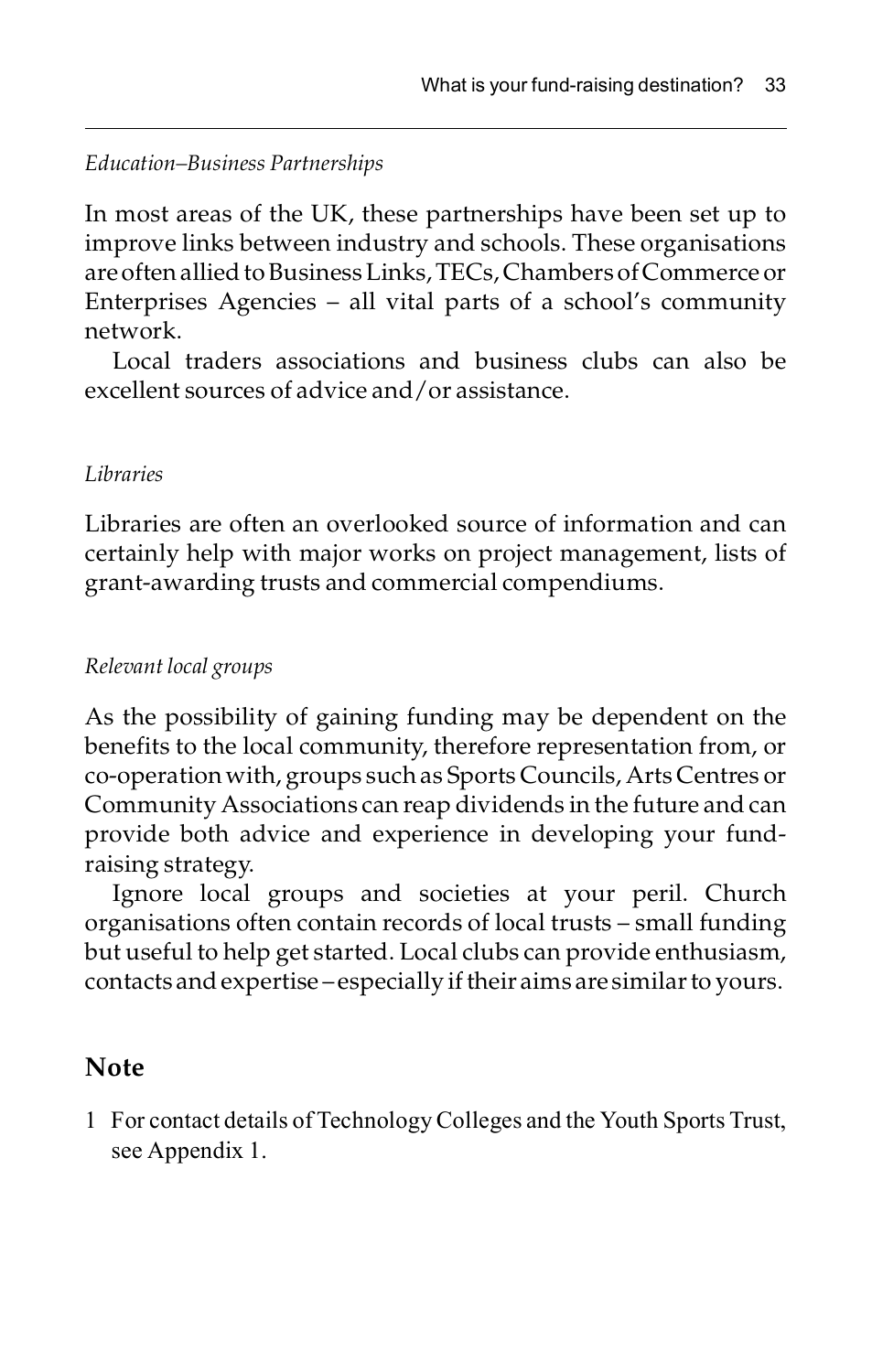# **Finding fund-raising companions**

Entering into local partnerships

It may be an obvious statement to say that fund-raising is an outgoing exercise, and while it is important to have begun your expedition by deciding where you want to go and what direction to take, it is equally important to consider carefully who your travelling companions may be on this fund-raising journey.

### **Establish and maintain a contact database for local potential partners in fund-raising**

As part of your school's internal audit – carried out during either as part of SWOT analysis sessions, or within your school development planning process – you should be able to recognise organisations in your local environment who could become valuable associates in fund-raising initiatives.

Some of these organisations may be local industries; some may be businesses who have had a local presence for many years; or some may be companies new to the area and keen to be part of the local community.

Others could be voluntary groups whose interests and aims are similar to your areas of strength, or they could be sympathetic to the projects that your school wishes to develop.

There could also be individuals known for their philanthropic support of good causes, or there may be celebrities – sportsmen, musicians, authors – who either live locally or who have been connected with the school in the past.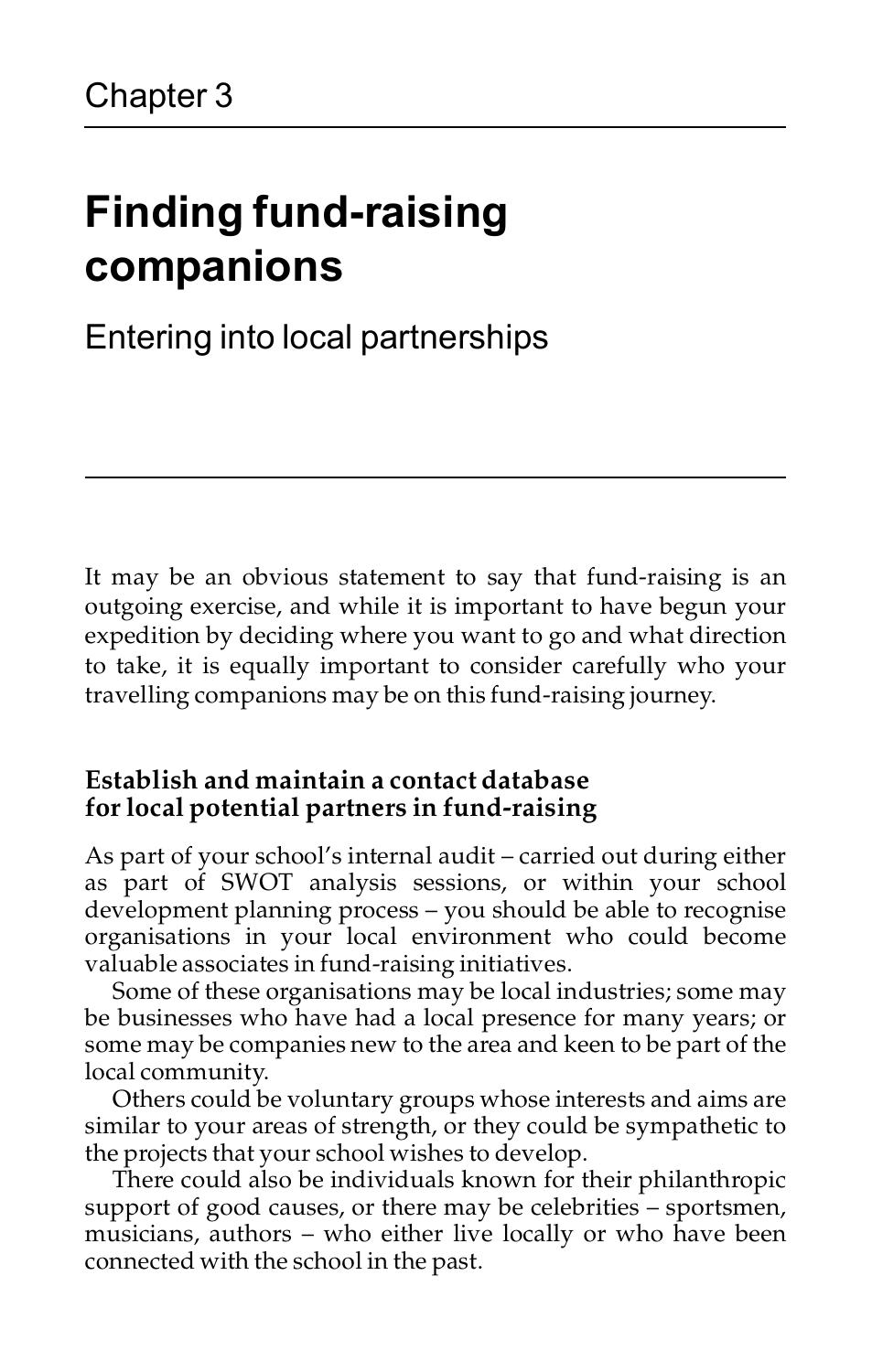There are also local organisations – Mayor's Appeal, branches of Lions, Rotary, Round Table, etc. – who will support, and help to raise funds for worthwhile initiatives in their community.

## **Case study**

A special school in Suffolk was working on a small-scale scheme to provide a hydrotherapy pool when their local newspaper, *The Lowestoft Journal,* who annually support a local cause, offered £120,000 funding – but the funds had to be used within a year. This offer of funding was the catalyst to develop a bigger project, which was soon matched by nearly £200,000 from the County Council.

An approach to the Foundation for Sports and Arts stipulated that the new facilities would need to be made available to the disabled throughout the local community, and so a programme of events commenced involving local groups for the disabled.

There has been a series of fund-raising events, from sponsored cycle events to golf tournaments and in the end a total in excess of £1 million was raised. This has provided an extensive range of refurbishment and building projects at the school, resulting in a gymnasium, additional classrooms, specialist teaching areas, a purpose-built nursery, a physiotherapy and medical room, a sensory room and, of course, the hydrotherapy pool.

## **Source of contacts**

Some of these contacts may already exist within the school. This is really the place where you can start to find out 'who knows who' at your school, and how this network of contacts can be advantageous to your fund-raising.

In order to carry out such an audit, you will need to identify the contacts that currently exist within your school such as:

• staff and governor contacts – here there are obvious contacts from the organisations that your governors work for, whether as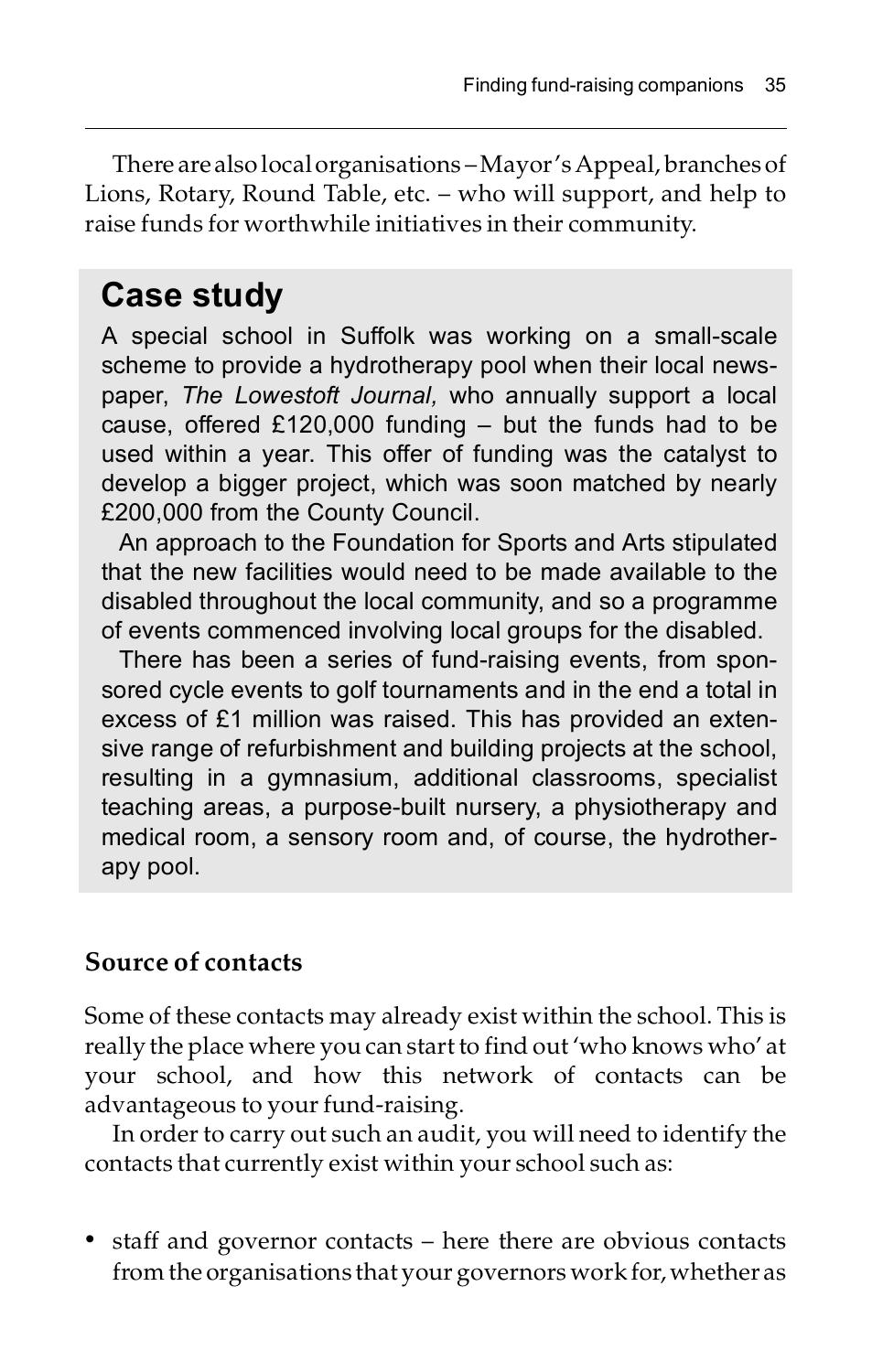local councillors or in commerce. There are also indirect contacts with relatives (partners, brothers, sisters, etc.) of staff – both teaching and support;

- contacts through parents most secondary schools have on average 1,000 pupils and so there are probably at least that many contacts with local employers or possibly national companies with local branches;
- curriculum contacts in certain areas within the school, contacts may have been already established with local concerns, such as:
	- school trips to factories or service utilities;
	- work experience an annual event in most secondary schools where over 200 pupils spend up to two weeks experiencing the working patterns of local companies;
	- regular presenters, from outside agencies, for assemblies, etc.
- local and national suppliers schools can be important customers of many businesses whether locally (glaziers, paint suppliers, grounds maintenance or hardware stores) or nationally through catering, utilities, classroom supplies or through maintenance contracts. As a valued customer your relationship with these concerns is already established and can be used to mutual advantage.

You may find possible resistance to some of the information being sought. It can be construed as an invasion of privacy. However, much of this information is already supplied by parents' emergency contact details, held by the school's support staff.

Also, there is no need for you to use this information in a personal manner. For example, if it is known that a significant percentage of parents are employees of one local company, then this can be valuable information for a fund-raising project leader.

## *Sources within the local community*

Bear in mind that although your internal sweep may well provide you with a wide range of contacts, experienced fund-raisers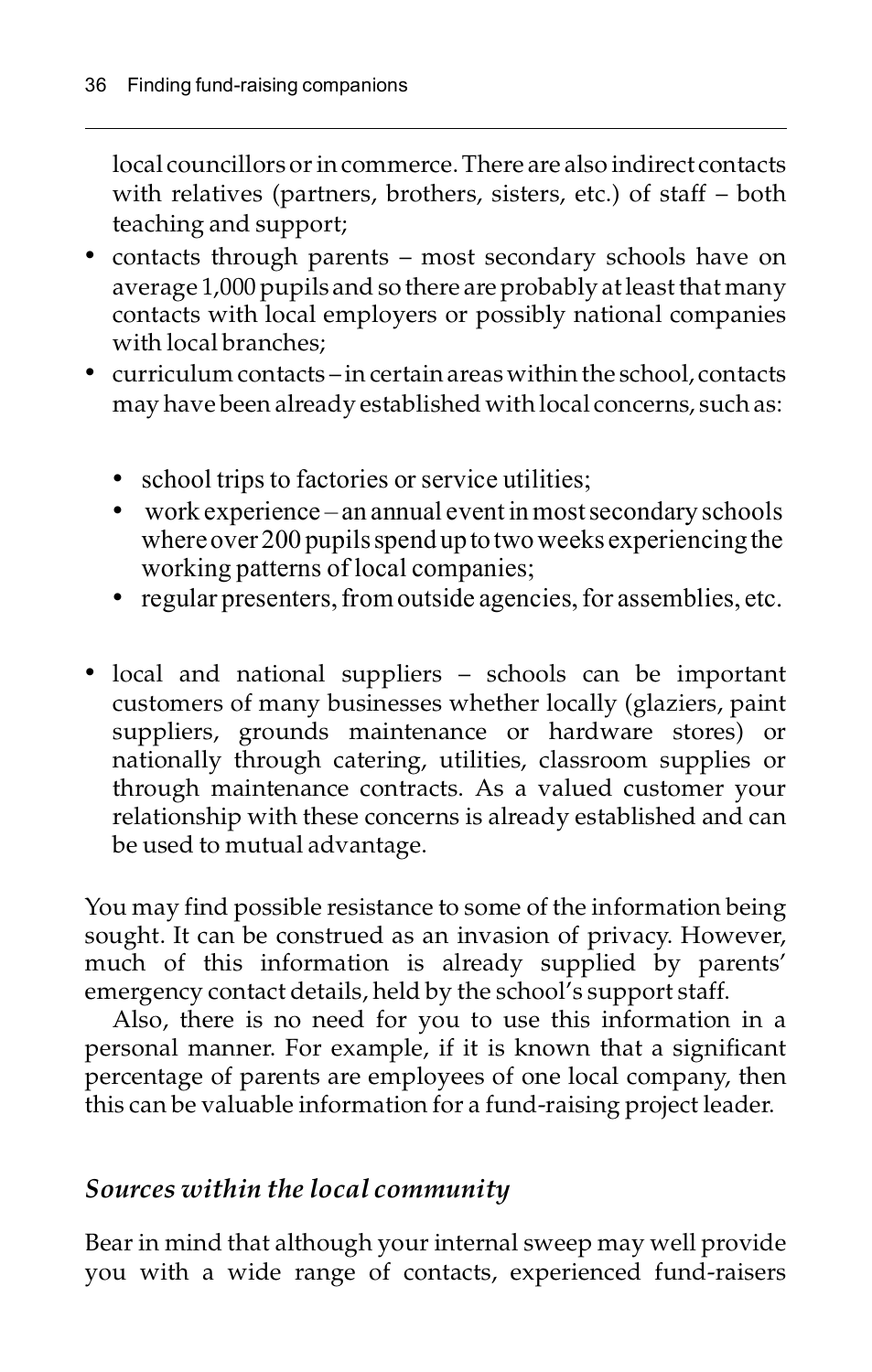always stress that there are as many unexplored contacts on your doorstep. You should never overlook the local environment in which your school operates.

There may be occasions when your initiative needs the support of your LEA, or their involvement may enable you to enlist further support from other local government departments.

Similarly, local, national and European political representatives can be valuable supporters or conduits through which helpful contacts are made.

Open meetings to discuss your fund-raising projects may attract like minds and, as problems shared are problems halved, representatives from local groups who have similar dreams and aims. Such allies may be able to help in staging fund-raising events.

## **Case study**

When a school in Dudley started on their journey to gain over £4 million of Lottery funding for their community Arts and Sports complexes, they began, at an early stage, to network with:

- local and regional arts/sports groups;
- local disability groups;
- council departments for Arts, Sports and Leisure;
- local businesses;
- governing bodies of various sporting agencies;
- officials of specific sports and arts organisations;
- local councillors/officers and MPs.

## **What are the benefits of closer ties with local organisations?**

Everyone who becomes a partner in your fund-raising initiative does so for a good reason. In each instance there will be a different factor which influences prospective partners to join you in your quest. (In Chapter 2, these were referred to as WIIFM factors.)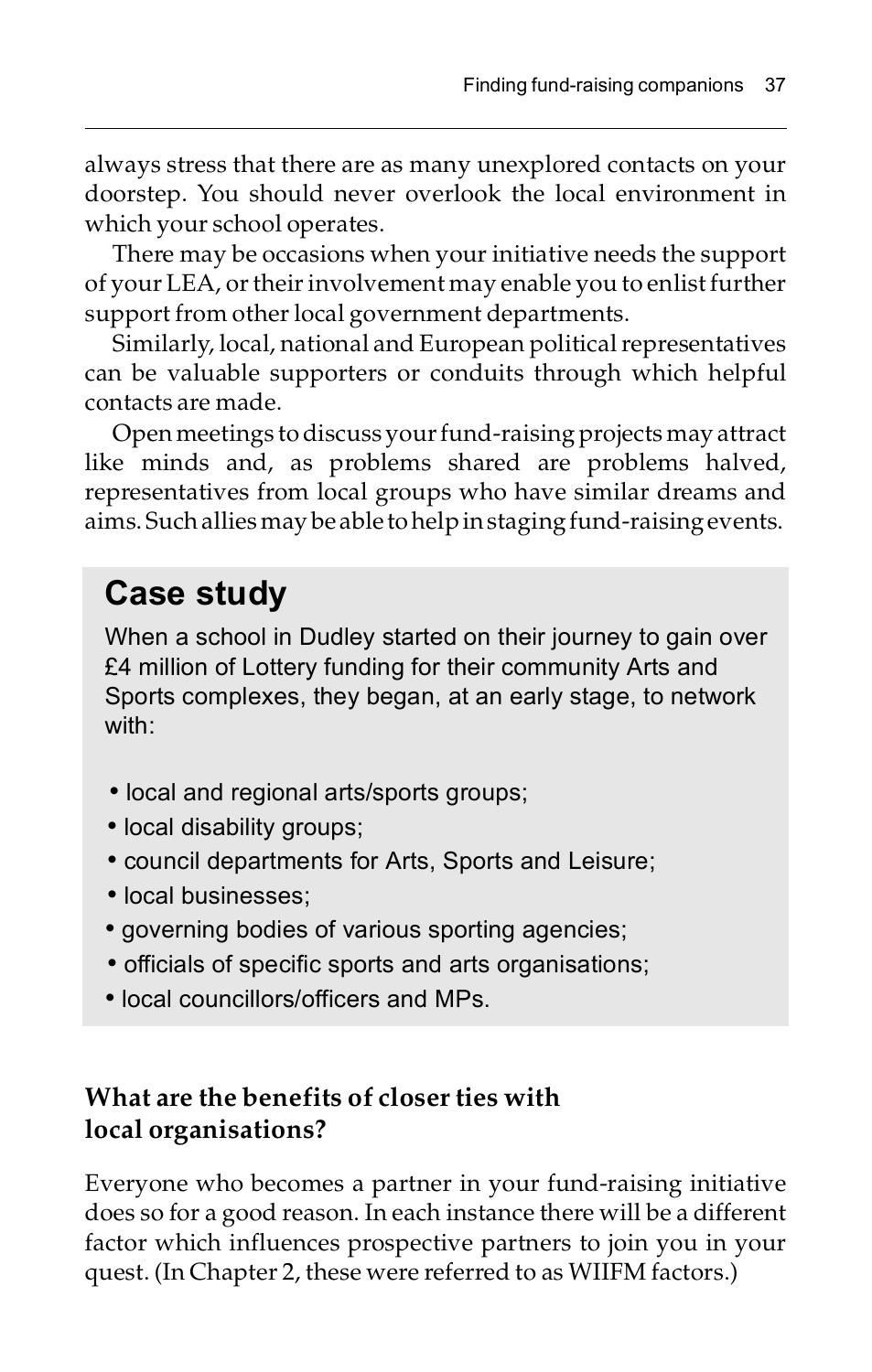While these factors are often distinctive, there are overall headings that can be used to see how the main beneficiaries, the community, the schools and commerce, in these schemes will gain.

### *Benefits for the local community*

There can be concrete benefits, such as improved facilities, greater opportunities to put on entertainment or events, or improved educational opportunities for all ages. Other, less tangible, benefits include 'community spirit' and 'neighbourliness', and an improved communication base for the local community.

Using local celebrities as project champions (not solely from sport or the media) can give your initiative a welcome boost. Again, you have to be able to convince these busy people not only of the local benefits that success in this venture will bring, but also of how their involvement can be seen as a positive move on their part.

## *Benefits for the school*

Similarly, schools will benefit from new or refurbished facilities, extra resources, and the release of core funding for 'school-only' purposes. Other benefits include the shared experiences, the opportunity to develop project management skills, together with the experience of 'managing the boundaries' – a concept now encouraged in education management training for school managers, whereby the control of external influences on schools is considered as important as internal issues.

### *Benefits for commerce*

Often the involvement of businesses in fund-raising in schools is seen as having ulterior motives, such as influencing teenager spending or accessing future employees at an early age.

Sometimes there is a case for appeasing a 'social conscience' and there may be instances where some companies have received unfavourable press coverage and can redress the balance by becoming involved in projects supporting schools or charities.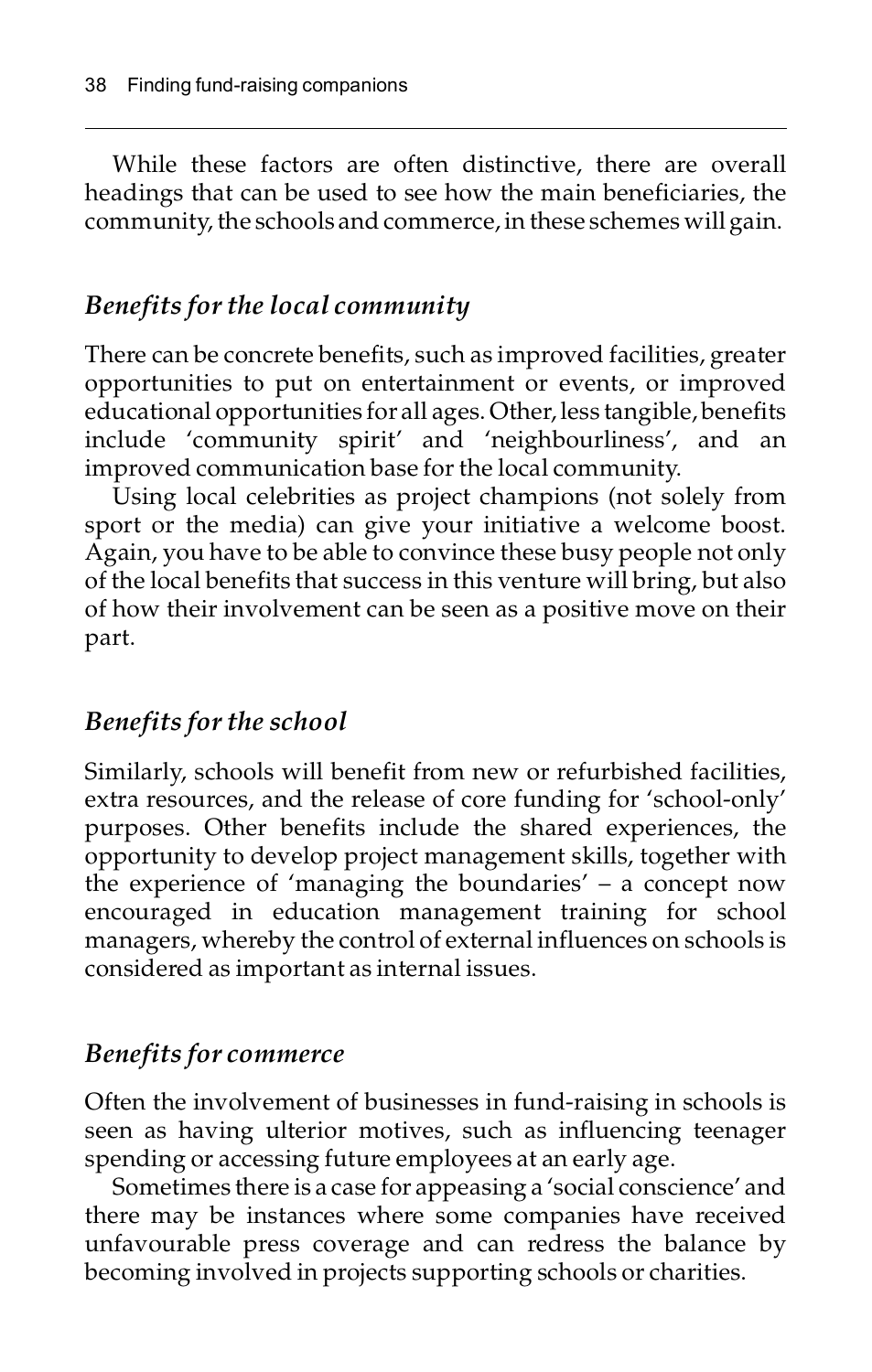There are also certain tax benefits to be gained especially if the project has a charitable aspect, as well as various training or vocational opportunities for business personnel (e.g. ICT, languages).

## **Case study**

A deputy head at a community college in West Sussex believed that there were strong arguments for local partnerships with commerce including:

- to inform companies of the qualities and abilities that today's school-leavers possess;
- to involve potential college governors from business and industry;
- to embrace recent government initiatives that encourage partnership between schools and commerce;
- to take advantage of businesses that are actively seeking to support educational and community schemes;
- to improve local opinion of the college.

To date, the college has established partnerships with the following:

- HSBC Bank, setting up a College Midbank where students can manage and involve themselves in setting up savings accounts, and sponsoring the college prospectus.
- McDonald's who sponsor an attendance project, and have contributed new rubbish bins. The local restaurant manager is also now a college governor.

The college continues to host termly Business Breakfasts – sponsored of course – attended by local companies, pupils and staff and is currently seeking support and partnership for the following initiatives:

- a National Lottery bid for just under £1 million to enhance community sports facilities on the college campus;
- gaining Investors in People status;
- an IT project with the Worshipful Company of Information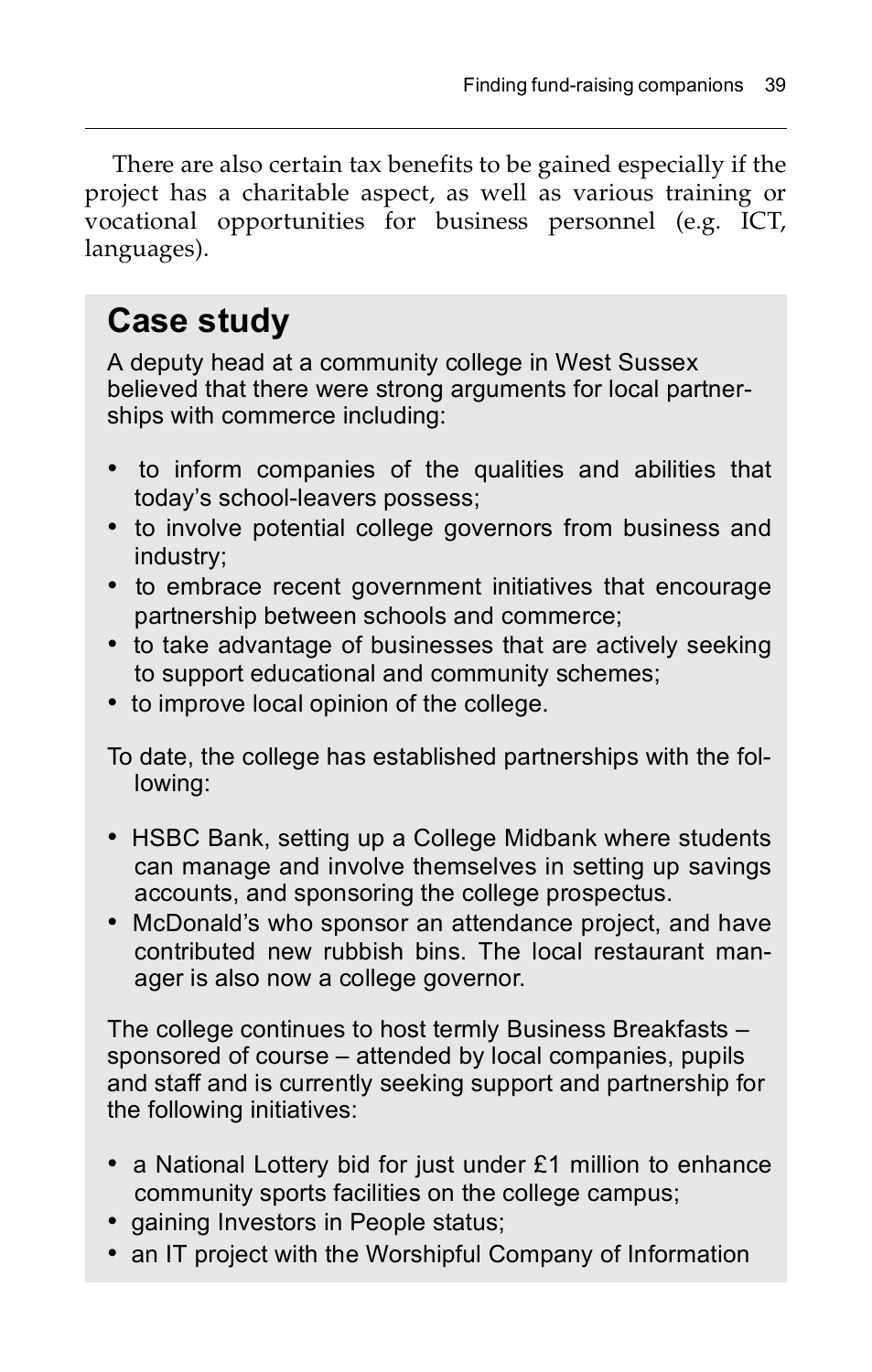Technologists (yes, it really does exist) and Syntegra for local small and medium-sized enterprises (SMEs).

So there are benefits for commerce and the community, from initiatives developed by a college whose motto is 'Achievement through Partnership'.

### **Maintaining your contacts database**

You need to be able to ensure that you can guarantee confidentiality to parents, governors, staff and other bodies providing you with contact details, and maintain such details in accordance with statutory requirements.

Similarly, you must have the technology and skill to maintain and utilise a computer database, using current software that ensures you can search, sort and match data as easily and quickly as possible. You certainly do not want to waste valuable time trawling through a manually updated card system. Both the database and its accessibility need to be an asset to your fundraising initiative.

### **Developing contacts with existing agencies**

One of the best agencies to start with is your local Education– Business Partnerships (EBP). These partnerships are supported by the DfEE, and local County Councils, and have close ties with local Chambers of Commerce, Enterprise Agencies and Training and Enterprise Councils (TECs).

EBPs will not only welcome you, but will also act as a valuable source of contacts, having been involved in many initiatives which encourage links between education organisations and local businesses, such as:

- industry days;
- work experience;
- practice interviews;
- business visits;
- teacher placements.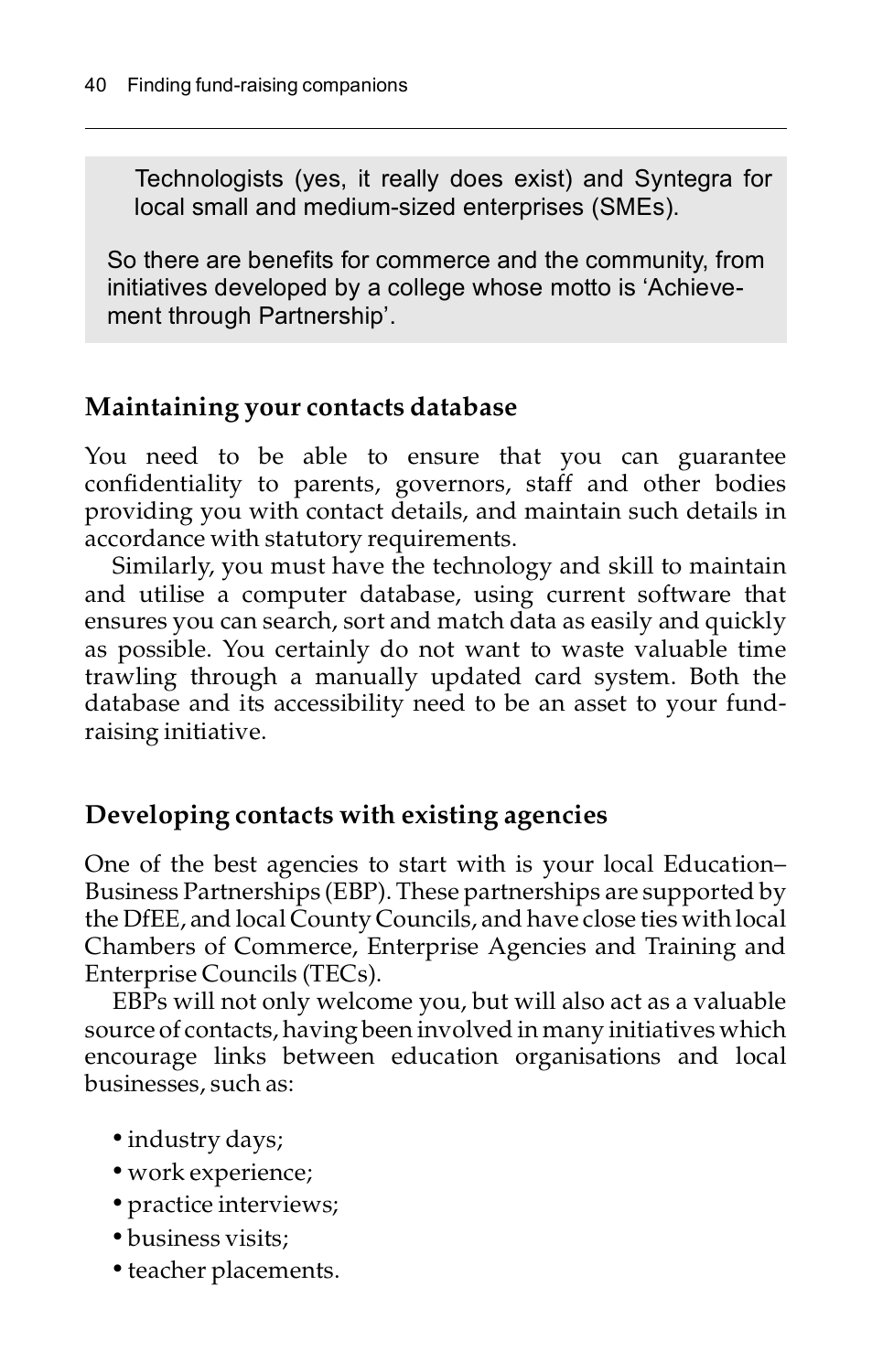Details of your local EBP can be obtained from a national organisation called Business in the Community (BITC), $1$  the UK's leading authority on Corporate Community Involvement. The mission statement of BITC is: '[to] inspire business to increase the quality and extent of their contribution to social and economic regeneration by making corporate social responsibility an essential part of business excellence'. It has recently published *The 1999 Examples of Excellence* in which there are details of various programmes which 'demonstrate the measurable impact a company can have on society both through its community programmes and its business' (Sir Peter Davis, Chairman, Business in the Community).

One of the programmes cited by BITC as an example of excellence is Face 2 Face with Finance, a leading edge programme developed by NatWest.

## **Case study**

NatWest realised that its success depends on the ability of individuals and organisations to manage their financial affairs effectively. This has been endorsed by research which found that:

- a majority of teachers and parents thought that money management should be taught at school, and that banks should play a role;
- young people wanted to learn about managing money at school.

In consultation with teachers, NatWest has developed a programme of ten modules for secondary schools and colleges to teach money management and enterprise skills. Fully trained NatWest staff work with teachers to help plan and deliver the programme. Support materials are professionally printed and provided free of charge.

Since the programme was launched in 1994, over 130,000 young people have benefited. Independent research from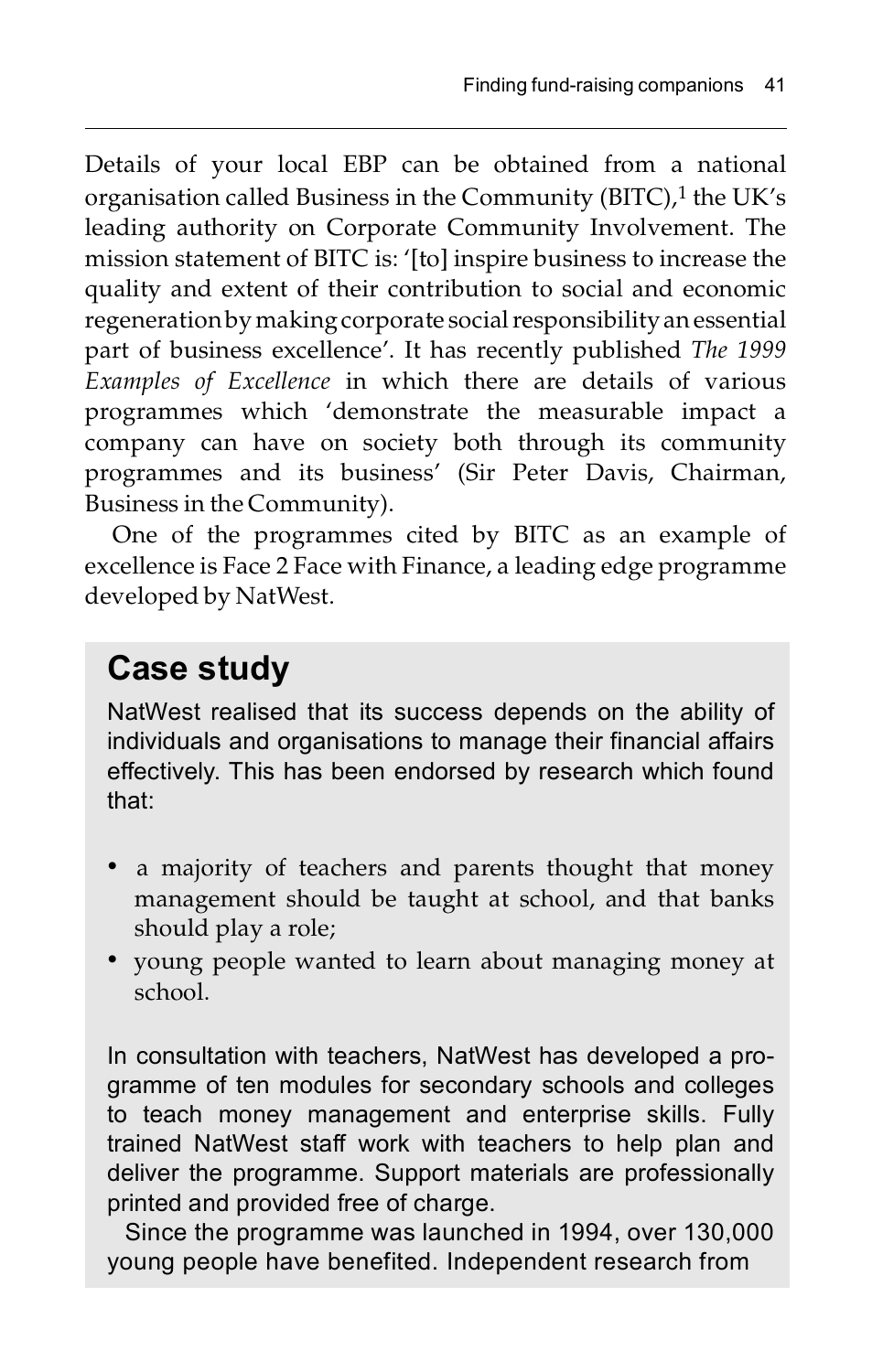NFER shows that the programme is having a positive impact on young people's financial literacy skills.

The impact of the Face 2 Face programme can be expressed thus:

- 50 per cent of secondary schools have been actively involved in almost 8,000 activities;
- Face 2 Face has increased students' understanding of relevant concepts and helped develop students' key skills in planning, problem-solving and communication;
- staff involved with Face 2 Face show significant improvement on their competencies, raised morale and improved work-related skills.

### (BITC, *The 1999 Examples of Excellence*)

BITC has acted as facilitators, encouraging corporate social responsibility in many other examples where support from business concerns, both locally and nationally, has made a difference.

Contact with your local EBP can provide more detail relating to these examples and other local schemes where partnerships between industry and education have benefited schools and the community.

### *Local community centres, clubs and societies*

There are many organisations in your locality that can either offer direct support such as Arts Centres for arts projects, or Community Centres for social awareness schemes. Some may have been in existence longer than your school such as museums, churches or local history societies, and while they may only be able to provide indirect assistance, some of their advice can provide a direction which can prove very fruitful.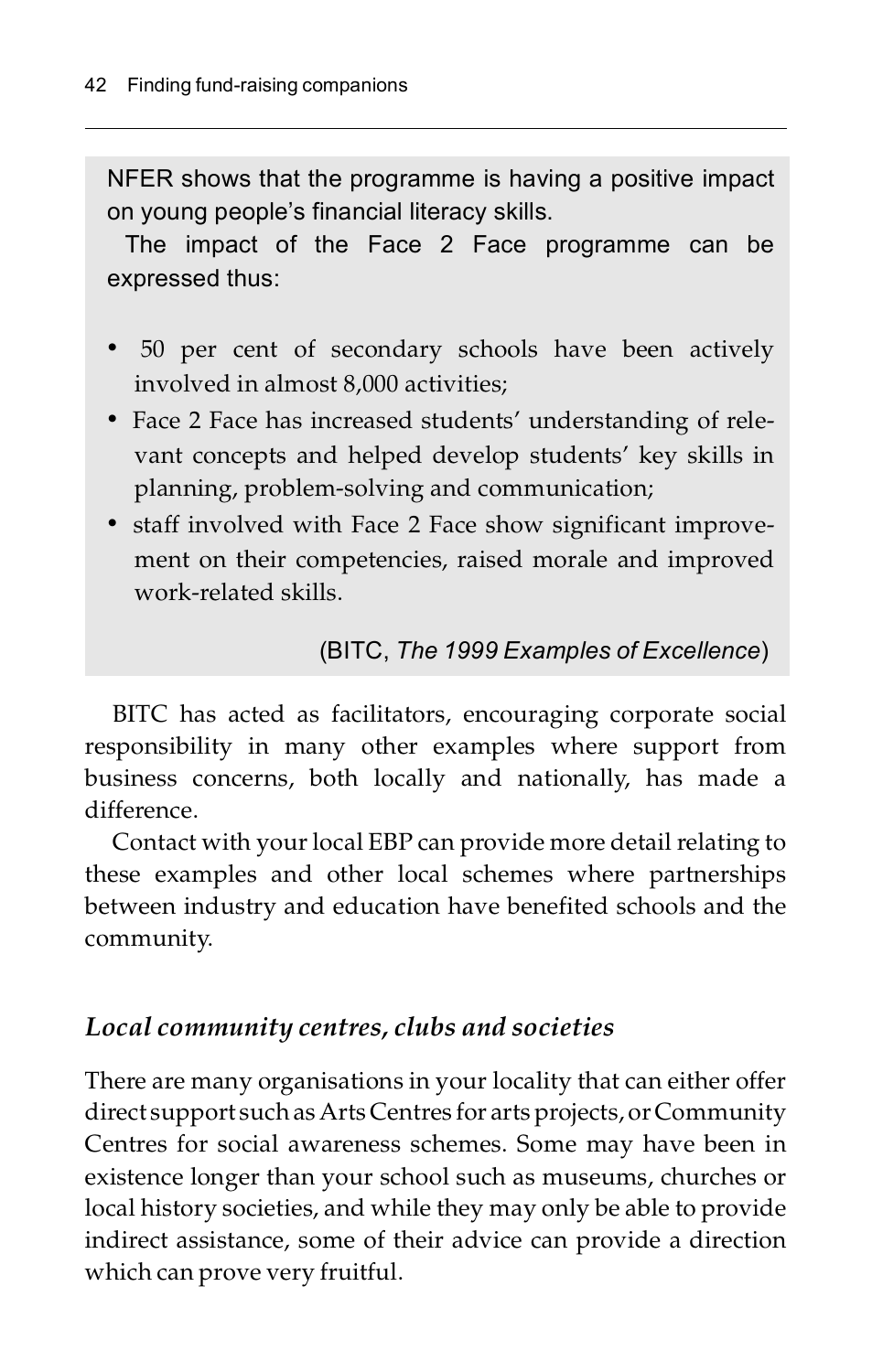## **Case study**

When a primary school in South London was looking for ways to celebrate their centenary year, they became involved with a local photographer's gallery. Between them they came up with a project which would combine research into the personal history of the pupils at the school with state-of-the-art technology, especially in respect to photography and ICT.

The project gained the support of a local charity, the Walcott Foundation, who supported initiatives which combined educational issues with new technology, and also sponsorship from Kodak. This interest gained further support from two more charities, Sir John Cass's Foundation and the Gulbenkian Foundation.

The project has received support in the form of equipment, expertise and funding in excess of £20,000, and has enabled the school to become pioneers in Internet usage in primary education, where the pupils have been able to display their work on their own website.

## **Note**

1 See Appendix 1 for contact details of BITC.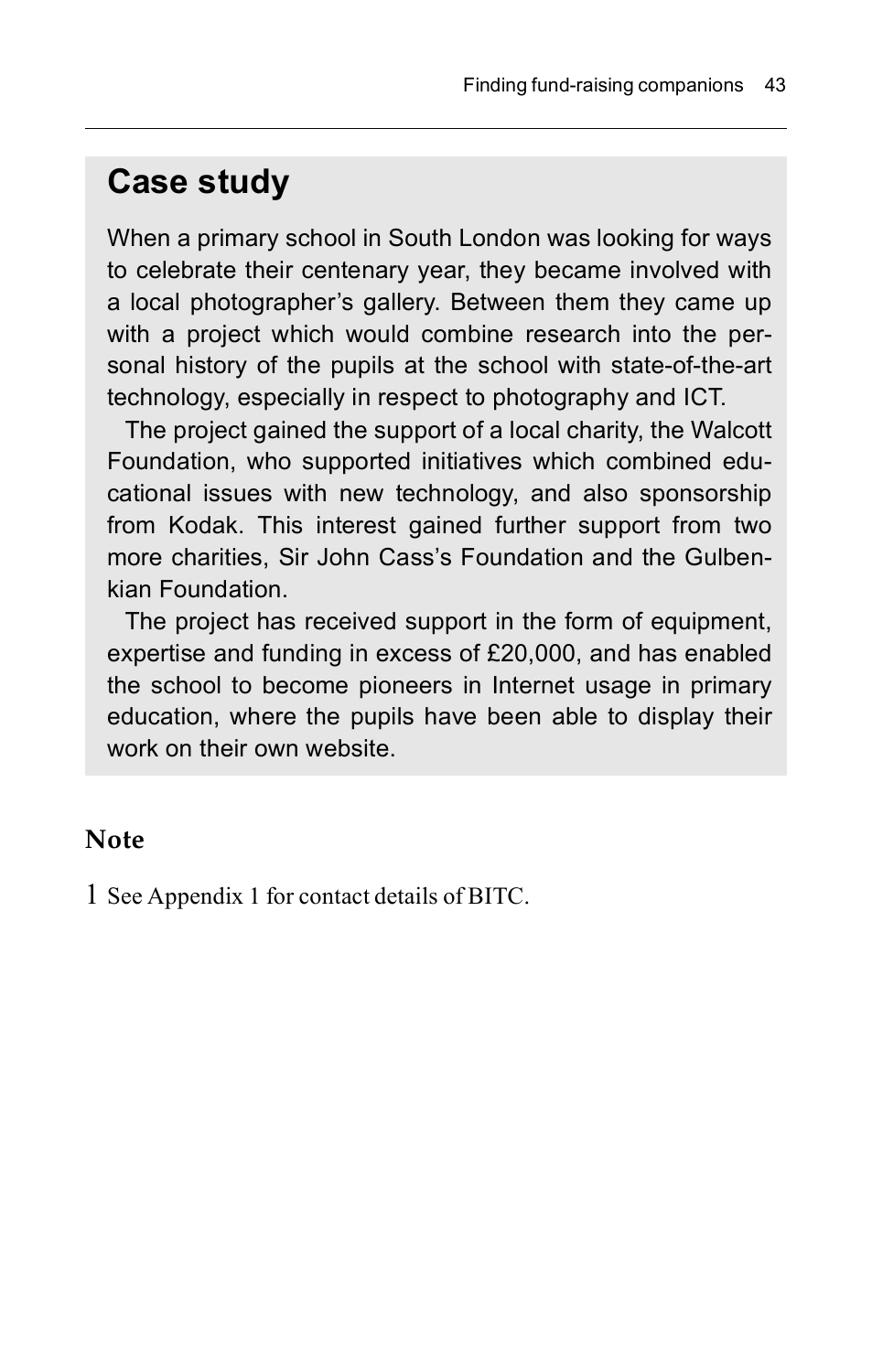# **How to match up with funding agencies**

By now you should have prepared the ground for fund-raising in your school in a thorough, open and creative manner, but nearly all your work so far has been concentrated on local issues. As your fund-raising quest continues, now is the time to identify the many staging posts, detours and avenues that exist for schools to explore. These are opportunities to become involved with initiatives, programmes and organisations that have been established to further educational themes and develop partnerships.

The opportunities detailed in this chapter are neither exhaustive nor comprehensive. It would be impossible to cover every eventuality in detail. The purpose here is to provide sufficient information for you to know where to go next, whom to contact and the style of approach to take.

There are now many more chances to gain extra funding than were available a few years ago. This is partly due to the concept of partnership funding, especially in the public service sector, and partly due to the change in approach from schools where entrepreneurism can now function more freely.

## **Funding agencies available to schools**

Probably there are a lot more of these than you thought. Some are for major capital development projects, others for curriculum development initiatives, while some schemes are carefully focused on a particular social, environmental or commercial theme.

This chapter is divided into four sections: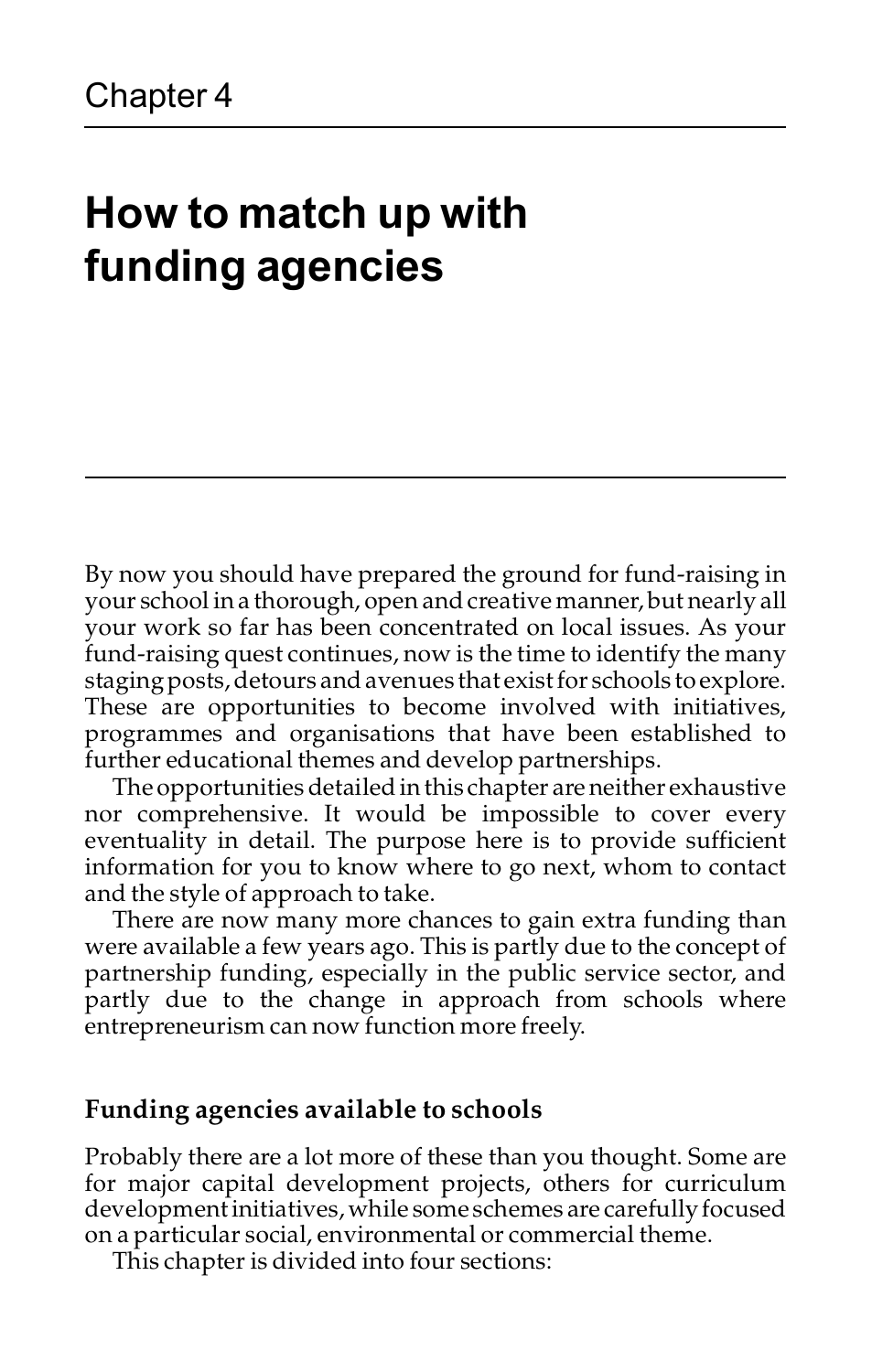- government funding initiatives;
- European funding initiatives;
- grant-awarding trusts;
- commercial support in education.

## **Government funding initiatives**

## *The Specialist Schools Programme*

The Specialist Schools Programme, originally launched by the DfEE in the early 1990s, was re-launched in July 1997 with new criteria to reinforce the role of schools as a focus in the community. The mission of this programme is to develop schools as centres of excellence for the teaching and learning of specialist subjects.

The programme is open to maintained secondary schools only, whether they are LEA-funded, foundation or voluntary-aided. There are currently four areas that these schools can focus on:

- Technology;
- Languages;
- Arts;
- Sports.

The programme enables schools, in partnership with private sector sponsors, and supported by additional DfEE funding, to build on a particular strength, developing a distinctive identity in their chosen specialism. The aims of the programme are:

- to extend choice and diversity in secondary schools;
- to offer new choices to parents and students;
- to strengthen links between schools and business;
- to help raise standards of teaching and learning in the specialist areas.

Every school applying for the programme must do the following:

• draw up a development plan;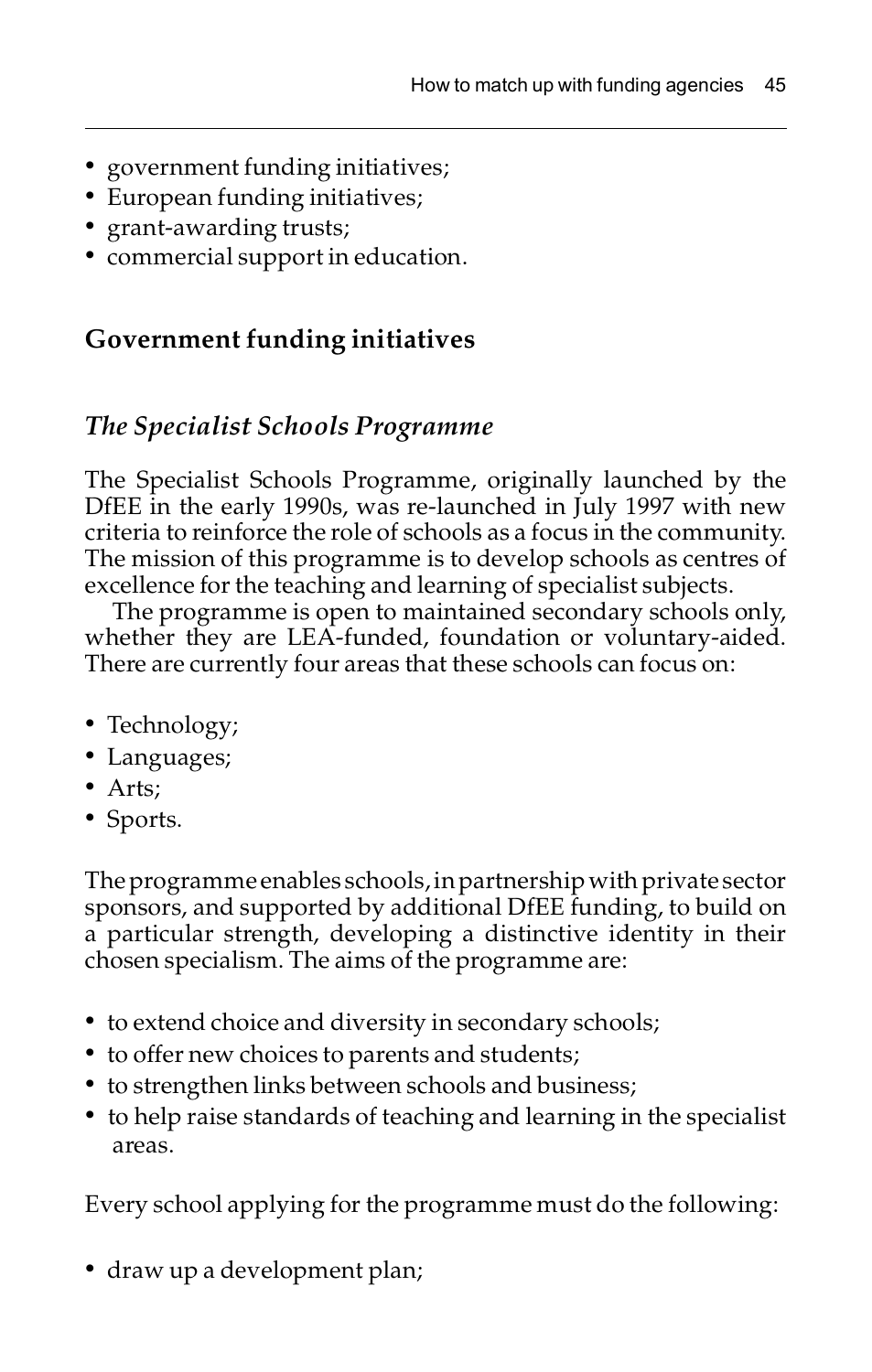- commit itself to measurable performance indicators and quantifiable performance targets;
- raise sponsorship of around £100,000;
- build ongoing links with sponsors.

The DfEE makes two grants available in this programme:

- 1 an initial capital grant of £100,000 matching the raised sponsorship;
- 2 additional funding of £100, for each pupil studying the specialist curriculum area, per year for an initial period of three years. This amount is capped at £100,000 per annum.

From September 1999, specialist schools will receive an extra £20 per pupil per annum, capped at £20,000, to support further work with other schools and in the community.

This programme uses the school's development plan as a starting point, and encourages all schools who have a strength in a parular curriculum area to develop this with the assistance of the LEA and commercial partners.

For Sports and Arts Colleges, funding from this programme may also qualify as partnership funding for a school's bid for National Lottery funding.

## **Case study**

A secondary school in Kettering was halfway through a £1.2 million Arts Lottery bid, when the Specialist Schools Programme was extended to cover Sports and Arts Colleges. This resulted in an opportunity presenting itself to the school to combine aspects of the Lottery submission with a bid for Arts College status, centred on performing arts and media.

In 1997 the school was successful in both bids and a building programme has commenced for a £1.7 million Community Arts Centre, incorporating a £100,000 media centre funded by a DfEE capital grant.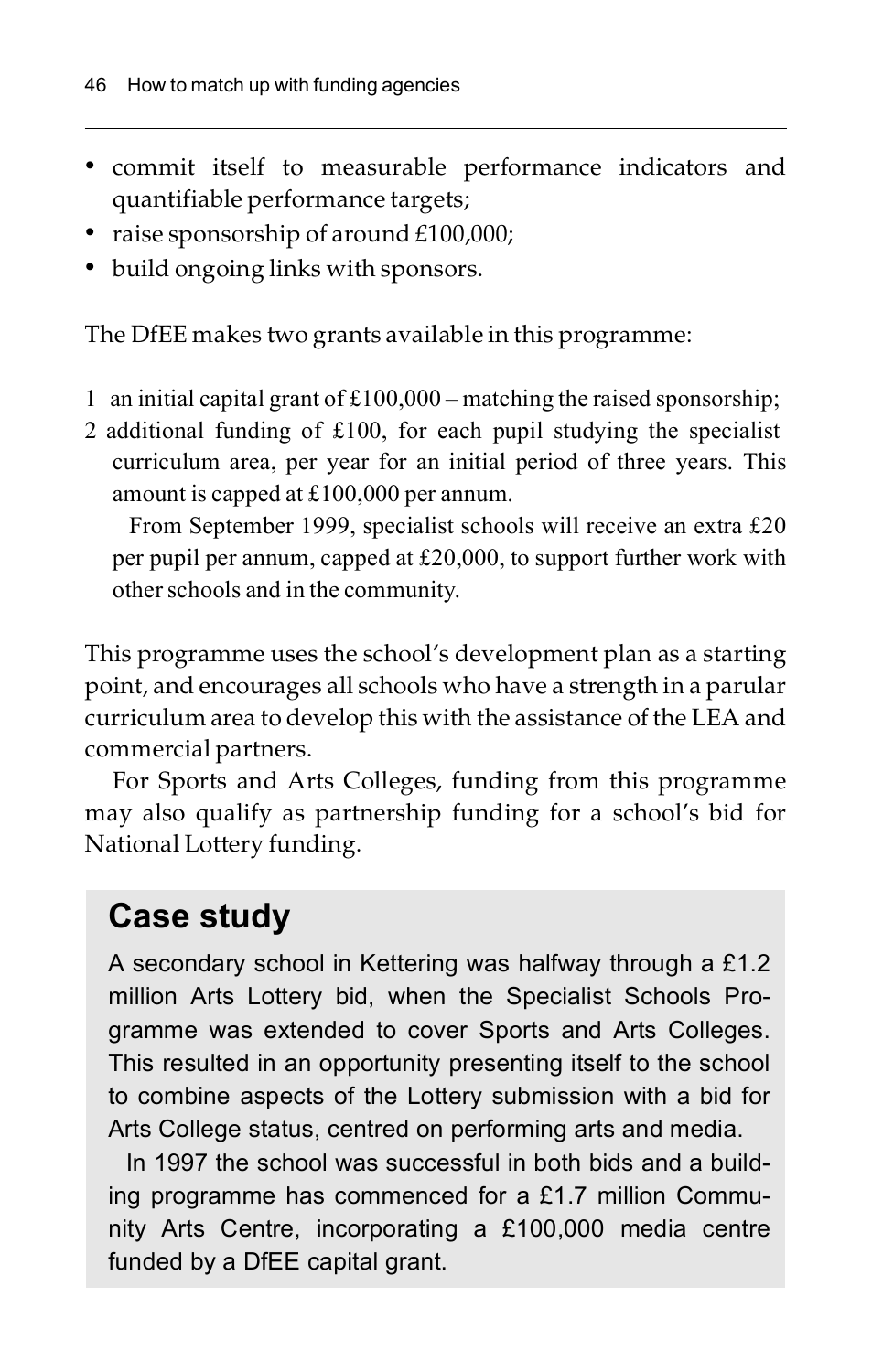The proportion raised by the school is in excess of £400,000, made up of 50 per cent from LEA grants, 25 per cent from commercial funding and discounts, 17 per cent from trusts and foundations and 8 per cent from local fundraising events.

As at December 1998, 330 specialist schools have been created, of which 227 are Technology, 58 Language, 26 Sports, and 19 Arts Colleges. This number is expected to expand to around 500 by September 2001. Specialist schools have enjoyed the support of over 100 LEAs, located in rural, urban and inner city areas.

Affiliated to this programme are the TC (Technology Colleges) Trust<sup>1</sup> and the Youth Sport Trust,<sup>2</sup> whose purpose is to act as coordinating and advisory bodies. They have separate divisions for advising on curriculum development plans and for sponsorship. Publications issued by these Trusts include lists of all schools that have benefited from this programme. These provide vital points of contact and networking.

Since the TC Trust was launched, over 300 companies, foundations and individuals have contributed over £60 million to schools in this programme, including over £25 million between 1996 and 1998.

A word of warning, however. The location of your school is one important factor to be taken into account. Applications which are not close to existing specialist schools, and those from areas of social deprivation, may be given preference.

If you already have a specialist school in your area then you will need to show how your application is different and will bring diverse benefits to the local community.

Schools can now access all the information on the Specialist School Programme on the Internet through the DfEE website at www.dfee.gov.uk/specschl.

## *Public Private Partnership (PPP) projects in schools* <sup>3</sup>

This programme is administered by the Schools Private Finance Team, at the DfEE in London. They work closely with the Public Private Partnerships Programme (4Ps), a company set up by the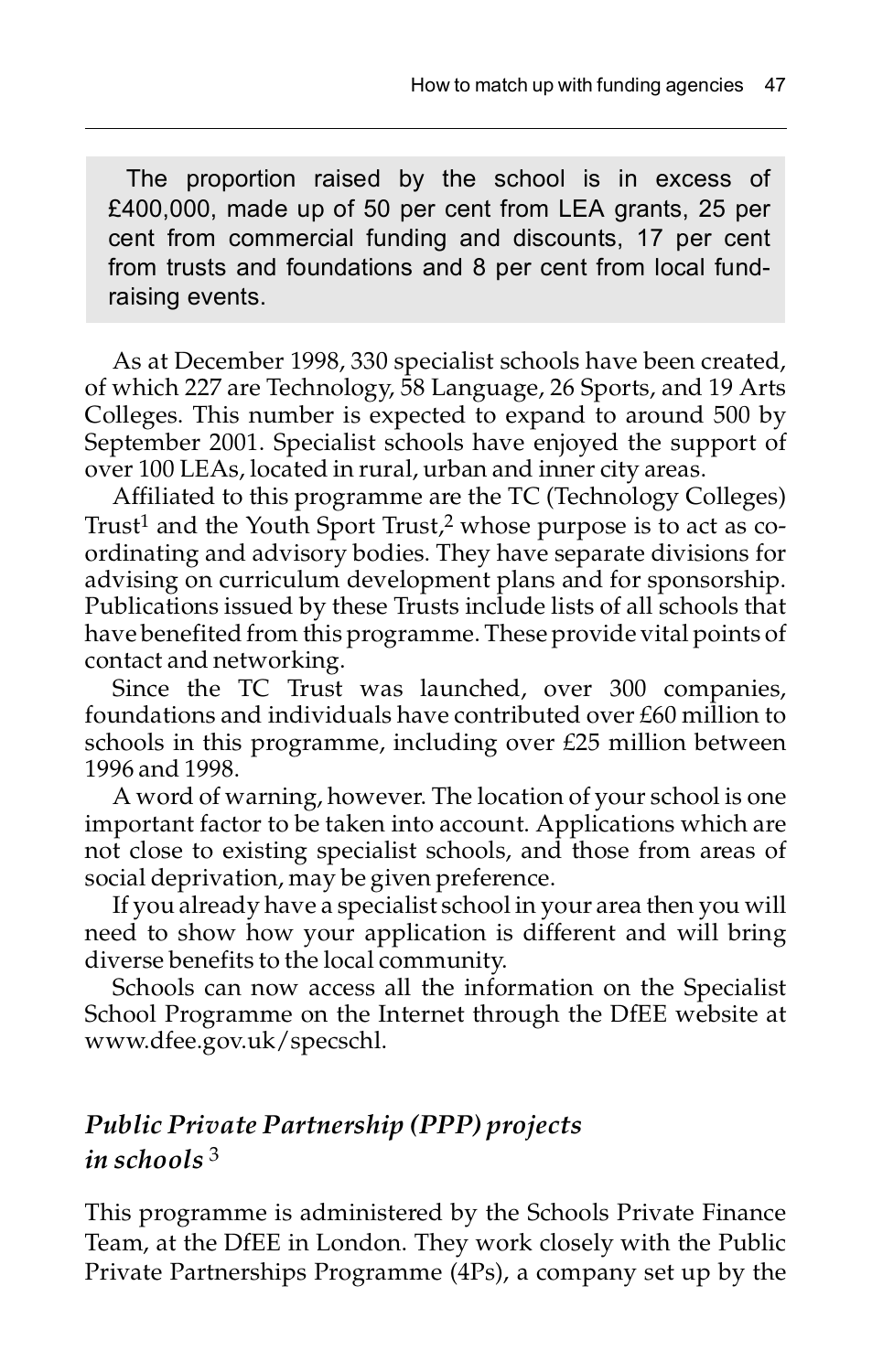Local Government Association (LGA) to advise schools and LEAs on the potential of Private Finance Initiative (PFI) schemes.

The PFI was launched in November 1992 in order to foster new relationships between the public and private sectors, especially in relation to new building projects. The two key strands to this policy are:

- to introduce private sector efficiency and management skills into the ownership and maintenance of public sector assets;
- to encourage the private sector to provide capital for the construction or maintenance of buildings or facilities in the public sector.

Throughout the 1990s, this style of funding for capital projects has met with more success in the National Health Service and Department of Transport than in Education. This has a great deal to do with the difference between the size of population served by NHS Trusts or road/rail users and those catered for by individual schools.

The management style encouraged in schools over the past decade has been one of independence, particularly with the advent of grant-maintained/foundation status and the concept of local management of schools initiated in 1988.

Hospitals, however, have been encouraged to become large trusts, serving sizeable populations, and road/rail PFI schemes have been established to meet the needs of large sections of the UK population.

The intention behind this programme is that the cost of either new buildings or building refurbishment will be covered by a consortium, usually made up of several commercial concerns who undertake to deliver and maintain the required facilities for the LEA who will then lease them back from the consortium over a set period of time.

The benefits to LEAs are that facilities are provided which can be funded over a period of time instead of demanding an immediate capital outlay. To the consortium the benefits relate to high predictability of the 'income stream', in this instance funding from those authorities whose responsibility it is to provide state education.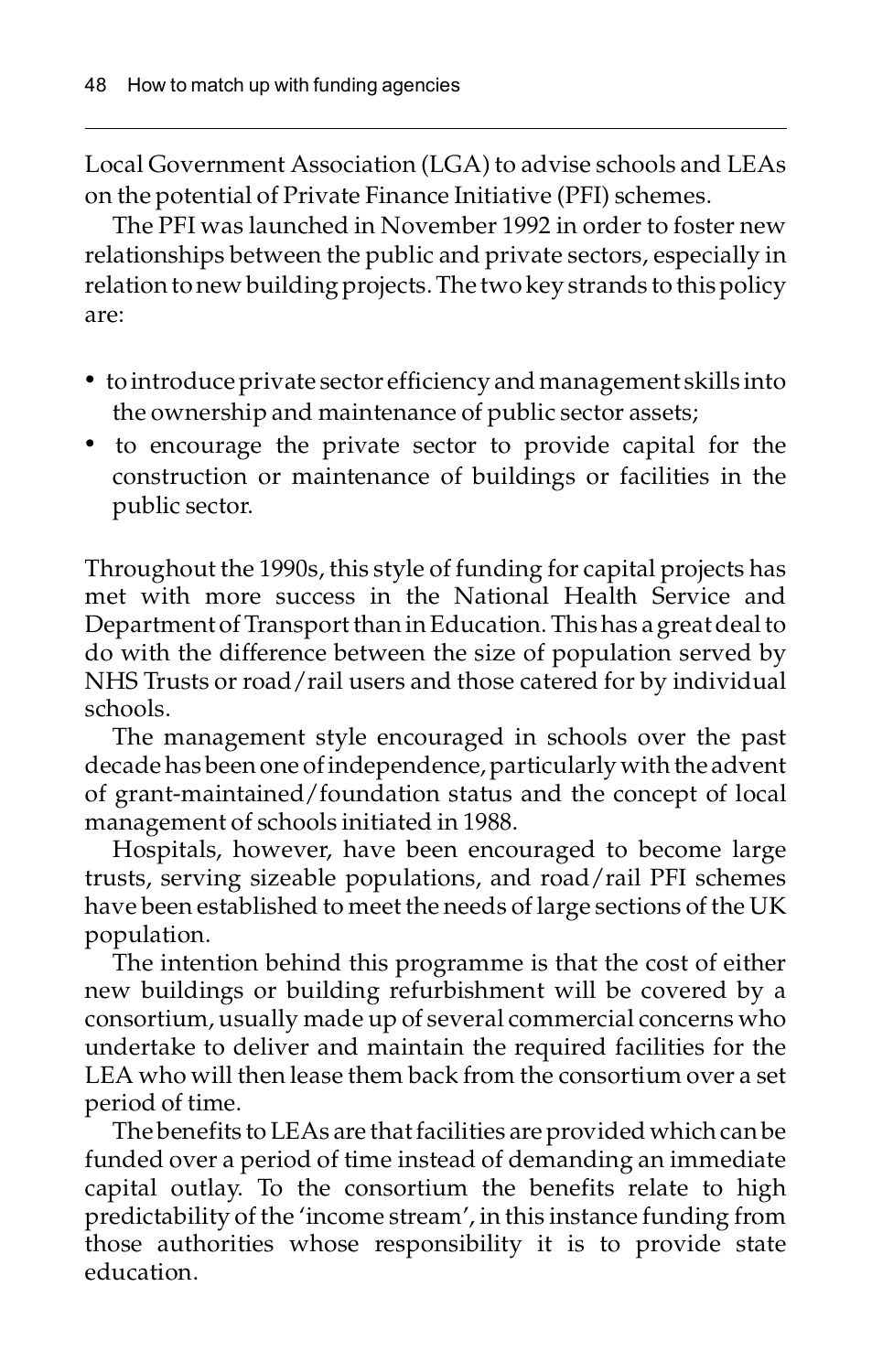## **Case study**

In February 1997 Dorset County Council became the first LEA to sign up for a PFI scheme. A consortium of nine private companies won the contract to build and maintain a brand new comprehensive secondary school in Bridport. It will also run certain services such as catering, grounds maintenance and cleaning, over a period of thirty years.

The new school will replace the very first comprehensive school in Dorset, built over forty years ago to accommodate 650 students. Numbers are expected to rise to over 1000 by the millennium and the project will provide state-of-the-art facilities and buildings at a cost of around £11.5 million.

Negotiations for this project have been ongoing for a considerable time and, as with any pathfinder project, many lessons have been learnt on the way. Managers with the LEA and the school are now sharing these experiences with other schools by hosting seminars on the experience of PFI deals.

## *Funding for projects*

DfEE funding for these projects is either in the form of:

- 1 'PFI Credits' which provide revenue support to LEAs to help meet private sector charges;
- 2 capital grants through the New Deal for Schools (NDS) Programme;
- 3 for voluntary-aided schools only, also in the form of annual revenue grant to meet private sector annual charges.

For some projects DfEE may provide support for external professional fees.

## *Progress to date*

By mid-1999, there have been ten signed Public Private Partnership deals for schools in the following LEAs: Dorset, Kingston-upon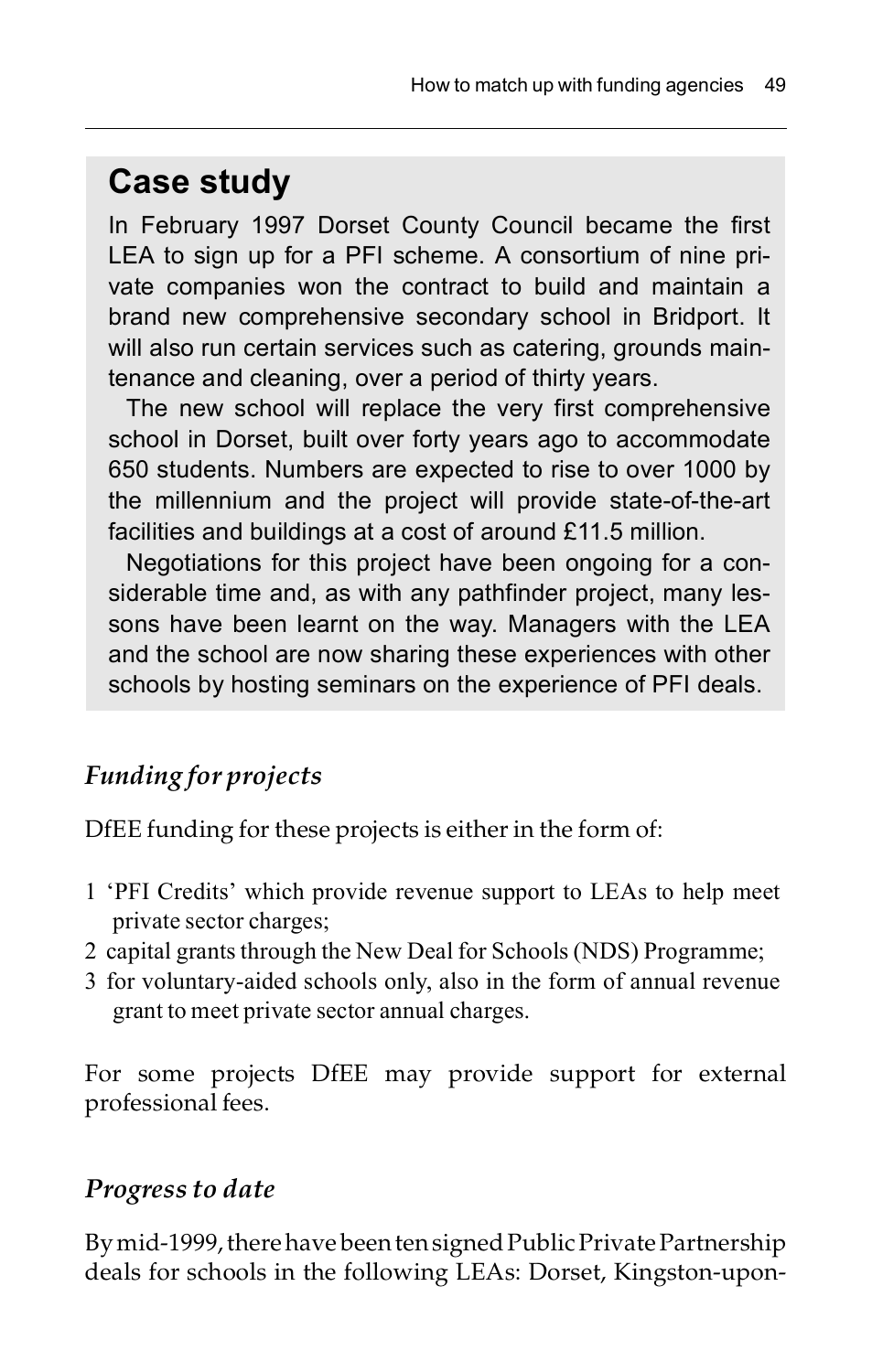Hull, Hillingdon, Dudley, Enfield, Kent, Lewisham, Leeds, Portsmouth, and Waltham Forest.

PFI schemes are part of the DfEE's £5.4 billion capital programme from 1999 to 2002. There are a further twenty-nine schemes approved by this programme's Project Review Group plus a further thirteen projects that have been approved by the DfEE for NDS funding but have yet to be signed.

Contact details are given in Appendix 1. There are a number of publications available on this programme, a list of which can be obtained from the School Private Finance Team. Initially, full details, and copy of some of these publications, can be obtained on the Internet (www.dfee.gov.uk).

Both *Support for Schools: A Guide for Employers* and *Public Private Partnerships – A Guide for School Governors* are available from DfEE Publications.

### *The New Deal for Schools (NDS) programme*

This special five-year programme was launched in July 1997 by the DfEE following the Chancellor's Budget statement making £1.083 billion available to education. Some £680 million has already been allocated to improve the condition of school buildings – £83 million in 1997–98, £257 million for projects that began in 1998–99 and £340 million for projects beginning in 1999–2000.

The remaining £400 million will be allocated to projects commencing in the remaining period up to 31 March 2002 when NDS funding will cease.

This funding is intended to cover the following areas:

- the backlog of repairs in schools;
- improvement to security in schools;
- facilities for technology.

This funding can also be used in conjunction with projects involving Public Private Partnership schemes designed to ensure that schools are repaired and maintained in the long term.

It is currently recognised that there is in the region of £3–4 billion worth of work required to be done on all state schools throughout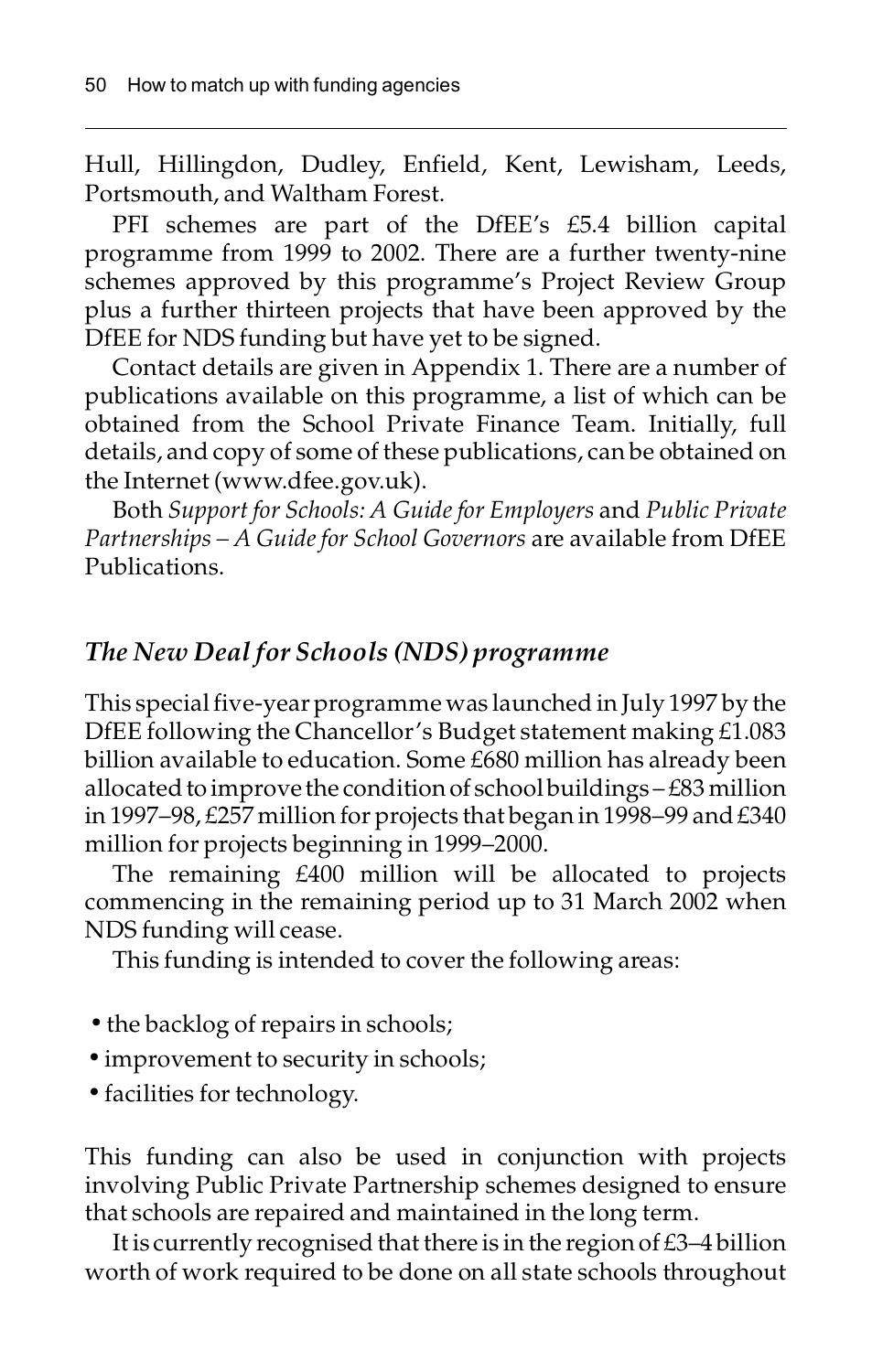the UK in order to bring them up to a satisfactory standard, so while this level of funding does not match the recognised need, a fair amount of this work can be addressed by this programme.

Although it is early days, indications suggest that this funding will go to the most pressing building issues. Some of these come under the banner of health and safety, or just overdue refurbishment, such as ensuring that no pupil has to go outside to visit a toilet.

Every year, LEA Chief Education Officers are being encouraged to establish Asset Management Plans (AMPs) which will highlight where school building needs should be addressed in their area.

These plans will also prioritise the schemes put forward by schools. LEAs will therefore need input from schools on their individual plans in order to submit the most pressing cases to the DfEE for funding.

Bids should do the following:

- demonstrate how educational standards will be raised;
- provide for renewal, repair or improvement of school buildings;
- ensure that access, inclusion and sustainability are fundamental factors;
- benefit from matched funding (15 per cent);
- cover only schools in either the voluntary or LEA sectors;
- demonstrate good value for money.

Your school needs to be able to develop such building schemes, closely following the criteria under which funding is available.

Details of the Condition Categories and Suitability Assessment can be found in Annex A and B of the notes covering Phase 4 of the NDS programme, again available on the Internet at www.dfee.gov.uk/newdeal.

More importantly, schools need to work closely with their area LEA personnel and be fully prepared, at specific times of the year, to be able to submit well-prepared and thought-through plans which can not only match the specifications of this programme but will also be able to attract the requisite matched funding.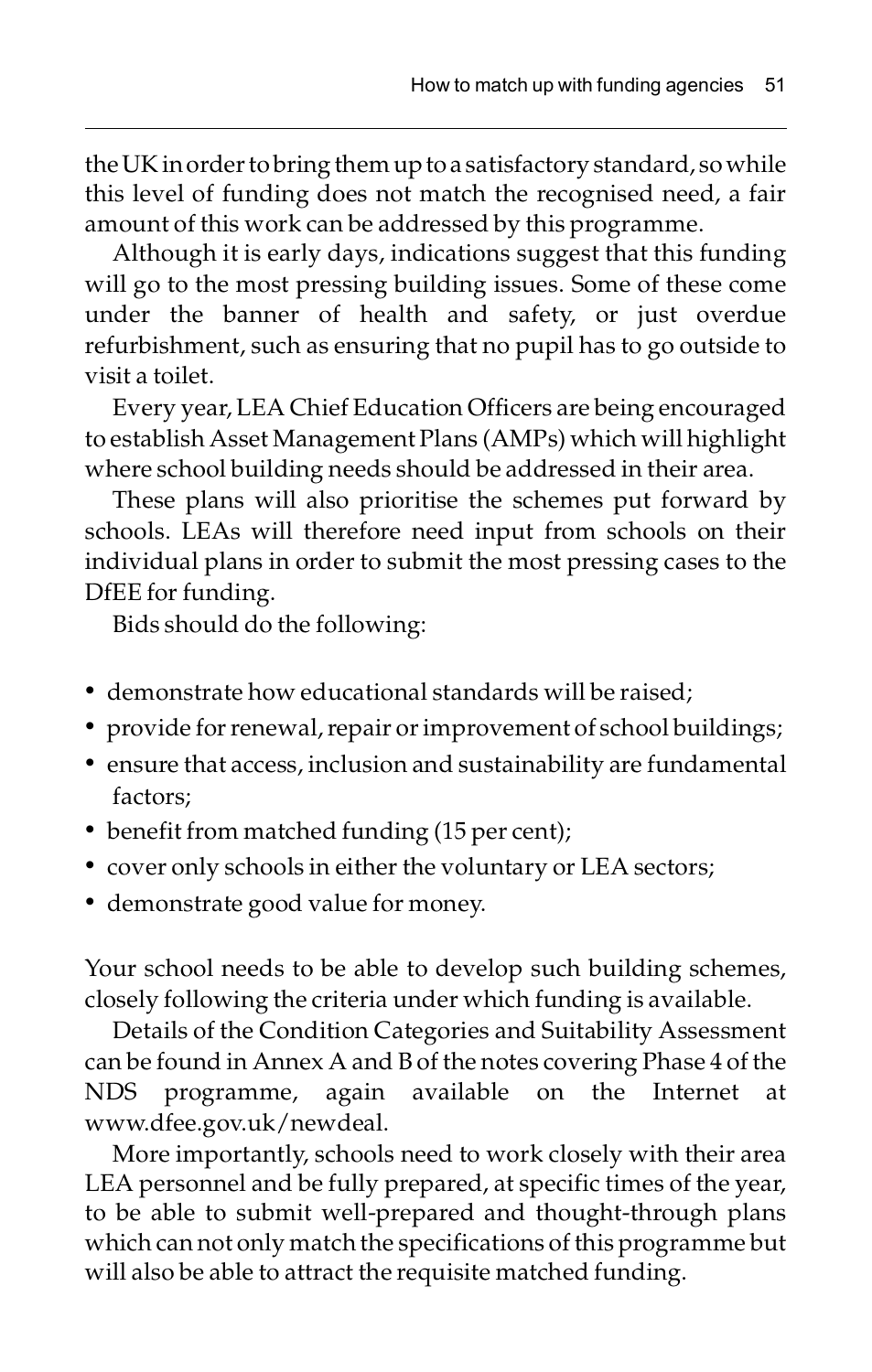## *The National Lottery*

The good news is that this is undoubtedly one of the most exciting funding opportunities for education in the 1990s. The bad news is that it takes a lot of hard work to make a National Lottery bid work, and then a great deal of time and effort to deliver the scheme. But, then, doesn't everything in life that is worth striving for?

However, many of the schools who have had Lottery bids approved have found the secondary effects of such schemes to be as valuable. These benefits include increased community involvement, improved staff morale, better commercial links, and raising pupil achievement – and you get money too.

If you don't believe that National Lottery funding is for your school, then look at the list in Appendix 3, of the top 100 schools who have been awarded Lottery funding. The list shows levels of awards from £290,000 to just over £4 million, and there are hundreds of schools who have gained awards under £300,000.

In this guide, details relating to the National Lottery are concise. The purpose of making such funding available is to 'make a difference to the quality of life for all people'. The greater the participation from the local community in your project, the greater the chance of funds being awarded. All National Lottery projects must be of a high quality, represent good value for money, and the end product must have a duration of many years.

Each Lottery application will need to show that the project meets a need that overcomes a shortfall in existing facilities, especially with regard to the needs of the local community.

There are currently six grant-awarding bodies within the National Lottery organisation, the original five:

- 1 the Arts Councils;
- 2 the Sports Councils;
- 3 the Millennium Commission;
- 4 the National Heritage Memorial Fund;
- 5 the National Charities Lottery Board.

The sixth body, the New Opportunities Fund, was created in 1998.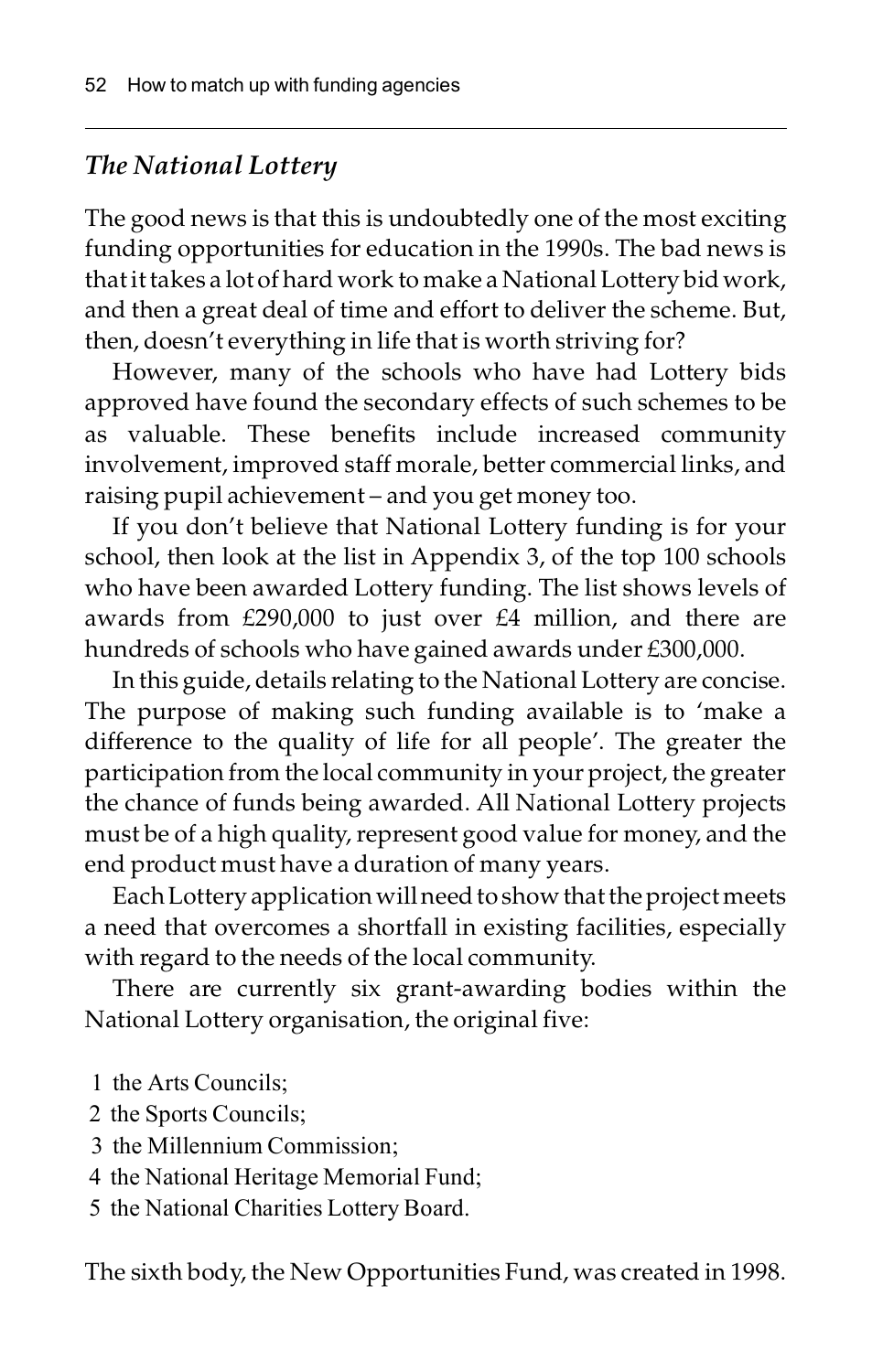#### The Arts *and Sports Councils*

These Councils have been the main recipients of Lottery bids from schools, often in conjunction with sports clubs, Arts Centres and connected local groups.

Most bids involve a portion of matched funding and schools would be prudent to assume that they will be required to raise in the region of 20 to 35 per cent of the project value. For projects under  $£100,000$  this can be reduced to 10 per cent, but this is at the discretion of the Arts or Sports Councils.

In general, for every Arts bid there are currently seven Sports bids, and Sports bids can take over six months to process, with Arts bids taking rather longer.

The procedures for submitting bids are very specific and nonconformance to these rules will result in failure. However, bids can be re-submitted and several schools, having failed at the first application, have learnt from this, and gained awards on resubmission.

In both areas, Sports and Arts, developments on funding opportunities are dynamic and change from year to year. In January 1999, the Arts Council of England launched a new Stabilisation Programme, committing more than £50 million over the next three years to this initiative.

Similarly, the Regional Arts Lottery Programme, administered by the ten Regional Arts Boards, awards grants of between £5,000 and £30,000 for the following areas of work:

- education;
- access, particularly for the less able;
- production and distribution;

• investment in artists.

Again, the two best approaches for information, forms and advice are either to contact your Regional Arts Board or Sports Council, or surf: www.artscouncil.org.uk; www.english.sports.org.uk; or www.lottery.culture.gov.uk.

#### *Arts For Everyone (A4E)*

From 1996 to 1998, the Arts Council ran a fast-track option for Lottery funding, A4E, mainly aimed at smaller groups starting up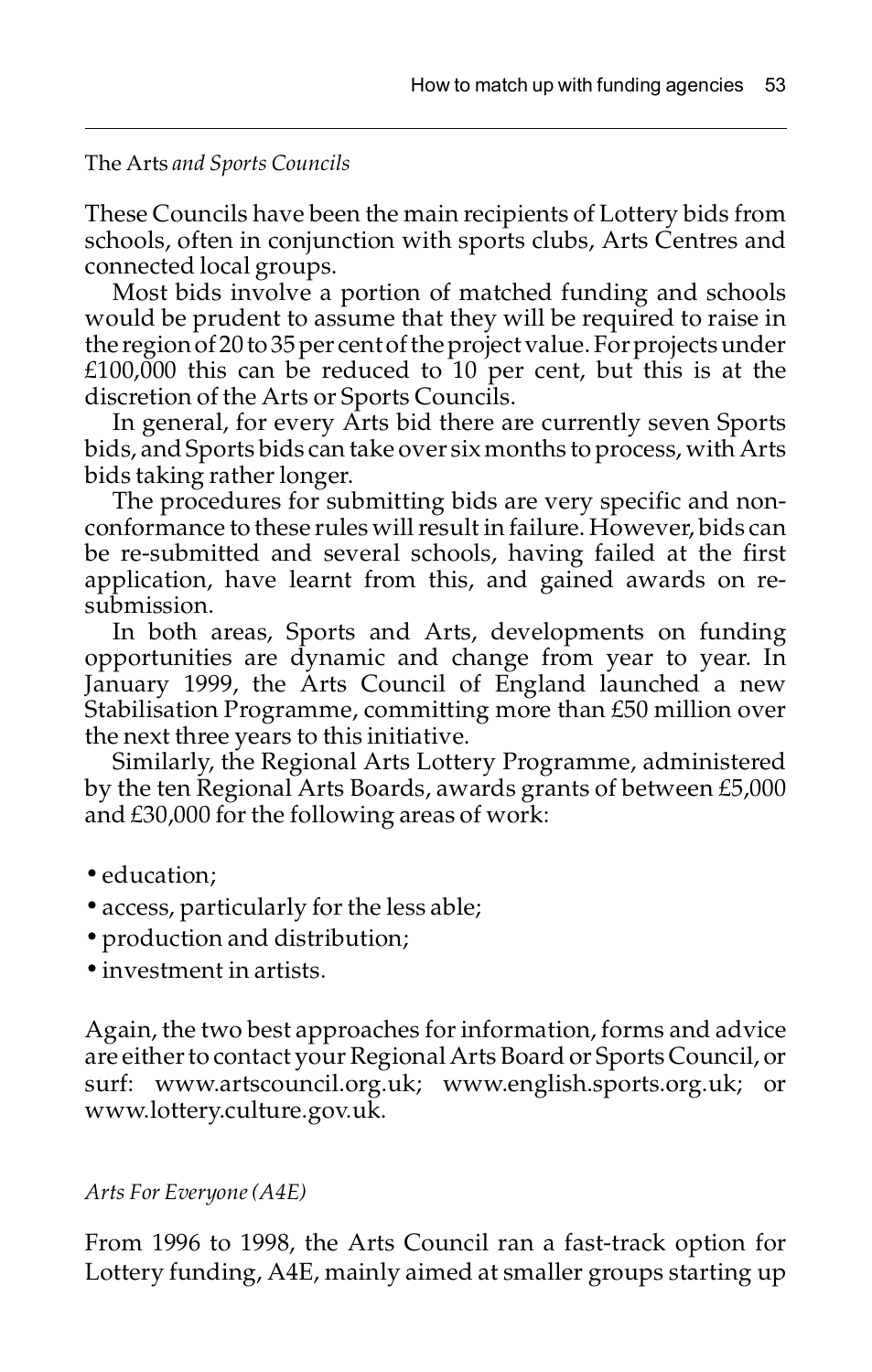new projects rather than capital ventures. Although this programme has finished, it is useful to refer to it as it proved a valuable learning exercise for many schools, charities and other non-profit-making organisations.

It may be prudent for schools to dip their toes in the fundraising pool by taking on a small-scale project, maybe working with a local arts/community group to develop an initiative in creative and performing arts which couples the school's strengths in this area with meeting a local need. This could be in the form of artist workshops, a drama competition or a series of dance performances from local and national companies.

## **Case study**

A school in Bexley gained a £5,000 award from A4E to develop a 'combined arts project exploring the identity of the local community through the eyes of the pupils, their parents and grandparents'.

The project, for younger pupils, used photography as a medium through which students could produce images of their community, presenting their work utilising all the multimedia facilities available at the school.

Support, both financial and in kind, was given by local and national photographic concerns, and the award has enabled the school to offer an enriched curriculum while also meeting two of the A4E criteria – encouraging participation in arts activity, and getting more young people actively involved in arts and cultural activities.

#### *National Heritage Memorial Fund or the National Lottery Charities Board*

There are few opportunities for schools to make bids through these organisations. If the school building has, for example, listed status or the school is closely connected to a charitable organisation who will benefit from funds being made available, then it may be worth investigating possible funding schemes from these bodies.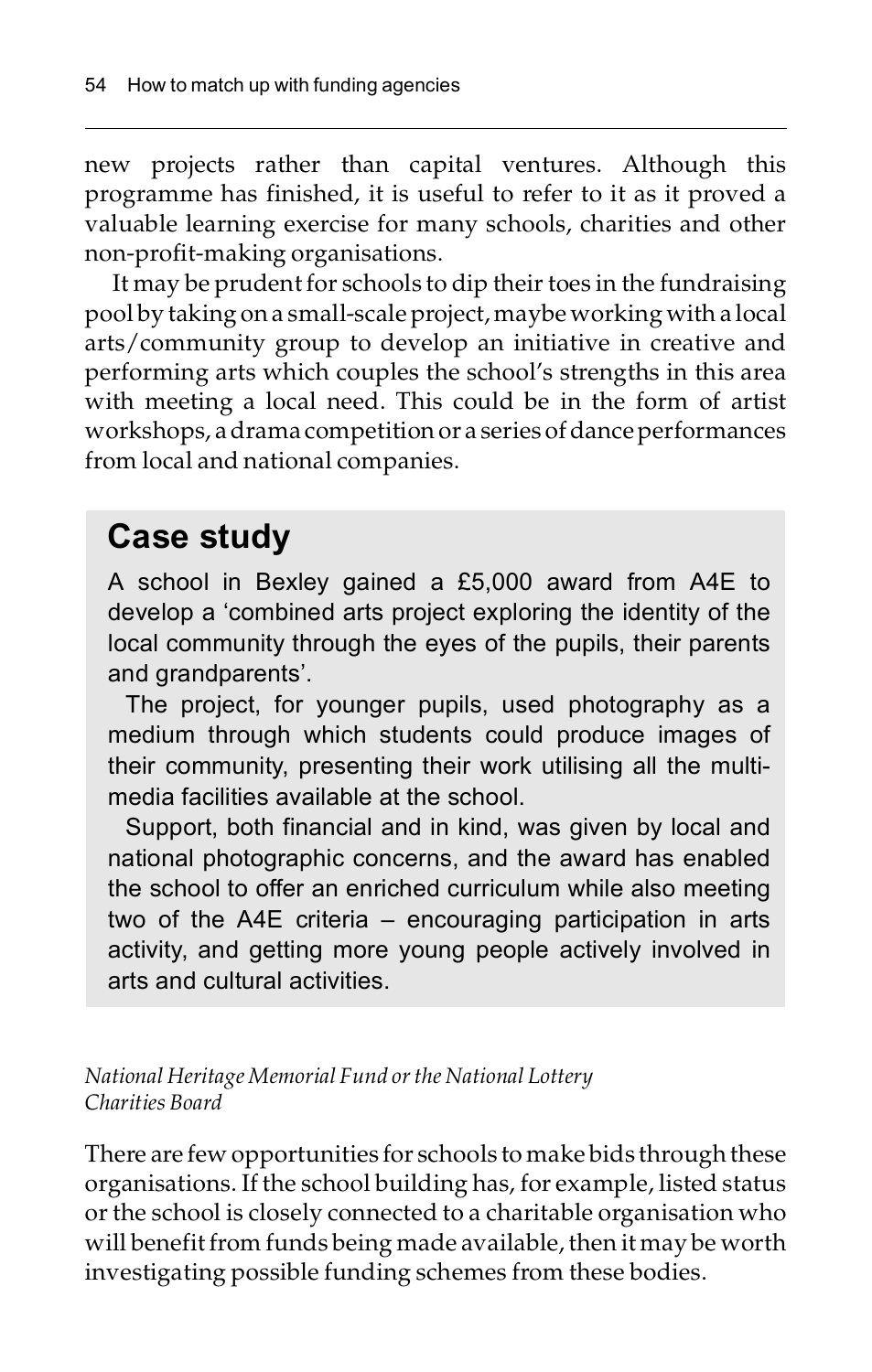#### *The Millennium Commission*

This Commission has allocated all the funds at its disposal, and there are no future opportunities for schools to obtain funding from this source.

#### *The New Opportunities Fund (NOF)*

This is the sixth National Lottery grant-awarding body, established by the government in the latter part of 1997. Funding is available for initiatives involving Health, Education and the Environment. NOF works in partnership with other organisations to support sustainable schemes that can do the following:

- improve the quality of life for individuals and communities;
- promote social inclusion;
- encourage community involvement;
- complement and enhance relevant, regional and local strategies and programmes.

The first three initiatives to become available for funding (applications up to Spring 1999) were as follows:

- information and communication technology (ICT) training in education;
- out-of-school hours education and childcare activities;
- a core network of healthy living centres.

In October 1999, the first set of awards, for out-of-school hours study support projects, were announced with more than £2 million being shared between ten schemes covering over 100 schools. These schemes included:

- a new cyber café in Kirklees;
- additional sports and arts activities in Tower Hamlets;
- expansion of a homework and computer club in Sunderland.

Details of successful bids can be found on the NOF website at www.nof.org.uk, together with guidance notes for both study support funding and DfEE Standards Fund money, where LEAs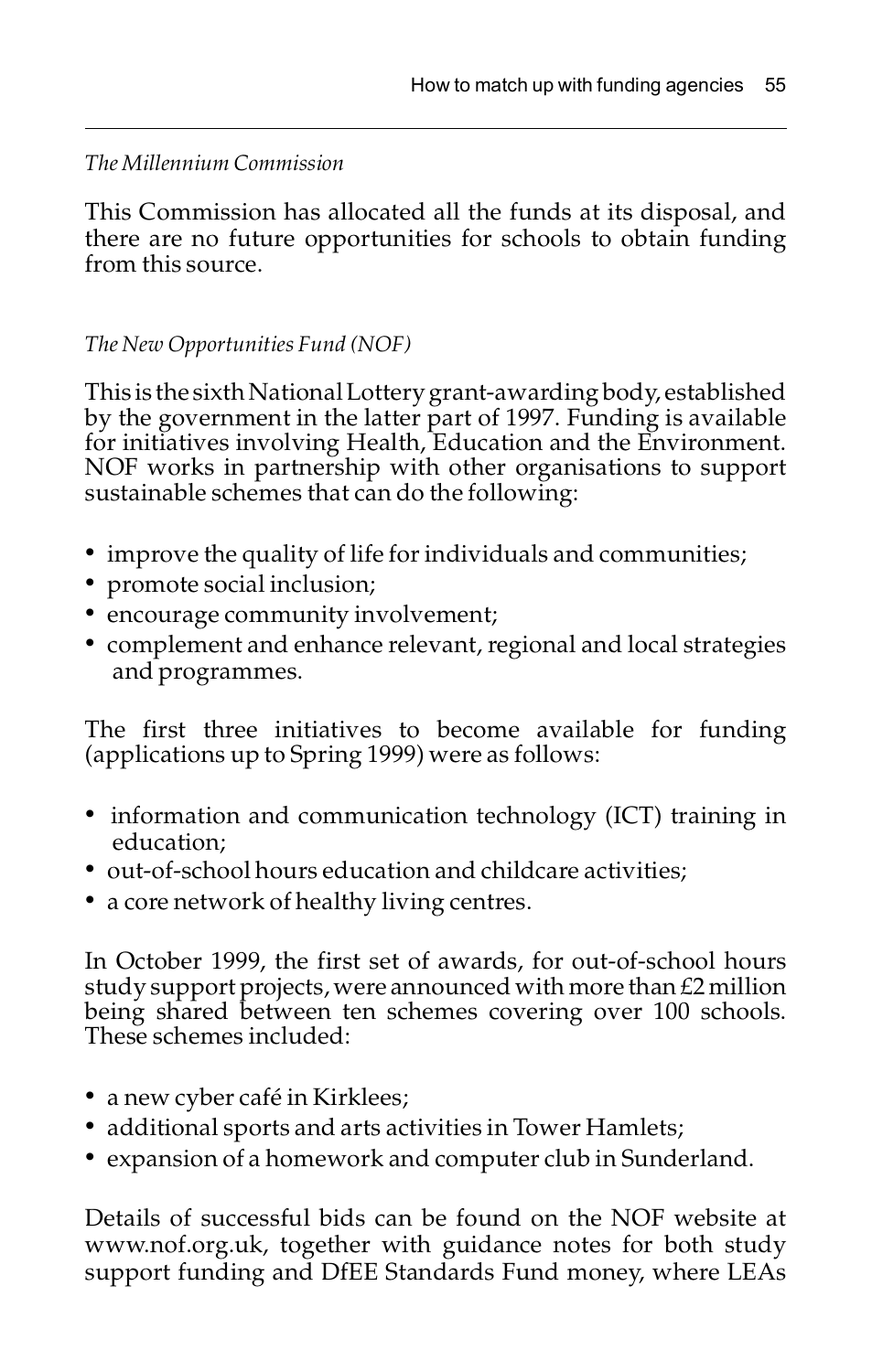can apply for a range of grants available to undertake school improvement through targets agreed with LEAs through Education Development Plans. Details of such grants are available on the DfEE website.

By the end of 1999, NOF will have launched three new initiatives:

- cancer treatment and care;
- community access to lifelong learning;
- green space and sustainable communities.

#### *Awards for All*

As a follow-up to A4E, a straightforward 'one phone number, one form' way to bid for National Lottery funding has been set up for charities and arts, sports and heritage groups. It is called Awards for All and community groups can apply for grants of between £500 and £5,000 without worrying about which of the distributing bodies to go to. From April 1999 the number to contact in England is 0845 600 2040 and in Scotland 0645 700 777.

#### *General advice and contacts*

Most successful schools have shown perseverance and determination to gain their awards, and many of them are willing to pass on their experience. You can search the Lottery website for awards by area, amount date of award or type of award. Then it is up to you to make contact with some of these successful organisations to see if they are prepared to share the secrets of their success.

There are also bodies, such as the Directory of Social Change,<sup>4</sup> who can offer advice and contacts for such assistance.

## **European funding initiatives**

The opportunities to gain funding through European sources are somewhat limited and some of the sources that existed in the late 1980s and early 1990s no longer do so. For example, RESHAR,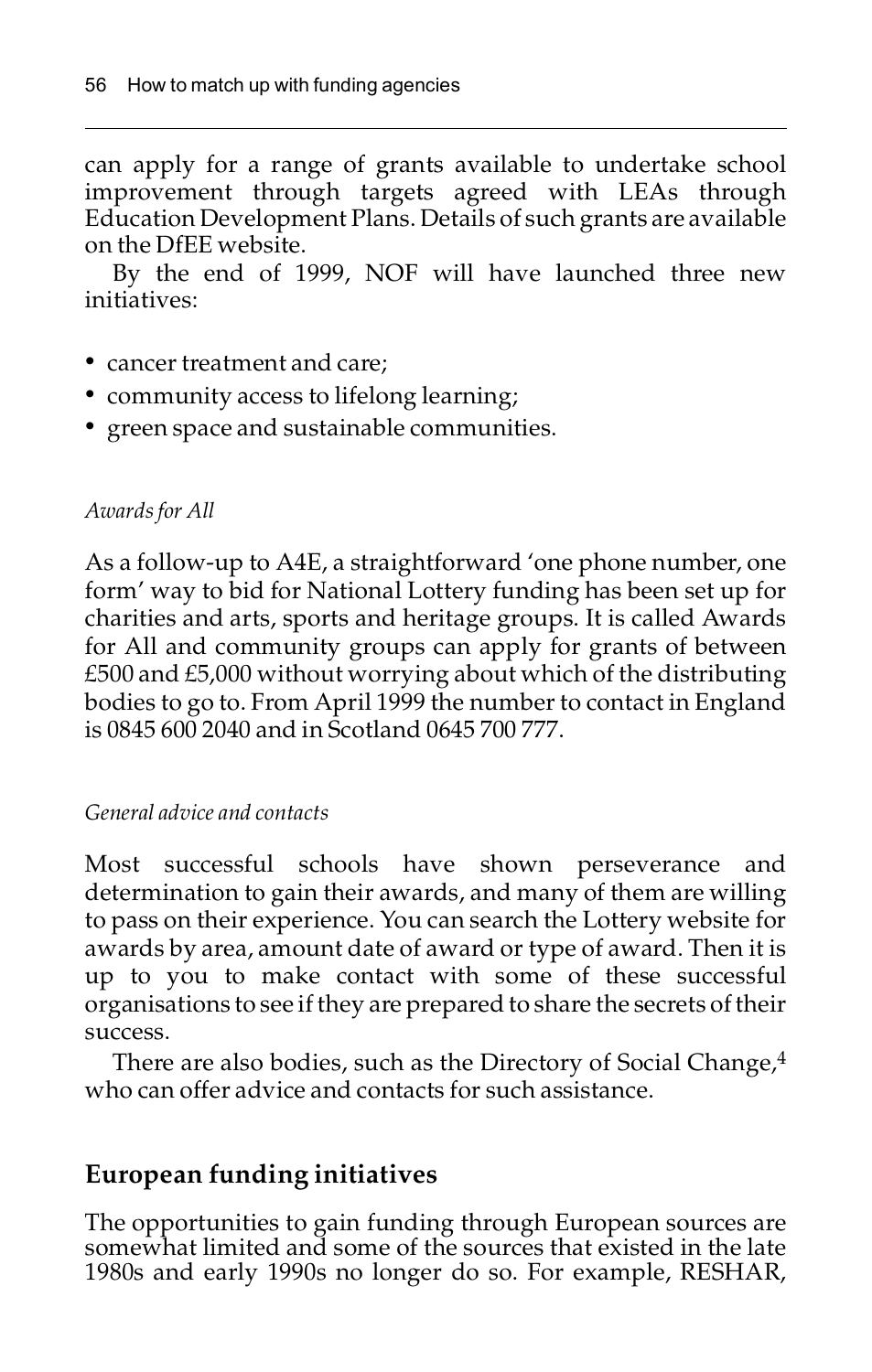RETEX and KONVER were EC programmes designed to overcome the economic and social consequences of the downturn in particular industries – coal-mining, textiles and the defence industries in each instance – and all these programmes were scheduled to finish in 1997. Direct contact with the European Commission5 (UK offices) or the Department of Trade and Industry6 will clarify the situation.

Certain schools were able in the past five years to take advantage of funds available from such schemes. The Garibaldi School is one of the best examples.

At present, if you believe that your school is in an area where changes in employment may make EC funds available, then do some research through your Chamber of Commerce, Business Links and the DTI to set up your case and to see what may be available – not forgetting the contacts and awareness of EC programmes from your local MP and MEP. The EC stipulates that all member states should be responsible for funding nursery, primary and secondary education.

Possible EC funding opportunities involve developing cooperation and initiatives at a European level. Therefore schools will need to find partners for projects from fellow member countries.

Funding from the EC has to be matched at around the 50/50 level. Initiatives in specific curriculum subject schemes, such as language exchanges or in technology, are strongly encouraged. The Socrates<sup>7</sup> series of funding programmes has been available to schools for some years, and promotes the following themes:

- school partnerships and co-operation in general;
- improved knowledge and use of EU languages;
- co-operation between EU institutions at all levels.

Making contact with organisations which will guide you through these schemes is recommended, and subscription to bodies such as Eurodesk $8$  can be an excellent way of keeping up to date with EU opportunities.

## **Case study**

In 1996, a high school in Durham embarked on a joint project with a co-educational secondary school in Morteau, France, to investigate similar problems encountered in both countries relating to water shortages.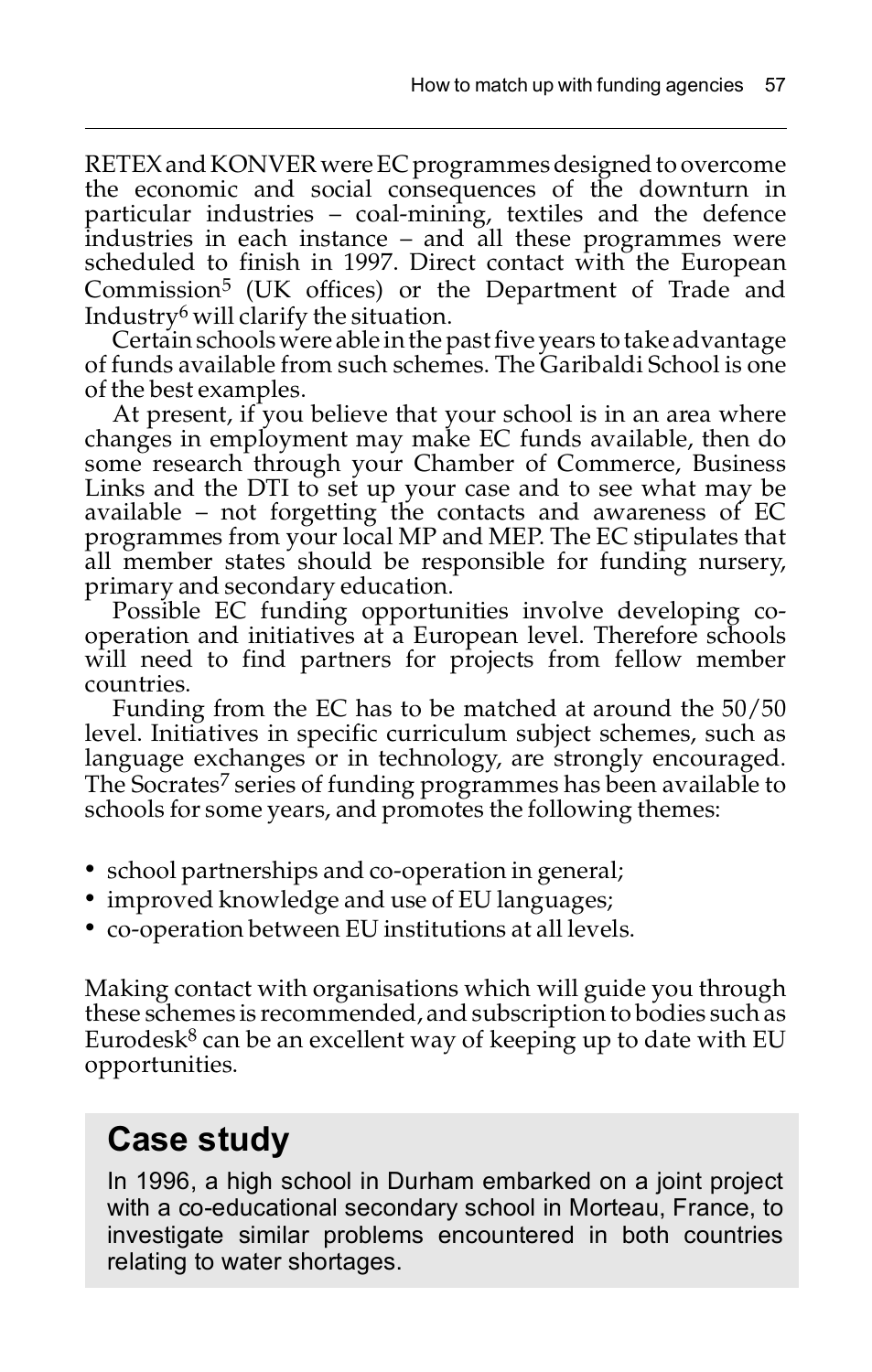The project involved trips, with their French counterparts, to the Centre for Alternative Technology in Wales and recruited assistance from both universities at Durham and Sunderland.

The standard of research and the content of the project, especially regarding the experiences offered to the pupils, both in schools liaison and the school trips, resulted in the school winning a prize of £5,000 from the Franco-British Council.<sup>9</sup>

Teachers from Languages and Technology departments in both schools took part, together with twenty-eight pupils. The project is still in operation, and the school has also enjoyed a trip to the House of Commons to receive their prize.

The teacher in charge of the project commented that winning the money had not just enabled the pupils to acquire new experiences, but had also strengthened the school's knowledge of project management, as well as extending contacts with other education establishments both in the UK and abroad.

## **Grant-awarding trusts**

Trusts which can offer funding opportunities to schools are usually found under the following categories:

- general purpose trusts who have among their aims the support of educational projects;
- trusts established by commercial enterprises which often have a specific social or environmental focus;
- minor trusts that exist, sometimes locally, which have funds set aside for educational purposes only.

## *General purpose trusts*

Some of these organisations have become household names in recent years. The annual BBC Children in Need Appeal,<sup>10</sup> Charity Projects (Comic Relief)<sup>11</sup> who organise the Red Nose Days, and the Prince's Trust<sup>12</sup> are all such grant-making bodies.

Often schools do not believe that they can apply for funds from such bodies, but this depends on the type of project or the focus of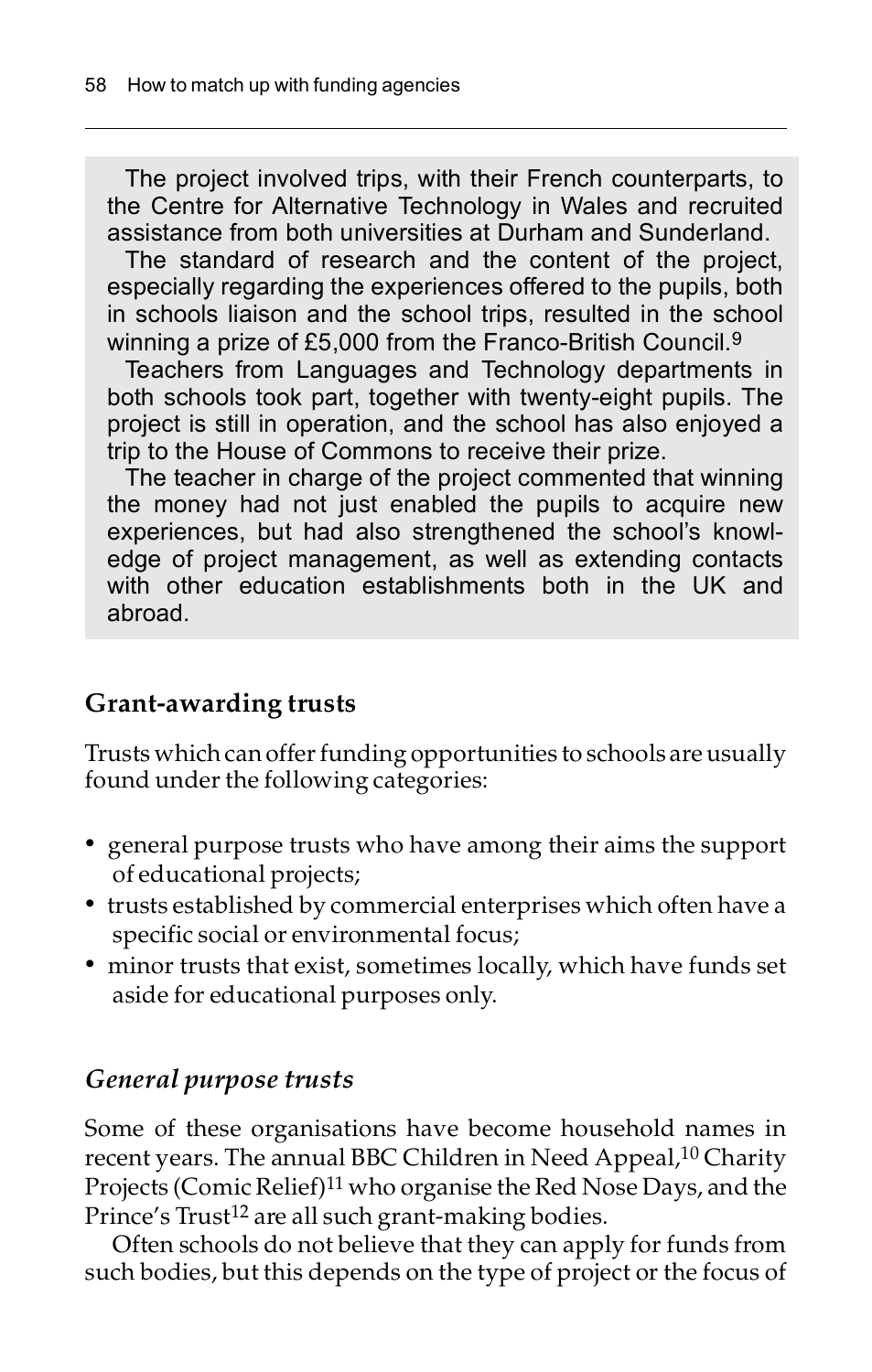your fund-raising strategy. Yet a school can stand a much better chance of attracting funding if they are working with voluntary sector agencies.

If, for example, your project involves pertinent youth issues such as drugs, employment or truancy, then there may be scope to attract certain like-minded grant-awarding organisations.

The ADAPT Trust,<sup>13</sup> for example, is strongly involved in ensuring access for the disabled, particularly to Arts premises and, as this is often a strong focus of Arts Lottery guidelines, there may be certain common ground which could interest this Trust.

Likewise, there are many of these Trusts, often set up by philanthropists some decades ago, such as Wolfson, Gulbenkian and Nuffield, whom you may be able to interest in your specific scheme. Similarly, celebrities are now establishing Trusts which can offer funding, such as the Sir Cliff Richard Trust and the Cameron MacIntosh Trust. These Trusts are very specific regarding the type of support they are willing to provide.

Often your scheme or project will need to have an activity focus rather than that of providing a facility, and in the above instances the activity would need to be connected to music/musical production.

## *Commercial trusts*

Such Trusts have come more and more to the fore in the past decade as major corporations develop a corporate conscience. Sometimes organisations in a particular industry combine to form a grantawarding body. For example, the companies involved in the football pools business established the Foundation for Sports and Arts, which has assisted many local groups in supplying equipment or facilities.

Other individual companies have decided to focus on specific areas. For example, the Paul Hamlyn Foundation concentrates its support on the Arts, education and book publishing and welcomes project details for schemes involving after school arts activities or literacy projects.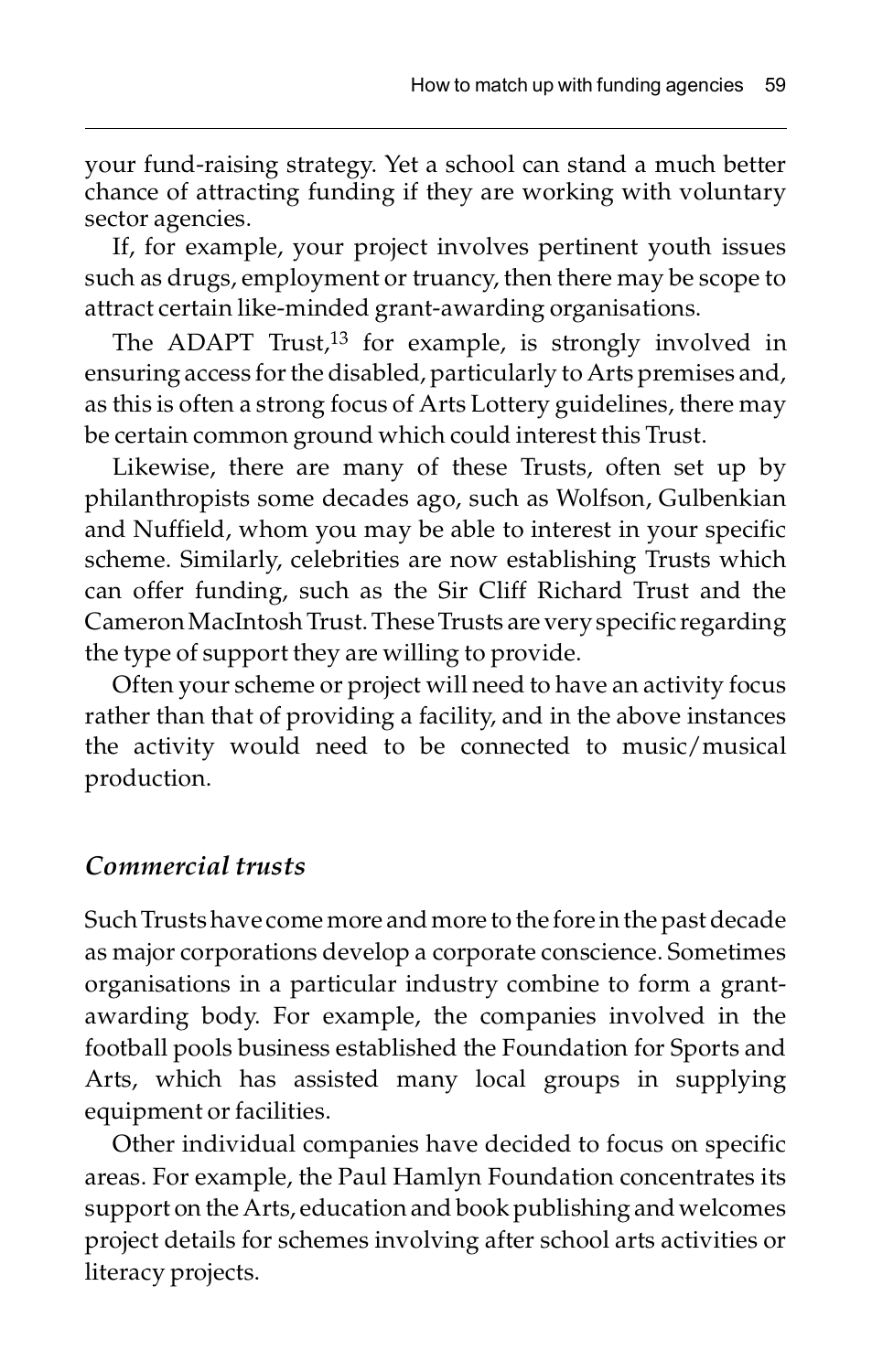## *Minor or local trusts and foundations*

This can be a bit of a treasure hunt. There are instances where bequests and legacies have been made by local residents for educational purposes. These often apply only to schools within either the parish or borough in which these people lived, and often have specific covenants as to their use.

The funds that they offer may not be substantial, but they can have an important role in assisting with feasibility planning or 'pump-priming' a project to interest other grant-making organisations.

Publications such as *The Directory of Grant Making Trusts* or *A Guide to Local Trusts,* should be available in most libraries or through Business Links, usually allied to local Chambers of Commerce. Other sources could be through local historical societies, churches and museums.

## **Commercial support in education**

Having already noted that commerce is beginning to take a much more active role in supporting schools, there are six different ways in which this support has arisen in recent years:

- direct sponsorship;
- competitions;
- provision of resources or materials;
- developing community schemes;
- supporting curricular or education issues;
- through Education–Business Partnerships.

## *Direct sponsorship*

Companies have become school sponsors particularly in the Specialist Schools Programme. Among the 300 or more concerns who have pledged over £25 million to this programme, there are national concerns such as Rolls Royce, British Airways, Dixons, British Aerospace and the HSBC Financial Services Group, together with a wide range of local companies.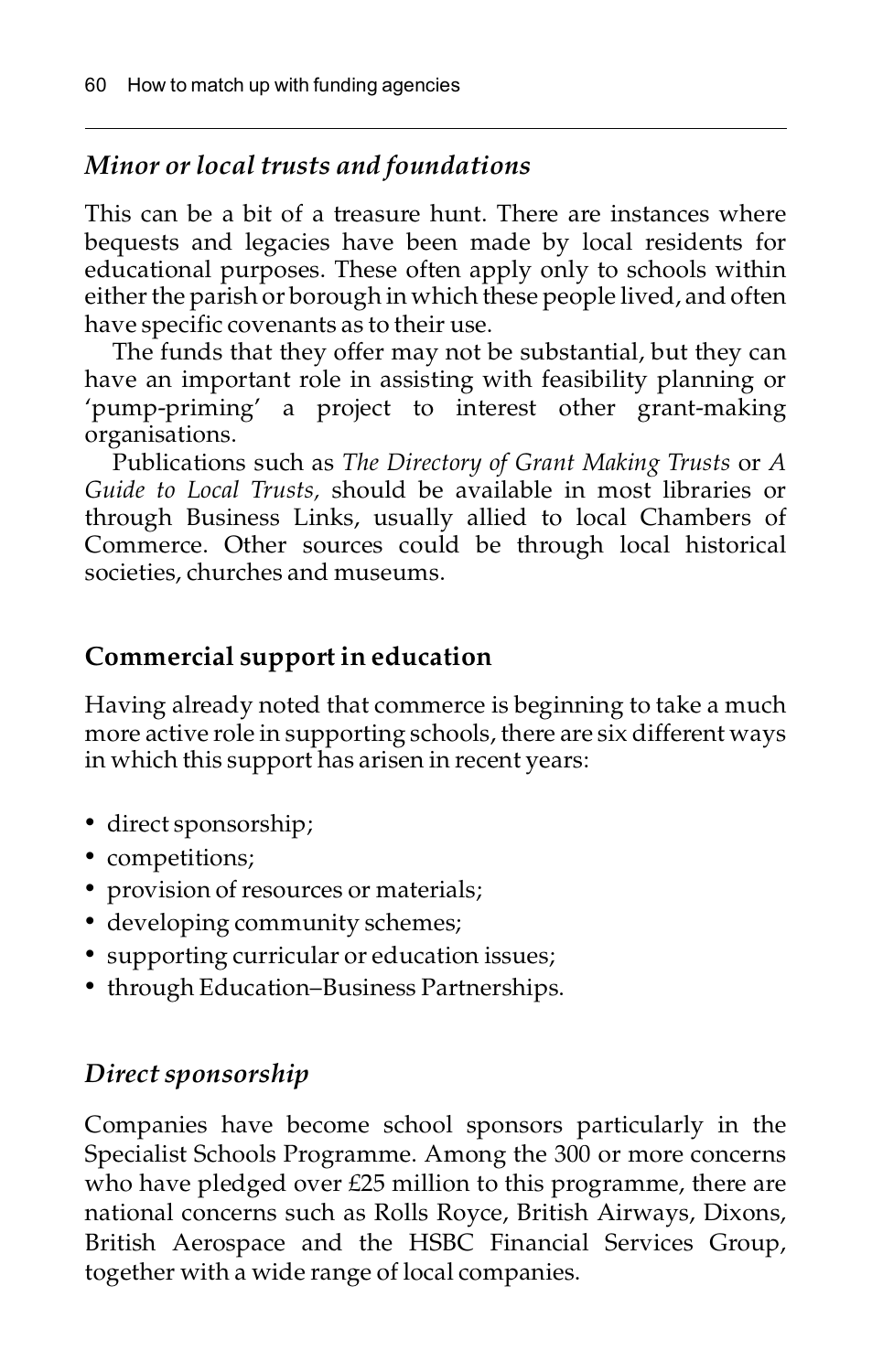Similarly, examples can be cited where commercial partners have provided matched funding in National Lottery bids for community facilities based in schools.

Many major concerns now issue documentation which covers their approach to education. For example, BT have a document entitled *Working with Education,* detailing their provision for curriculum material, their Teacher Fellowship scheme, the BT school link scheme and other BT education initiatives.

#### *Competitions*

Throughout the year there are competitions for schools organised by companies, sometimes with cash prizes, or for specific curriculum resources. Details of such competitions can be found in the regular educational publications such as *The Times Educational Supplement, Schools Funding Update* or in the education sections of daily newspapers such as the *Guardian* or the *Independent.* 

Prizes range from £100 to £10,000 but often, as someone once said, it is the taking part that is more important than winning. The experience gained in these competitions can range from becoming a focus of interest, to pride and commitment and, on occasions, fun!

There are competitions for essay writing, public speaking, eetry, school newspapers, technological inventions, poetry, school newspapers, technological inventions, environmental concern, and social causes, not to mention 'Teacher of the Year' nominations. These competitions can spark a great deal of interest from local companies or local branches of national concerns.

### *Provision of resources or materials*

There are two ways in which companies run programmes which provide resources for schools:

1 By collecting tokens when the public purchase goods from them. The best known of these schemes are those run by food superstores such as Tesco and Sainsbury's to provide computers to schools. Other companies run similar schemes but here tokens can be exchanged for books sports equipment or musical instruments.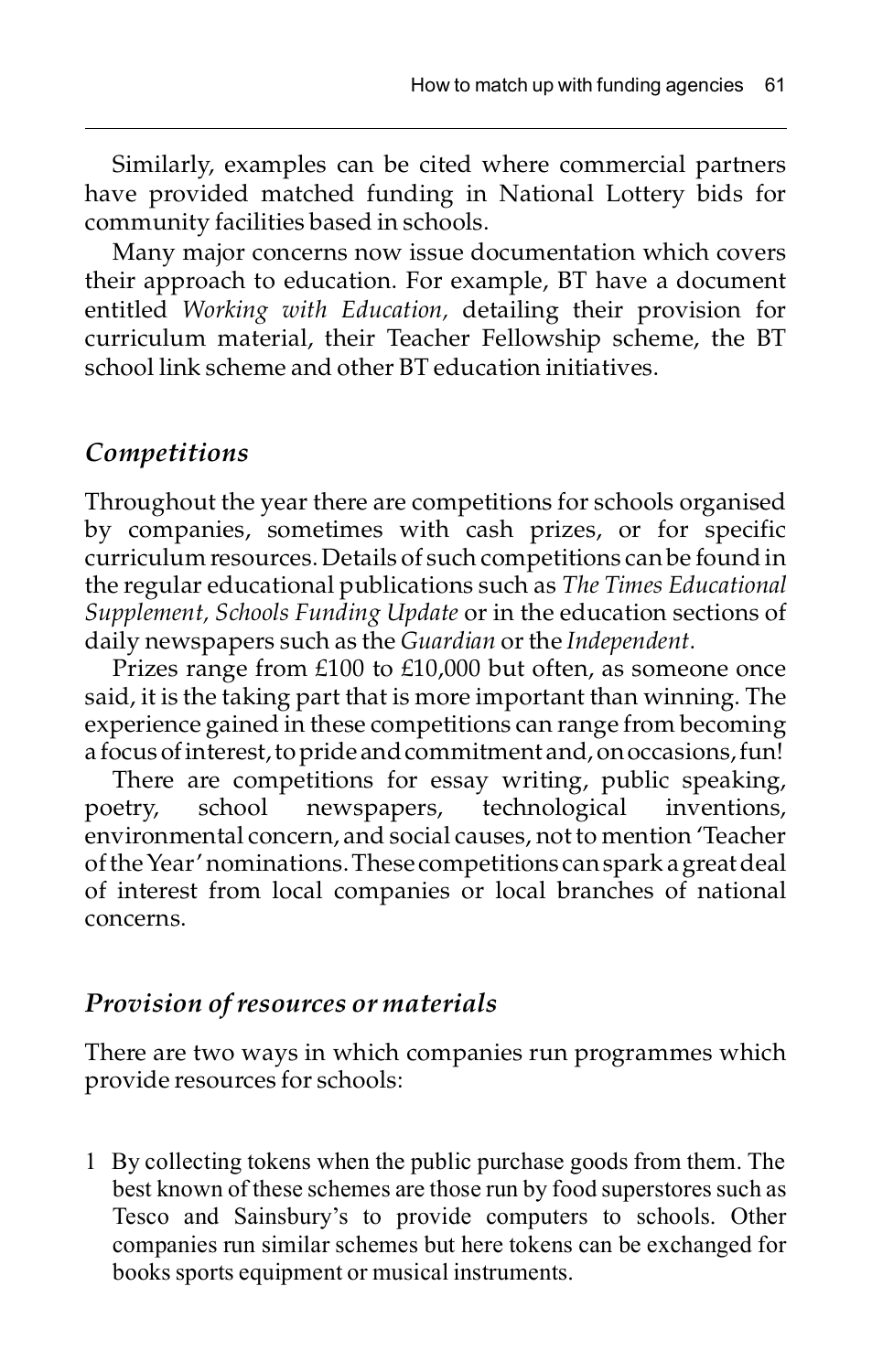2 By the direct supply of materials. This is not a common occurrence but the ICI/Dulux Community Projects14 scheme gave £180,000 worth of free paint away in 1997 to voluntary groups and charities in the UK.

### *Developing community schemes*

In keeping with the growing 'community conscience' that certainly major corporations are beginning to exhibit, there are good examples of opportunities where a school can develop community or environmental programmes with funding from commerce. For example, the Barclays New Futures Initiative15 provides cash and resources for school/community partnerships. Some eighty awards were made in 1998 to secondary schools, worth either £3,000 or £7,000 in cash, for programmes developed by the school which met the set criteria.

Barclays Bank have worked with the CSV16 (Community Service Volunteers) since 1995 on this initiative and have made over 240 awards in that time.

#### *By supporting curricular or education issues*

Commercial enterprises may choose to favour a particular curriculum subject. For example, Lloyds/TSB have set up the Artsbound<sup>17</sup> initiative which is designed to offer opportunities to pupils to experience the Arts at first hand.

Here, Lloyds/TSB will assist in the cost of school trips to the National Gallery or local galleries, and have expanded their scheme now to include classical music concerts and theatre performances.

Similarly, Allied Domecq sponsors courses in schools throughout the UK entitled 'Understanding Industry' and has funded a national programme, through the CBI, for training for careers education and guidance.

#### *Through Education–Business Partnerships*

Education Business Partnerships (EBPs) have been set up throughout the UK to provide a single framework through which education and business can develop and enhance links.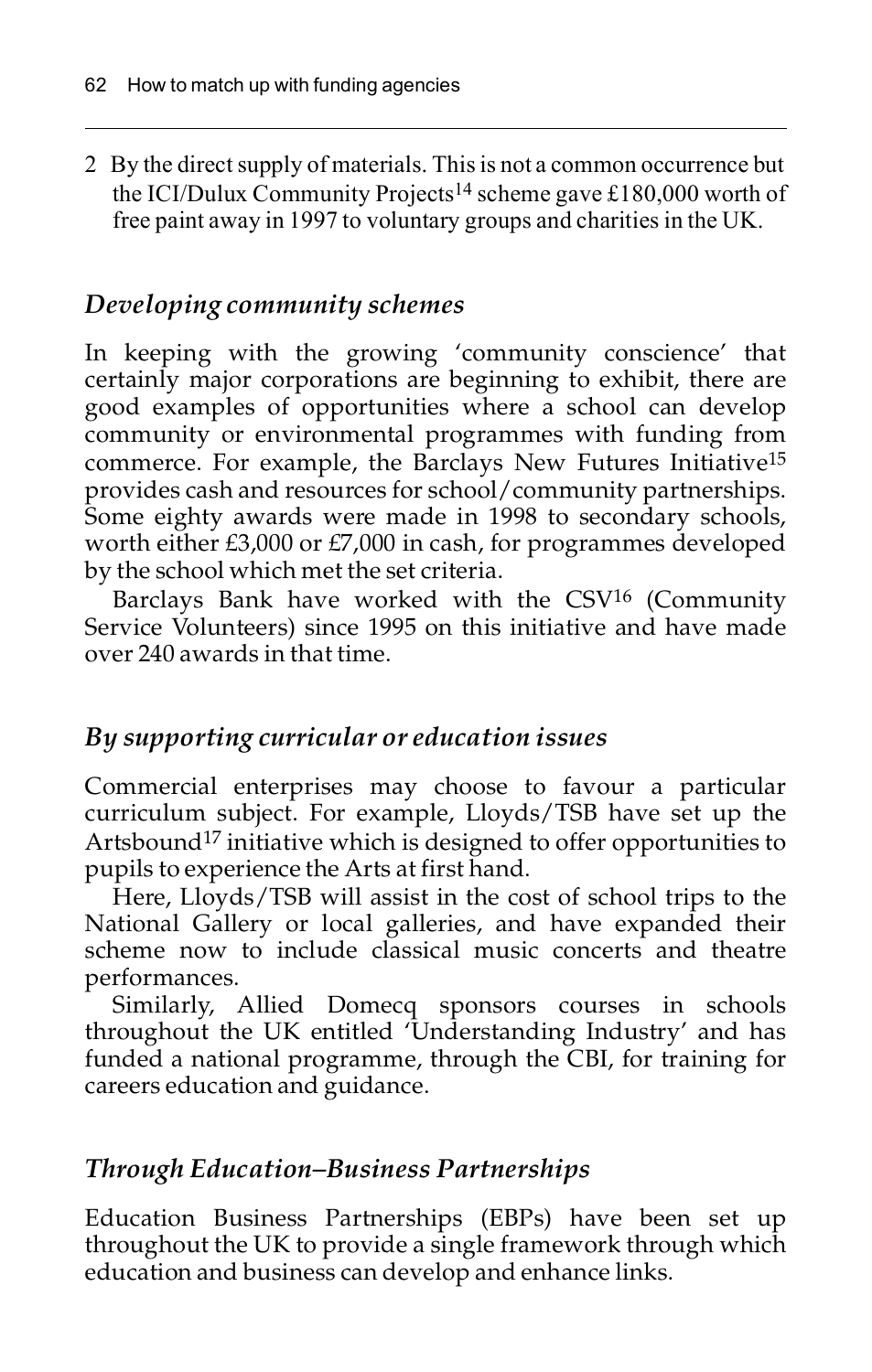There is a great deal in the way of advice, contacts and useful links available at your local EBP. They are ideally placed to be marvellous facilitators in your funding strategy (see p. 40).

They have close contacts with Chambers of Commerce, Enterprise Agencies, TECs or LECs, and the Business-Link departments of the DTI. If they cannot help you directly, then they probably will know who can.

#### *General comments regarding commercial support*

There are several general points worth considering before approaching commercial enterprises, whether local or national, as prospective project partners.

#### *Develop the business contacts that already exist*

In most secondary schools, there are programmes, such as the Trident work experience schemes and Young Engineers Associations, through which links with local industry and commerce have already been established.

These are precious contacts and they should be carefully nurtured, especially with details of contact names, areas of expertise and support. Details of all these contacts should be kept on your database for use in developing partnerships.

In a future scheme some of these contacts may not be able to become sponsors, but they may be able to contact other possible sponsors with details of the values and strengths of your scheme. Or they may be able to assist with support in kind, such as expertise or equipment loans.

If, as a primary school, these contacts are not available, liaison with your local secondary schools could prove positive and lead to joint resource ventures.

Similarly, details of suppliers to the school, whether local or national, should be recorded in this database. These contacts – who require business from your school – can be useful sponsors even at a low level of funding – maybe to sponsor a fund-raising event, or a brochure for your project.

As in the work experience scenario, sponsorship has to be mutually beneficial, and with local companies, good PR for good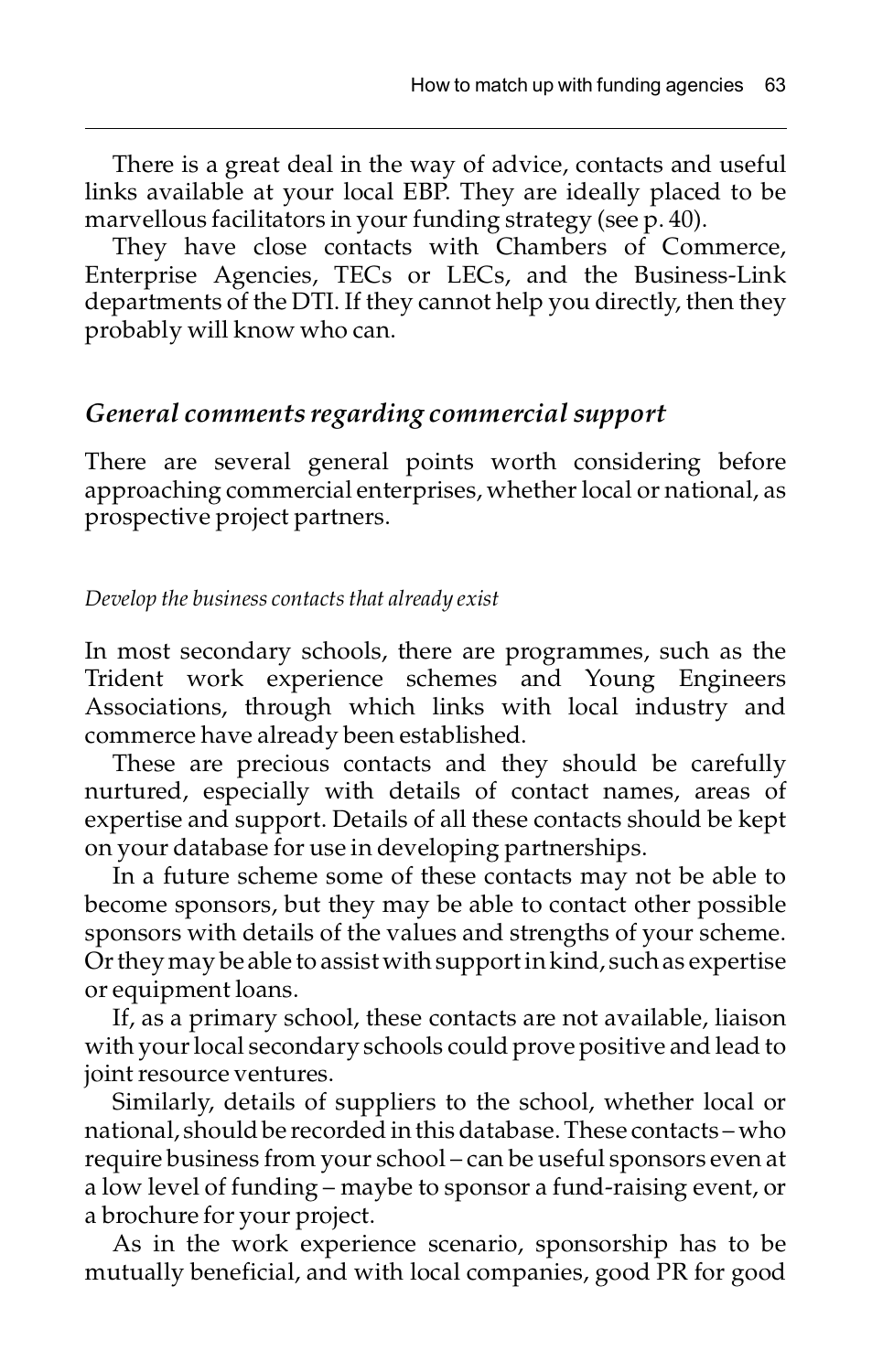causes can be a welcome change to the standard methods of sales promotion.

*Target organisations that are interested in you, and your project* 

It is true that many companies now include educational support in their corporate statements, but there are often occasions where this support is heavily qualified, so it is recommended that you research their statements before you contact them. Kellogg's mainly offer support for educational initiatives in the Manchester and Wrexham areas – areas close to their factories.

Thus, if you have a project for an Arts complex based on a school campus with landscaping opportunities, then it may well be worth approaching concerns with a track record in supporting the Arts and/or education and/or environmental issues.

However, for the building or refurbishment of Science laboratories, perhaps either the petrochemical industry or the energy companies would be a more productive route.

*Look for opportunities which will be in the interest of the prospective sponsor* 

Sometimes there is a great deal of serendipity and coincidence connected with finding the right sponsor at the right time. (See Case study on pp. 17–18.)

It is not always down to chance, however, and often schools can make their own luck by targeting sponsors with common interests, using local community and school contacts, and by doing their homework.

Schools need to know whom to approach; who makes the decisions; what are the core functions of companies; and how are they doing. Some companies may be expanding in your area. Some may have experienced bad publicity recently. Some may have a poor environmental record. All these may be opportunities for your school to redress the balance in their favour. Much of this information may be available from your local newspaper.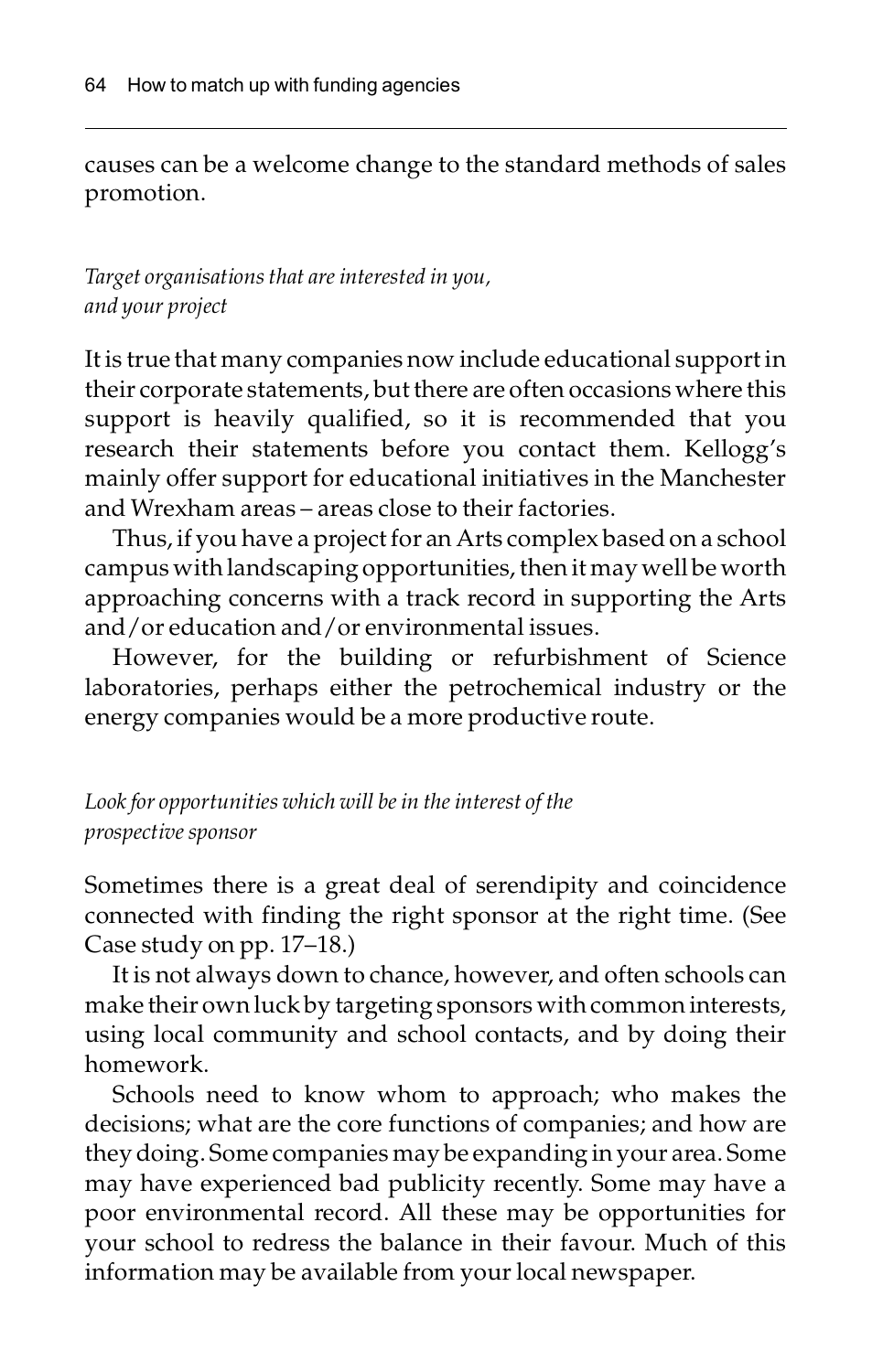#### *Operate from a successful position*

Most of the success stories have taken place in schools who identified their curriculum strengths through their development planning and then matched their resource initiatives to these plans.

Your school may be a regular prize winner at Drama or Music Festivals or Technology Fairs, or some of your pupils may go on to play sport for professional teams or represent their country.

You may have staff with ambitions in areas of Science or Art who can use these opportunities to realise special commissioned works incorporated into resource schemes.

Any of these strengths and assets are launch pads for your fundraising initiatives and will impress and interest prospective partners. Everybody likes to be associated with success.

#### *Be inventive and use lateral thinking*

Projects need to have an appeal, just as business ideas have to have something that sets them apart from the competition. There needs to be a 'special ingredient' that interests prospective partners.

This may be the support of a local personality or national celebrity; a connection with a local charity or just an idea which noone else has thought of before. It would be even better if a group of pupils had come up with the idea! Sometimes there are connections in your local area, just waiting to be made.

Finally, use creative acquisition. The fairly comprehensive list of schools included in the Technology Colleges Trust brochure will probably disclose schools nearby that have established successful business partnerships.

Scan the local press for articles on successful initiatives from schools involving business support. Seek them out and ask their advice regarding approaches, contacts and the lessons they have learnt.

#### *Be professional, positive and patient*

Developing long-lasting relationships always needs professionalism and patience, and you have to keep working at it. However, current evidence now shows that the willingness of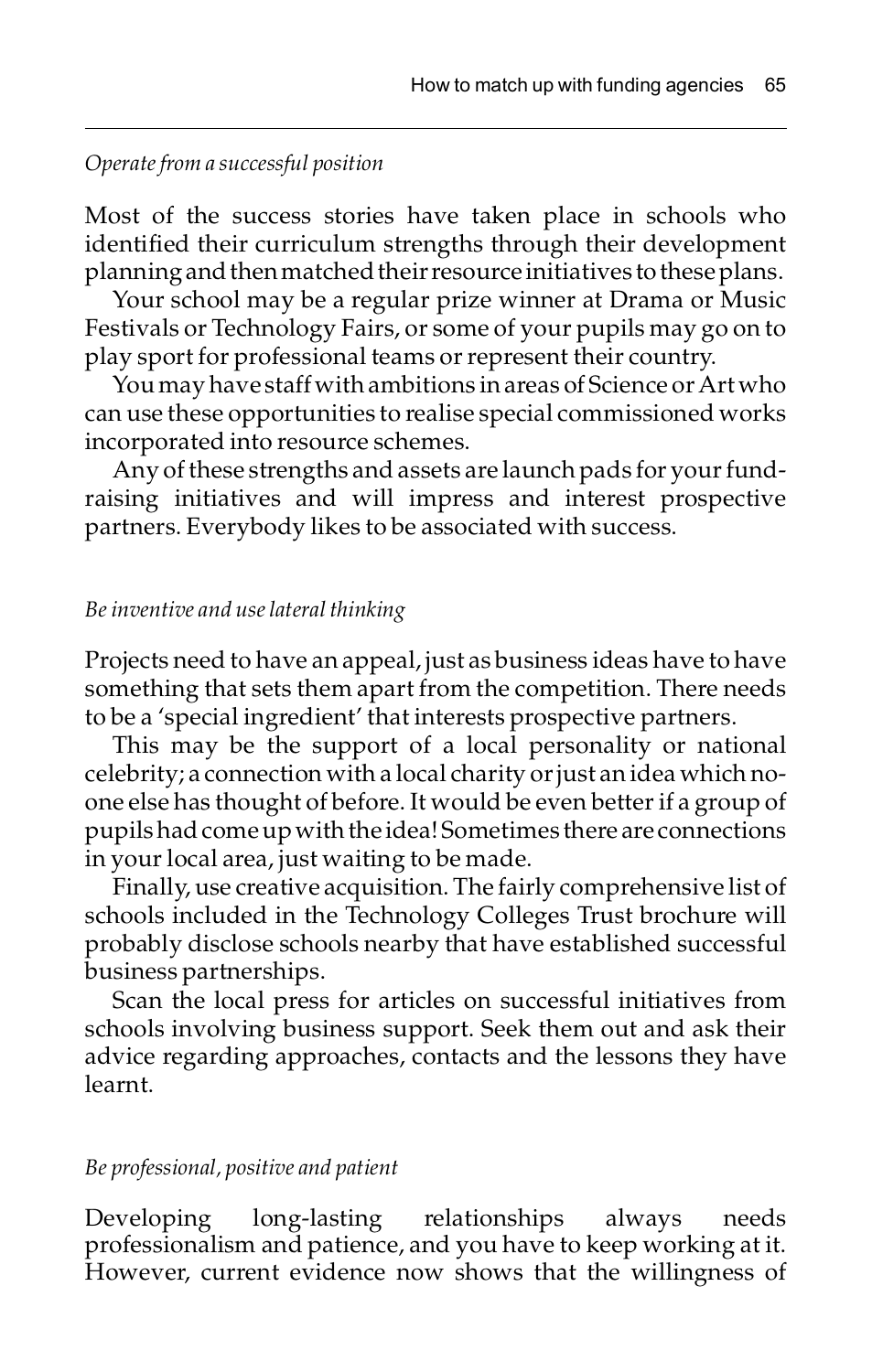businesses to participate is very strong and the returns to all partners involved – staff, parents, pupils, sponsors and the local  $community$  – can be substantial in educational resource development.

# **Case study**

In 1997 a school in the South of England raised, as part of their Technology College bid, pledges of financial support at around £118,000 from local commercial interests. Maybe this was no surprise in a conurbation with organisations representing the armed forces, shipbuilding, cross-Channel ferries and light engineering, together with a multitude of service industries. The surprise was the money was raised in just three days.

When it was remarked how easy it was to get this level of support, the response from the Head left little doubt as to how much hard work and effort had been involved gaining this support, and how the seeds of this success had been planted some time ago.

# *How to find out about business sponsorship*

Back in the early 1990s, the DES issued a leaflet entitled *Support for Schools: A Guide for Employers*18 which, besides giving advice on how businesses could give support to schools, also gave reasons why these links should be encouraged. This leaflet, still available, emphasised the importance of local commercial support, the positive statement being made by such support from the local community, and the benefits enjoyed by such partnerships.

In 1993 a publication entitled *Building Effective School– Business Links* was published from work carried out by Andrew Millar from the Centre for Education and Industry at the University of Warwick. This document is still available from Westex Publications free of charge.

More recently, sources of advice and guidance in this field have been published by the following bodies.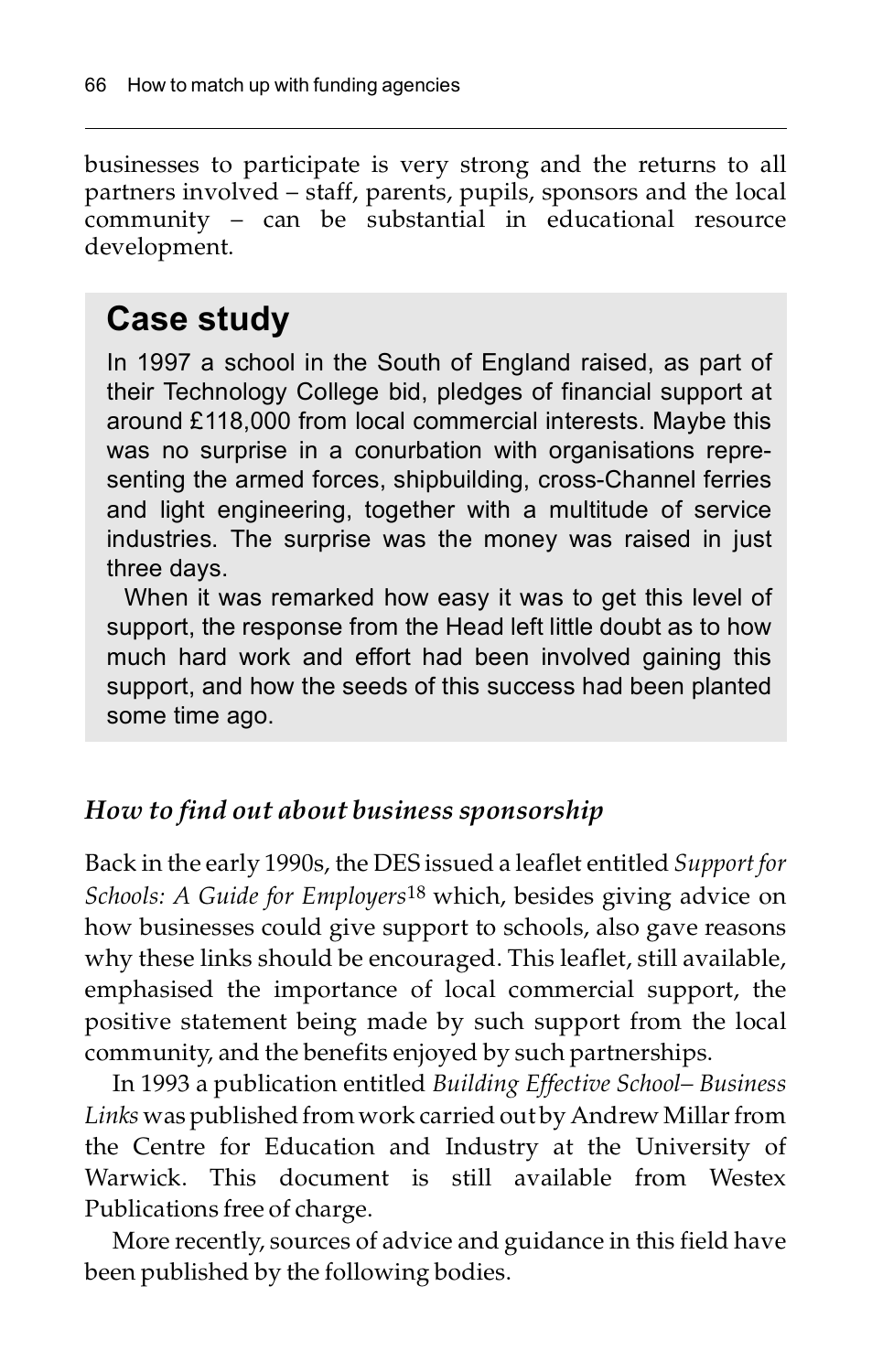#### *The Technology Colleges Trust/DfEE*

Secondary schools should have received copies of brochures entitled, *Specialist Schools: Education Partnerships for the 21st Century.* Copies of this publication are available from the DfEE together with the TC Trust brochure.19

Any school interested in developing programmes which require partnership funding involving commerce should contact this Trust, even if only for an overview and confirmation that business sponsorship in education is alive and well and going from strength to strength.

#### *The National Consumer Council*

This organisation published *Sponsorship in Schools: Good Practice Guidelines* in 1996, covering sponsorship in schools, particularly for materials and activities in schools. This document provides a checklist for teachers, managers, governors and parents, so that the high standards of quality, balance and integrity, expected of educational resources, can be maintained.

#### *Business in the Community*

As detailed in Chapter 3, this is a DfEE organisation who publish *Partnership Points: The Education Business Partnership Newsletter* which is full of articles on sponsors and activities which can stimulate ideas for your own school

#### *Business Sponsorship Associations*

Finally, there are many organisations which have been established to encourage and develop sponsorship in a particular field. For example, the Association for Business Sponsorship of the Arts (ABSA), is a charity with links with the Department of National Heritage.

ABSA has developed the Pairing Scheme whereby businesses are encouraged to sponsor the Arts. This organisation is worth seeking out for all schools interested in gaining Arts College status through the Specialist School Initiative or National Lottery projects with National or Regional Arts Boards.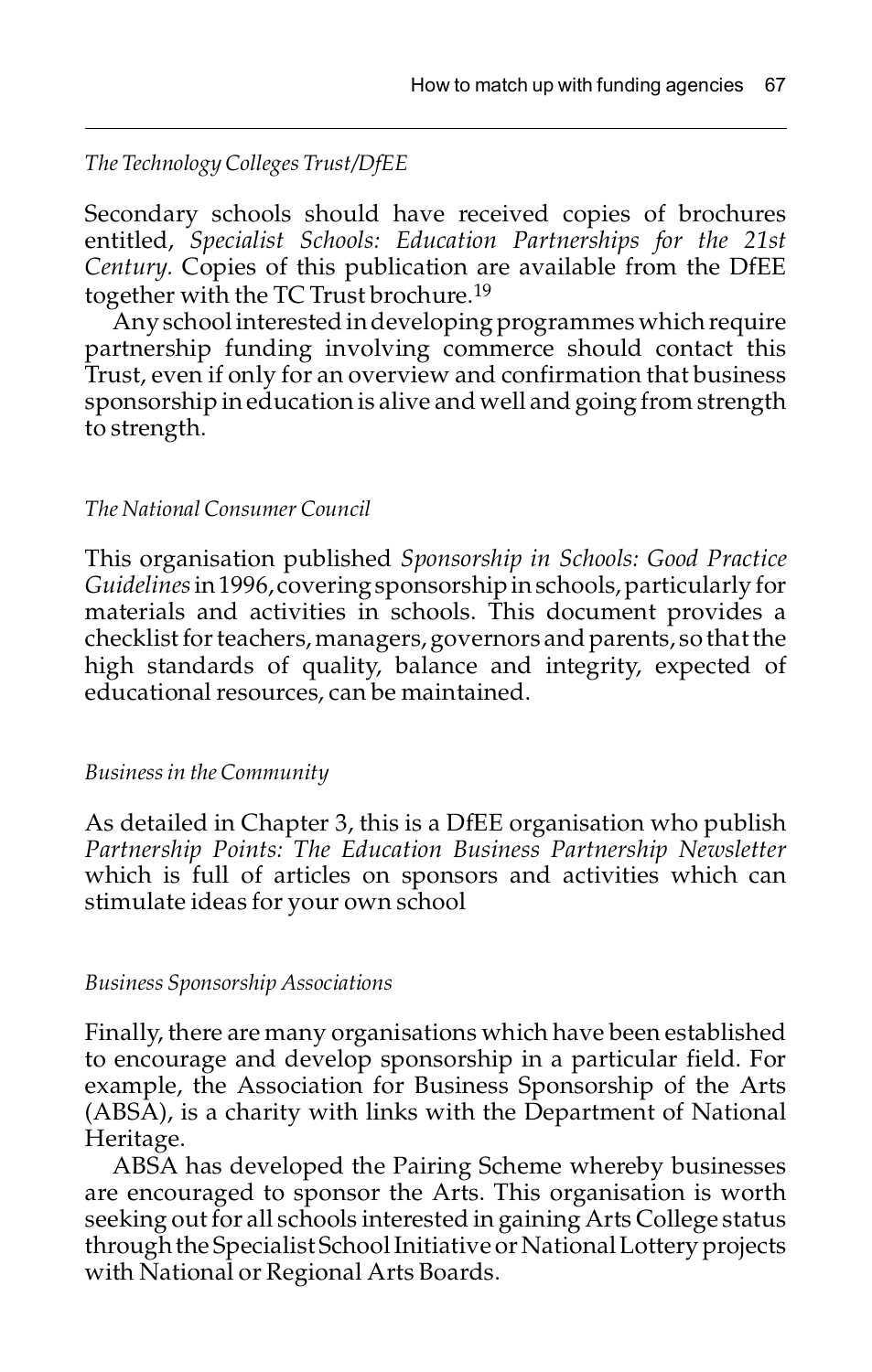# **Notes**

- 1 For contact details of the Technology Colleges Trust, see Appendix 1.
- 2 For contact details of the Youth Sports Trust, see Appendix 1.
- 3 For contact details of the Public Private Partnership, see Appendix 1.
- 4 For contact details of the Directory of Social Change, see Appendix 1.
- 5 For contact details of the European Commission, see Appendix 1.
- 6 For contact details of the Department of Trade and Industry, see Appendix 1.
- 7 For details of Socrates, see Appendix 1.
- 8 For details of Eurodesk, see Appendix 1.
- 9 For details of the Franco-British Council, see Appendix 1.
- 10 For details of Children in Need Appeal, see Appendix 1.
- 11 For details of the Charity Projects, see Appendix 1.
- 12 For details of the Prince's Trust, see Appendix 1.
- 13 For details of the ADAPT Trust, see Appendix 1.
- 14 For details of the ICI/Dulux Community Project, see Appendix 1.
- 15 For details of the Barclays New Futures Initiative, see Appendix 1.
- 16 For details of the Community Service Volunteers, see Appendix 1.
- 17 For details of Artsbound, see Appendix 1.
- 18 See Appendix 2 for publication details.
- 19 This publication is available from the Specialist Schools Department of the DfEE. See Appendix 1 for contact details.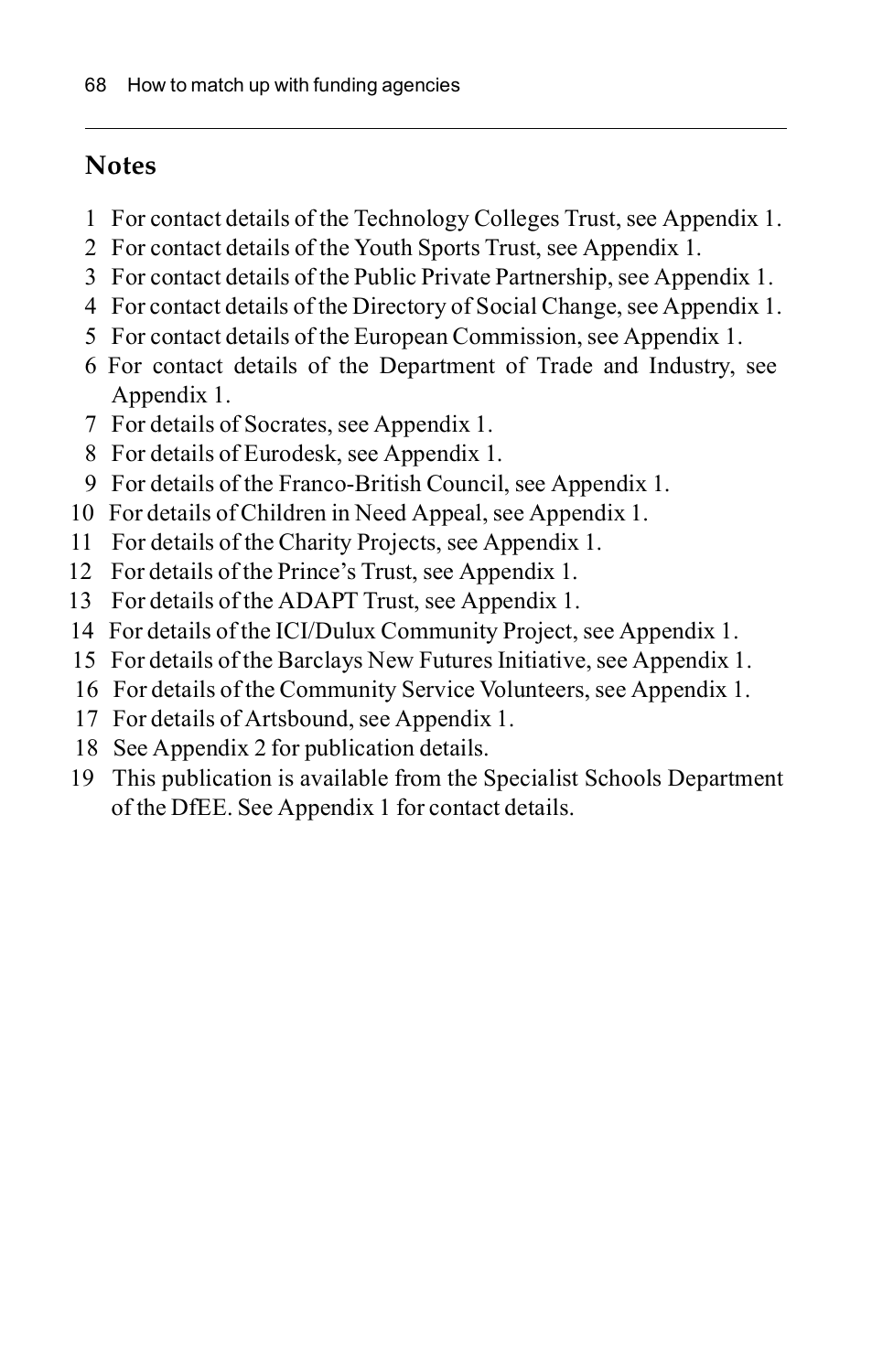# **Home-base support in fund-raising**

In any journey, it is very important to receive solid support from your own organisation. In mountaineering, climbers establish a base camp to which they report back and where they can look for encouragement and support when necessary. Thus, with fundraising in education it is important that support is exhibited by your school and from your LEA, although this is not always possible as LEA officers cannot and should not show favouritism.

Having enlightened you as to the many and diverse sources of funding for your school, there are two questions which now arise:

- will your school have to provide some funding of its own?;
- in times of financial stringency, where will this contribution come from?

In answering these questions, your school must be willing to show its active support for the chosen fund-raising strategy.

#### **Providing funding of your own**

The answer to the first question is yes – there is normally a requirement for schools to make a certain contribution to most initiatives. In most current funding projects, there is often an element of *matched funding* that the school has to come up with in order to gain grants or awards. Certainly, the recent trend in most funding initiatives has been towards the incorporation of *partnership funding.*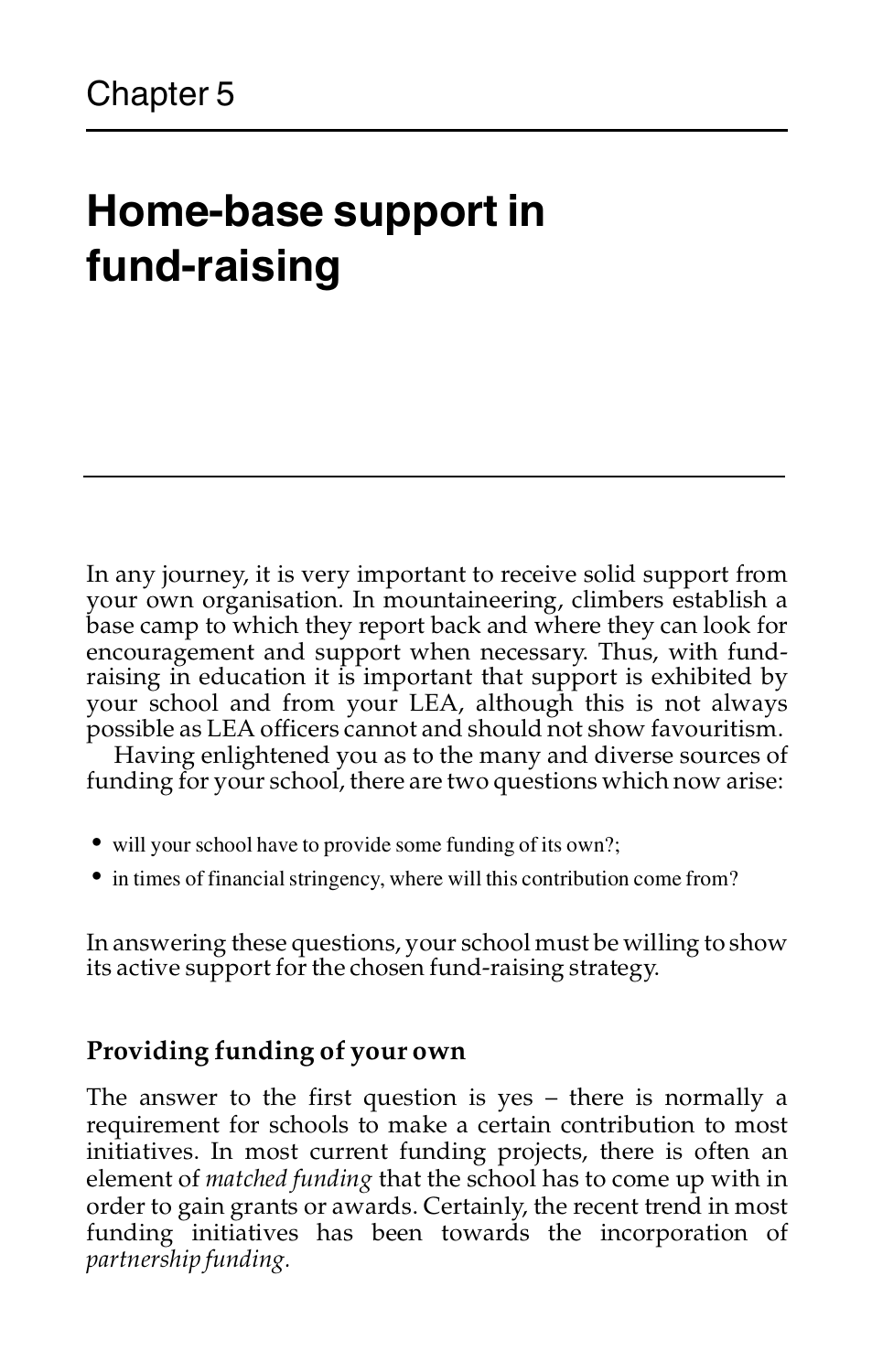This contribution, while sometimes being minor in value, can deliver some major benefits:

- 1. Commercial and trust partners will be encouraged if the school is seen to be 'doing its bit' in the whole funding equation.
- 2. The events that are put on to raise these funds, such as shows, sponsored rides, swims or walks, or car boot sales, can have a marked effect on local awareness of your project. They can also help with community relations and importantly be a lot of fun.

Fund-raising events are hard work, but schools often have groups within them, usually made up of parents, teachers and pupils, who can take on this burden. Some of these groups can also have charitable status which can lead to additional benefits such as tax savings or awards from other charities.

#### **Where does the school's contribution come from?**

Where can your school find such funds when lack of funding was the main issue that started you down this road? Sometimes there may be a contribution from your LEA, but often they are as strapped for cash as you are. Obviously, this difficulty can be relative to the size of project that your school is undertaking. For example, in the Art for Everyone (A4E) programme, for applications up to £100,000 the matched funding element is at least 10 per cent, whereas a major Lottery project in excess of £1 million can require matched funding in the region of 25 per cent to 35 per cent.

Likewise, a grant from a Trust may require 25 per cent matched funding, but if the project is for specific facilities under, say, £50,000, then a school target of between £10,000 and £12,500 can be more realistic.

To get started, you may be considering a feasibility project, where the matched element is fairly low and attainable. It may be prudent to start at this level and test the local waters for support and encouragement. If you cannot raise, say, 25 per cent of the feasibility costs, then it is not going to be easy to fund the whole project.

However, be careful that your school doesn't become obsessed with this contribution – many schools are. This is often the first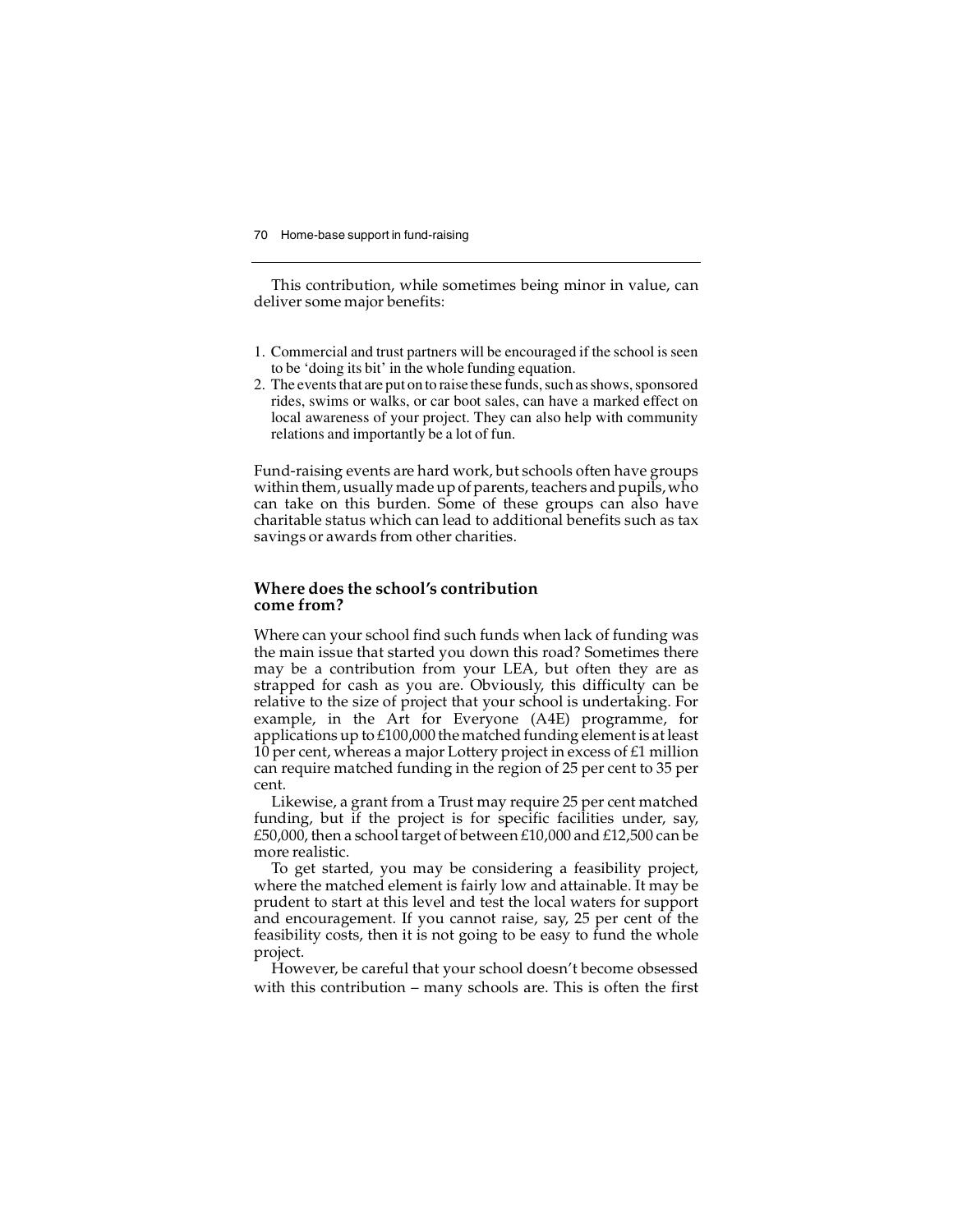stumbling block in your strategy, so in order to help you respond to the doubters, here are a few pointers.

#### **Does all matched funding have to be cash?**

No, in fact in the A4E programme only 5 per cent need be in financial contributions whereas the other 5 per cent can be gifts in kind. And how are 'gifts in kind' defined? The answer depends on who is giving the grant. There are instances when the free-ofcharge supply of materials to your project can count, or the discounted value on the supply of goods, or the value of the land on which your facility will be built – you need to check with the body awarding the grant.

When approaching the Arts Council for feasibility funding, the value of time spent by the school in planning and researching a project can be counted towards matched funding.

There have been examples of companies offering free project management expertise to schools, the actualmarket value of which can also be considered as matched funding.

All in all, there are opportunities for 'non-cash' matched funding in many of the initiatives available to schools, and the advice in each instance is

- read the small print;
- ask whether you can include your 'gifts' as matched funding;
- play by the grant-awarding body's rules.

#### **What if your school has absolutely no money for matched funding?**

You don't need reminding that you still have to address the scarcity of funds for your well-documented resource improvement initiatives. This is where the role of the local supporter comes into its own. This role can take many forms.

Local benefactors, whether individuals or organisations, can donate matched funding. Remember, matched funding does not have to come direct from your school's budget – it only has to be found or raised *by the school.*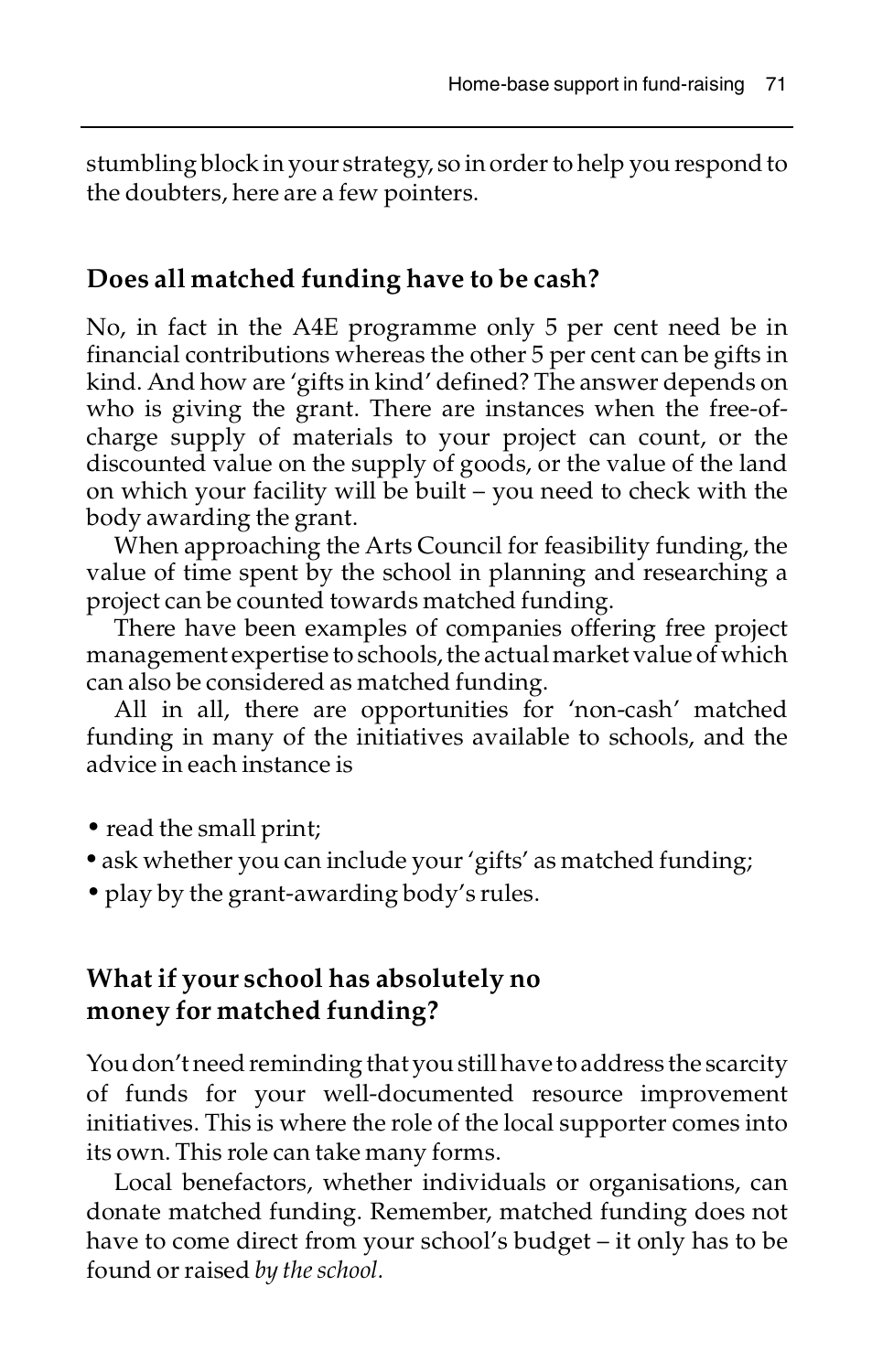Local firms, maybe even your own school suppliers, can be a vital cog in the fund-raising process by sponsoring a brochure, or a cheese and wine function, or a beer and skittles evening. During these events potential sponsors and partners can be introduced to the aims of your thrilling and exciting project.

Local companies, making a contribution of a few hundred pounds, say, can become catalysts in your fund-raising project, hopefully interesting other parties that may be able to offer greater support. Remember that a full page advert in a trade journal can cost between £400 and £800, so if you can offer your local supplier a better advertising deal then you can both reap the benefits. Remember the WIIFM factor!

There may be local trusts, able to utilise their funds only for educational purposes in your geographical area, who can assist in a similar way with small 'acorns' of funding.

And finally, there are ways to raise funds throughout the year within your school. Here are details of some of the tried and tested schemes to support fund-raising projects which again can be great fun involving pupils, teachers and parents:

# *Sponsored events*

These can include walks, cycling, readings, knit-ins, swimming, hymn-singing, etc. – really anything that catches the imagination of the local community and in which you can involve pupils, parents, staff, governors, local groups and celebrities. This is the area in which the fun really can be had, and the commitment of the school can be shown to its fullest effect.

Yes, it involves a fair bit of work and organisation, but the prime motive for these events is raising money and the secondary aspects of public awareness, press coverage and community involvement can be even more valuable.

#### *Setting up a trading organisation within the school*

Many schools already trade in some way or other, whether it be a tuck shop or the sale of school uniform. The school can set up a separate company to run the total fund-raising project or to make the most of merchandising opportunities (T-shirts, mugs, pens, etc.).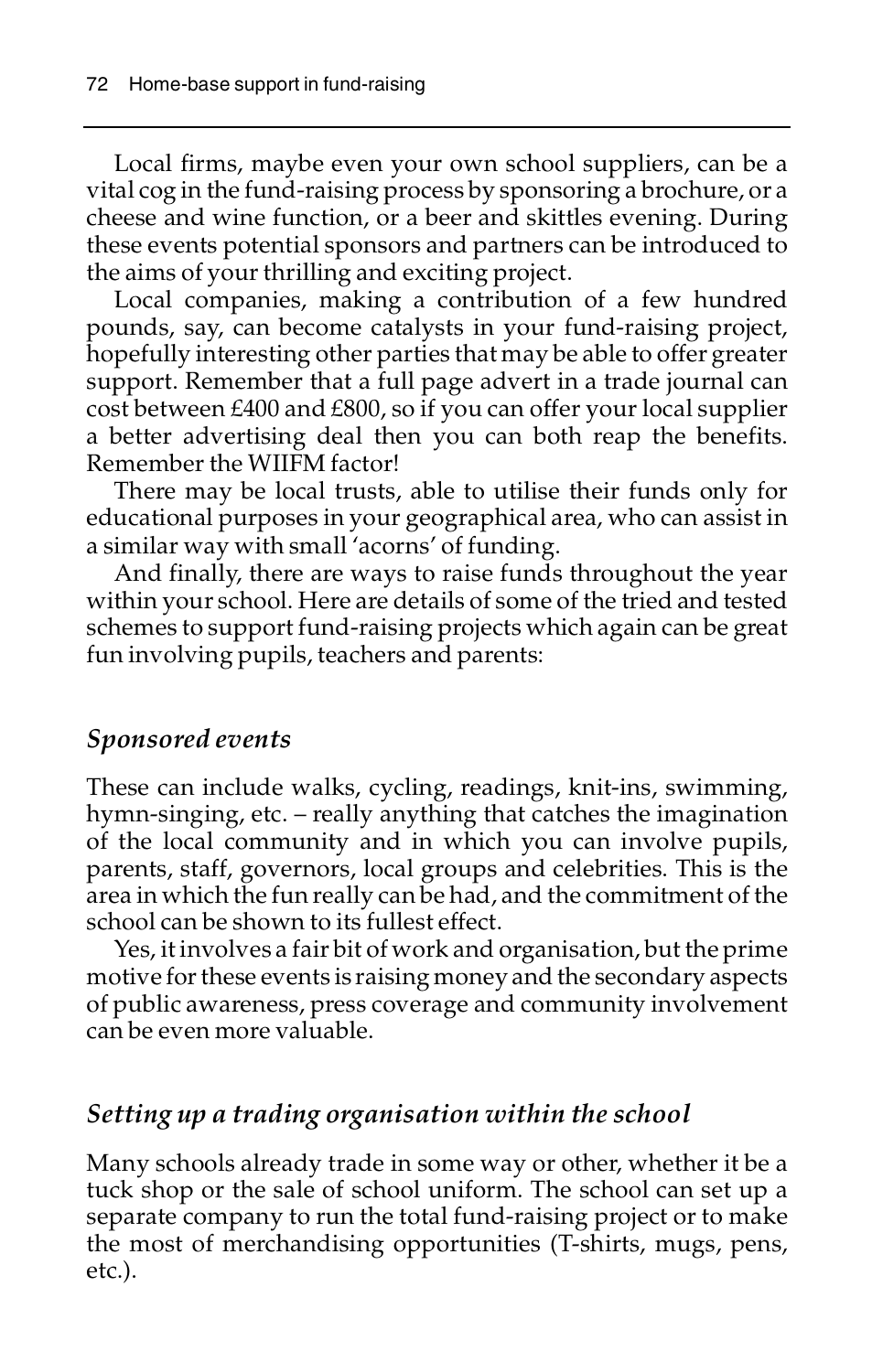# **Case study**

A school in Derby has established its own trading company which has resulted in extra funding of around £20,000 becoming available each year. The company is centred round a general store, situated in the school, which sells everything from confectionery to stationery, and uniforms to calculators. The trading company has also become involved in catering and publishing contracts.

The turnover is around £120,000 per annum, realising a profit of around £20,000. The school has also established a charitable trust through which these profits are paid in order to minimise the corporation tax liability.

The company employs its own non-teaching staff, together with part-time consultants to cover the legal and statutory issues. The aims of the trading company are to meet the needs of the students on site.

The headteacher, who also acts as unpaid MD for the trading company, states that the school has learnt a great deal about which wholesalers to go to and which to avoid.

The school plans to run a conference for managers from other schools on the advantages of, and tips on setting up, a trading company.

The best advice on how to set up a trading company can be gleaned through local accountants and solicitors – usually recommended by your local Business Link office or Chamber of Commerce – who may already be Governors or appear on your contacts database.

Some of the organisations – referred to later in this chapter under the heading 'networking' – are very experienced in this field having guided many charities and voluntary groups down this path.

There are also promotional companies who can develop advertising revenue, through maps, handbooks, and calendars. Similarly, manufacturers and retailers, for products ranging from uniforms to books, are now actively targeting schools for a substantial part of their business. In many of these instances you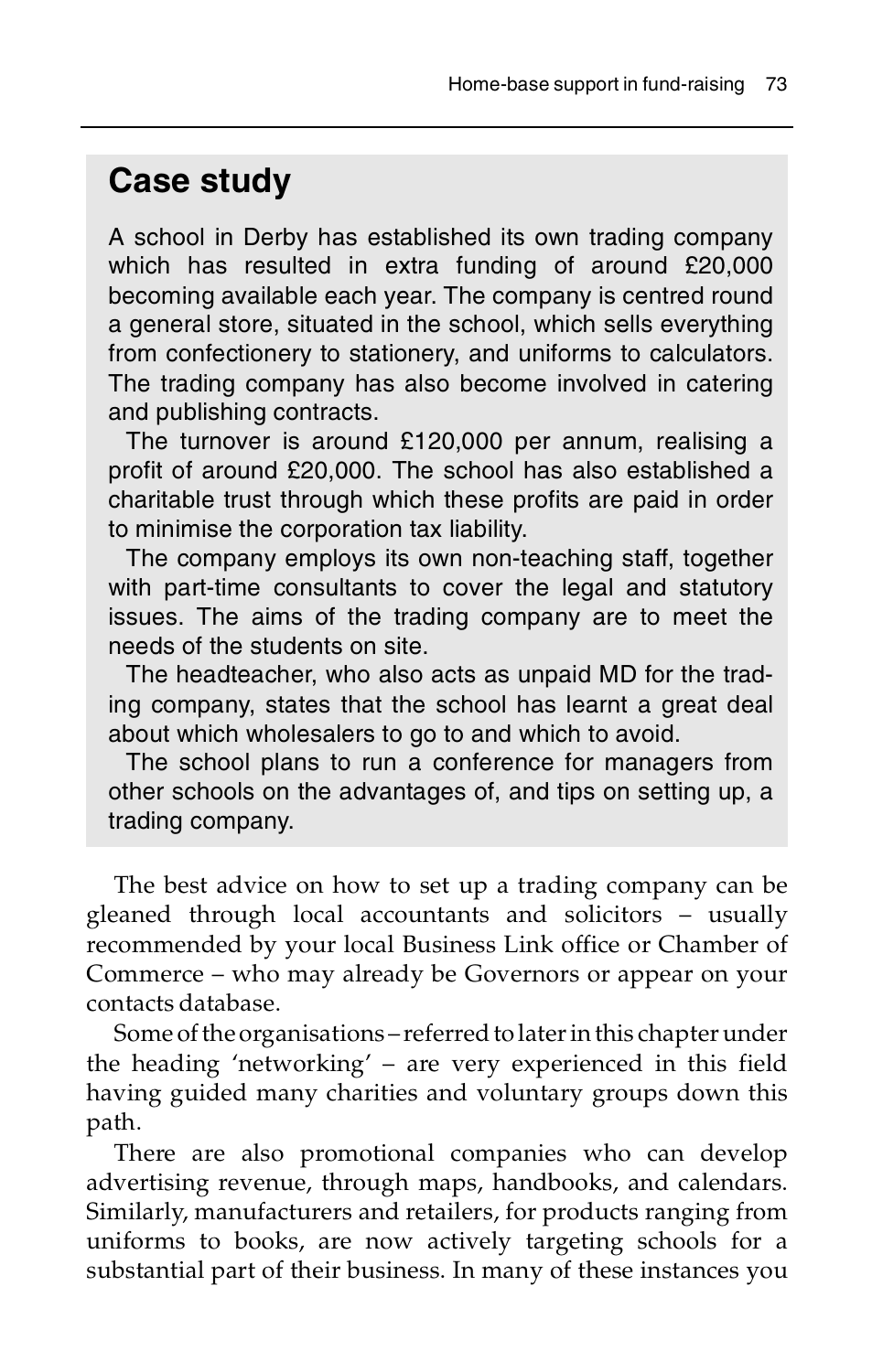can incorporate these promotions, or the trading proceeds, into your fund-raising projects.

#### *Related performances/productions/outings*

This can involve special events such as concerts, one-off performances, competitions, galas, etc., where the profits go to the specific project fund. This again is an opportunity to have wide involvement from parents, pupils, etc. and may provide an occasion for ex-pupils to make their contribution, especially if they have become megastars.

The other aspect is gaining sponsorship for extra-curricular events – school plays, concerts, trips and outings – which would normally come from standard school funds.

Securing sponsorship for these events or curriculum related visits is a creative method of finding alternative funding. Here your contacts database may come into its own as a source of potential sponsors.

#### *Covenants*

Covenants are legal methods by which parents, ex-pupils, or 'Friends' of the school can make donations in a tax-beneficial way. For example, a parent promises to pay the school a fixed sum every year for four years, the minimum period for a covenant. Often schools approach parents in the year admission for a period of five years to cover the time attended by the student.

Payments can be annual, quarterly or monthly and are usually set up as a standing order. The amount is the choice of the parent and the benefit to school is not only the actual donation but the income tax that has been paid on donations made under the deed of covenant.

Allied to this is the aspect of setting up a charitable trust through which the covenant scheme is administered.

#### *Charitable status*

The benefits of having an organisation within the school that has charitable status are two-fold: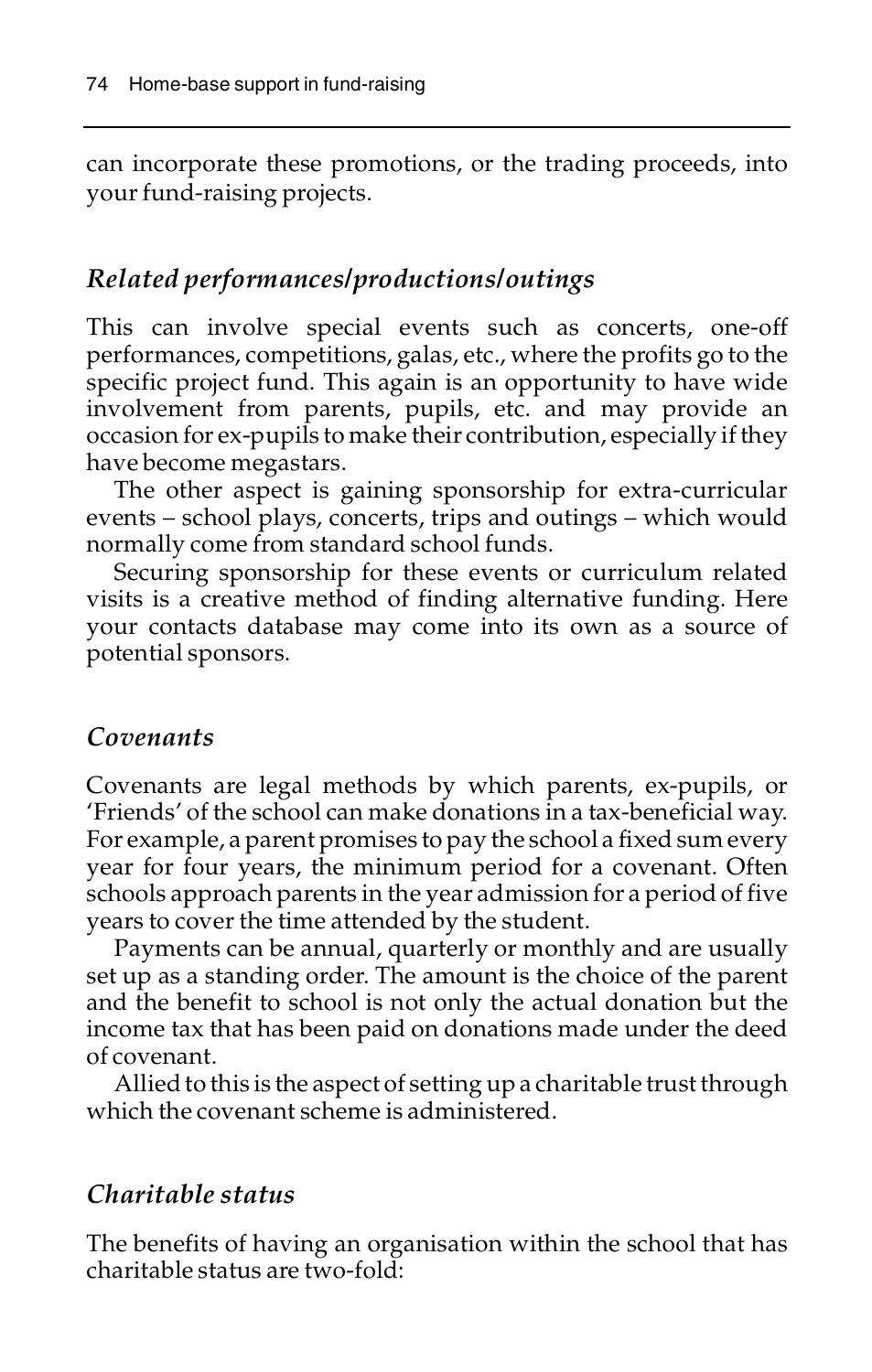- grant-awarding trusts like to give to other charitable organisations;
- a charitable trust within the school can be a convenient vehicle for tax benefits from trading companies or covenant schemes or gifts made under the Charity Aid scheme.

To set up a charitable trust you need to draw up a Trust Deed and register the Trust with the Charities Commission.<sup>1</sup> As such, you will be able to quote a unique charity number.

It may be wise to take up professional advice when setting up such schemes but again there is plenty available, often through education or charitable organisations – see later section titled 'networking'. You may also be surprised how many solicitors you have in your contacts database!

In general, you can consider all or any of these methods of fundraising either for your contribution to the matched funding element of your project, or as alternative sources of funds to bolster the standard funding available to your school.

In both instances, it is your approach that will win the day – and the funding. And in order to develop your approach thoroughly, you need time and commitment from your project leader or fundraising strategist.

#### **Making a success of local fund-raising**

There are plenty of sources of assistance and advice, mainly because education is well placed to learn from the fund-raising experiences of charities, many of which have become fairly expert in this field over the past decade.

The downside to this is that the whole area of obtaining grants or awards has become vastly more competitive, and in order to overcome this you, like any other organisation, must ensure that your appeal stands out from the crowd.

#### *Creativity*

The charities who have been most successful in fund-raising are often those who have been more innovative and creative in the projects that they have developed. Can you imagine Red Nose Day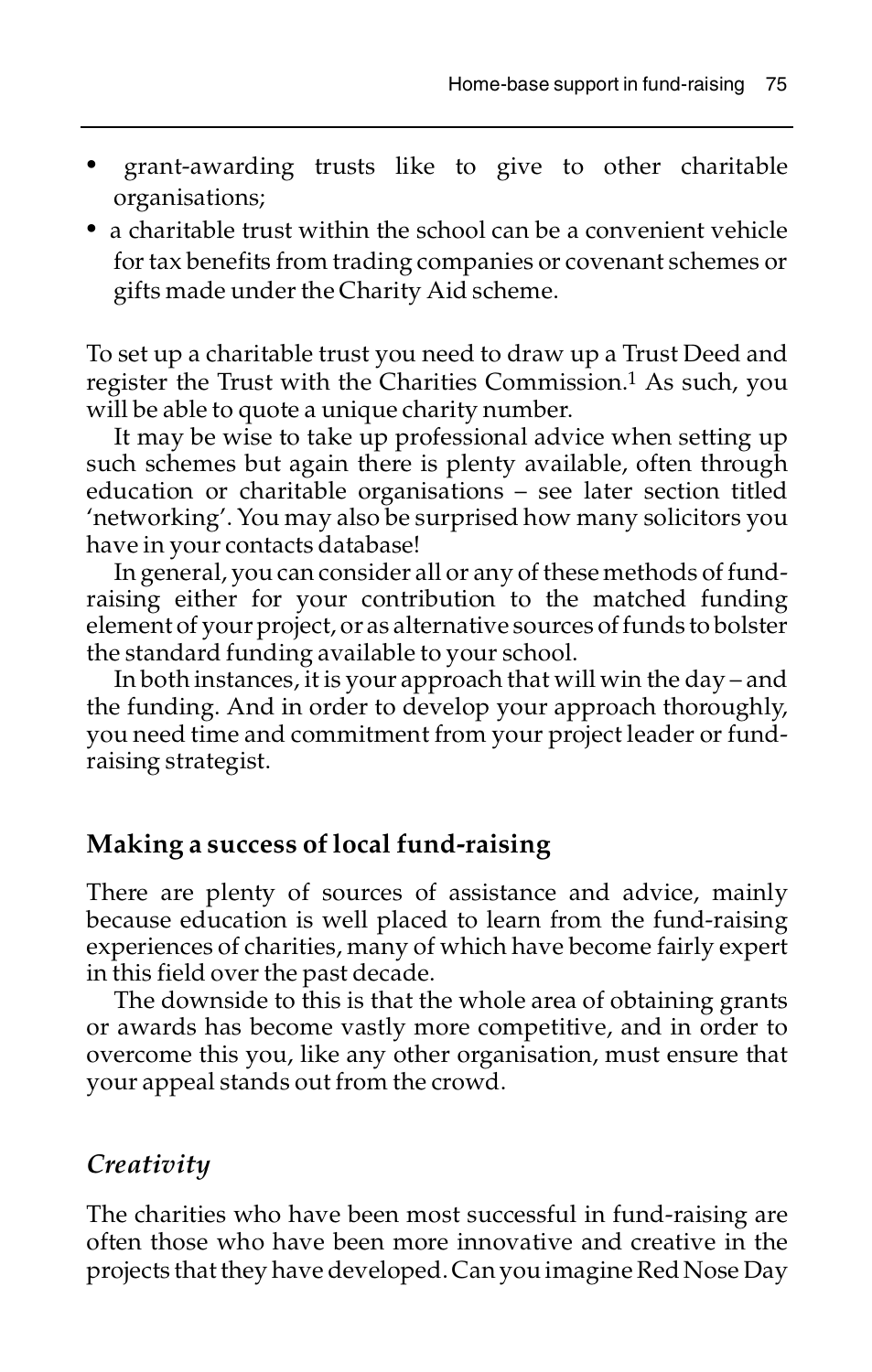being such a success if it was run on the lines of a party political broadcast?

Consider a university town where in the past five years many charity shops have been opened within the bustling student environment. All these shops are doing a brisk trade, and the charities in question have spotted a niche in the student market which their shops can fill.

# *Networking*

Major national organisations, set up to support charities, such as the Charities Aid Foundation<sup>2</sup> and the Directory of Social Change,<sup>3</sup> can provide invaluable advice and information. They are beginning to offer first-hand experience and networking to schools, through seminars and journals. Many of their publications are listed in Appendix 2 and should be available through your local library.

Remember too that there are organisations, such as the your local Citizens' Advice Bureau, or Chamber of Commerce or the National Council for Voluntary Organisations,<sup>4</sup> where advice and help can be sought. In all these instances they may not have the exact answers to your needs but they will probably know who does.

# **Notes**

- 1 For details of the Charities Commission, see Appendix 1.
- 2For details of the Charities Aid Foundation, see Appendix 1.
- 3 For details of the Directory of Social Change, see Appendix 1.
- 4 For details of the National Council for Voluntary Organisations, see Appendix 1.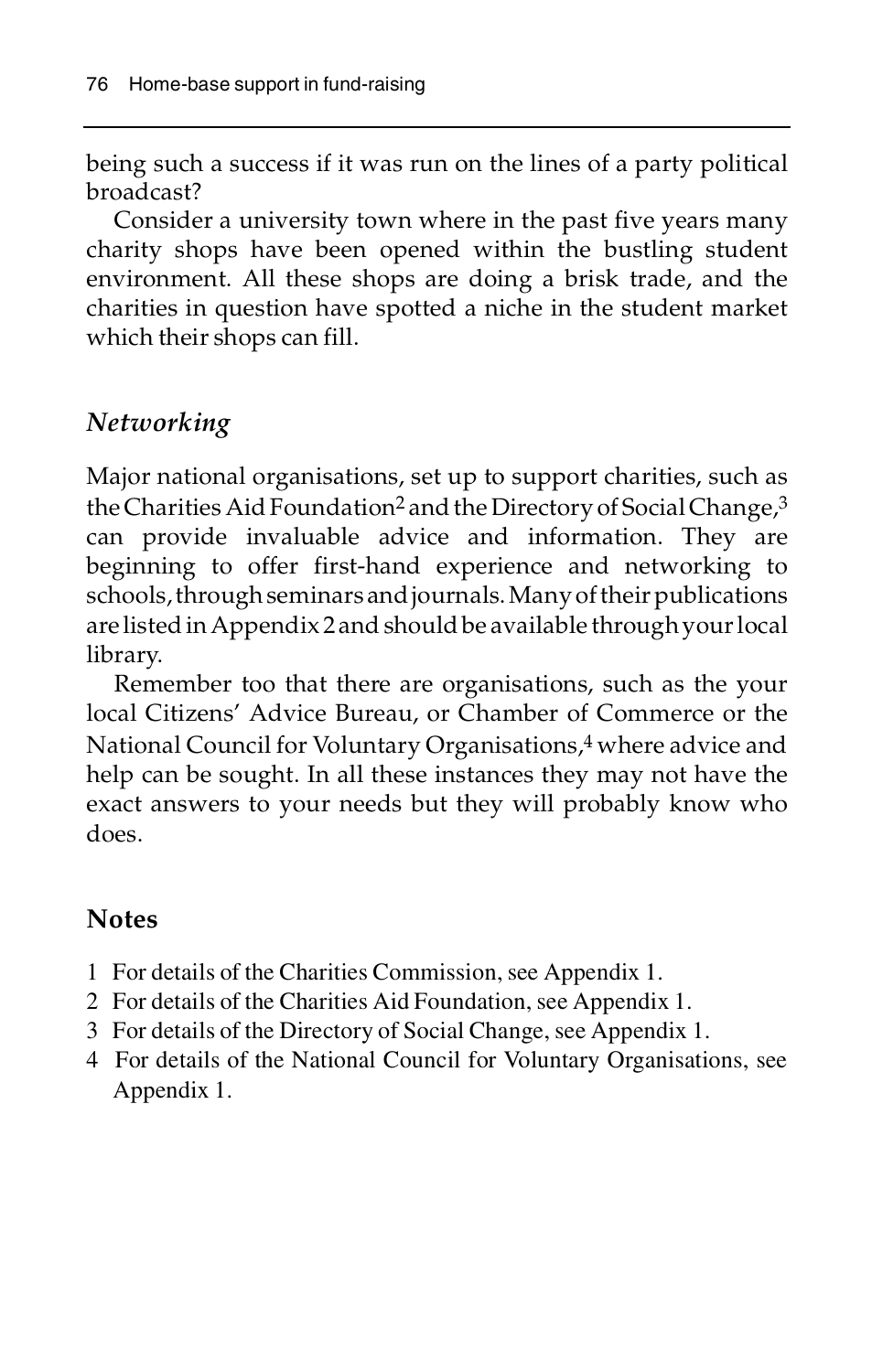# **Gaining support for your fund-raising**

How to do the asking

This is the difficult bit, but it can be made easier if:

- you are well prepared;
- your focus is clear;
- you are positive and professional.

You need to possess all these qualities because the people you are now going to approach – with the hope of them becoming partners in your fund-raising strategy – will also have all these characteristics. And on top of this you need a bounteous dose of good luck!

This advice is, of course, good common sense. An entrepreneur would not entertain visiting his bank manager or investment brokers without first devising his 'mission statement' and taking along with him copies of his business plan.

While the situation is slightly different – your school will not be seeking a loan – asking for support, whether financial or otherwise, without any obvious dividend to the sponsor, could seem somewhat foolhardy and a little unlikely.

But, however unlikely it may seem, it is happening, and certain schools are seeking out the sort of organisations thatwish to be seen to be actively supporting education, and then matching this support with grants from trusts and government departments.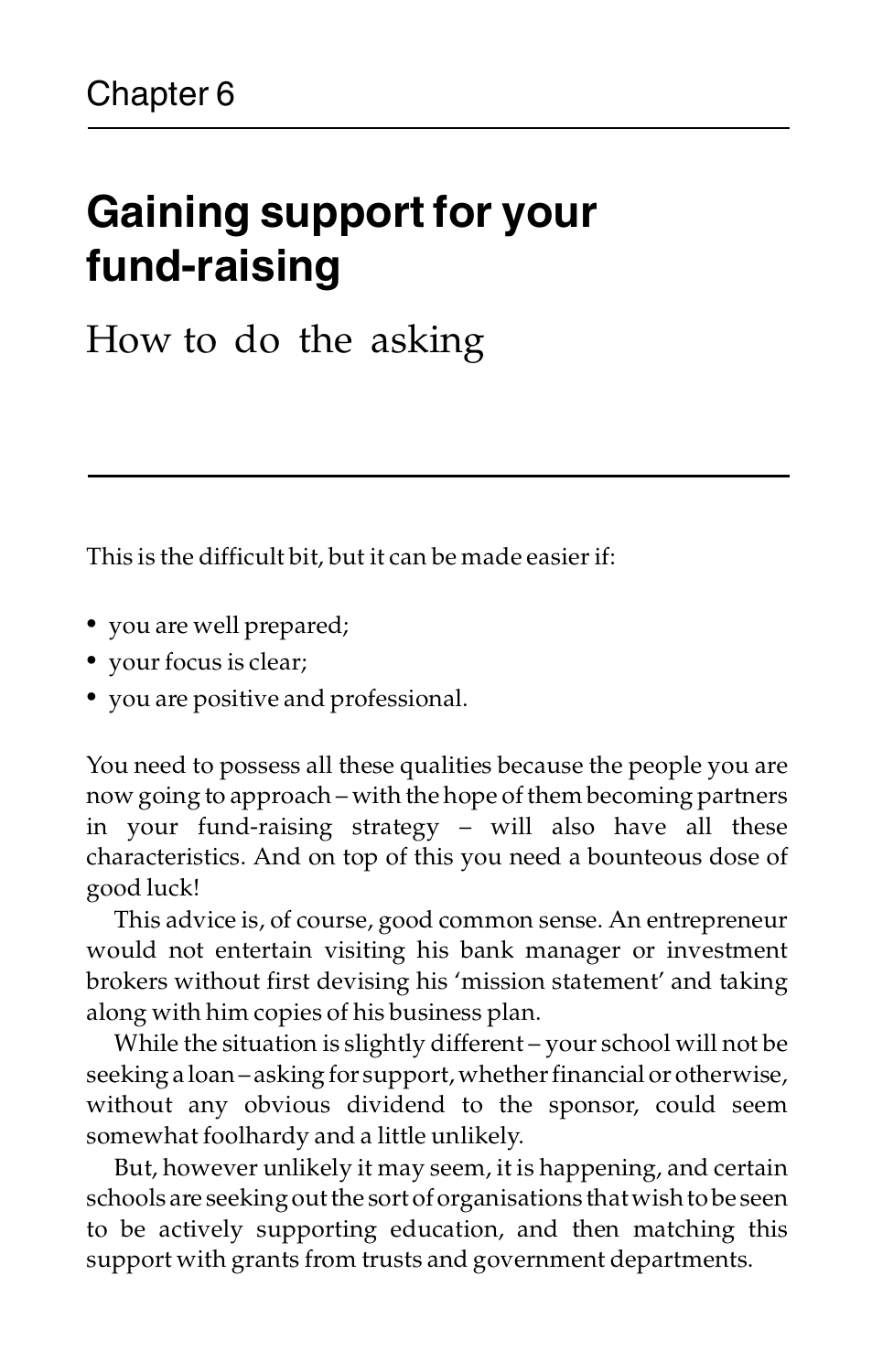## **Making sure you are ready for the approach**

#### *Is the fund-raising strategy formulated, communicated and realisable?*

Does everyone in your school know about your fund-raising initiative? Are you being altogether realistic or maybe somewhat over-ambitious? Have you done allthe homework that you need to do at this juncture?

Teachers have both the skill and experience in advising students on how to best approach examinations, interviews etc. Approaching potential fund-raising partners is no different, and the same level of preparation, application and research is required.

#### *Are the aims of your project clear, worthy, attractive and achievable?*

Clarity is essential when approaching businesses, and becoming even more so with organisations involved in the National Lottery. If you have identified a local need that the facilities envisaged in your scheme will meet, then make this a prominent feature of your prospectus, brochure or presentation.

The word *worthy* is seldom used nowadays, but it has its place in this context. Your scheme must be attractive, your goals realistic, but even more so your project must be deserving.

#### *Are your prospective partners the right ones for your goals?*

The phrase 'horses for courses' may not be appropriate for schools but it is certainly wise to approach organisations whom you know already may have some empathy with the chosen focus of your fund-raising appeal. For example, the Royal Insurance Group is known to be a major Arts sponsor; Panasonic/Technics are major supporters of music-based initiatives in schools whereas Cable & Wireless Plc have supported Technology competitions and initiatives in the past.

However, you may not have either local links with such organisations or there may not be any obvious candidates to support your scheme. This is the place for lateral thinking.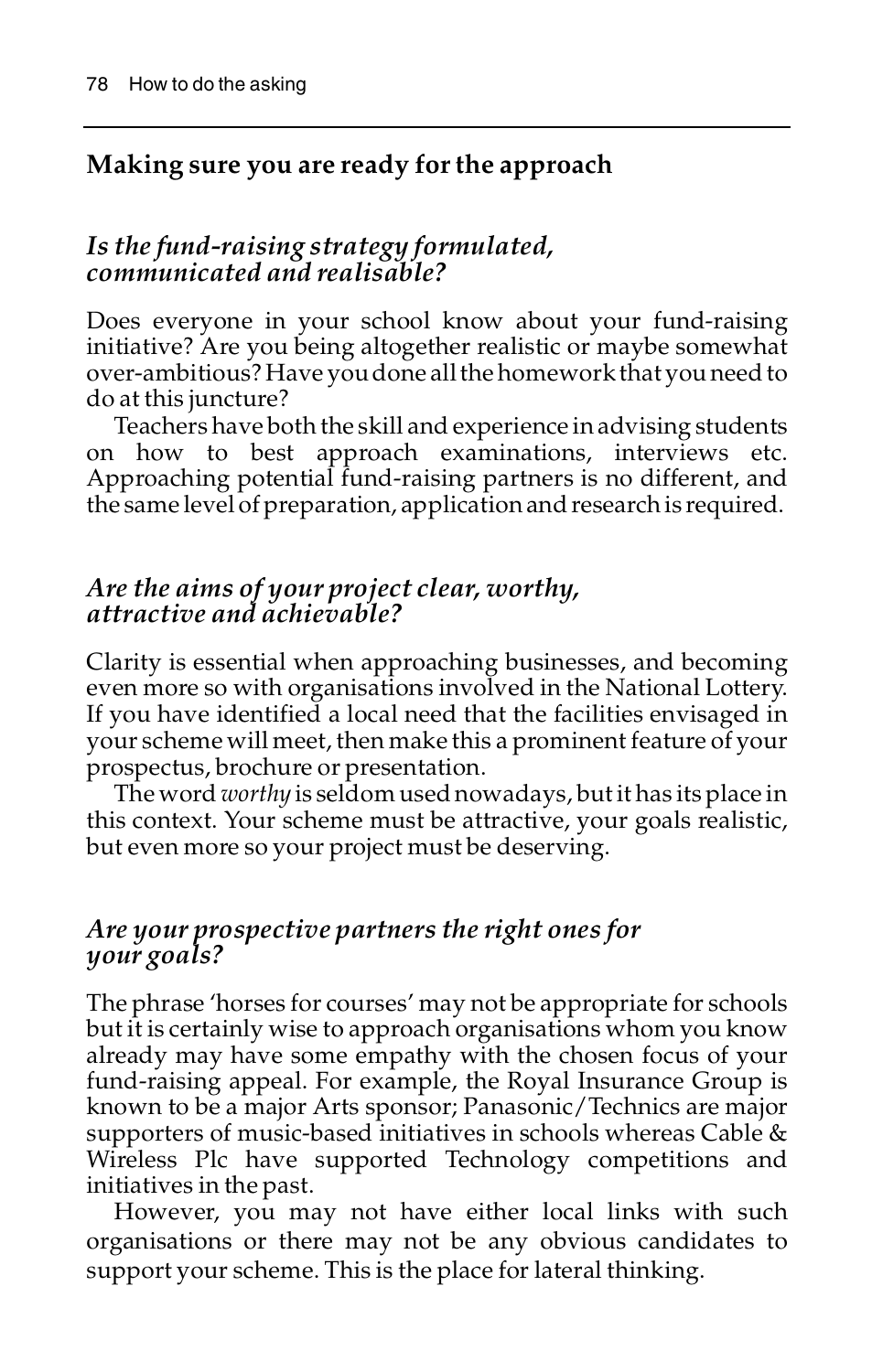# **Case study**

A new school in Portsmouth, strongly connected with a wellknown admiral in naval history, considered different foci for an Arts Lottery bid. One of these ideas was to establish a community radio station on its campus, especially as within the forthcoming year, a new FM radio licence for the local area would be open to bids from interested parties. One of these parties, already known to the school, operated on the local cable network with the station identity being that of the admiral's flagship.

The school was also very close to several industrial estates, with many companies who were involved in maritime products or services. There were also long-established contacts with Marconi Engineering who had one of their main manufacturing sites close by.

The idea of a community radio station on a school campus was novel in itself and with such lateral local connections, as one of the radio people put it, is a marvellous opportunity for excellent synergy!

# *Have you identified possible problems and made alternative plans?*

There are bound to be problems. Recognising this at the start means that there are fewer surprises to come your way. It may be that you have difficulty getting agreement from your LEA, or planning permission may be doubtful. There may be a limited area for development or lack of parking space which could jeopardise the community involvement.

Sometimes it can be very worthwhile to have a 'What if ...' session to explore alternatives should things not pan out the way you hoped.

Accountants believe that prudence is a virtue, and in this case prudence or foresight can be seen by the organisations you approach, not as a sign of weakness but rather as an indication that your approach is proficient and thorough.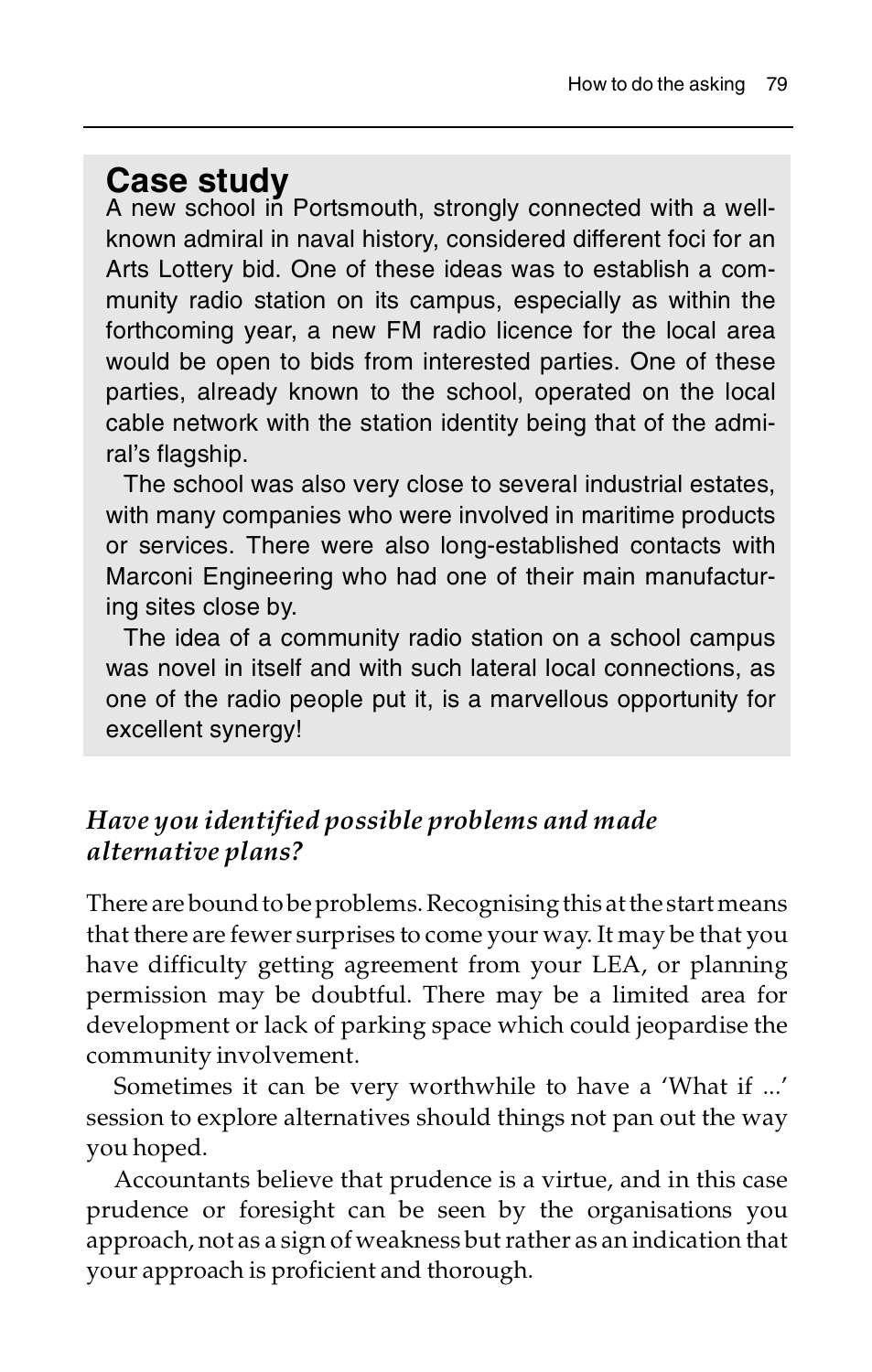## **Kissing the right frogs**

So, you are at ease with the preparation you have made, and you are ready to appeal to organisations that could become partners in your fund-raising initiative. As Sir Bob Salisbury, Head of Garibaldi School in Mansfield, comments, 'This is where you need to be sure that you are kissing the right frogs.'

#### *How can you be sure these frogs are the right frogs?*

You cannot be absolutely sure, but you can increase the probability of finding yourself approaching kindred spirits. The factors involved are preparation, experience and knowledge.

You have already prepared your case, part of which is scanning all the possible partners whether from commerce, grant-making organisations or statutory bodies.

Information from parents, governors and pupils – work experience can be a vital two-way exercise – can guide you as to which of these could be interested in supporting your scheme.

#### *Maintaining the right connections*

There are a number of opportunities throughout the year to welcome your favoured network of contacts into the school. The more obvious events are carol concerts, school plays, open evenings, music competitions, sports days, science days or any other events where the public are invited to attend.

Similarly, there is nothing to stop you inviting your prospective partners in to see the school in action, and you may be pleasantly surprised at the reaction of many businesses who are keen to become part of the world of education.

The main aim here is to keep your contacts informed so that they feel they are a valued friend to the school. Certainly, in work experience initiatives many organisations value the experience of school contact as much as the pupils gain awareness.

Remember that these organisations will have their own reasons for good relations with schools. Pupils are future employees, parents can be possible customers or there may be mutual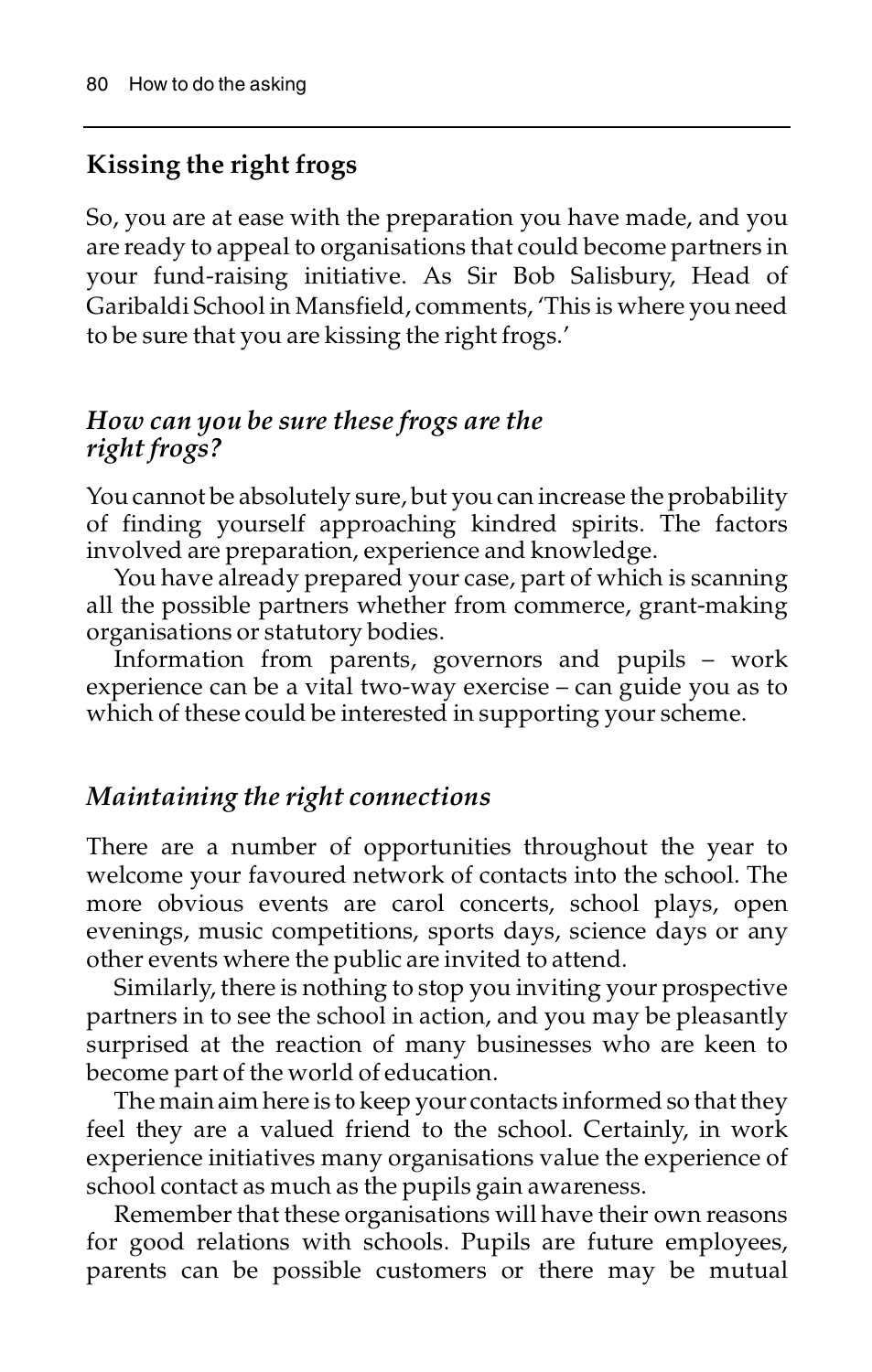advantage for a community organisation to be connected with the quality offered in your school.

### *How are you going to get 'frogs' to turn into 'princes'?*

The chances of pure philanthropy are remote, but luck can play a vital role. Schools have succeeded where there is a factor common to the aims of the prospective partner or the school.

As has already been seen – see Case study on pp. 17–18– schools who excel at languages can attract local or national concerns who may be in the process of a major export drive and need the facilities to train their personnel in particular European languages.

Similarly, concerns with a strong research tradition may be interested in supporting technology or scientific interest especially if they can see that the standard of approach in the school is both proficient and developmental.

# **Case study**

A community college in East Sussex obtained a DTI grant by establishing a partnership with a local ICT provider and a training/PR company based close to the college. The grant of £148,000 was awarded for an initiative called the Micro'borough project and enabled the college to establish four LEARN centres for ICT training, application and practice for students of all ages.

Two of the factors responsible for awarding the grant were that the project would be available to benefit SMEs in the town, and that it would provide a model that could be replicated by other schools.

The incentive for the project came from the college's 1996 Ofsted report which, like many, criticised the college's ICT provision. The college's principal decided not to play ICT catch up but to develop centres that would ensure that the college was a pace-setter in local community ICT training and development.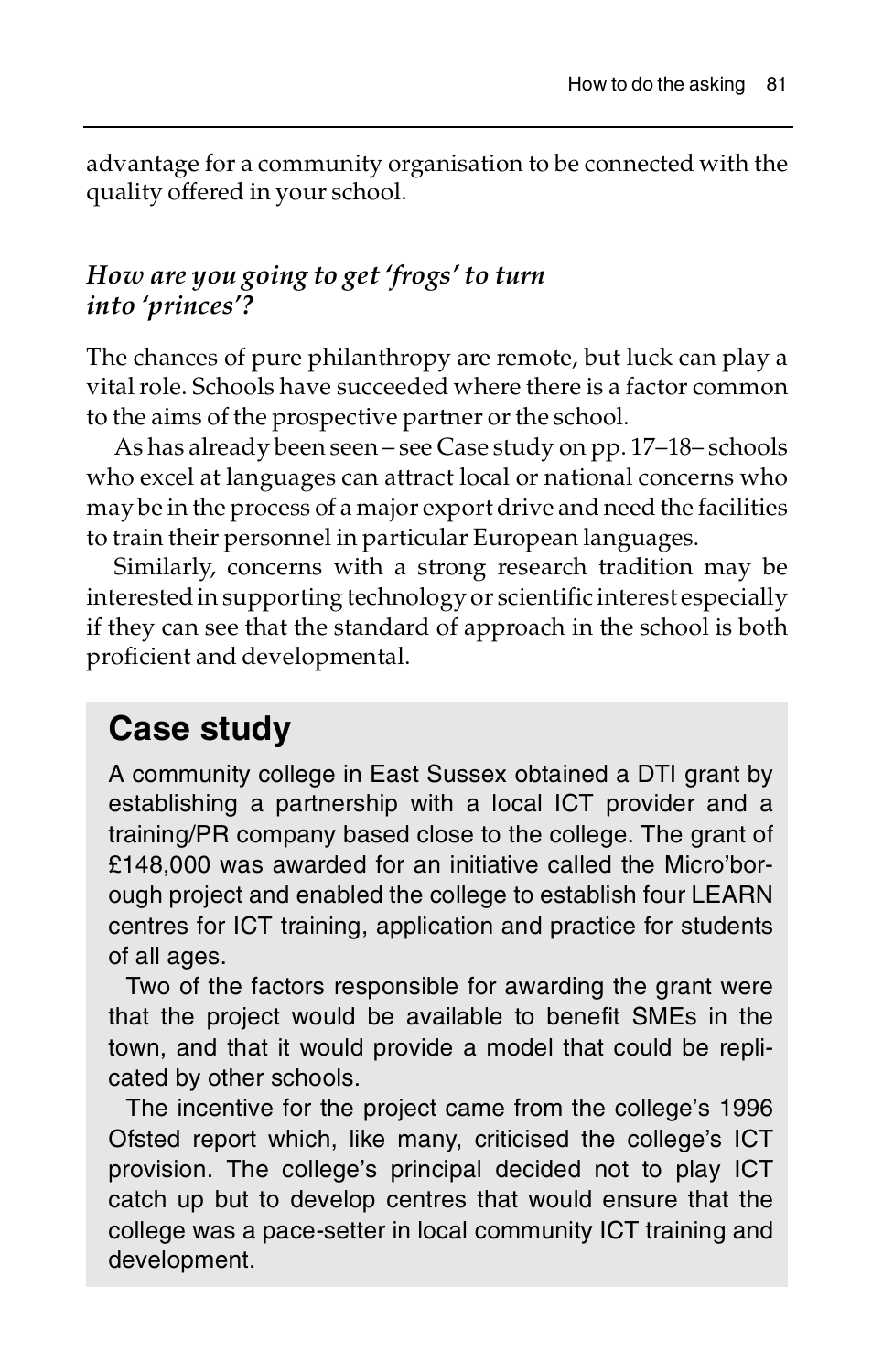In both 1997 and 1998 the college has actively taken part in Net@days – a series of events designed to make schools across Europe more aware how to use the Internet and how information and resources can be shared.

The college has also become one of the first in Britain to gain Sports College status under the DfEE Specialist School Programme, gaining support and sponsorship from a consortium of organisations including twenty sports clubs, sports suppliers, the PTA and certain trusts.

#### *How to handle rejection*

The only thing you know for certain is that you will receive more rejection letters than offers of help, but as the chairman of a major multinational Japanese concern once said, 'Success is always 99 per cent failure'. There are lessons to be gained from adversity, but before you become comfortable with the sackcloth and ashes, remember that some success is vital to progress your fund-raising strategy.

Very, very few schemes at present do not include a partnership element and increasingly schemes are encouraging this style of project evolution. Working on these partnerships can be as rewarding as gaining funding.

Often the most disappointing rejections can be from those concerns that you may have identified as just the right partners in your scheme. In these cases check your approach. Could there be any chance of misinformation or misinterpretation? Have you done everything you can to try to get them on board or was your approach half-hearted?

In the next section, we look at the recommended way to make an approach, whether written or personal. At present, major companies or grant-awarding organisations are receiving an everincreasing number of requests for help or funding. Many of these requests can be poorly conceived or use the 'scatter-gun' approach and you need to be careful that you are not tarred with the same brush.

Be careful that your approach is about establishing a relationship – not just asking for funding. You want to explore whether the common ground, that you believe links your school with your selected organisations, is really there.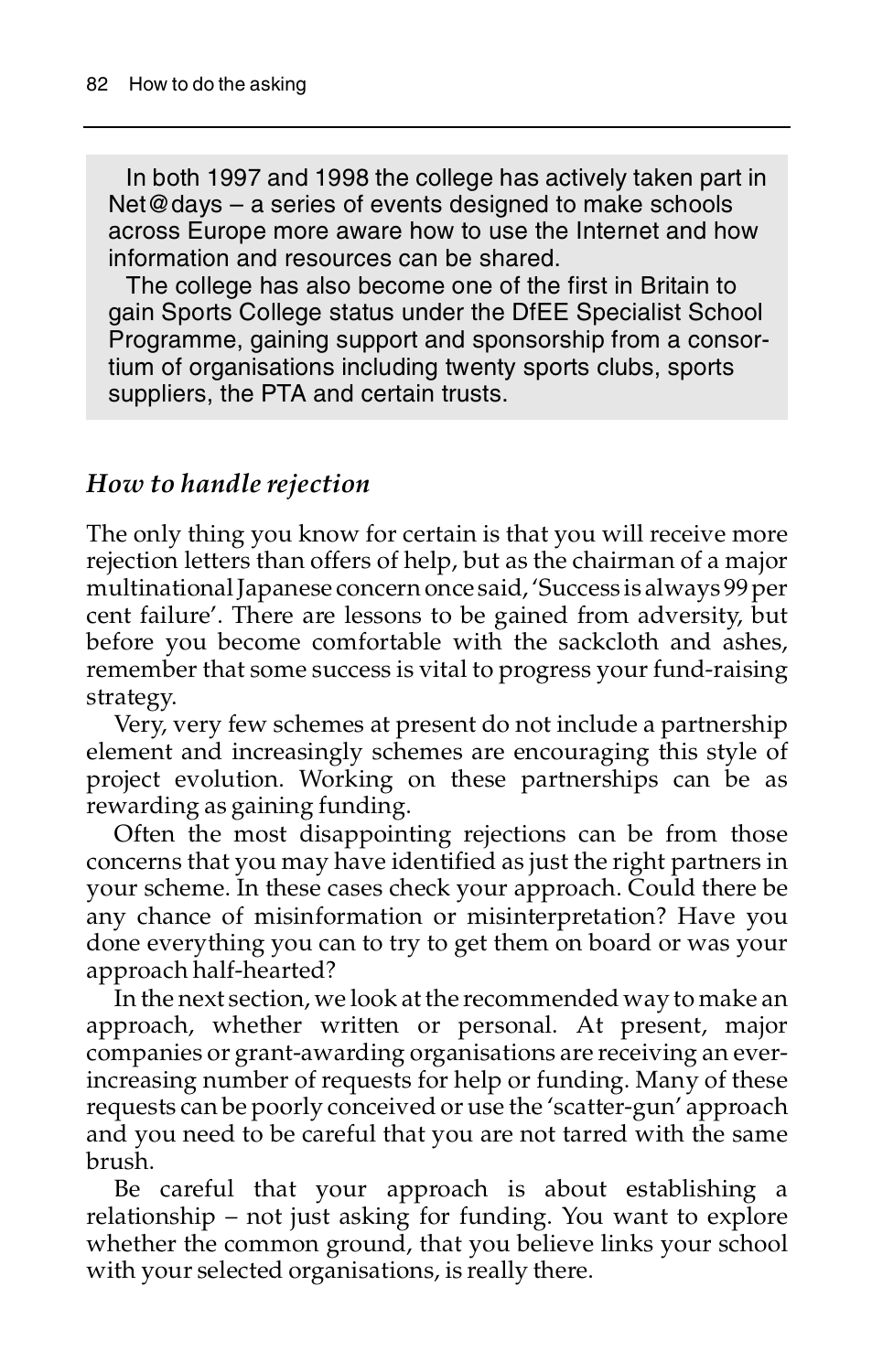Many people quote the adage 'It's not what you know, it's who you know' and to reverse this, if you haven't made the effort for organisations to get to know your school, then you will struggle.

# *How to save 'frogs' for future projects*

There are occasions when you get offers of interest, but your specific project is not in line with the aims of the company whom you have approached. You may get a reply which is encouraging, like the following: 'Thank you for sending details of your fascinating and exciting music project. In our corporate development plan we have identified community and education projects with environmental themes as our chosen area of support.'

In this instance, file for future reference for when you are building your small animalenclosure or your wilderness habitat or your inner-city wild-life scheme, but make sure that on every possible occasion this concern knows of your successes, adventures and even failures, put across as learning experiences.

# **Case study**

In 1996, a secondary school in Melton Mowbray began a campaign to create an Eco-Centre at the school. This facility would provide students with first hand experience in alternative energy sources, waste management and water purification.

The management group, set up to facilitate this project, included representatives from partner schools, the local borough council and environmental groups.

The school registered as an environmental body, meeting the criteria laid down by Entrust – the regulator of environmental bodies under the Landfill Tax Regulations.

Environmental bodies are eligible to be funded through a tax credit scheme linked to the Landfill Tax– duty which is paid by landfill operators. These bodies must be non-profit-making private sector organisations, who can then obtain funds which would normally go to the Inland Revenue but which goes instead to a worthwhile school/community project.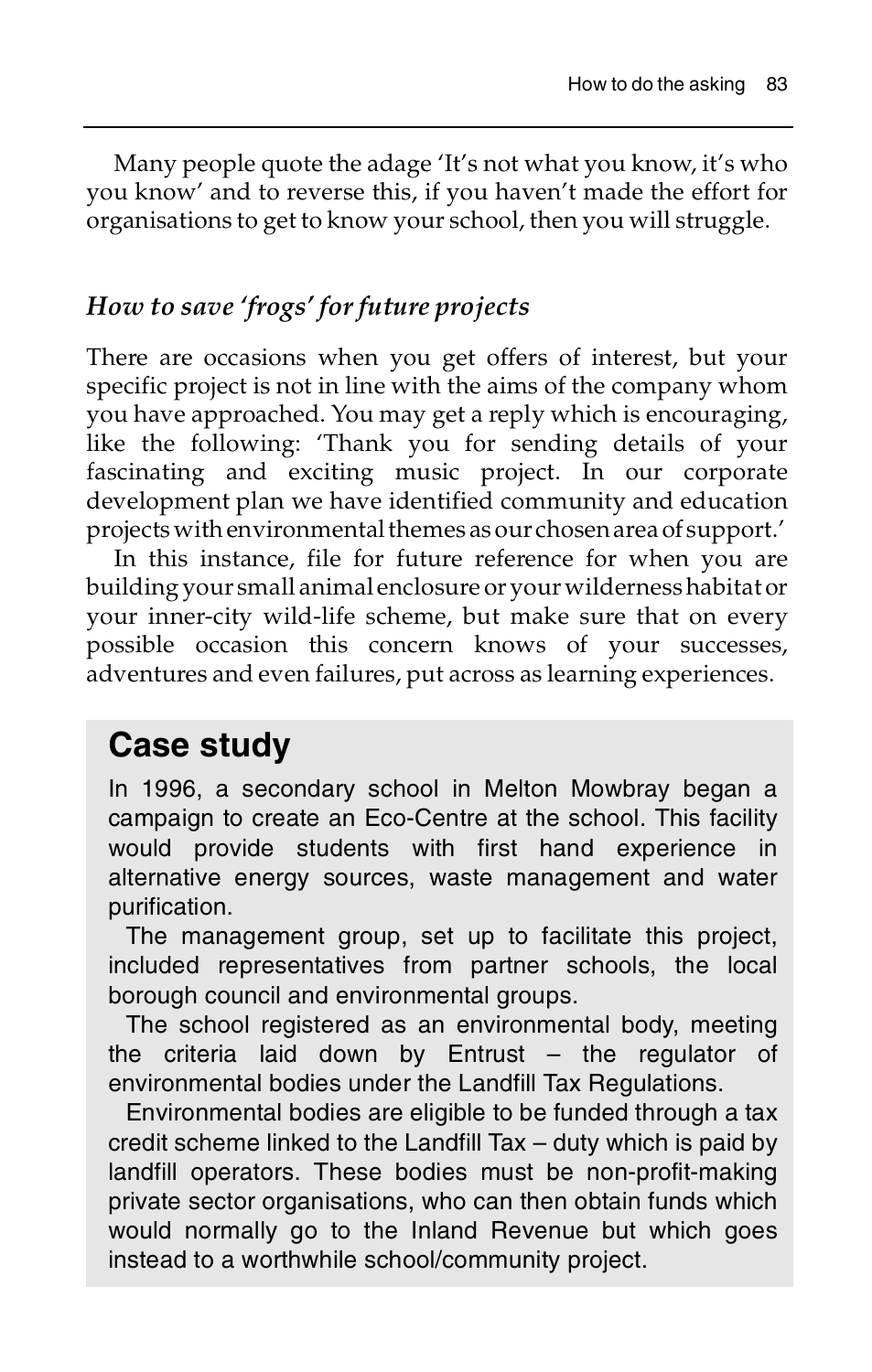The school already had a well-established environmental strategy in place, and so they were able to set up the initiative fairly easily. They had already identified their sponsors, shown them round the school, got to know them and found them to be helpful in dealing with the documentation.

Their professionalism and vision, together with being well prepared and a touch of serendipity in discovering the Landfill Tax scheme by chance, have resulted in the school being able to build the Eco-Centre – thanks to funding support of £37,000 from their sponsors.

## **Getting the paperwork right**

The bodies that give out grants and awards are seeing an everincreasing mailbag every week from charities, schools, hospitals, youth clubs, local groups and community organisations. Some have reacted by becoming more bureaucratic, others by specialising in the field in which they allocate grants.

There have also been instances where, if you have not addressed your brochure or letter to the correctly designated or named person, it has been filed in the bin unopened.

With this increase in postal traffic coming their way, you need to have some sympathy for these organisations who are often run for charitable purposes by a few dedicated volunteers. You also need to adapt to their requirements.

## *Completing documentation for grant-awarding bodies*

There are five main guidelines to consider when approaching such bodies for funding.

#### *Play by their rules*

If your school decides to ignore the instructions when completing what often seem bureaucratic and in-depth documentation, then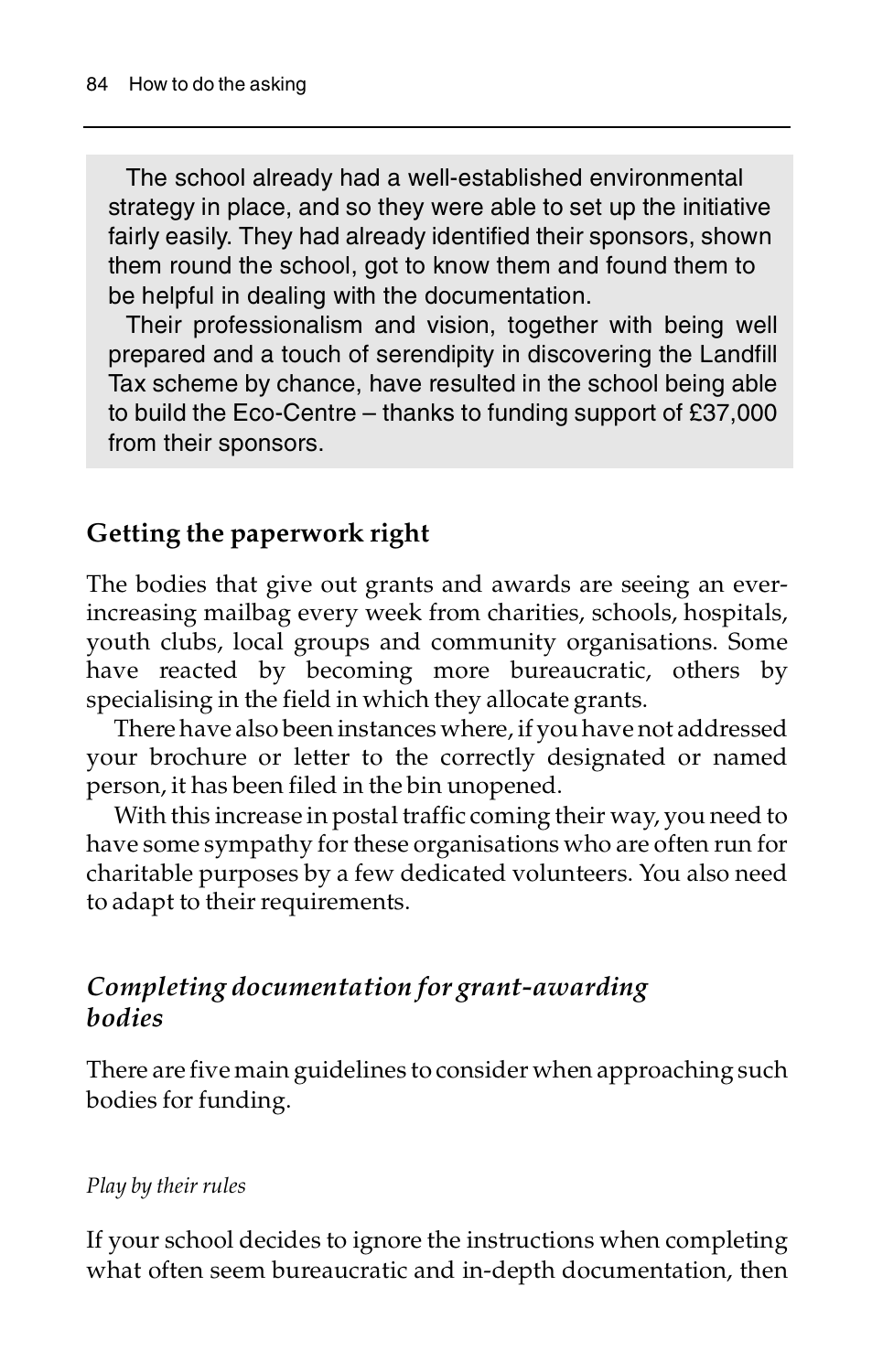do so at your peril. It is very likely that the forms will be returned from the grant-awarding agency.

If additional information is requested, or asked for in a specific format, then there is a good reason for this. It may not seem apparent, but experience has already shown that by not complying with instructions you can miss out on opportunities of grants from these agencies.

#### *Read the small print*

There may seem to be a large number of grant-awarding bodies who are committed to supporting, say, the Arts or Education or Community Projects, but some of these may be quite specific in the particular area of support that will be granted.

For example, many trusts do not wish to become involved in building projects but may support visits to art galleries, etc. Similarly, some trusts may be limited geographically in that they may only support organisations in a particular district.

In each instance, thoroughly and painstakingly research the charitable objectives and grant-awarding policies of these bodies.

#### *Identify your match*

Some trusts may also favour areas of urban regeneration, often in tandem with government and EC schemes, so it is very necessary to know exactly where each trust or foundation stands – you may be wasting valuable time.

#### *Charities like to give to charities*

There is often a specific requirement from these agencies that funding will only be granted to organisations who have charitable status (see pp. 70 and 74–5).

It is sensible to ensure that this avenue is available to your school, and the status of your PTA/PSA should be checked, so that it is one of the approaches made by your school when seeking funding.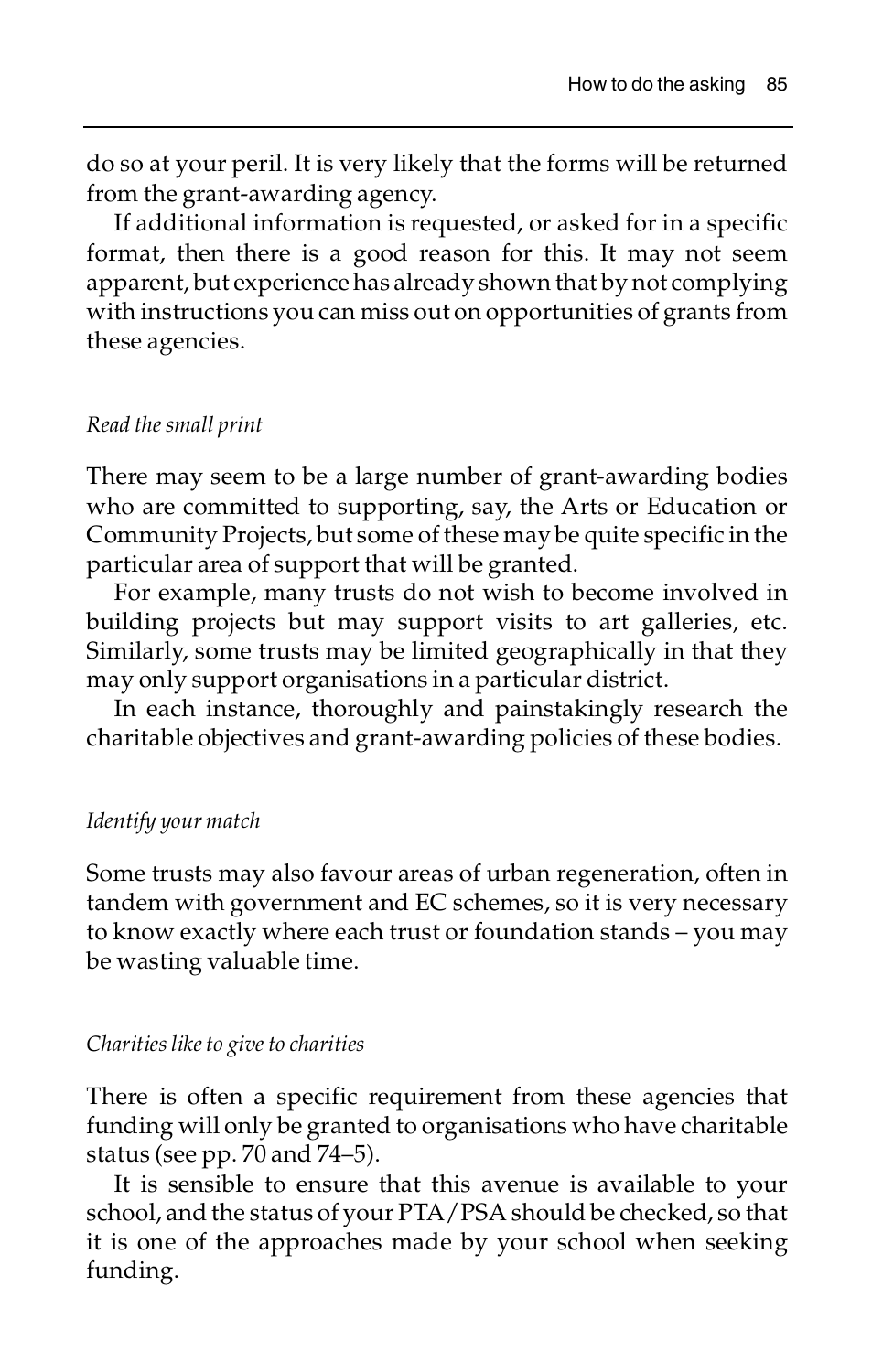#### *Take the time to plan your approach*

A professional approach, with a well-thought out project, willhave a good chance of success, but knowing whom to contact; their position in the agency; and making personal contact, usually by telephone, will put your school in a strong position.

While agencies exist to make grants available, there is still only a finite amount of funding, and more and more organisations are becoming aware of the methodology and approach which lead to success.

As with other areas of education where competition has become a factor when chasing scarce resources, obtaining funding is no different and needs a strong, professional and committed approach.

#### *Advice for dealing with certain partners*

Often when you are dealing with Government initiatives, National Lottery bids, or EC funding schemes you will encounter similar hurdles to overcome – seemingly over-bureaucratic forms to fill in and a process that seems never ending.

Although you may feel like giving up before you have even started, take a look at the list of schools who have received National Lottery funding in Appendix 3. In order to be successful in gaining funds, each of those schools has had to do the following:

- meet the relevant criteria;
- fill in all the forms:
- follow through each stage of the process.

If they could do it, why can't you?

# **Case study**

Second in the list of schools in Appendix 3 is the Dormston School in Dudley who in fact have been awarded two National Lottery grants – one for £1 million for a Sports Centre, and £2.94 million for an Arts and Craft Centre.

The impetus for this whole project came in 1993 when the Ofsted inspection report commented on the lack of PE facili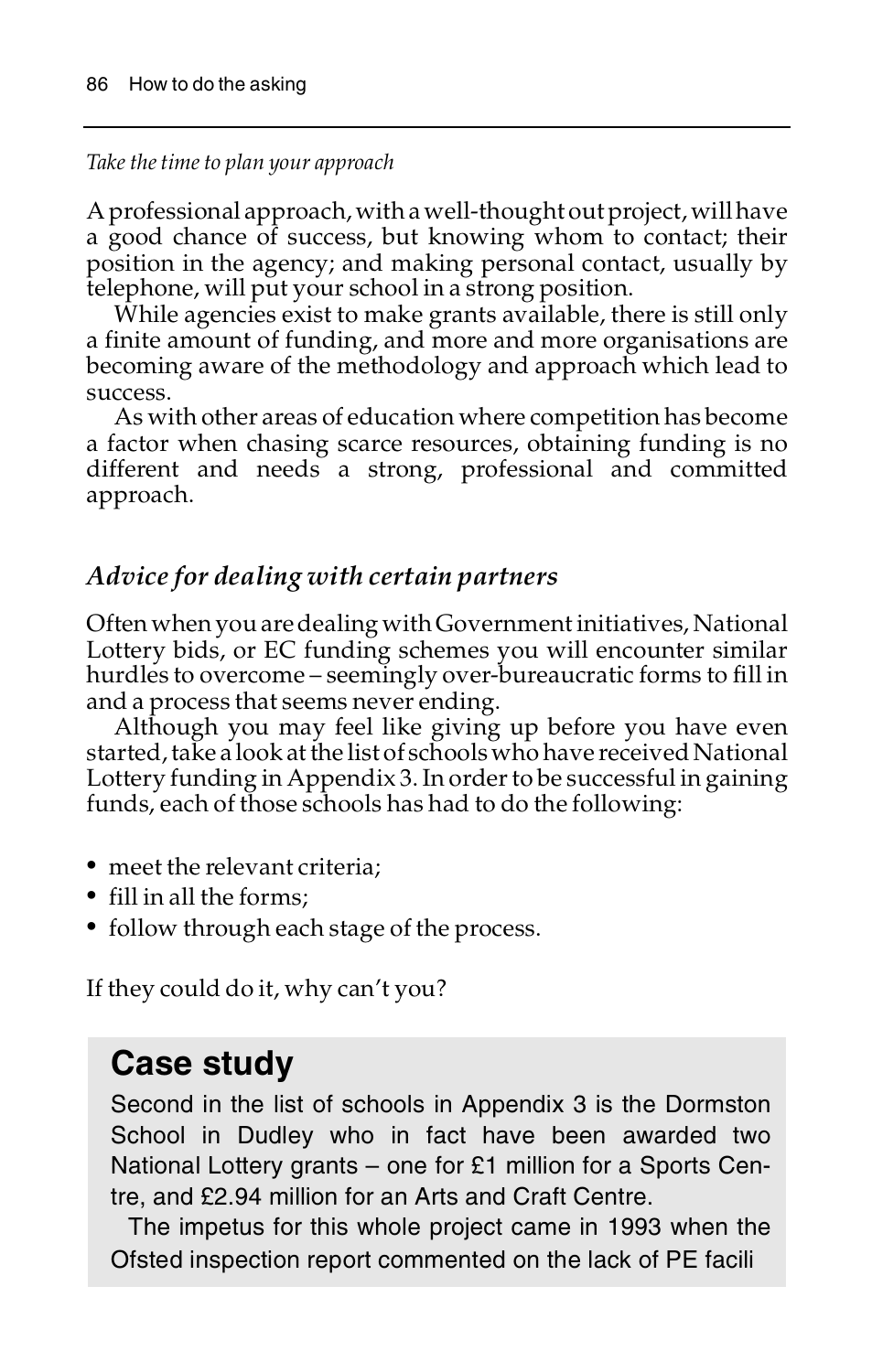ties at the school. This coincided with a petition, delivered to Dudley Metropolitan Borough Council, from concerned members of the local community highlighting the lack of leisure services in the area.

The working party, set up to deal with these two issues, consisted of representatives from the school and local borough officers. This group devised a scheme to provide sports and arts facilities at the school, with funding to be applied for from the National Lottery, the Foundation for Sports and Arts, and from European initiatives.

There were many hurdles to overcome, and after two years' preparation and research, a bid of around £3 million was made for National Lottery funding. This was when the work really started. Lottery Officers visited the school, examined resources in the local community and held discussions with borough officials. A further survey covering a wider catchment area was requested, together with an improved business plan.

Later in 1995, sums were pledged from the Borough Council and the Foundation for Sports and Arts – as matched funding – and everything looked cut and dried, until the Arts Council decided that the design of the building was not up to standard.

Here the project gained the help of the Royal Institute of British Architects, who requested leading architects to submit new designs, one of which was chosen in mid-1996. Not only did this new design meet with the Arts Council blessing, but it also included better facilities for both the school and the community – but at an increased project total of £5.5 million. The two awards were made in August 1996, for over 70 per cent of the project total and building work has finally commenced.

The headteacher admits that it has been a tough learning experience, with many false dawns but, with persistence and the support of all the agencies involved, the project has been a great success.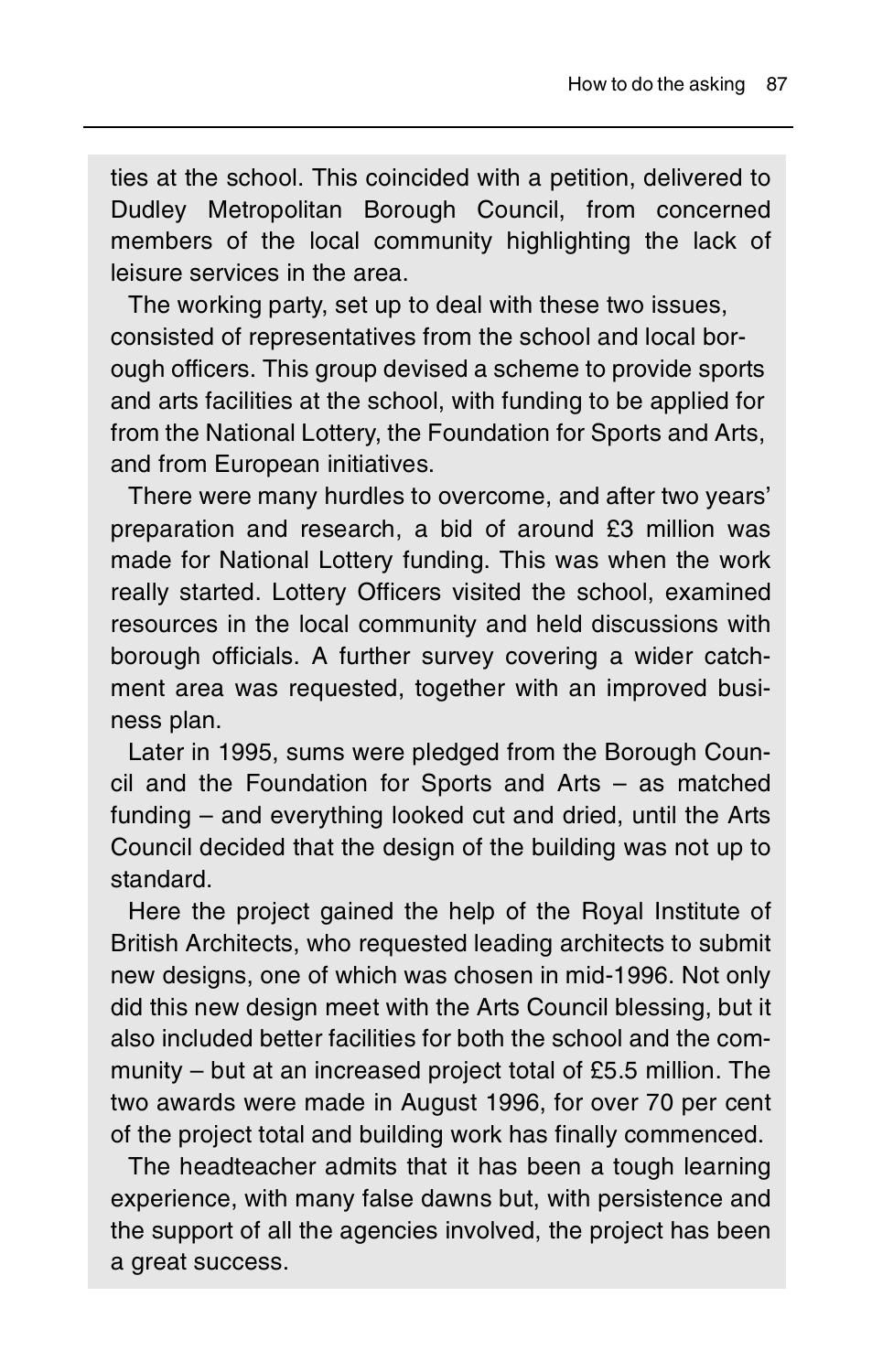### **The pros and cons of writing letters**

This can be a most frustrating exercise in fund-raising. You have developed a brochure of startling invention and clarity of purpose, using the best printing facilities to give your project the most professional approach you could imagine.

You have attempted to get partners interested. The list of prospective partners has been carefully culled and selected. And then it is obvious, from the replies that you receive, that they have not understood, or perhaps even read, your brochure!

It will happen. If at first you don't succeed do not give up – you will get some positive feedback especially if you follow these suggestions:

- 1. Do NOT ask directly for money. (It may still arrive, so who's complaining?)
- 2. Give your prospective partners opportunities to get to know your school – enclose tickets for a function or ask them to come and have a look round the school.
- 3. Ask whether you can come to see them to talk through your initiative, or suggest that you will contact them by telephone in a few weeks.
- 4. Enclose a stamped-addressed envelope or an easy-to-complete reply card for their responses. Make it easy for them. Whether it is a charity or a business, everyone is very busy.

Letter writing, sending brochures or mail-shots are important, and are a good starting point. If you have done your homework on whom to approach, then you have made 'first contact', especially if you may be going where your school has not gone before.

One of the bonuses of this approach is that you have informed a sufficient number of organisations, all of which you have identified as suitable as in the past they have supported causes similar to your fund-raising initiative.

Whether they support your scheme or project is down to your persistence, professionalism and possibly creating your own luck. (Review the case studies on pp. 17–18 and 79.) But you have informed many organisations, not only about your initiative, but also about your school, its values, its standards, its achievements and its aims.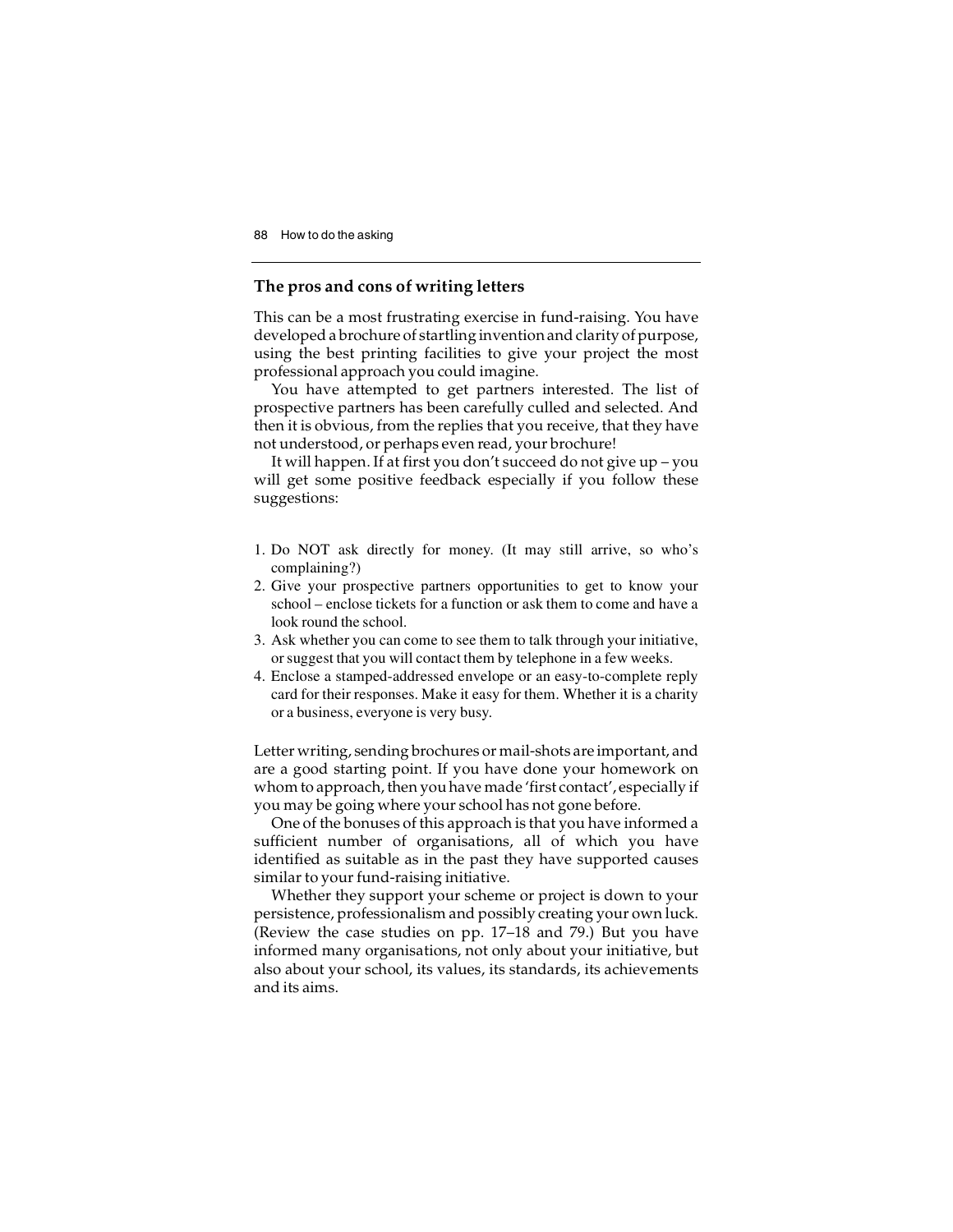#### **The pros and cons of a direct person-to person approach**

This can be the most fruitful area but again is very difficult to pursue. Most successful schools have had a person leading their fund-raising initiatives who has excellent communication skills.

Similarly, this person needs to have the vision to see a bigger picture than just at the school, i.e. to match community needs with educational resource schemes and to identify hopeful funding partners.

To be able to make the most of the direct person-to-person approach you must first of allhave someone who is atease with this sort of role – the initiative's salesperson. There is an element of cold-calling involved in such schemes. How else do you get to talk directly to the person who makes the decisions in the company that you have selected as a strong possibility to be a partner? Really, only by finding out – again a matter of doing your research, using your contacts database and simply enquiring.

Similarly, there is a need to understand a salesperson's guile in getting to the decision-maker and then a further need to understand his or her motive in becoming a supporter of education schemes.

There are some schools who are now seeing the fruits of such liaisons; they have actively supported school staff with the resources, especially time, in order to make these connections. (See 'The role of the internal consultant' in Chapter 7.)

#### **The importance of networking**

The need to continue to develop connections in your community, and maybe with national concerns or government departments, is paramount in this field, even when there seems to be little response.

In the same way that companies are looking out for new customers, your school has the opportunity to come across new partners everyday. These may be:

• parents of new intake, new governors, companies who relocate to your area or just some of the local community that has never had a connection with your school before;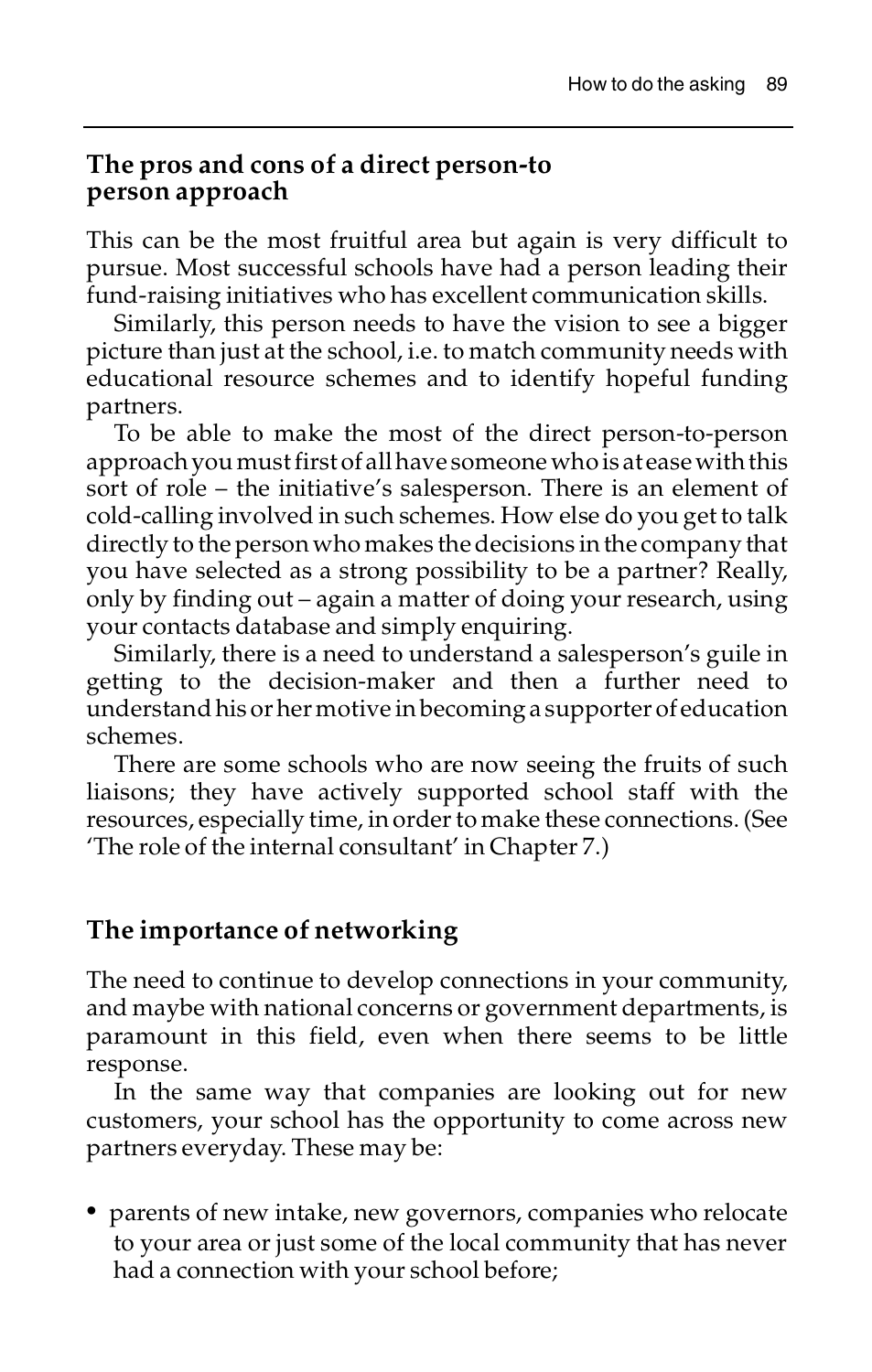- other schools who are learning from experience, especially in the area of fund-raising. Most schools have access to regular forums for the exchange of ideas in education.
- organisations such as Arts and Sports Councils, technology/IT groups, community centres and European societies – all of which are part of your local network, not forgetting some of the long-standing establishments such as churches, lodges and local charities.

In every instance, there will be an opportunity to put across the aims of your school and the initiatives that you are undertaking to raise standards and improve the quality of learning.

The BT advertising slogan 'It's good to talk' certainly has a place in the field of fund-raising – never more so than when a fortunate connection appears out of the blue. This slogan may soon be overtaken by 'It's good to surf as the Internet becomes more and more user-friendly and available. Take on the new technology as part of your project management process. Why not create a website for your fund-raising project?

#### **Advice from good practitioners**

Effective fund-raising schemes have now been in place throughout the 1990s. This has meant that valuable lessons have been learnt by many parties involved in these schemes, leading to a wealth of advice that is now available to schools in order to avoid the pitfalls.

There are occasions when these experienced practitioners leave their education duties to front seminars and workshops on fundraising in education. Whenever the opportunity arises to meet, listen to or network with these people, it should not be missed.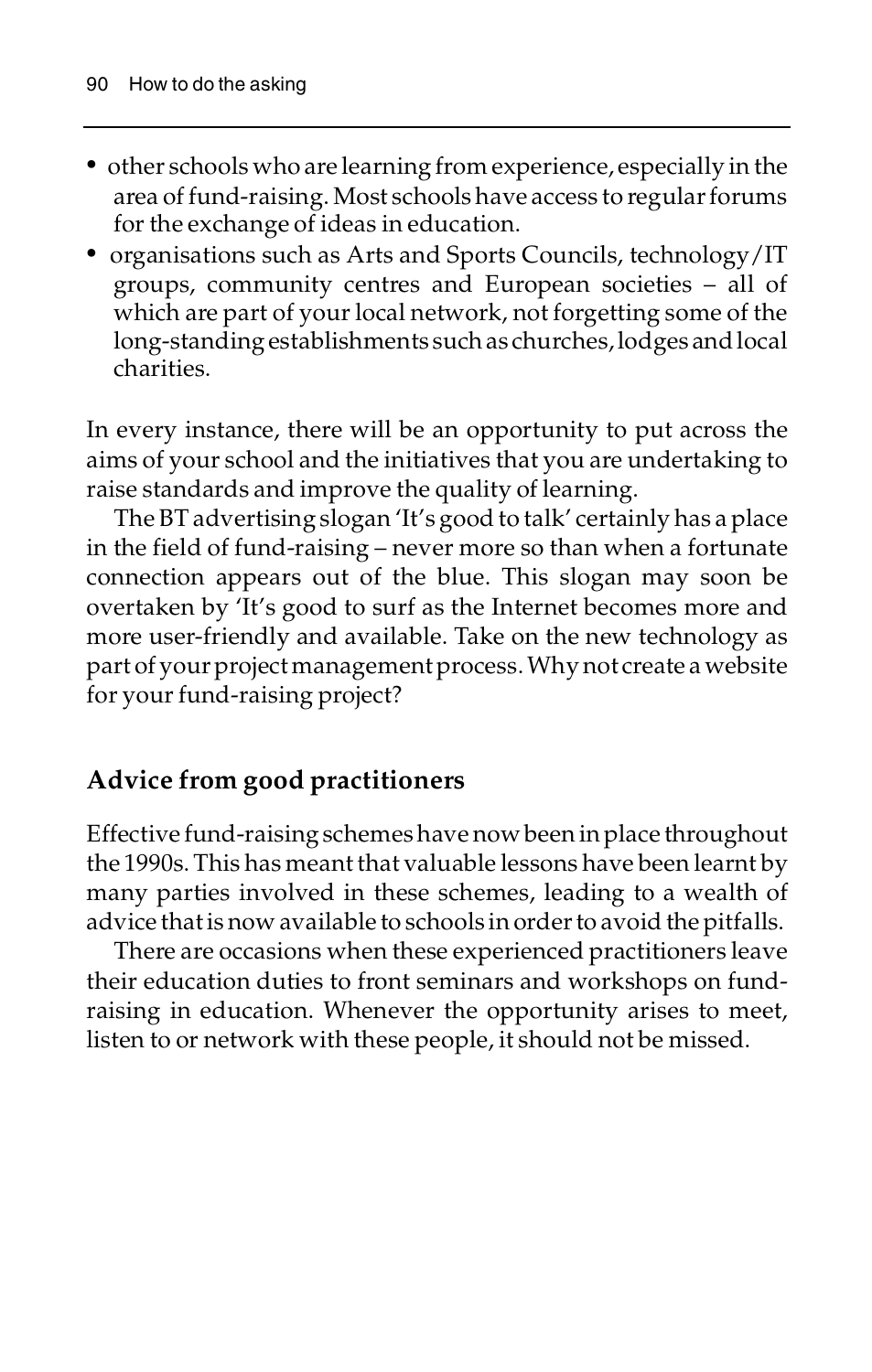# **Assembling a potent fund-raising team**

While a great deal of your success will depend on preparation, focus and approach, the choice of personnel involved in delivering your fund-raising strategy can also be key. To this end, you need to have a team which can not only achieve the tasks required to meet your goals but these team members also need to have the qualities to be effective, positive and creative in their specific team roles.

The term 'team roles' is used because it is important that the members do not duplicate each other's work, nor overlook areas which can be crucial to your success. Each team member needs to be aware of what is required from everyone else and it may be prudent to designate responsibilities to each member in the following manner:

| Plant                 | solves difficult problems;                                      |
|-----------------------|-----------------------------------------------------------------|
| Resource Investigator | explores opportunities/develops contacts;                       |
| Co-ordinator          | clarifies goals, promotes decision-<br>making;                  |
| Shaper                | challenges, finds ways round problems;                          |
| Monitor/Evaluator     | sees all options; judges accurately;                            |
| Team Worker           | listens, builds, avoids friction;                               |
| Implementer           | turns ideas into practical action;                              |
| Completer             | searches out errors and omissions;<br>delivers project on time; |
| Specialist            | provides specialist knowledge or technical<br>skills.           |

(Belbin, *Theory of Team Roles*)1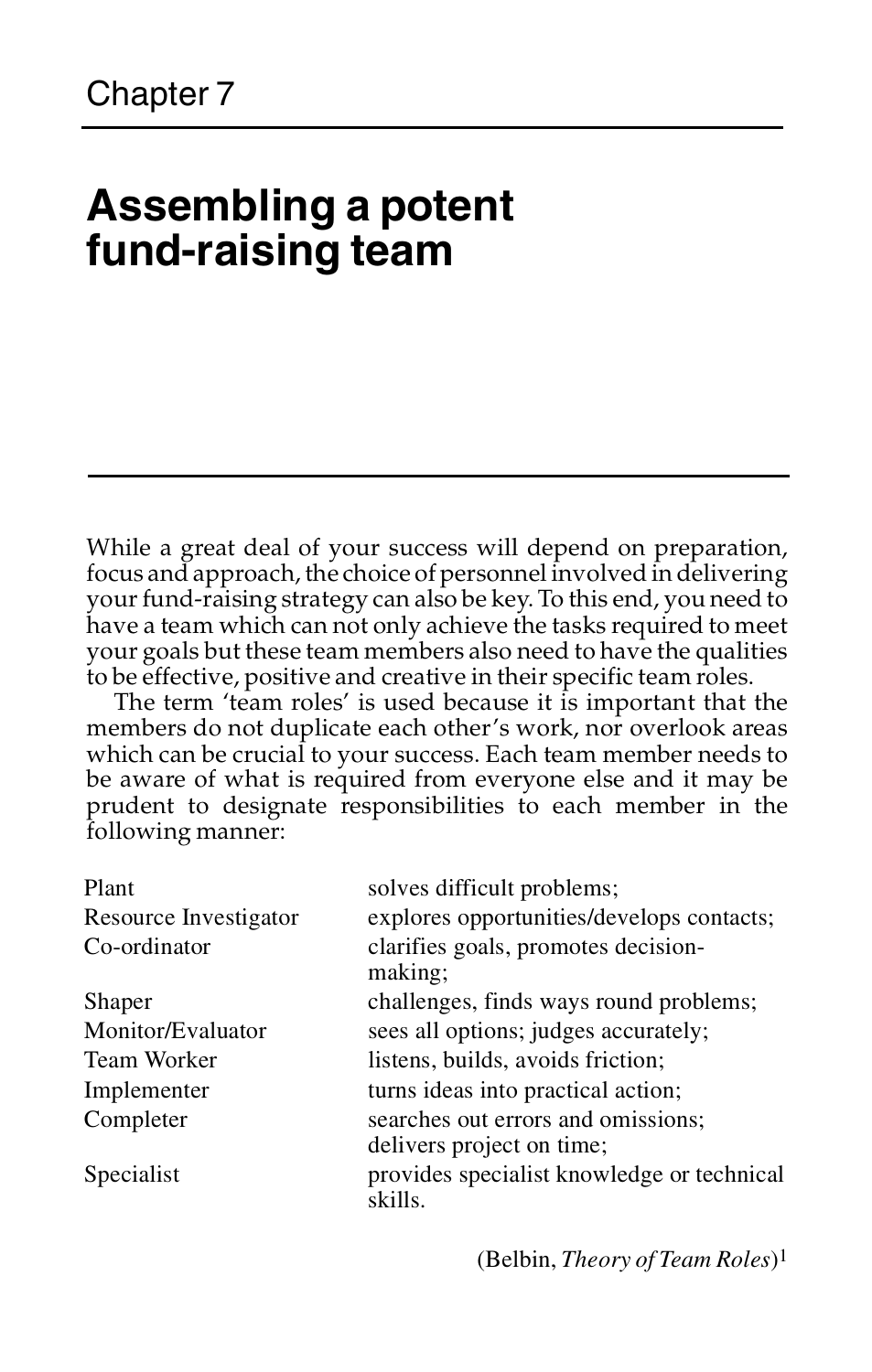This theory does not set down that every group has to be made up of a team of exactly nine members, each of which takes on the characteristics of one of these roles. Belbin's work concluded that if all these roles were covered within the team, then the chances of achieving success were greatly enhanced. Many people may be able to take on more than one of these characteristics, but very few would be able to cope with more than two of these roles.

You may recall that in both films, *The Magnificent Seven* and *The League of Gentlemen,* each team member was chosen for their individual capabilities and expertise. In order not to encourage criminal activities, maybe the comparison should end there.

Similarly, it is often thought that a mix of differing characters will produce an effective and creative team and, while the mix is important, team members must be committed, often passionate, about the goals of the project.

They must also be prepared to accept the discipline and formality that exist in project management procedures and routines, especially if you are going to be dealing with organisations who are bureaucratic by nature.

#### **Who should be in the team and who should not?**

It is often difficult to recommend an ideal number for your fundraising team but often a working party with more than eight members becomes a committee. It is the *quality* of membership in your team that is more important than just numbers.

Although a problem shared is a problem halved, there should never be an issue over any team member calling on other personnel – as specialists/experts or as helpers – to assist both them, and the project. For example, there is at present a great deal of experience in dealing with Lottery applications in the world of architects and quantity surveyors, and it is not unknown for such professional concerns to offer their services free of charge at the outset, although they will be keen to include their fees in the final bid or project total. However, the balance of the team, from within the school and from the local community or from the world of education, is extremely important: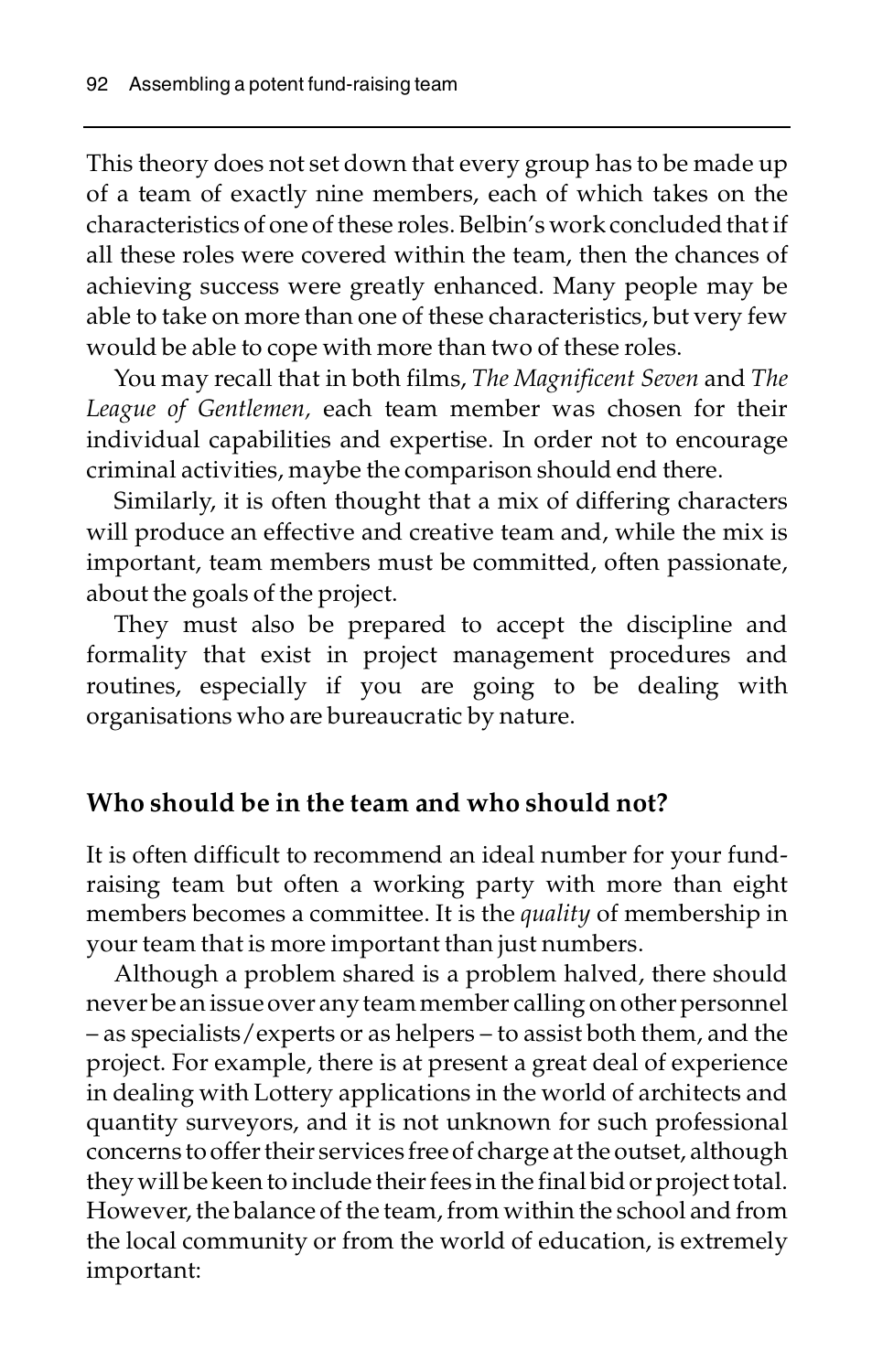#### *From within the school*

Often, the best candidates from the school are either volunteers or those who have expressed an interest in developing certain skills in the project management/fund-raising experience. If the project has a curriculum focus, then someone from that curriculum area should be represented.

If there is someone on your staff who is looking for a project as part of, maybe, a training course that they are on or as an additional element of their career development at the school, then they may be worth considering for the team. There is plenty to learn on the project management front together with the bonus of enhancing leadership and communication skills.

To a degree, the higher up the school, the less time is available for school managers to attend meetings, etc. The members of your team must have the time to concentrate on getting the job done. Ensure that the chosen school staff are not already overburdened by extra duties.

Other school team representatives could be governors especially teacher–governors or parent–governors, or support staff.

#### *From outside the school*

Members from outside the school should reflect the project's aims, and be of use, rather than be there simply to make up the numbers. Their 'local knowledge' and contacts can be invaluable, as well as offering an ability to see 'the wood for the trees' – sometimes a problem in schools, especially at those educational pressure points of examinations, inspections or open days.

Wherever possible avoid the 'resident committee person' – those who sit on committees but contribute very little – as project management demands a working group with strategic prowess as its creed. The bottom line for your team members must be commitment to the cause.

Local representatives from community groups can be an added bonus, especially if they have had project management experience and have a common interest in the focus of your fund-raising. For example, an Arts Centre Co-ordinator can provide an abundance of knowledge relating to Arts Councils, grant-awarding bodies and other organisations who could help your project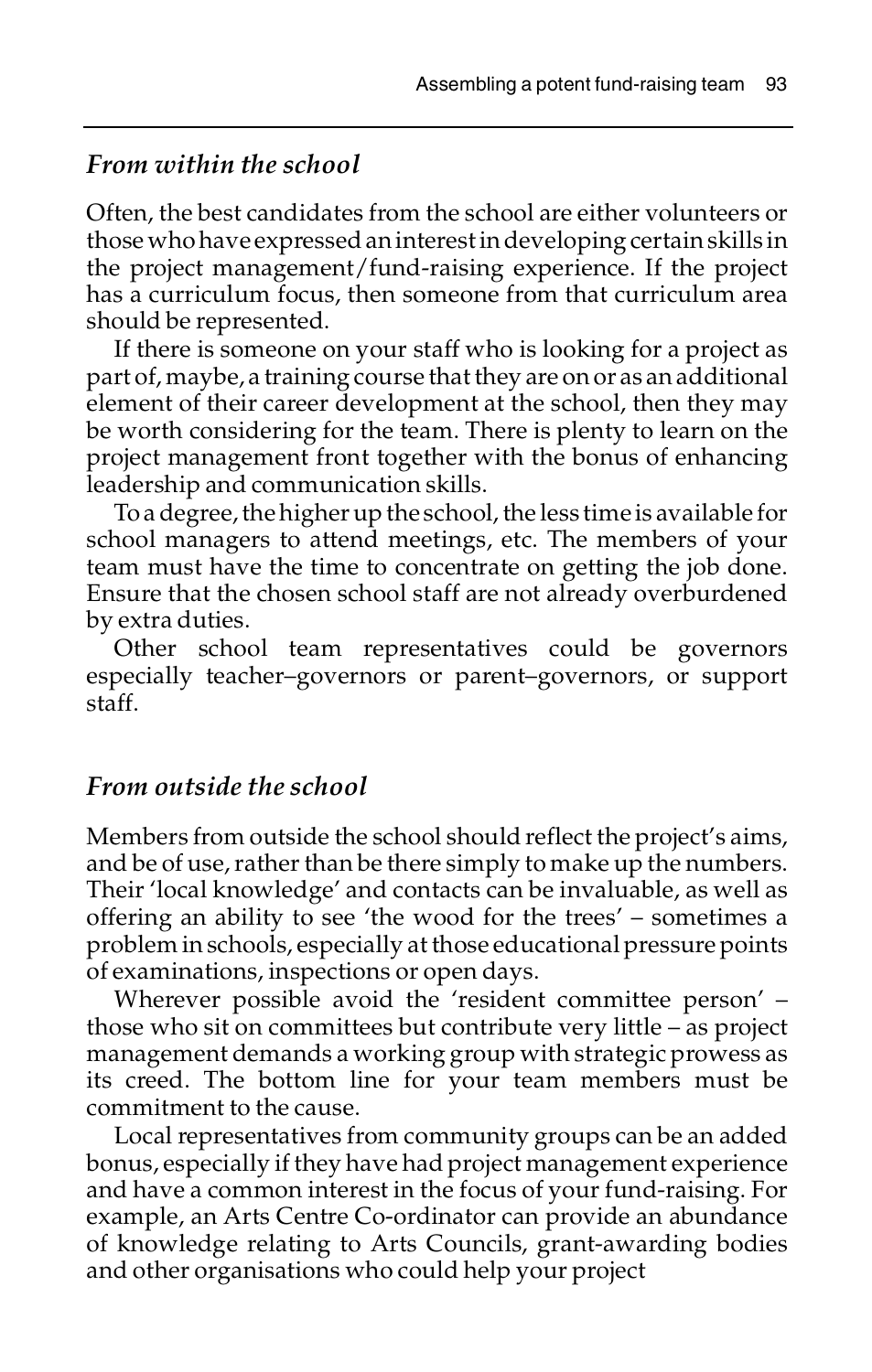# **Who should lead the project?**

It would be rational if the project leader came from within the school. This tends to engender a greater sense of ownership than if an outside agent or fund-raiser is used. However, the project leader must be furnished with the resources to carry out the task, i.e. time, motivation, etc. (review pp. 26–8).

It is tempting to entitle this section of the guide: 'Never let the Head lead the fund-raising project'! In all schools Heads and Chairs of Governing Bodies are very busy, and will rarely have the time to see a project of this substance through in a dedicated manner. But they can have a role to play, often as an inspirational figurehead. One headteacher compared herself to Charlton Heston, playing the lead role in the film *El Cid*. You may remember that in the final battle of the film, El Cid has died, but in order to inspire the troops to victory, he is wheeled out on his trusty steed, with a broom-handle for support. If your Head, hopefully alive and well, appreciates this role, then do not hesitate to wheel them out for visiting VIPs, ensuring they have been fully briefed, perhaps taking care where the broom-handle is fixed!

# **Setting up a working party**

With some school Governing Bodies having between fifteen and twenty members, it is not unusual for schools to have become used to being run by committees. In the case of fund-raising initiatives you cannot afford the luxury of becoming a debating society. In fact, the debates should have already taken place during the planning process. The aim of your fund-raising group is to realise the school's fund-raising strategy by providing the means to achieve the goals.

Making sure you convene a focused working party, where each member knows their expected tasks and responsibilities, is more useful than creating just another committee.

# *Manage your working party to success*

In most schools there are meetings for every conceivable reason, and so you must make sure that meetings of the working party are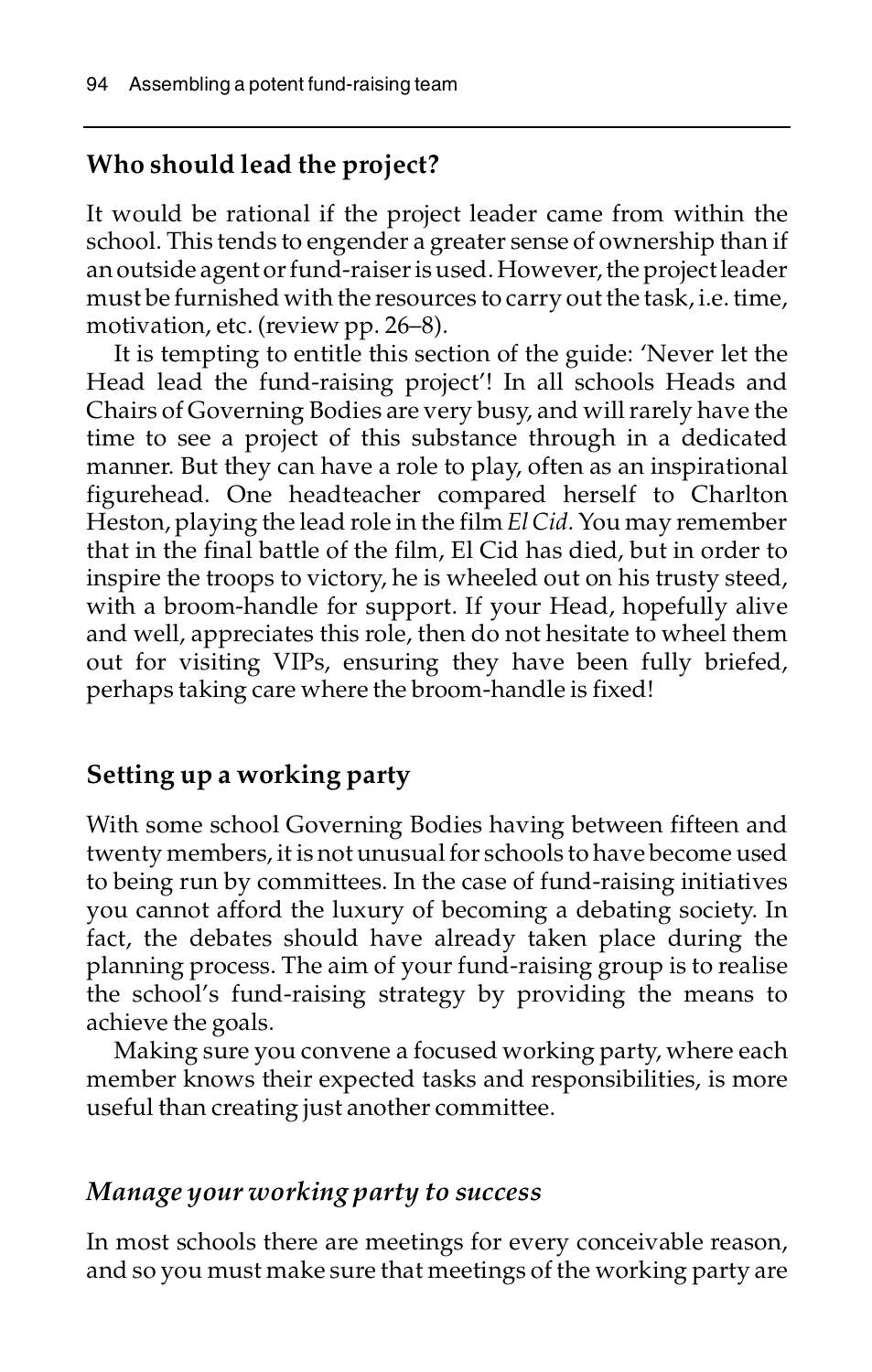positive, effective, and well managed. In particular, use positive communication.

Recognising that there will always be doubters is a good start, but always emphasise that the success of this project will very likely lead to further success. This style of fund-raising has been successful elsewhere – why not at your school?

#### **The role of outside agencies, professional fund-raisers or consultants**

The use of educational consultants has increased substantially in this decade and very much so since the introduction of Local Management of Schools (LMS). Schools are using their financial independence to utilise the skills of specialists in many areas of school administration.

However, in the list of members of the Society of Educational Consultants you will only come across a handful who refer to resource improvement or fund-raising as their specialism – although more may be involved in industry–school links.

There seems to be two main reasons for the apparent scarcity of resource improvement consultants. First, this is a fairly new concept. While lack of resources may have been around in education for some time, the style of approach, involving partnership funding and promoting initiatives incorporating trust or National Lottery funding, is a recent development.

Second, with funding remaining scarce, schools are loathe to spend valued funds on consultancy fees when classroom resources are urgently required or repairs needed on buildings.

Where extra funding has been made available, it has often been the case that the type of expenditure the funding covers is specific to areas such as teacher training, special needs or curriculum development – all valid and needy areas but not for consultancy fees.

#### **Where to find consultancy help**

So, is there a role that such consultants can play and, if so, where can your school find such help? Such consultants can offer a fresh approach, together with the time, focus and expertise in fundraising to achieve the following: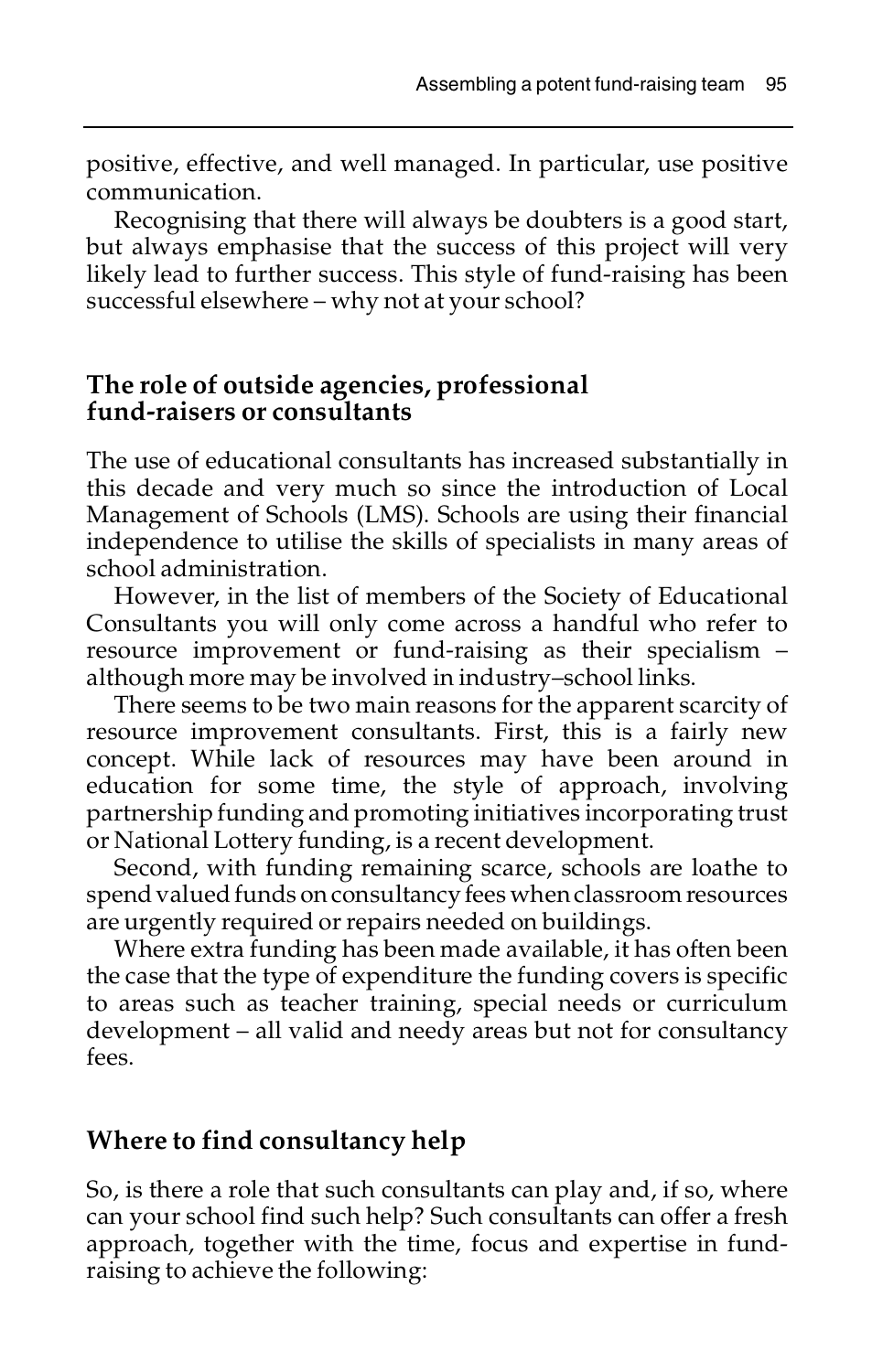- develop approaches that will increase the possibility of success;
- develop partnerships between commerce and education;
- liaise between regulatory bodies, i.e. LEAs, Lottery boards;
- develop and encourage links with local community groups;
- complete bid documentation and grant applications;
- offer project management from initiation to hand-over.

If you are looking for advice on choosing a consultant then the recommendation is to acquire a copy of the guidelines issued by the National Council for Voluntary Organisations (NCVO).2

Similarly, there is guidance from the Society of Educational Consultants, the Association of Fund-raising Consultants and the Institute of Charity Fund-raising Managers.3

Much of this work has come from the experiences of charities, and other voluntary or non-profit-making organisations who have not only honed their fund-raising skills in difficult economic scenarios, but have gained invaluable experience in using consultants.

Many independent schools have appointed appeal coordinators who have had many years of fund-raising experience in the charity world, and encountered the quantum shift from fêtes, coffee mornings and raffles (still valid in the new millennium) to the new approaches of corporate support and partnership funding.

However, beside the possible shortage of funding for consultants' fees, the other drawback to using outside agencies could be a lack of understanding of the world of education.

Those who have experienced management in both education and commerce, believe that there is a culture difference which needs to be recognised. Education has differing priorities from commerce, or even charitable organisations, and has not been as focused on the 'bottom line'.

The concept of 'value for money' is relatively new to most schools. However, it certainly is a vital criteria in most new Government initiatives, and National Lottery bids consider this concept to be essential.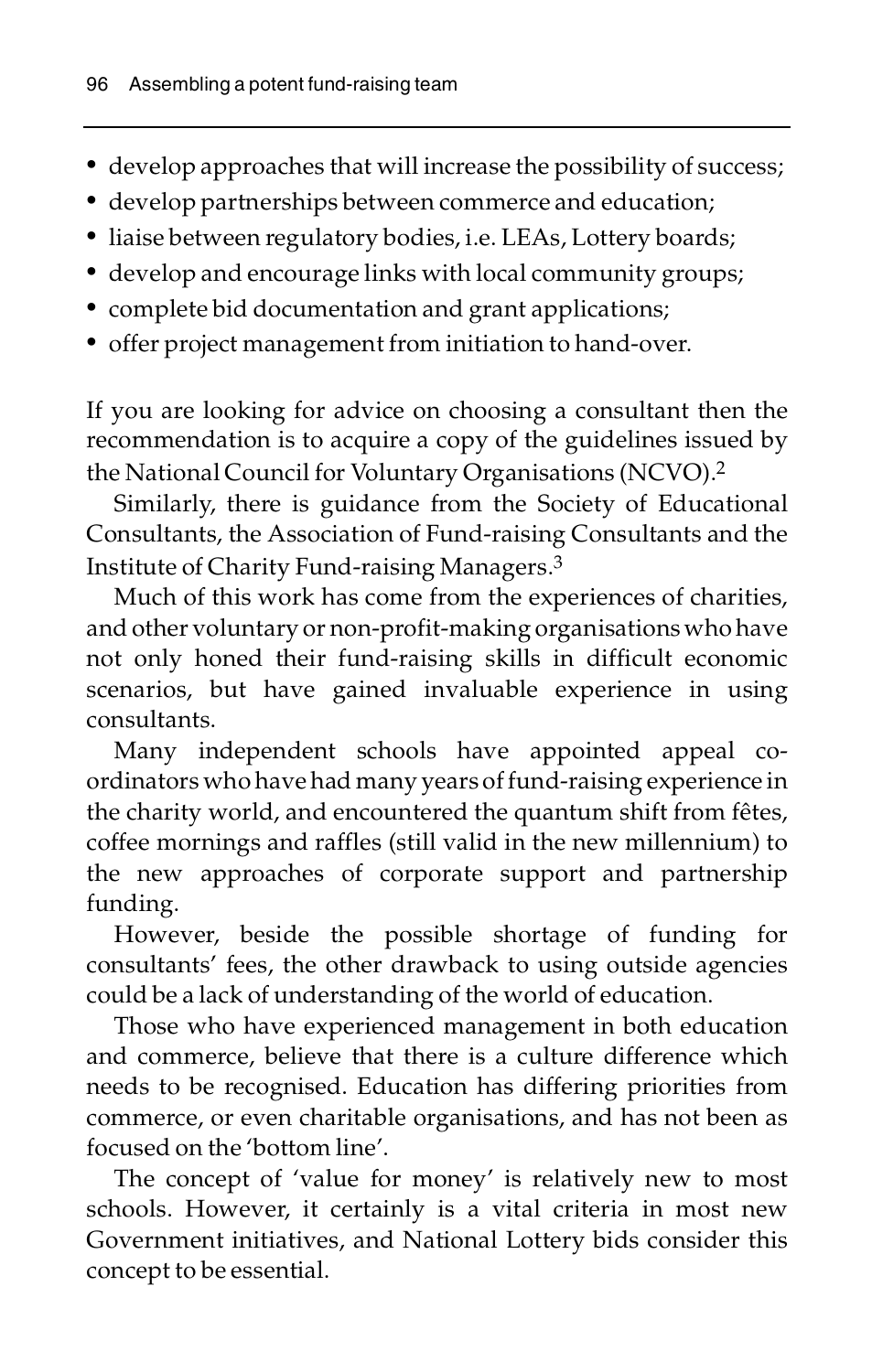# **The role of the internal consultant**

An internal consultant can be a teacher,a governor, a member of the school's management team or a member of the support staff – really anyone who has the time, ability, commitment and energy to see a fund-raising project through to a successful conclusion.

The value of an internal consultant is the ownership of the fundraising strategy. Outside agencies may well have the expertise and contacts, but will have different priorities and agendas than your school. In most project management training, the emphasis is on the organisation 'owning' the project and this also applies in fundraising.

In the following example a teacher established contacts with businesses in his local community and developed these contacts to the benefit of both the school and the participating companies.

# **Case study**

In what is believed to be the first instance of its kind, the Governing Body of a state school in Taunton has appointed a fulltime fund-raiser. The initial brief for the fund-raiser is to find additional funds for building works which have been completed, but which have been paid for by church funds – a part of which needs to be reimbursed by the school.

This fund-raising in reverse has proved problematic, but the fund-raiser has spent the first year of his appointment carrying out vital marketing and public relations work on behalf of the school.

Contacts have been made with many local and national companies and presentations made to local businesses on what the school has to offer to the local community. As the fundraiser points out, the future workforce of the area is being educated at the school.

So far, financial support has come in the form of sponsorship for school sports teams, but there has been a remarkable effect on the staff at the school who have found that there is now a conduit for fund-raising ideas, whereas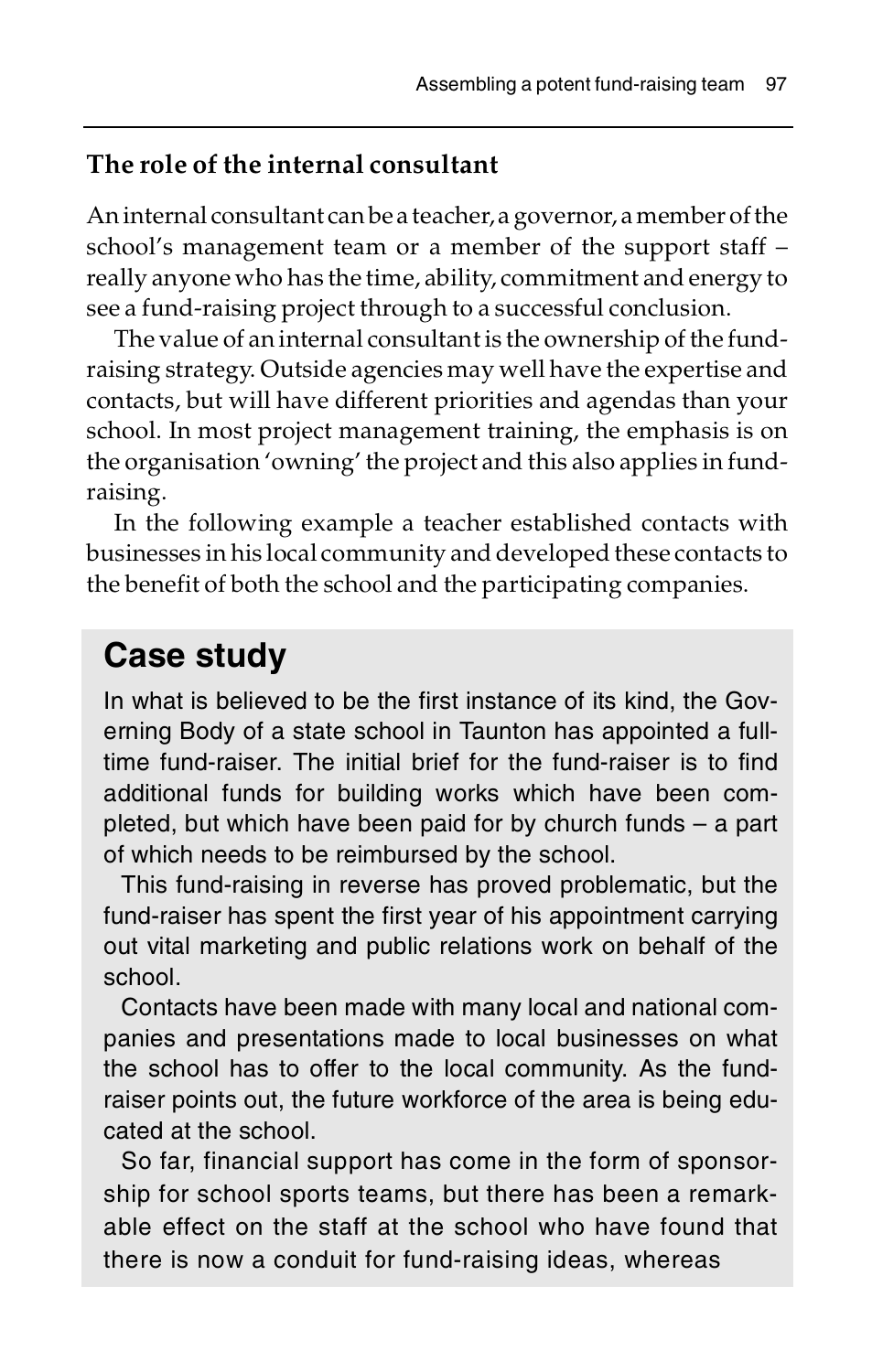before they had neither the time nor direction to develop such schemes.

There has certainly been a greater interest in the school from the local community since this appointment was made, and much of the foundations have been laid for future success.

This case study may suggest that schools should avoid using external fund-raising experts. Not always so, but the advice is to have the best of both worlds with, maybe, somebody in the school having the responsibility and 'ownership' working closely with an expert fund-raiser.

Leaving it all to either party, internal or external, is not to be recommended but your school needs to be aware of the resources – time, motivation, experience and initial financial support – that will be required to utilise the skills of both.

#### **The role of a project champion**

A project champion is someone, well known to the general public, who is willing and able to support your fund-raising campaign. They can be media stars, sporting champions, local or national politicians, ormaybe experts in the field connected with your fundraising focus.

Ex-pupils who have become successful in commerce, politics, sport or the world of entertainment can be a godsend. Their contribution may again be limited to their presence at functions, fêtes or galas which can increase not only interest but also funds.

# **Case study**

In March 1998, a secondary school in Dartford was allocated an Arts Council National Lottery award of over £1.6 million – North Kent's largest ever award – to build a community arts centre at the school.

The centre will provide facilities for performance, recording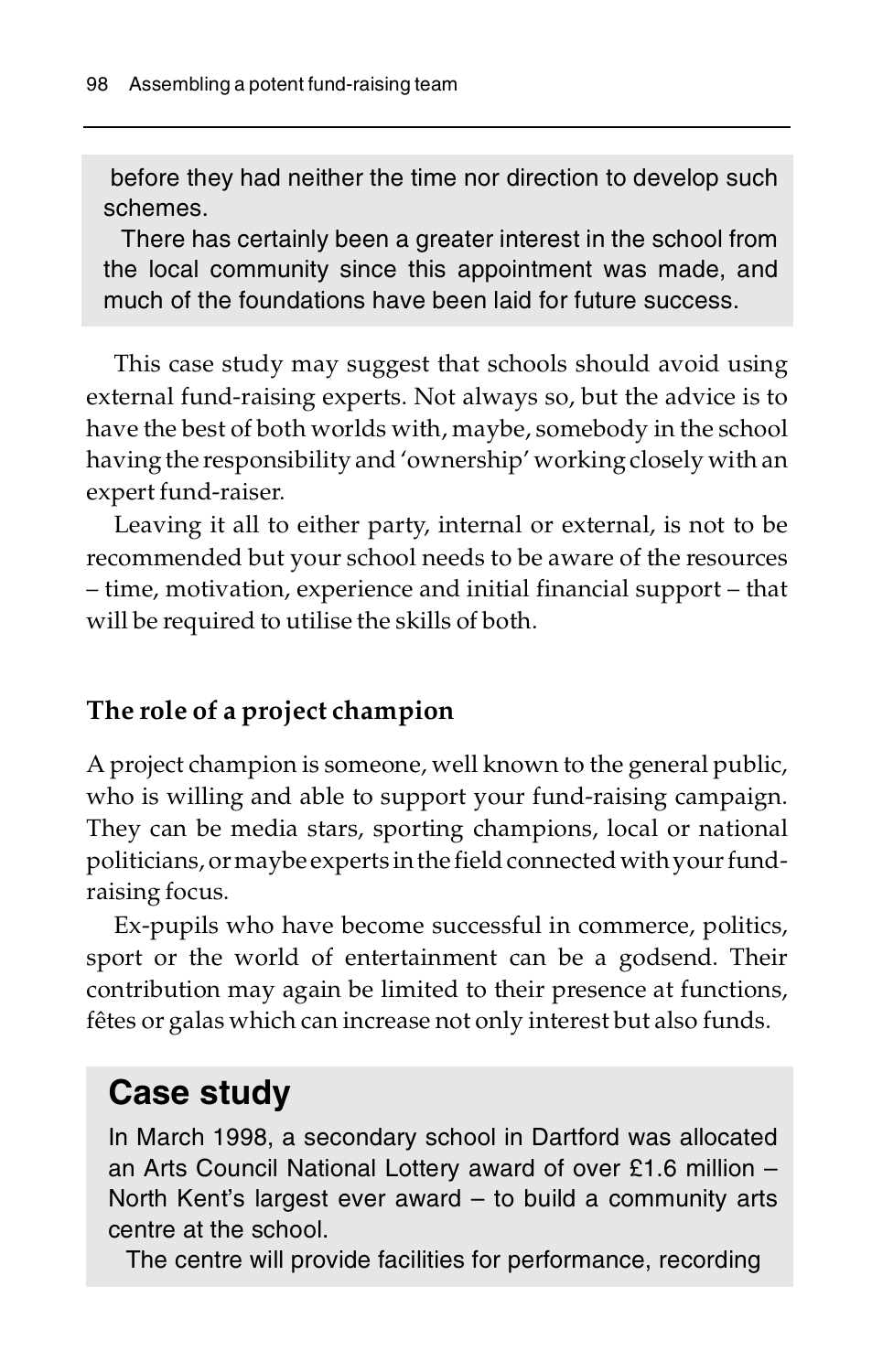and rehearsal, covering a variety of musical styles including ethnic arts programmes.

A symphony orchestra, choral society and amateur operatic and dramatic society will be able to use these facilities, together with the Kent Music School.

The name for this facility  $-$  an overwhelming choice by the current students at the school – will be the Mick Jagger Arts Centre. Mick Jagger is, of course, the lead singer of the Rolling Stones but is also the school's most famous ex-pupil. He has also taken a keen interest in the project, following its progress closely.

#### **Howto ensure that the team remains positive**

So,you have chosen the members of your team or you have sent out invitations to the people who can form a working group to achieve the goals of your fund-raising strategy. Remember that your strategy must have realisable aims and that it can be dealt with in manageable stages. However, the main issue will be good positive communication and the interpersonal skills of the project leader.

#### *Communication*

It is vital that dialogue is always available to the whole group.Team members should be given regular feedback, and the opportunity should always be there for them to make their opinions known. This will encourage ownership, and ensure that everyone is up to speed with the scheme.

This doesn't mean that the project has to be riddled with meetings. There are also many more effective communication tools now available such as e-mail or faxes.

#### *Meetings*

Meetings should be focused and workmanlike; short and to the point. Yes, there will be areas and issues that require debate, but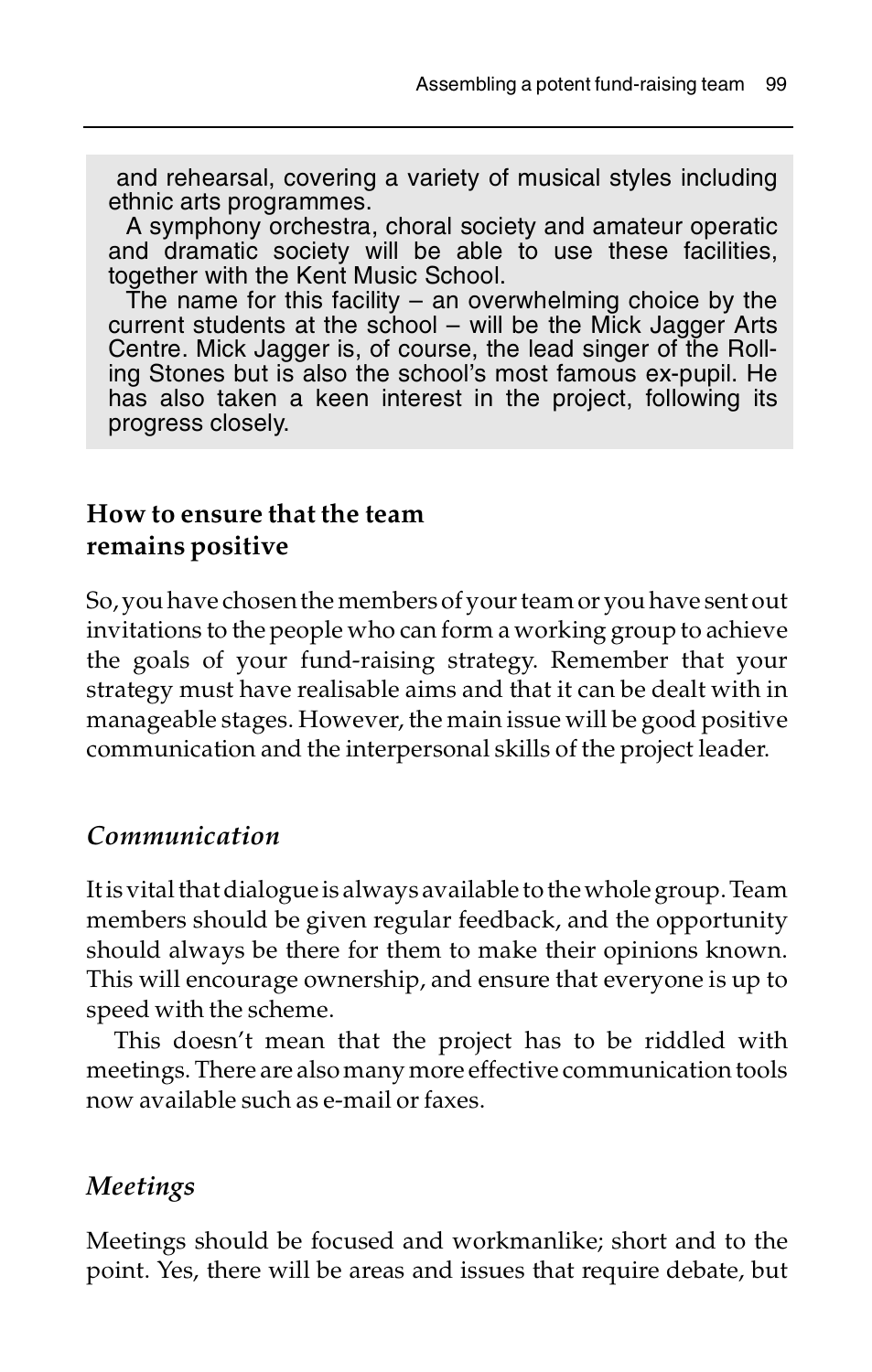these discussions can be carried out in a more informal and relaxed environment. Don't let them slow down the business element of your initiative.

Remember that meetings should report on actions that have been carried out, and decide on future actions to be taken.

#### *Roles*

It is worth repeating that team members should be aware of their individual roles and also the roles of others. This can ensure that many of the aspects of the project are covered and provide support and respect between team members, remembering that the team performance will also be dependent on the skills and qualities of the team leader.

#### **Howto ensure continuity and progress through teamwork**

Often there is a great deal of enthusiasm at the beginning of a fundraising project but once the work begins in earnest, or a few setbacks are encountered, the morale of the team drops and the eagerness begins to wane.

One of the ways is to celebrate reaching each of the milestones identified for the project. Celebrating achievement at each stage of the project can kick-start the next development, and so on.

Remember also that you, and your team, are not alone. You can develop communication tools to inform others about the project, such  $as$ 

- Newsletters, which can now be easily put together with current PC software. You may be able to get one of your local suppliers to sponsor the cost of printing, delivery, etc.
- Competitions, maybe for a logo or mascot for the project, or pictures of how the scheme will look on completion. These will keep the project high on the agenda of pupils, parents, staff and the local community.
- Other opportunities to publicise your project, and its successes, from the well-known 'thermometer'-style target to school open evenings and displays in local libraries.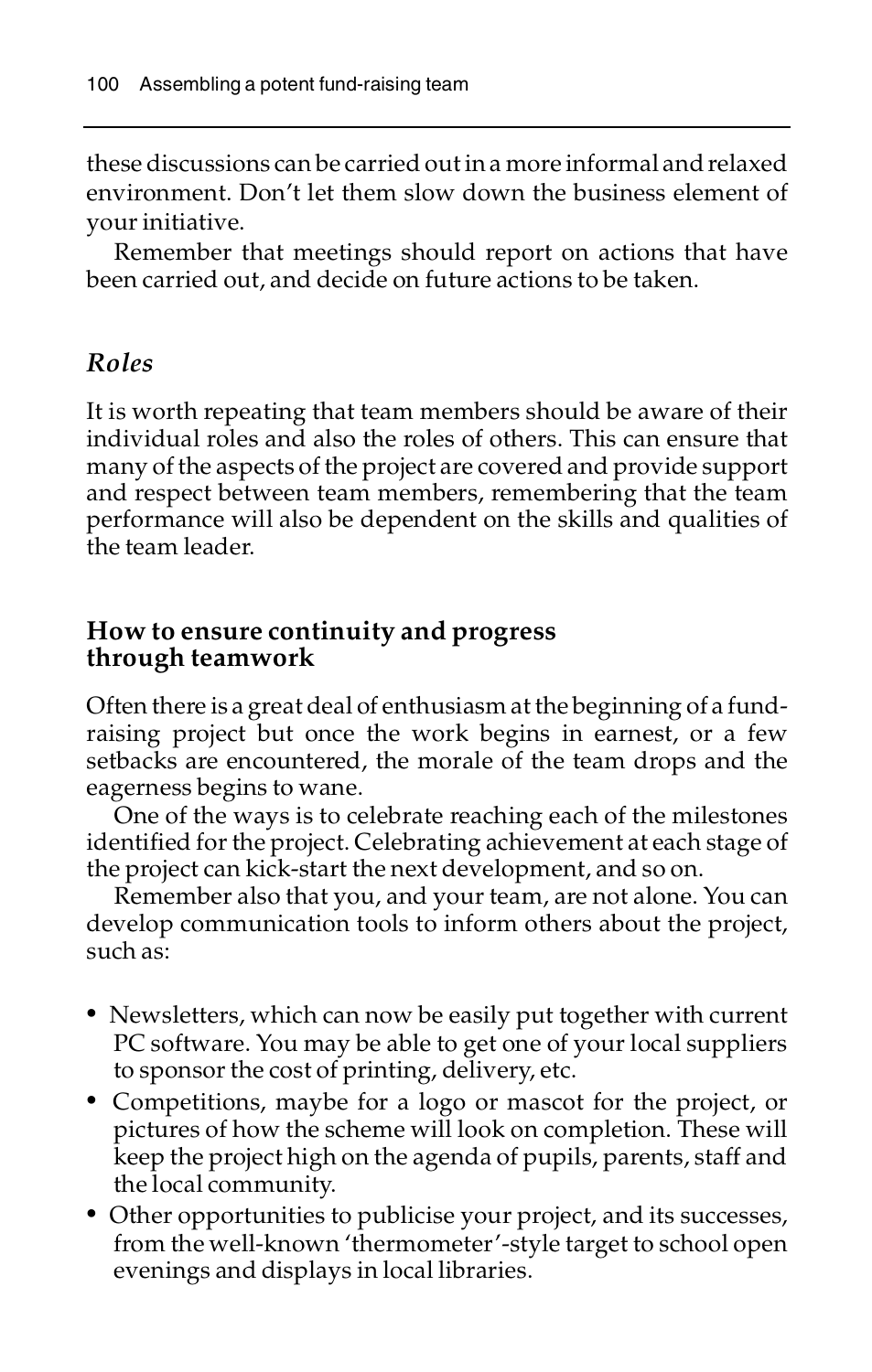These will not only serve to remind your team of the success achieved, but you will be reaching out to many other possible project supporters, prospective partners who have expressed interest, or pupils and parents at your school.

Many successes have been due to a large dose of serendipity, and there is no reason why your project should be any different.

However, if your initiative is poorly publicised and kept in the confines of your school, then this luck is less likely to come your way. You may not agree with lotteries, but you won't win unless you buy a ticket.

However, when you are setting out your stall, whether at the local library or on your open day, be professional, patient and positive. Much of your success, and your dose of luck, will depend on how you manage your project.

#### **Notes**

- 1 R.M. Belbin (1993) *Team Roles at Work: A Strategy for Human Resource Management,* Oxford: Butterworth-Heinemann. Reprinted by permission of Butterworth Heinemann Publishers, a division of Reed Educational & Professional Publishing Ltd.
- 2 For details of the National Council for Voluntary Organisations, see Appendix 1.
- 3 For details of the Society of Educational Consultants, the Association of Fund-raising Consultants and the Institute of Charity Fund-raising Managers, see Appendix 1.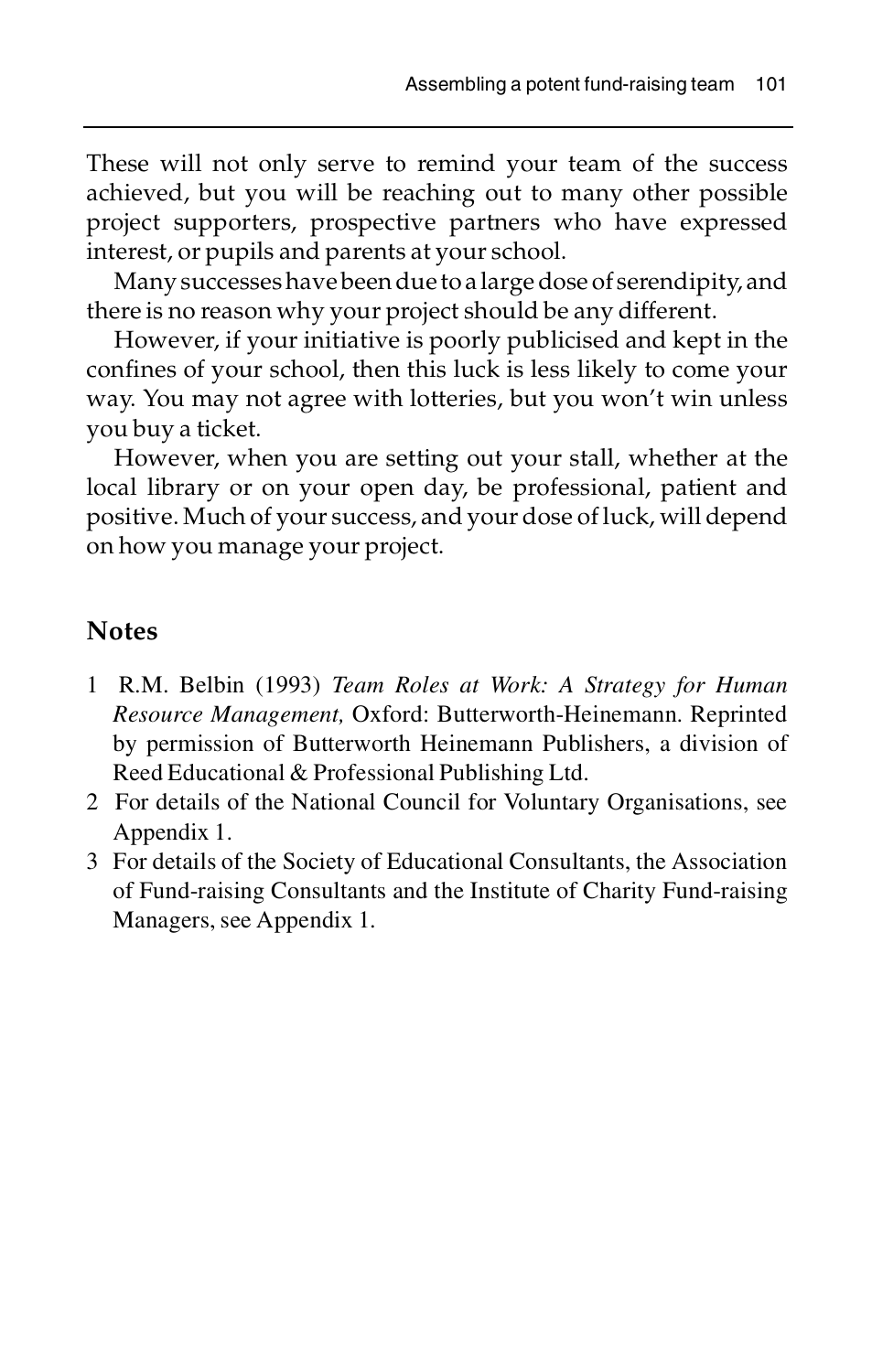# **Managing your fund-raising**

Making sure you reach your destination

In your fund-raising quest, you have now explored some of the possible answers to your original questions, such as:

- WHY do you wish to set out on the journey to realise more funding for your school?
- WHAT should be the focus of your project?
- WHERE can you go for advice and expertise?
- WHICH avenues are available to schools for fund-raising ventures?
- WHO will you include in your fund-raising team?

Now the last question to answer is HOW. Some advice has already been proffered – whether relating to your fund-raising approach or where to start.

In the case studies, many of the establishments have not only achieved their fund-raising goals but have also become aware of the secondary benefits from these schemes such as improved educational standards, increase in the number of pupils choosing their schools and a much better relationship with organisations in their local community.

In this chapter, details are given of some of the project management pointers that can assist in moving towards a position of success.

#### **Make sure your project is** *SMART*

This acronym stands for Specific, Measurable, Attainable, Relevant and Timely. Your project should be all these.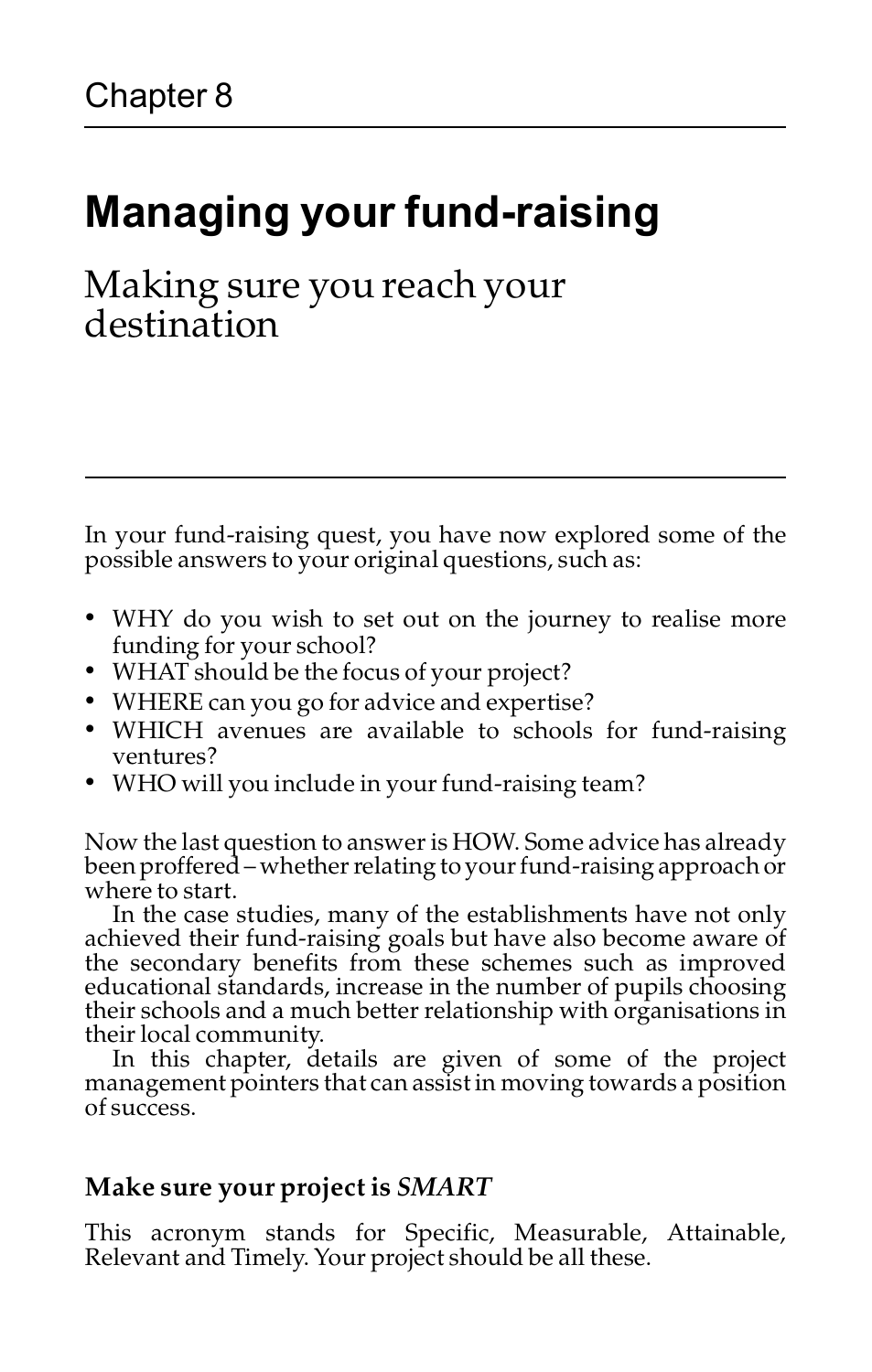# *Specific*

Has your project got a clear focus? Are the aims of your fundraising project easy to describe to a third party? Clarity comes with distinct purpose. Is this the case with your project?

# *Measurable*

Have you put in place the staging posts on which your fund-raising achievements can be measured? This is not only sensible, so that your successes can be celebrated, but also useful in impressing partners of your progress. In showing your ability to meet pre-set targets you will be sending out a message of professionalism, proficiency and conviction.

# *Attainable*

Are the goals of your fund-raising strategy realisable? Do your aims have a chance of success? This may seem somewhat obvious but it is worth considering. Your school may not have experience of such a large project before, and you may be prudent to try out your strategy on a smaller scheme – making your mistakes in an environment that your school can cope with.

Is there anything that would threaten the progress of your project? For example, if you are planning an Arts Centre at your school where parking for the public may be a problem, then maybe think again. Remember hurdles like these are there to be overcome, not to act as a barrier to success.

# *Relevant*

Obviously, the aims of your project will need to meet the needs of your school but are they also relevant to the area in which your school exists? For example, does your strategy dovetail with a recognised need in your local community? As shown in the case study on p. 22, if you want to develop an Arts project at your school, your cause will be strengthened if you are also meeting the needs of local Arts groups.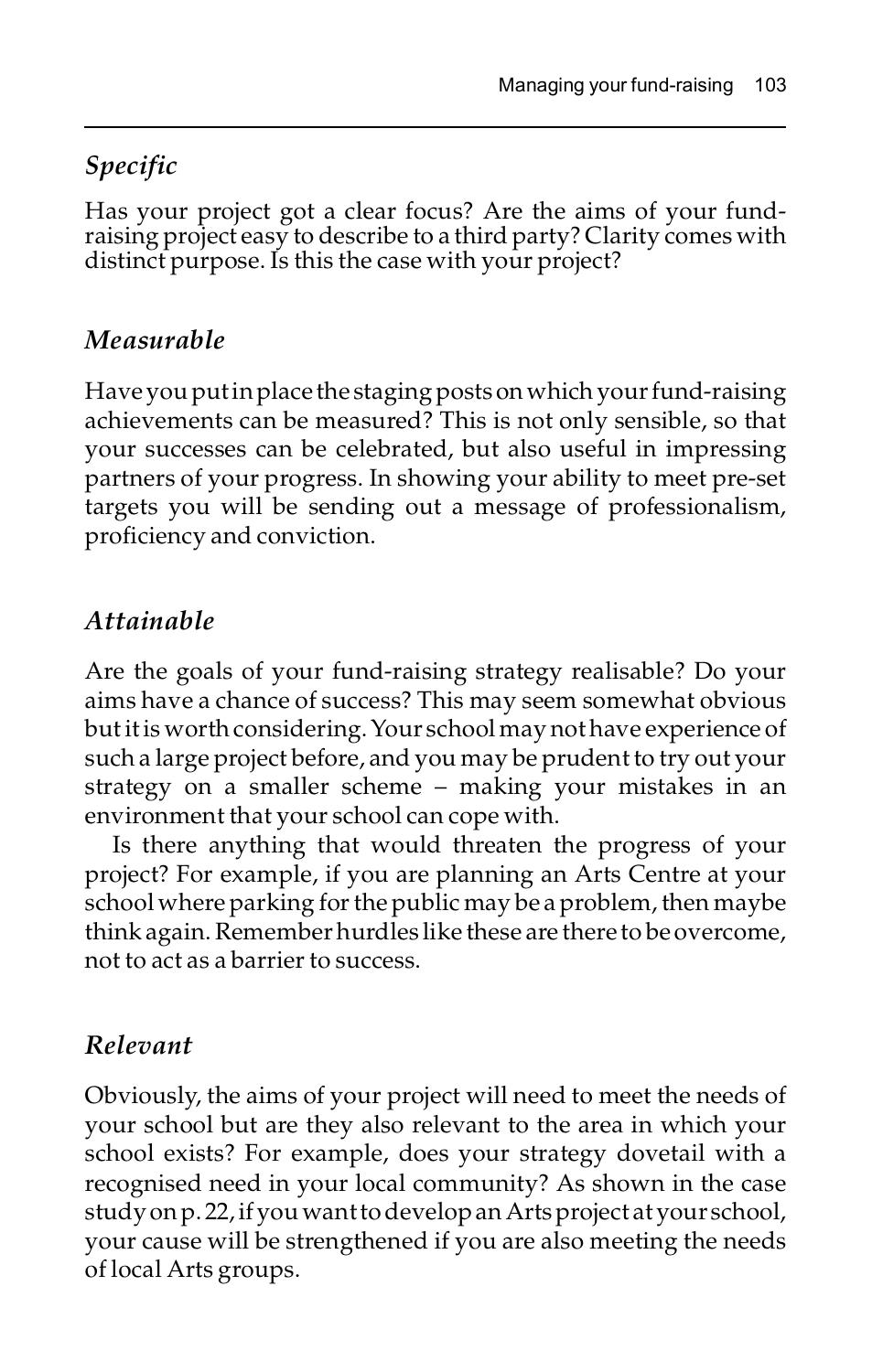#### *Timely*

Is there a problem with funding which is only available for a specific period of time, maybe within the next twelve months but your scheme will need funding for a much longer period?

Is there a change in local government about to take place which may effect your project? Can you combine your scheme with other projects currently operating in your local community?

#### **Having a mission**

The project should have a 'mission statement' which is clear, short and easily understood. Mission statements have had a chequered career in commercial circles. All the rage for corporate concerns one year, and panned by management gurus the next.

Like most management tools they have their good and bad points, but the mission statement may work for your scheme, so don't be afraid to try it.

# **Case study**

When a secondary school in Hampshire was considering an Arts Lottery bid, it began by holding discussions with the Leisure Services at the local city council to find out the Arts needs of the local community. Following these talks, it was decided that the project would be music based and it would have the following mission statement: 'To enable musicians from the local community to have the opportunity to compose and perform, whether as individuals or ensemble, from conception through practice and rehearsal, to recording and performance, on one campus.' This statement had the effect of fine tuning the project so that the design of the facilities were relatively easy to put across to architects and designers.

Similarly, the various parties involved in the project such as the school, the council and local community groups were all singing from the same song-sheet (pun intended).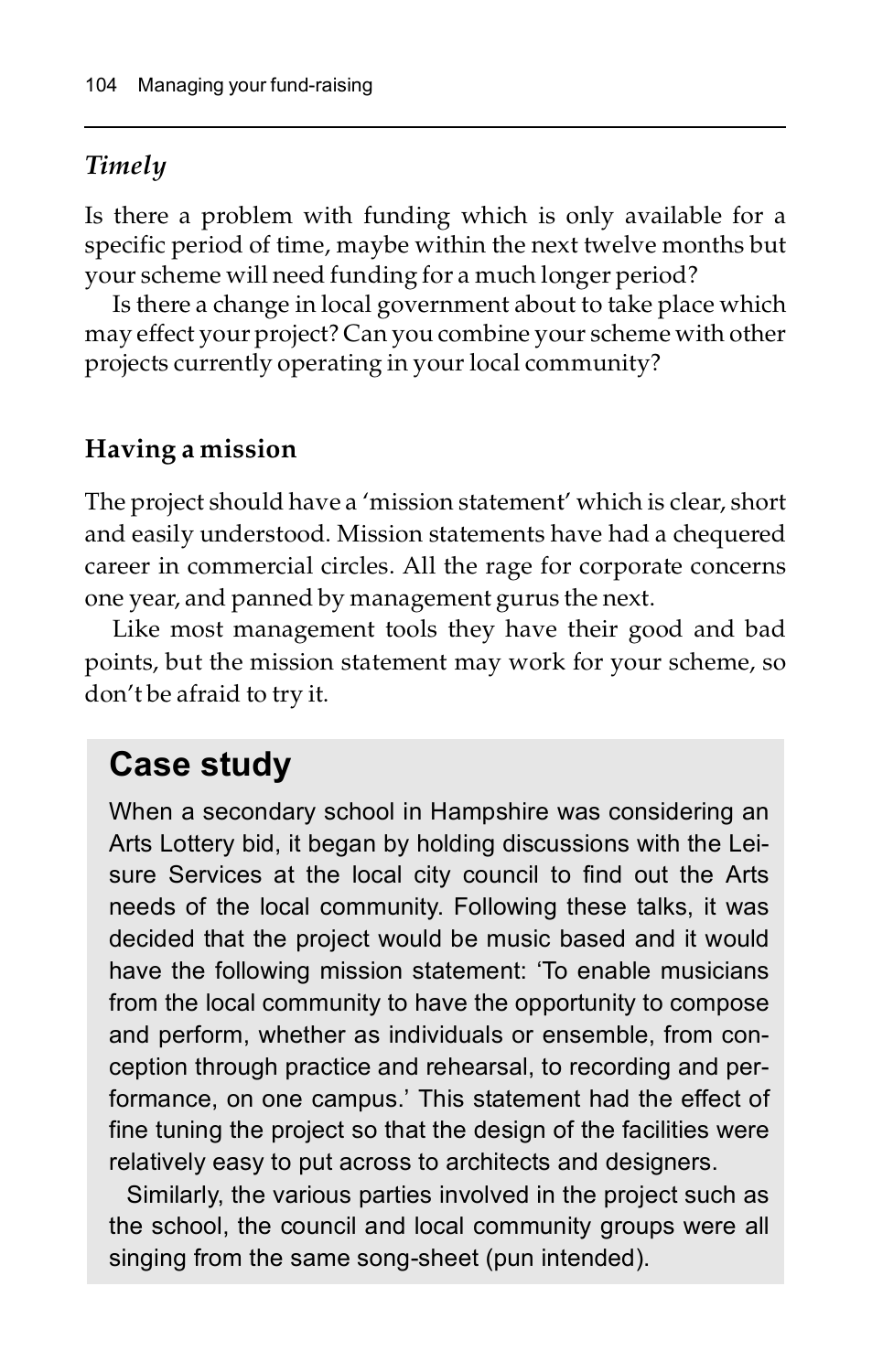Finally, it facilitated the manner in which the project could be communicated to potential funding partners, and also to identify which community partners might be interested in the scheme.

Being able succinctly to lay out the objectives of your initiative, on one side of an A4 sheet, is not only a very positive exercise for your team to be able to clarify your objectives, but it can also act as a useful document to include in proposals to prospective partners or grant-making bodies.

If a mission statement works for your project, it can be a valued component in expounding the purpose of the scheme, detailing the recognised needs and how the facilities will meet these needs.

However, do not make the statement the be-all and end-all. Fund-raising projects are developmental, and as circumstances change, aims may alter and your approach needs to be flexible enough to adapt to these changes.

#### **Having the 'right' targets**

It cannot be emphasised too strongly that having targets that meet both the needs of your school and the local community can positively help in most major initiatives.

Certainly, in National Lottery bids, the Specialist Schools Initiative and the New Deal DfEE schemes, the focus is definitely on partnership development for schools. Schools are once again being strongly encouraged to be a focal point within their local communities.

However, this can sometimes be difficult when it is not always apparent who your project partners may be, and a little creative forecasting may be required. However, forward planning is never a bad thing and may often eliminate some of the less desirable outcomes.

Remember also that if there is an existing body which is responsible for the funding of the aims of your project then you are unlikely to be able to access funding elsewhere. For example, the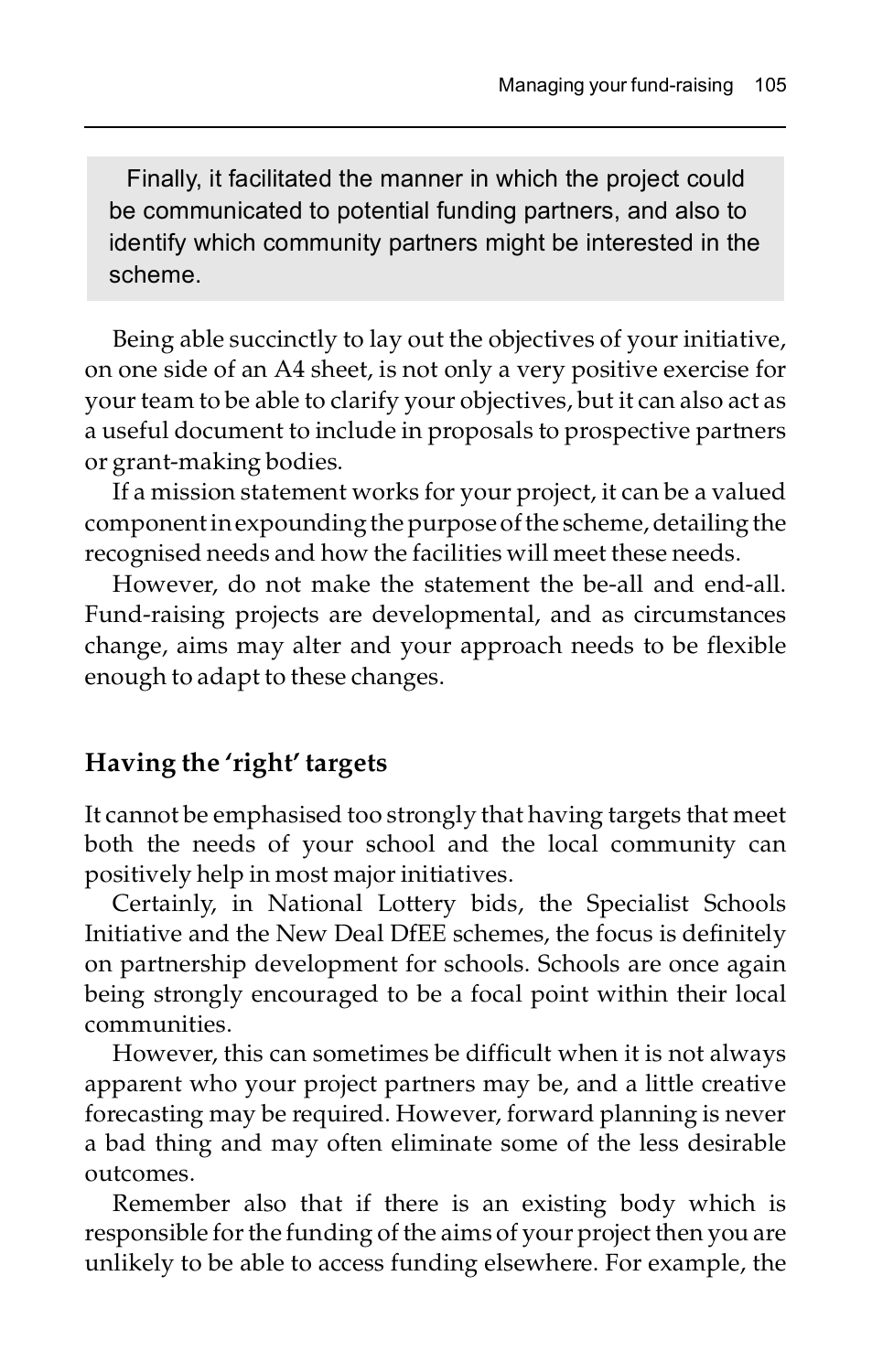National Lottery is very clear that its funds should not be used *instead of* state funding.

And, finally, do not be concerned if your targets are developmental. The requirements stipulated by certain grantawarding bodies may require a gradual approach and this style may be in line with the ethos of your school – again playing to your strengths. For example, you may find that by expanding your Arts project to over the £500,000 value, you are then able to apply for feasibility study funding which may help you to develop your project, especially if this is virgin territory for your school.

# **Establishing milestone and target dates**

A wise man, when asked how to eat a whole elephant, replied: 'In small chunks and not all at once!, and your project needs to follow the same logic. To a school whose fund-raising experience may have been limited to school fêtes and PTA events, in themselves excellent forums for raising both funds and awareness, then a National Lottery bid of hundreds of thousands of pounds can be somewhat daunting.

So split your project up into manageable chunks and, to continue the analogy, make sure that each chunk is well digested before you start on the next.

At present, the UK Arts Councils are one of the major grantawarding organisations that recommend specified stages for the development of projects – from feasibility through planning to implementation.

These steps, together with the simplification of bidding, pioneered by the Arts for Everyone and Awards for All schemes, have encouraged organisations to become better project managers. It can only be hoped that other grant-awarding bodies will follow suit in the near future.

Consultants will offer differing approaches but their ideas are relatively similar. Here is an example of how you could sub-divide your project.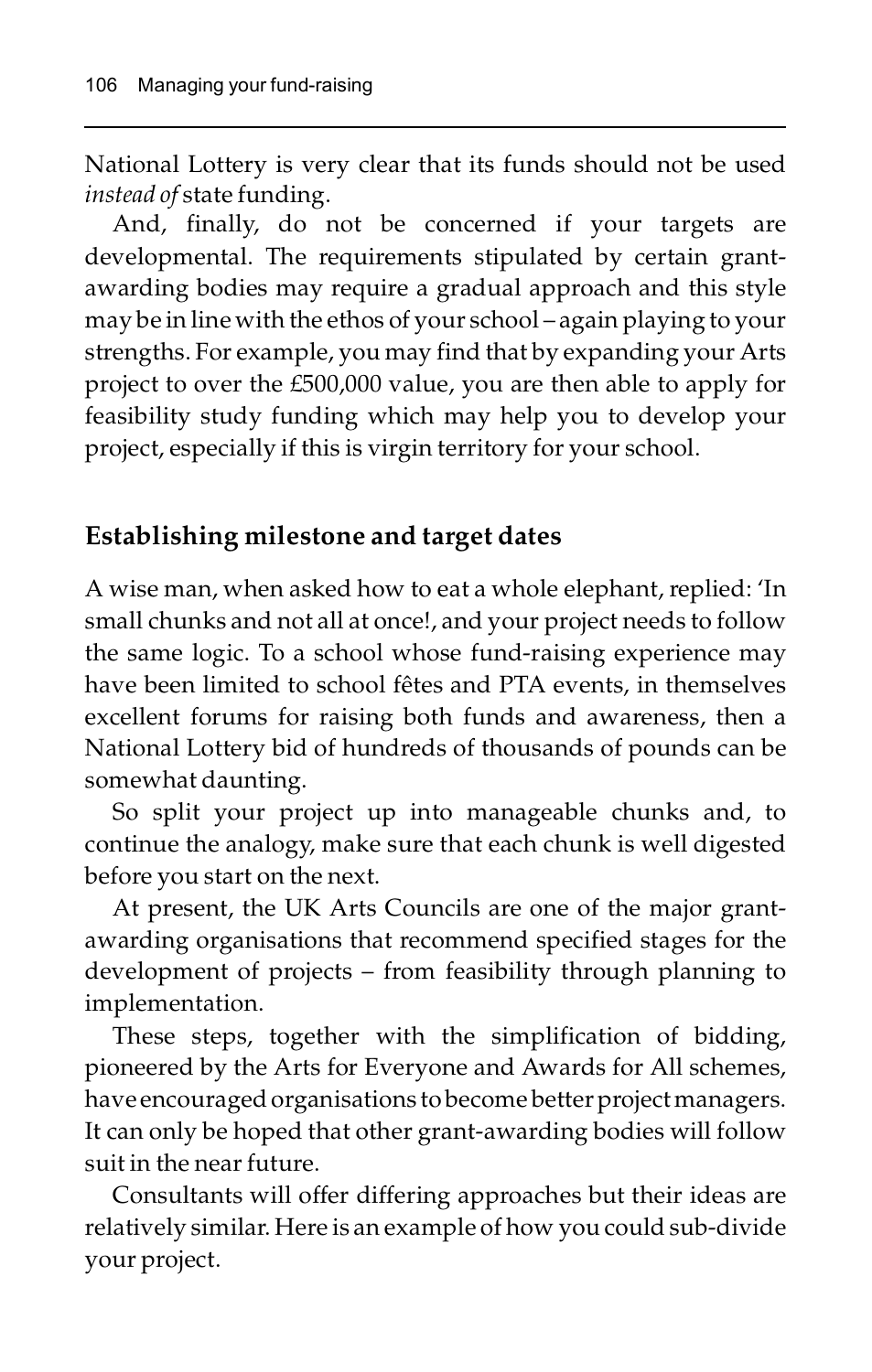#### *Recommended fund-raising project stages*

- 1 Developing the focus
	- (a) for the school;
	- (b) for the local community;
	- (c) for the relevant associated bodies.
- 2 Creating a 'mission'
	- (a) THE 'mission statement';
	- (b) draft plan and specification.
- 3 Identifying partners
	- (a) authorities/statutory bodies;
	- (b) potential users;
	- (c) project partners;
	- (d) project champions.
- 4 Clarify design specification
	- (a) full detailed facilities;
	- (b) revenue plan;
	- (c) staffing requirements;
	- (d) full business plan.
- 5 Contacting prospective partners
	- (a) Trusts/Foundations;
	- (b) businesses;
	- (c) associated organisations;
	- (d) statutory bodies.
- 6 Courting your partners
	- (a) develop your support;
	- (b) set targets;
	- (c) use your champions.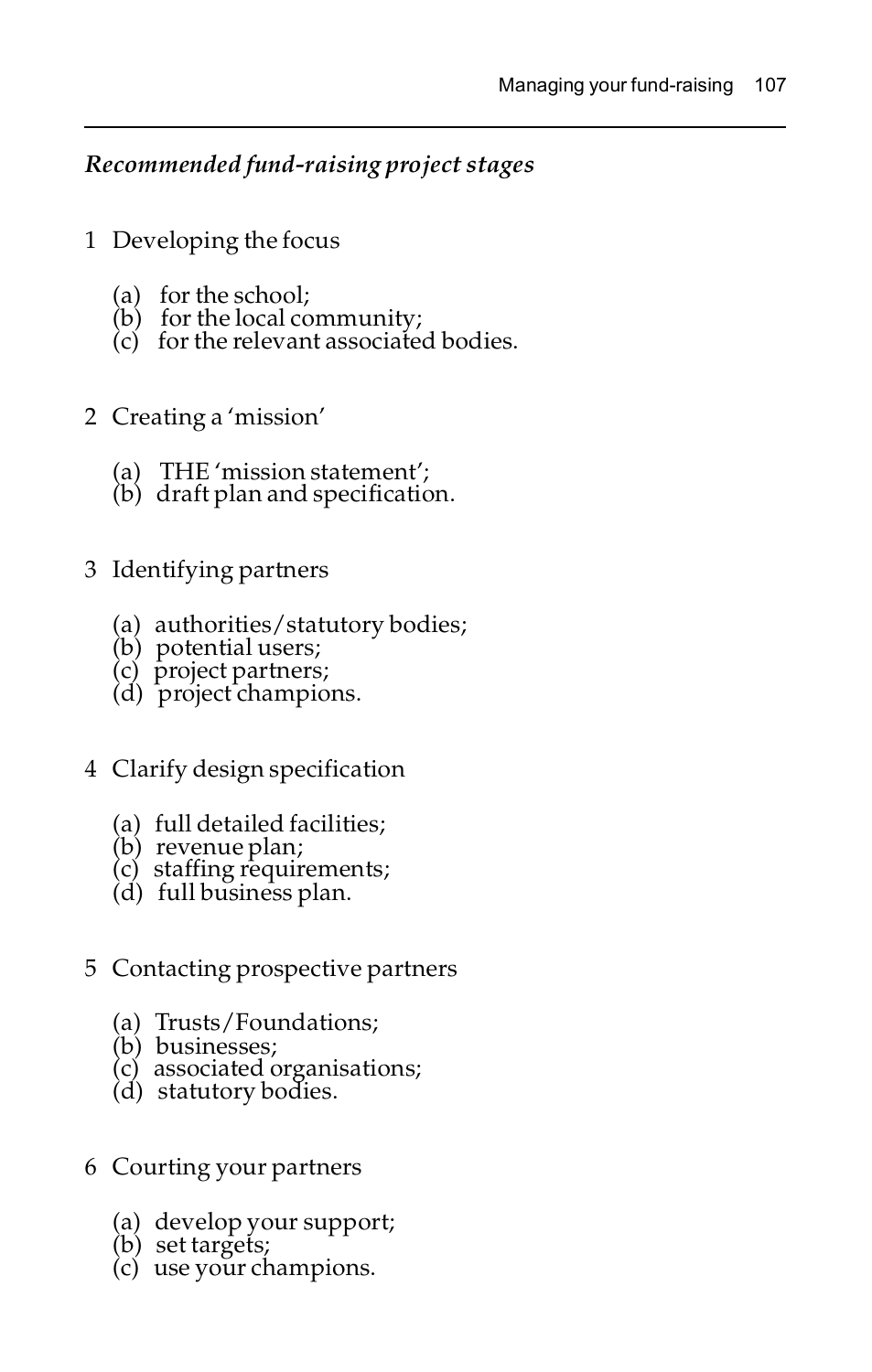#### 7 Submit bids

- (a) keep to the bid specification;
- (b) answer all questions clearly;
- (c) supply all documentation requested;
- (d) meet the deadlines.

Source: (ERIC)

As with a great deal of project management procedures, these stages represent common sense and prudence.

However, the emphasis on clarity of focus in the first instance will help your school when identifying prospective funding partners and then the approaches that you should make in order to get them involved.

#### **Show that you can manage your resources**

There is a definite need to be able to show clearly how good your budgeting and resource or financial management are, not only for the project itself, but also because it gives your organisation a great deal of credibility.

In many of the application forms, especially from trusts and grant-making organisations, there will be a requirement to report on the financial status of your school. It is therefore prudent to have this done once and once only. Find a format that is readily acceptable in most financial areas (most schools have an accountant on their governing body who should help in this matter) and keep it updated from year to year.

Similarly, certain schemes will require projected income generation and expenditure detail for the facilities that you wish to establish at your school. Here again, your financial acumen, when presented clearly and logically, will hold you in good stead when you have to discuss potential finance with commercial organisations. This is common sense, but it is worth highlighting for three reasons:

1 Education has relied on others to do 'the figures' for many decades and it is only recently, since the introduction of LMS, that the importance of keeping good financial information has been realised.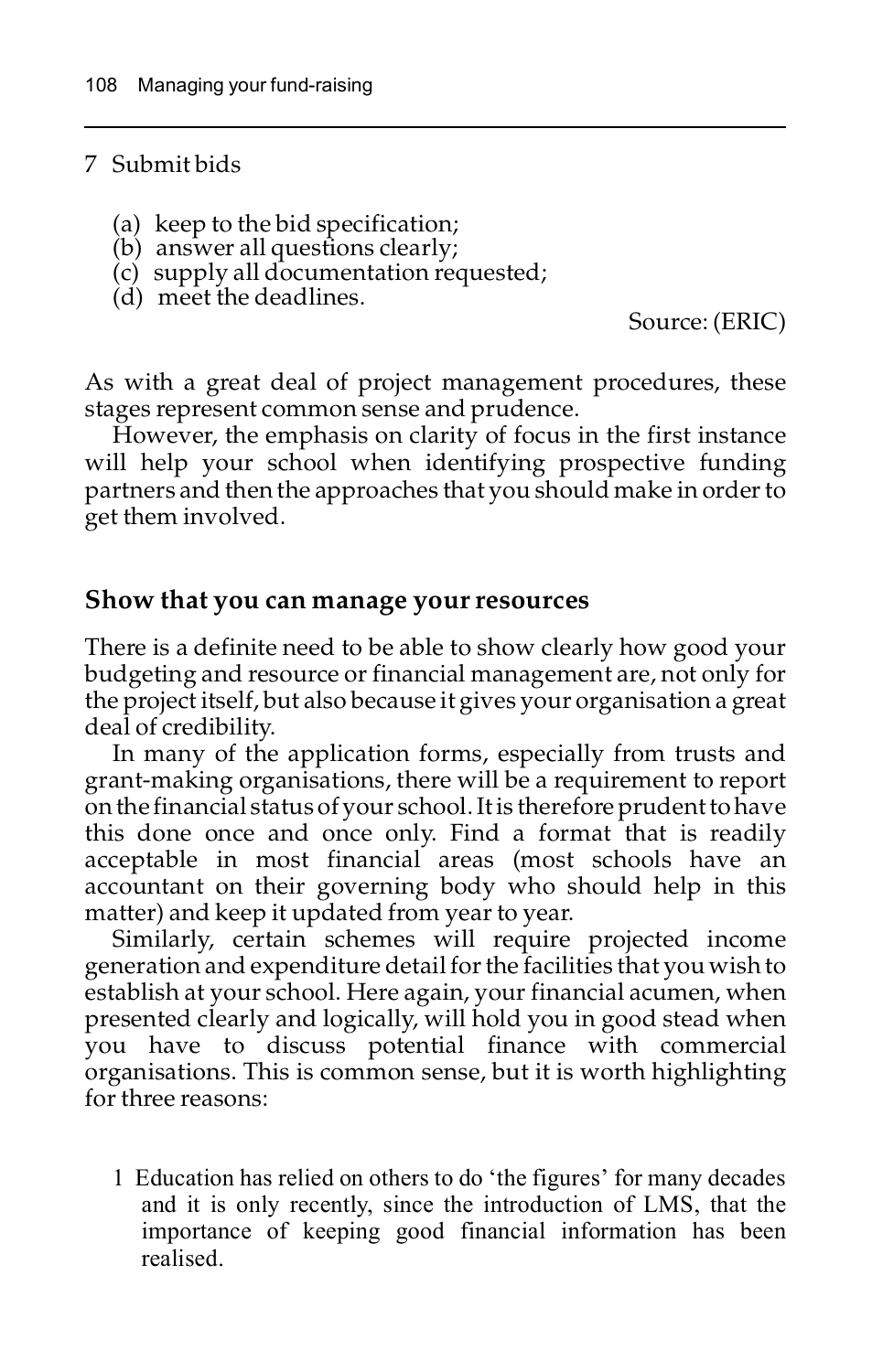- 2 This is no different from the world of commerce where companies are requested to submit their accounts on a regular basis for scrutiny by other organisations, especially those who are making loans or offering credit terms.
- 3 In each of the project stages, you want to ensure that you only do the work once. It has already been recognised that one of the main problems encountered by schools is the time available to dedicate to your fund-raising strategy.

It therefore makes sense that you should design information, that will go out to LEAs, commerce, parents, etc., in a format that is easy to read, produce, amend and distribute.

It is unlikely that an application for a personal loan or mortgage would be accepted without producing evidence to suggest that the repayments could be met, nor it is likely that companies would get loans if they did not produce business plans in conjunction with their loan applications. The same logic applies here and schools should not think that either someone else will provide this information or that they are exempt from these disciplines.

#### **Monitor the progress of your project**

Monitoring does not have to mean checking up, but can be used positively to celebrate success. By using a step-by-step process in your project there are often some stages which must be completed before others, and it is only prudent to ensure that these are completed in order.

There are also often dates for applying to grant-awarding bodies. Some will consider bids throughout the year, like the National Lottery, but often boards of trustees of Trusts and Foundations meet quarterly to consider applications.

Similarly, statutory and government bodies have annual deadlines for funding and certainly the New Deal DfEE schemes run to very specific timetables.

All these factors mean that time management becomes an absolute requirement in managing your project and that is why the role of Completer (see p. 91) is very important in the team.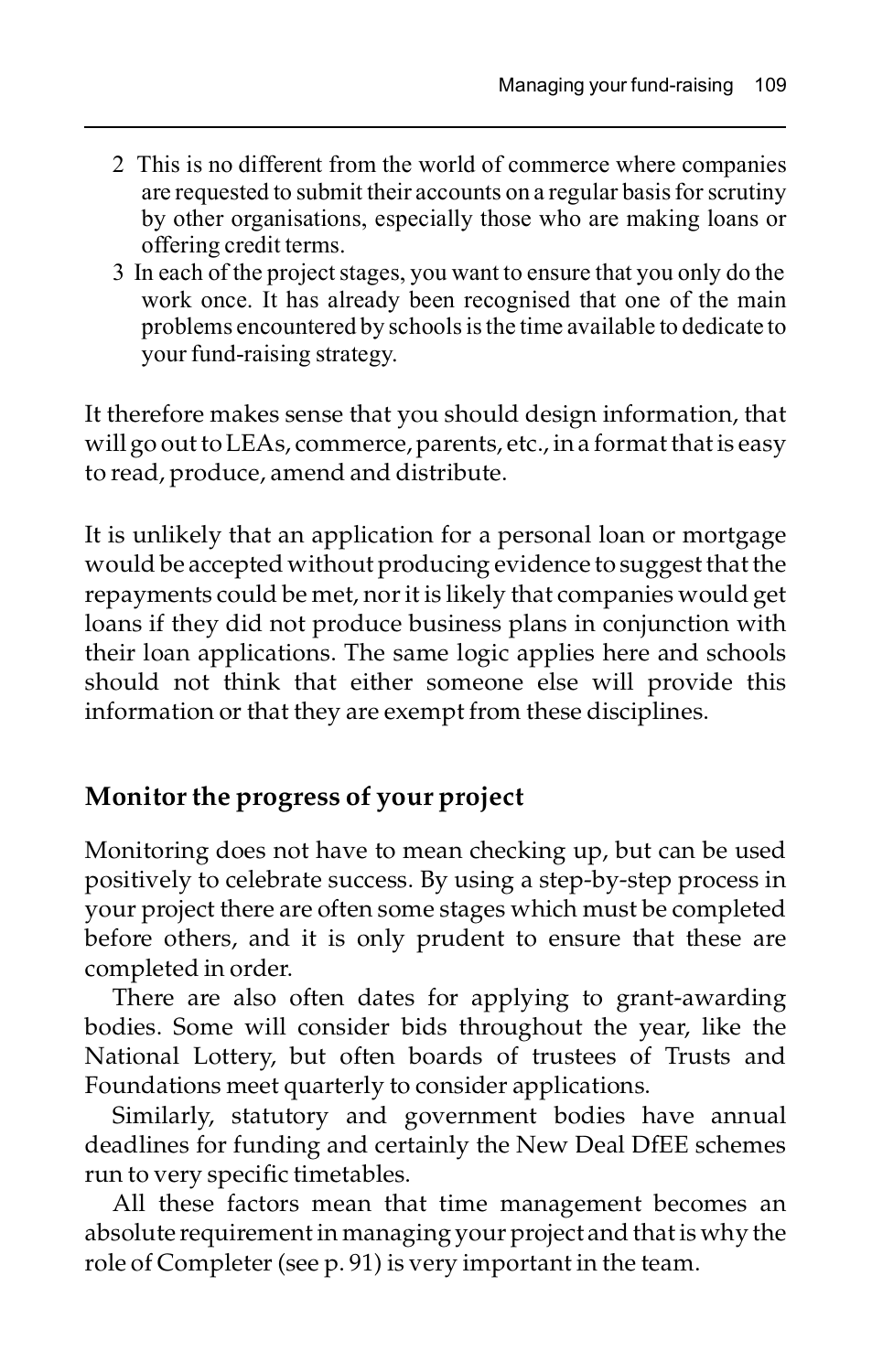Yes, deadlines have to be met, because if you submit your bid after the designated date, it will not be considered and then it is all a waste of time, effort and opportunity. Finally, there can be a remarkable sense of achievement that can be gained from meeting the deadlines and completing the project stages.

#### **Ways of overcoming some of the hurdles**

Finding funds can never be guaranteed, but you can be certain that there will always be hurdles to overcome – some expected, some not – but there will also be ways to remove, go round or get over them. Often the only difficulty is identifying the right solution for you.

The best advice is to seek advice. Continuing to network will find shared experience which, even if not relevant to your scheme, may generate an idea for the removal of a stumbling block which was preventing progress in your initiative.

Other education establishments (schools, universities, colleges, or LEAs), EDPs, TECs, libraries, the Citizens' Advice Bureau and Community Centres may be willing to help you find the missing piece to your jigsaw.

Within your own school a brainstorming session or ideas forum may bring the solution. Often these are the most simple or obvious, and they may help to keep your project on the right lines or move it in a new direction where success may be more achievable.

There are many organisations such as the Charities Aid Foundation and the Directory of Social Change who have a immense amount of experience in fund-raising, and if there is not an obvious answer they may be able to put you in touch with someone who is involved in a similar project.

Perseverance is the key word in fund-raising projects. There are few examples of success first time round, although there have been some lucky coincidences.

Some of this good fortune has been generated by schools whose approach has been characterised by a clear focus, a known community need, and a strong awareness of the partners that they believe would be interested.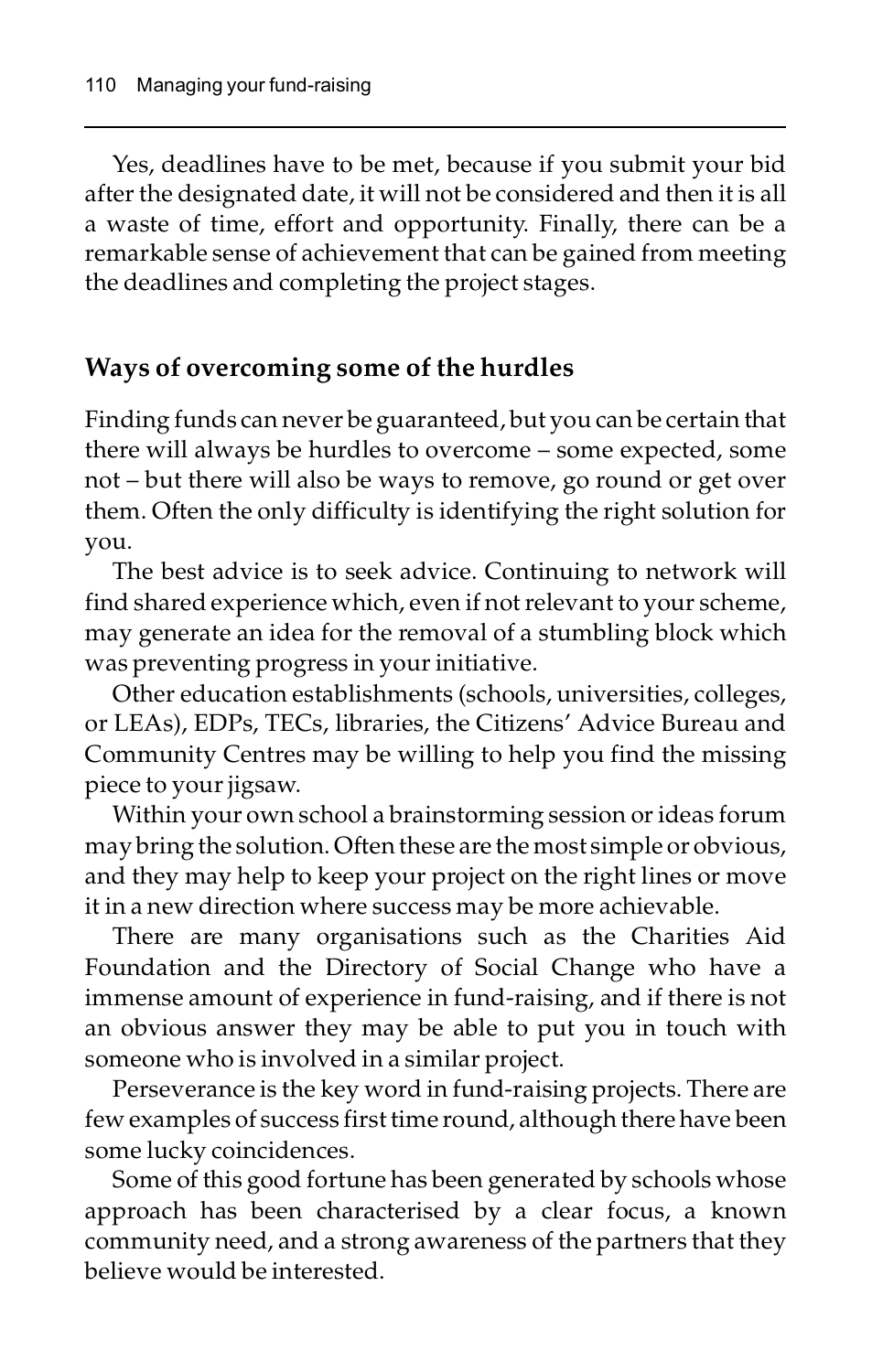# **Using a project management consultant**

Not only are there plenty of schools who have successfully raised funds through projects involving partnership funding, community association and government initiatives, but there are more and more project management consultants who are recognising that their expertise can be of as much use in public services as in commercial enterprises.

# **Case study**

In a high school in Bolton, the Head, recognising the lack of fund-raising expertise in the school, hired a professional consultant. The first task carried out by the consultant was to do an investigation on the funds the school needed to raise and for what purposes.This resulted in an initial target of £150,000 being set, together with a plan of action which involved the strong support of the school's parents association.

The focus of the fund-raising was a new sports hall, and meetings were set up in which plans were laid out for all interested parties. All the work for these meetings – the displays, documentation, brochures, handouts, etc. – was designed and produced by the consultant.

These meetings raised support from the LEA, the local sports community, and nearby primary schools. This support encouraged the school, especially the parents, to forge ahead with fund-raising events which, with local donations, ensured that the target figure was passed, eventually standing at £160,000. These endeavours have now been matched by a £100,000 grant from the Sports Council bringing the project close to a point of delivery.

The Head is adamant that the project would not have succeeded without the professional input of the fund-raising consultant and, while there were initial reservations regarding the cost of such consultancy, the investment has proved worthwhile.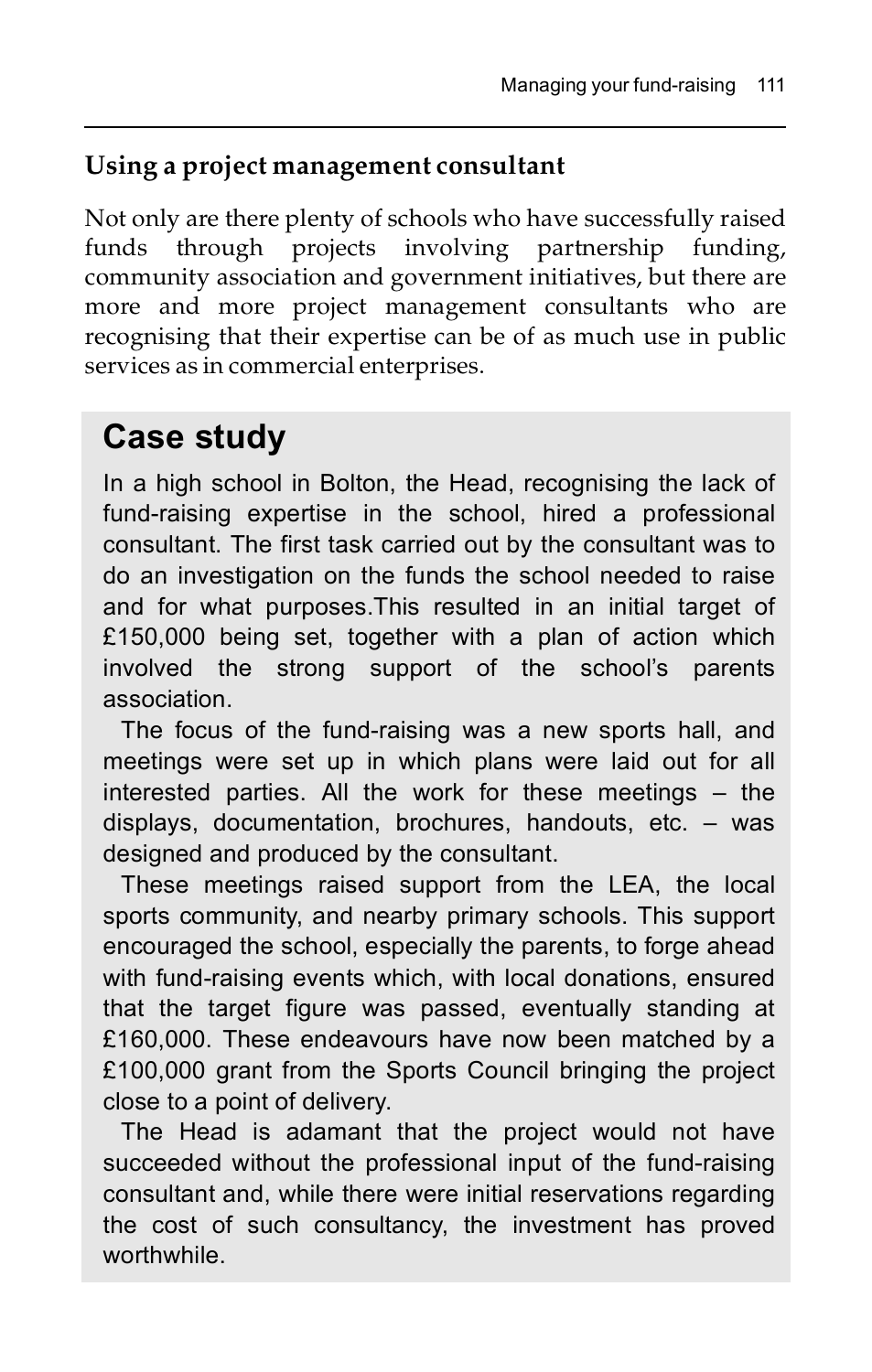There has been hard work from the project's supporters group – the staff and parents – and vital support from the LEA but, with patience, and on occasions a thick skin, the project has reached its goal.

#### **Learning from others' experiences**

Everyone has become used to the more direct sales techniques in certain commercial fields. One or two of us may have stopped to think how thick-skinned telephone sales personnel need to be after they have interrupted the umpteenth teatime of possible customers. There is certainly no need for projects to be marketed in a similar manner, but there is a great deal to be learnt from positive sales techniques in commerce.

The more innovative companies have focused their sales campaigns on clients whom they believe will be interested in their products, rather than a scatter gun approach. They have identified the benefits that their products can offer, and these are the foci of their campaign.

Your fund-raising aims need to be attractive, desirable and creative. State schools have only recently entered the world of marketing, and while some still have a lot to learn, many are taking these lessons into the area of fund-raising and finding that the success rate can be as high as in the world of commerce.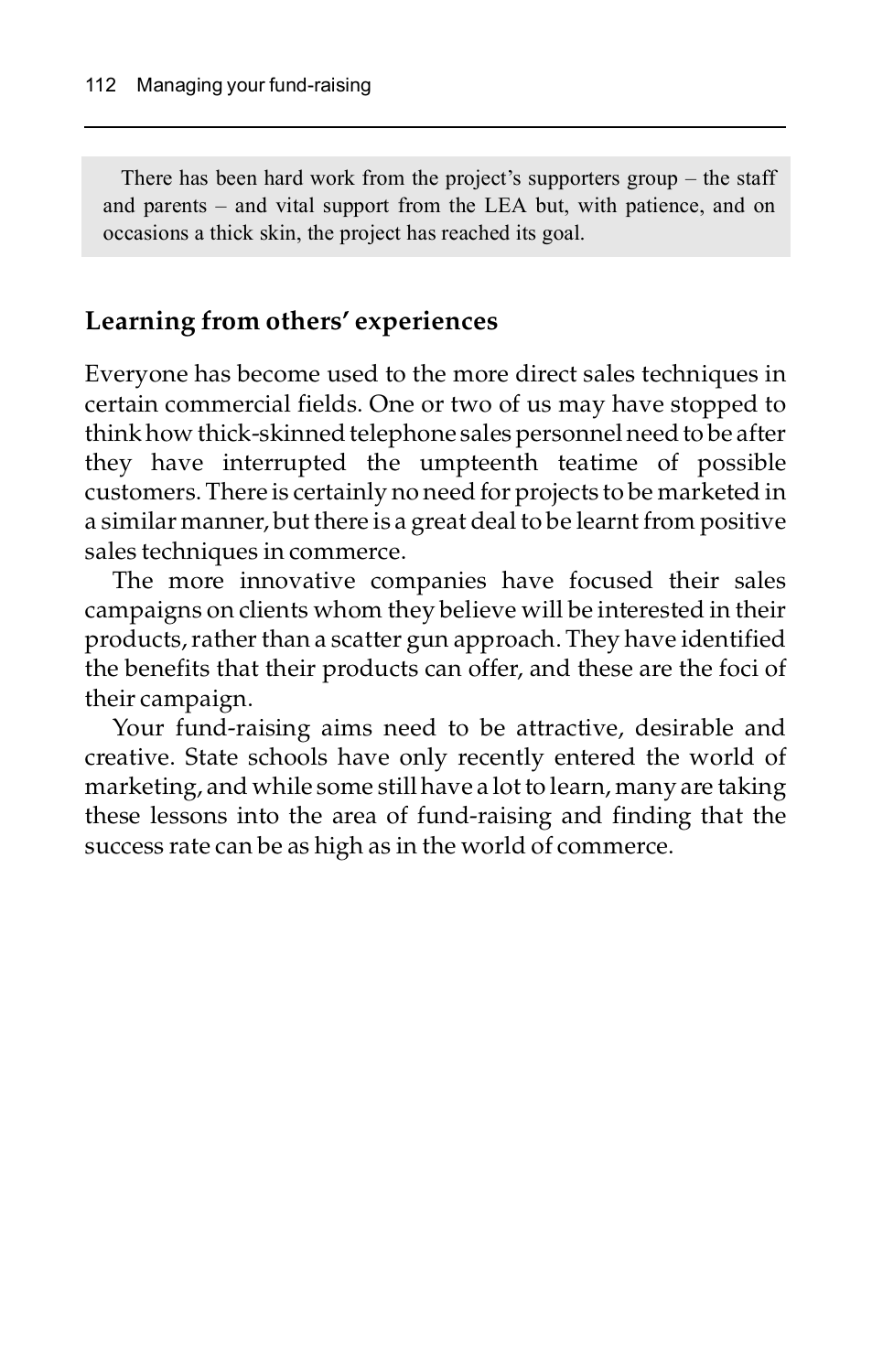# **Keeping the fund-raising momentum going**

This final chapter is concerned with assessing the achievements of your fund-raising, identifying the lessons that your school has learnt from your fund-raising journey, and how these experiences can be used in future schemes.

#### **Have you reached your fundraising destination?**

This is of course very dependent on where you wanted to go. This is an obvious statement, but one which has been emphasised throughout this guide. In Chapter 1, the question of where to start brought out the values of doing your homework at an early stage in order to identify the aims of your fund-raising initiative.

Throughout the early chapters of this guide, it has been continuously stressed how important it is to choose your fundraising focus, and how this focus needs to be in line with your school's strengths and matched to your local community needs. Being able to have clarity of focus at an early stage will enable you to assess the success of your project.

This clarity assists greatly in identifying which schemes or funding initiatives are open to your school and which organisations may support your cause. In Chapters 6 to 8, the approach that your school takes, and the style of fund-raising that you decide to take, will assist you in reaching your objectives.

There are obvious ways of judging whether the aims and objectives of your fund-raising strategy have been achieved: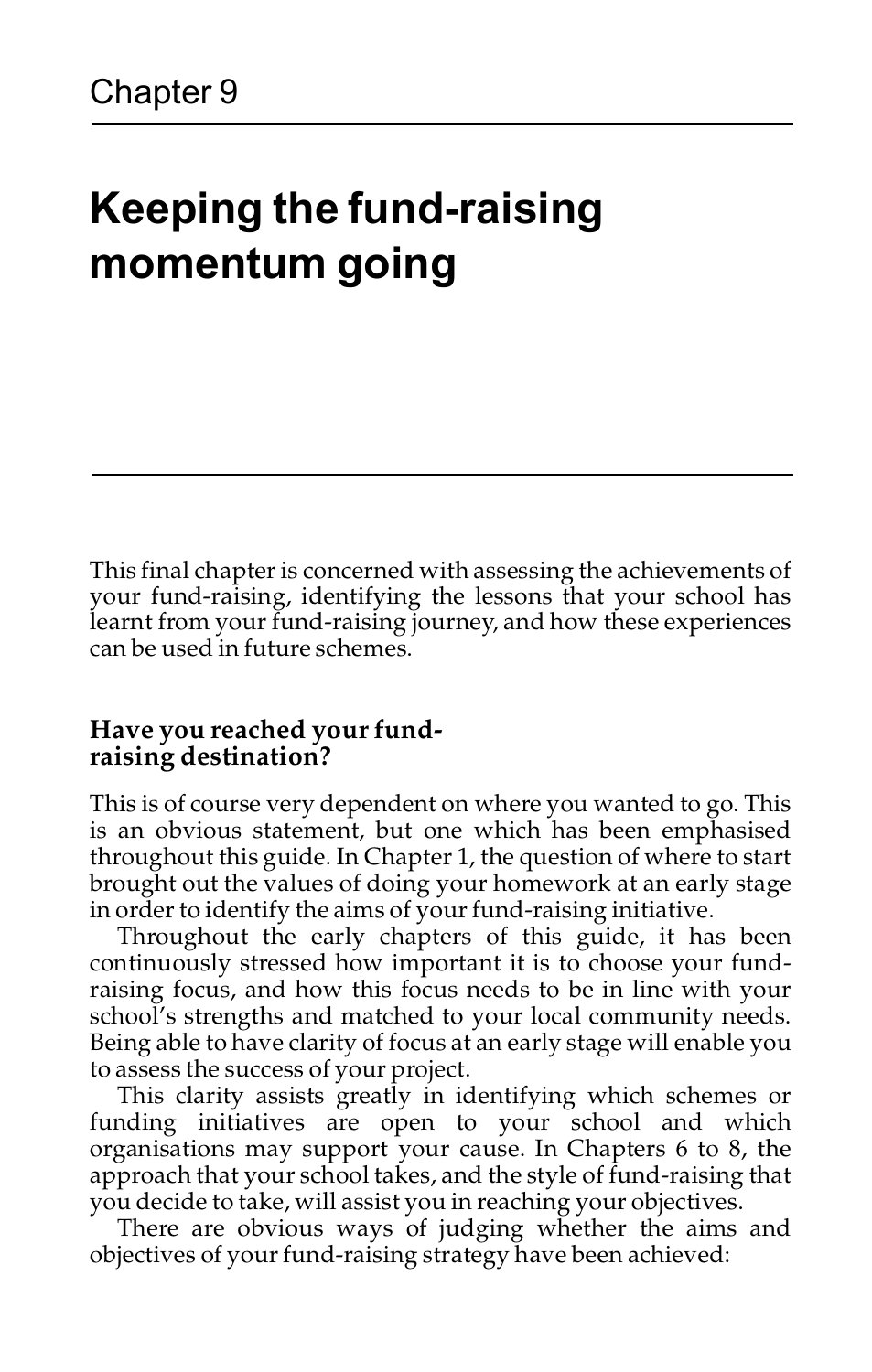- your new building may be built or classrooms refurbished;
- you may have reached your funding target;
- you have received confirmation of a National Lottery grant;
- you may have started your literacy programme;
- you may have enabled a group to visit a theatre, an art gallery or made an exchange visit with another European school.

All of these, and many more examples, will bring your project to a satisfactory conclusion, having raised extra funding to 'make it so'. However, the ends will only be satisfactory if the means have provided both experience and achievement to your school.

## **Why do you need to keep the fundraising going?**

Fund-raising should not be a one-off experience. The success of your first project is the hook for future partners. Organisations like to be associated with success, and your school's ability to show that it can achieve its targeted resource aims will help to bring more partners on board in the future.

There are also many lessons to be learnt from the experience of your first fund-raising scheme, from community contacts to project management. These should not be filed away as completed assignments, but utilised in many of the other initiatives that your school can be involved in.

Many schools have found their first fund-raising project has been a springboard for other initiatives, not always involving finance.

More and more curriculum areas are welcoming commercial support, which can be linked to grants from Trusts and Foundations. Literacy and numeracy schemes are coming to the fore to match initiatives involving computers and new technology.

Similarly, social issues, already covered in the pastoral education offered in schools, are finding funding support from the 'social conscience' of many businesses, linking with trusts, such as the Prince's Trust and Barclays Bank 'New Futures' Programme, to make a difference in the local community.

The school's local profile is usually heightened in such initiatives, and as you have made more friends and partners, they too will proffer ideas for you to consider as future ventures.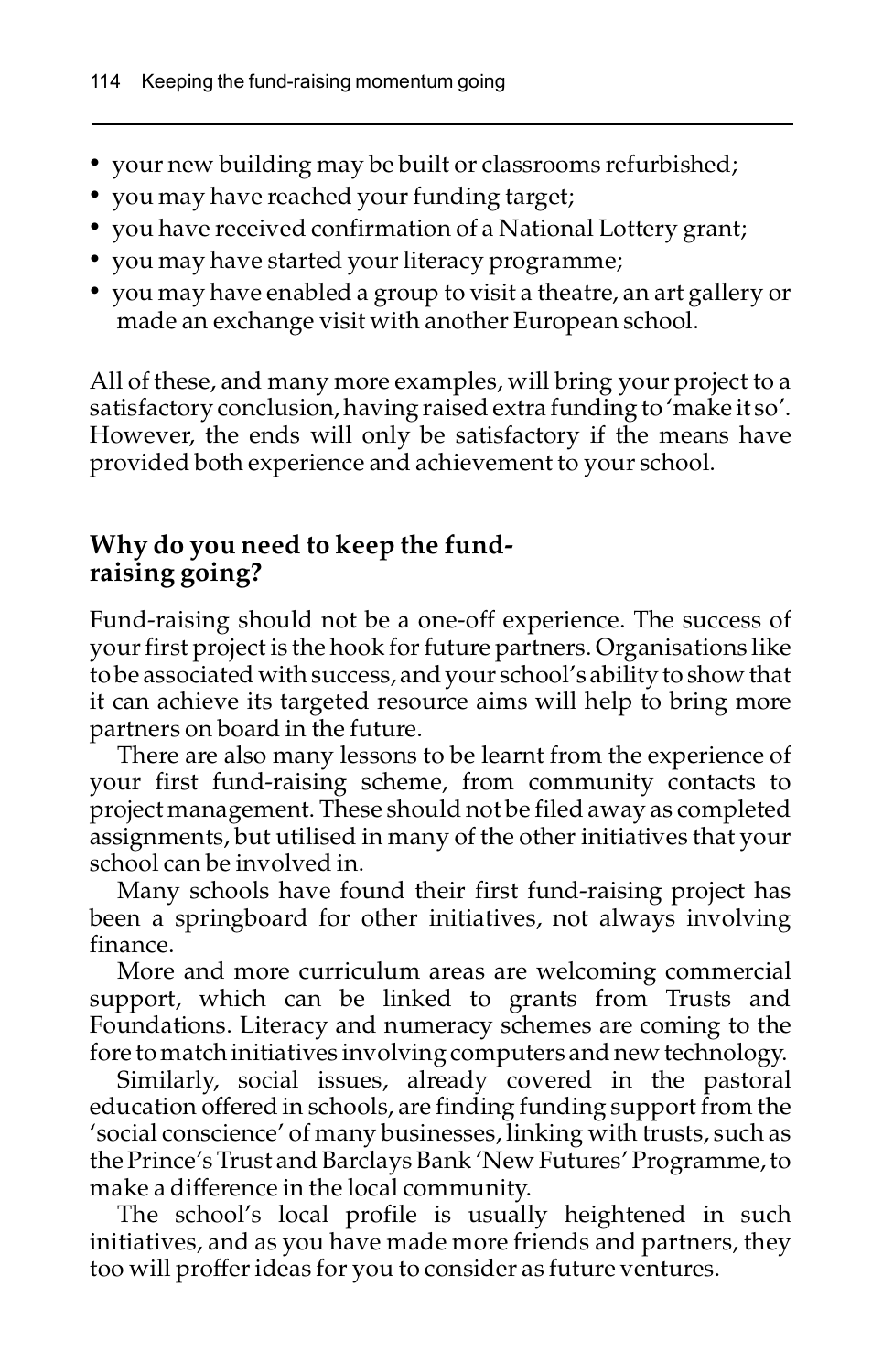# **Case study**

The community college in East Sussex that gained Sports College status and has become a focal point for local ICT training with its LEARN centres (see case study on p. 81–2) has continued on a fund-raising programme that has netted over £1 million in three years.

Following their initial success the college has gained the following awards:

- an Arts for Everyone award of £5,000 in May 1997 in a scheme involving artists in residence working with college Arts students;
- in the area of after-school activities, the college has gained awards from Education Extra in the last three consecutive years, together with £1,000 from the Prince's Trust in recognition of their after-school study facilities.
- environmental schemes have also benefited the local community, with the college winning an Eco-School award from East Sussex County Council, and winning a £7,000 grant in the Barclays 'New Futures' programme.
- the college takes part in the DfEE Independent-State School Partnership, working closely with a school in nearby Mayfield, earning the college £19,000 extra funding, while maintaining close ties with the University of Sussex in Brighton.

In most case studies, one common element has been the passion of the fund-raising missionaries. Many comment on how staff in their own schools are beginning to develop their own departmental fund-raising ventures using the same strengths and approaches gained from whole-school initiatives.

Likewise, they are pleased to note that some of the secondary educational benefits can be measured in terms of improving standards, such as:

• an increase in annual admissions to the school: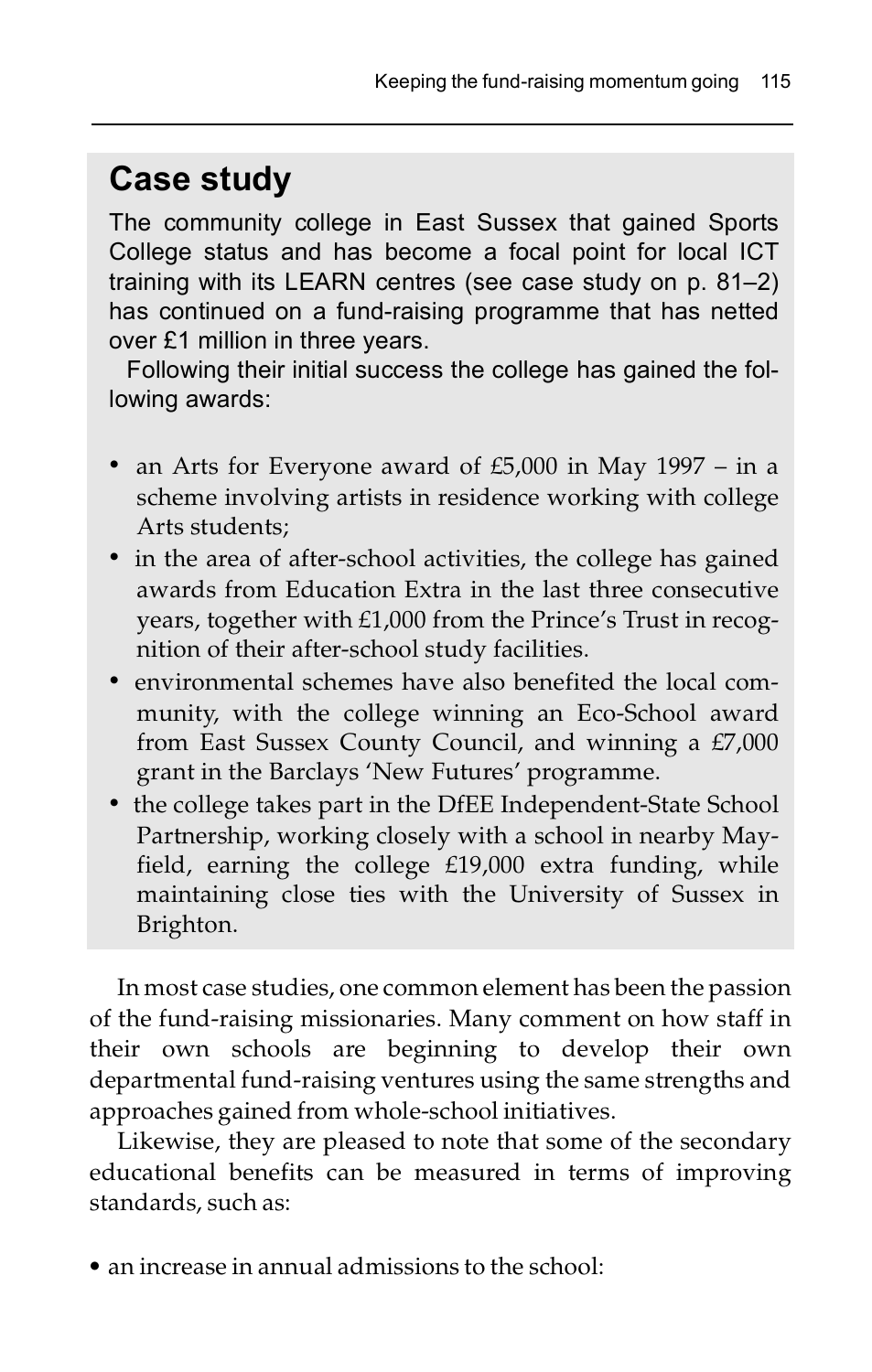- a decrease in truancy rates;
- an increase in examination performance;
- a decrease in vandalism and repair costs;
- an increase in pupil opportunities for curriculum or pastoral visits.

# **Case study**

A Berkshire secondary school has turned failure into success. When it failed to secure either a Technology College application or a Millennium Lottery grant, it used the experience to become national pace-setters in ICT provision in schools.

It was during their work for Technology College status that the school attracted support from companies such as ICL, Panasonic and Griffin & George. These partnerships resulted in donations of state-of-the-art ICT equipment, enabling the school to become fully conversant with the educational opportunities of the Internet.

Attending conferences on opportunities for European funding has resulted in obtaining funding under the EEC Lingua project which has financed work experience in Italy, and a link through the Internet with a school in Sweden. This link has resulted in an environmental project which has gained the further support of both local borough and county councils.

The in-house facilities developed by the school, through these initiatives, are able to offer ICT training to the local community.

The school is continuing the strategy, learning from their experience – including their mistakes – and intend to put in again for Technology College status, and to consider applying for a National Lottery bid to improve their sports facilities. Good luck to them.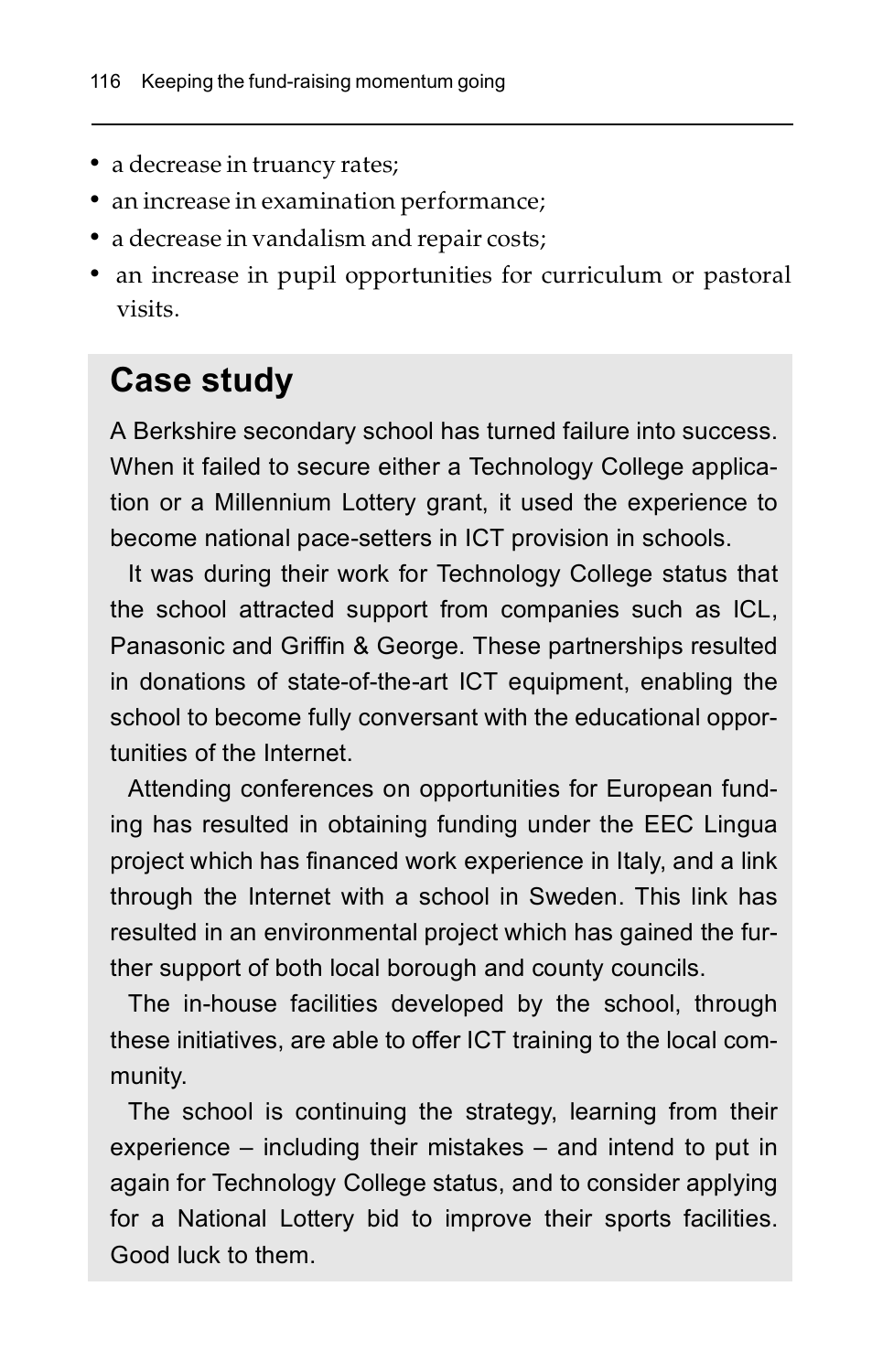#### **How can your school keep the strategy going?**

As detailed earlier, your fund-raising strategy needs to be part of, and a counterpart to, your annual development planning process. In the same way that subjects such as pupil development, academic achievement and school performance are now monitored year-onyear, so must fund-raising. Your school needs to celebrate its successes in this field – however small – and use the experiences to improve its resources.

Although there has not been any research carried out on the topic of the benefits of fund-raising schemes, there is a consensus that the secondary benefits of such projects  $-$  improved staff morale, better community involvement at the school, raising educational standards – are a major incentive for continuing such a strategy.

There may be opportunities during school training days to involve other staff in such schemes or have a debate on the success of your first scheme to see whether there are staff ready to take on the lessons learnt in new ventures.

However you approach it, keeping the strategy alive will enable your school to reap all the benefits of such schemes.

#### **Keeping contacts 'warm'**

Projects will always throw up contacts who express an interest in the school but may not have a part to play in your current project. Keeping a database of these for future reference saves a great deal of time and effort in future projects.

Ways to keep these contacts informed and in touch with the school have already been covered (see Chapter 3) but it is important to make sure that all the good work does not finish when your first project achieves its goal.

You could develop a 'Friends' Association at your school with copies of regular newsletters and hold social gatherings. Even better if the newsletter is sponsored by a local company, and written and edited by the pupils at your school.

Some of the DfEE initiatives involve commercial sponsors becoming members of the governing body, and the lesson of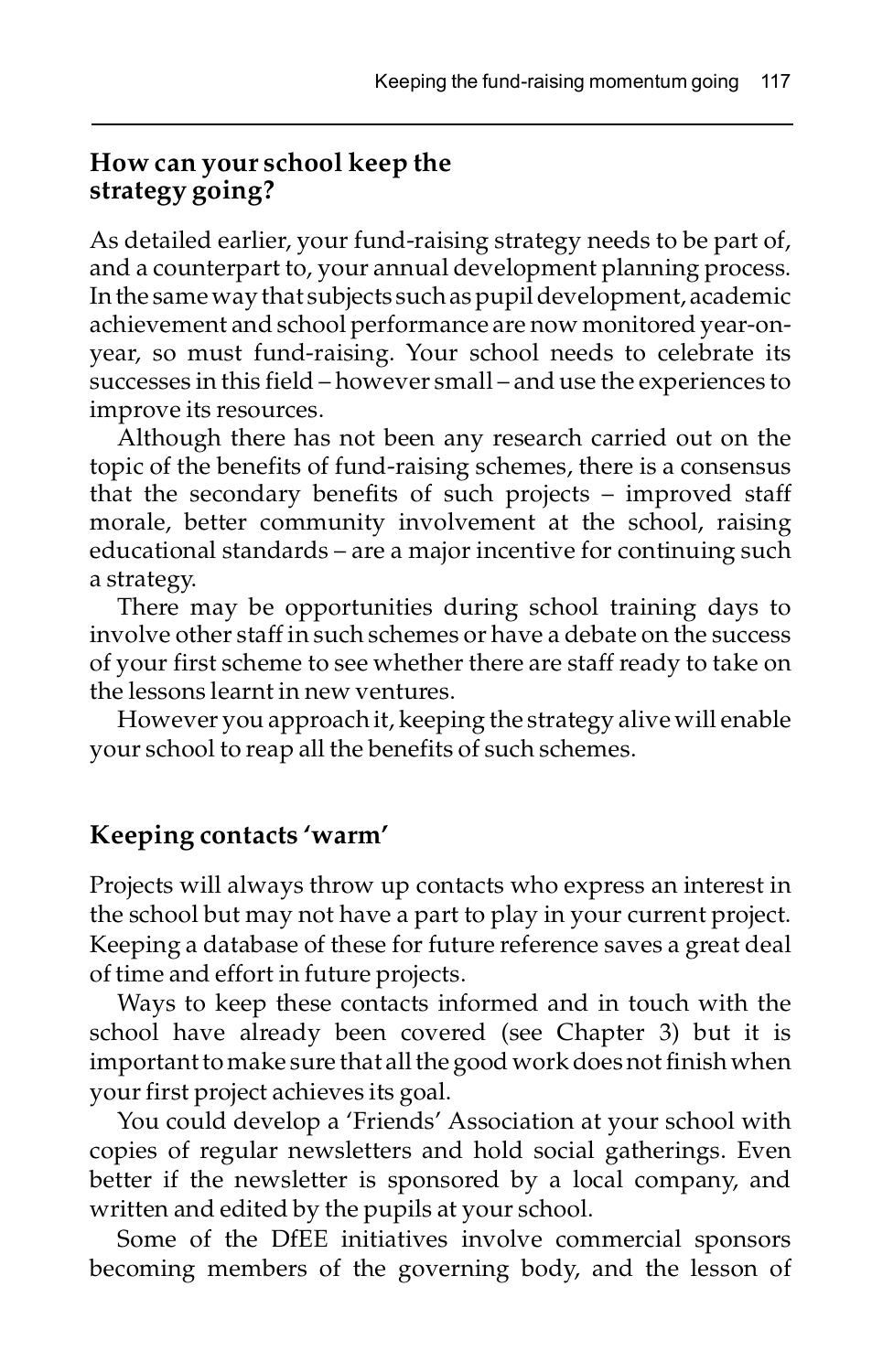getting to know both your local politicians and LEA officers will reap dividends.

In short, your school must continue to network with commercial organisations, grant-awarding bodies and others who can help your school to improve its resource base.

This guide has shown that there are plenty of schools who will not accept the current situation of under-funding in education. It also has provided your school with many examples of the types of funding initiatives that are available to schools.

Keeping up with educational newspapers, magazines and journals may not always be high priority, but in these publications you will not only find more examples of organisations bucking the under-funded trend, but also contacts and details of conferences and seminars where more information and assistance can be found.

It is hoped that the success of other schools will encourage you to set up your own fund-raising strategy, and that, following the recommended approaches and advice proffered in this guide, you will begin to formulate project ideas for your own school.

In conclusion, fund-raising in education can be considered to be more than just a money-raising exercise but it needs commitment from school managers and teachers who may just occasionally have to be bold and take risks.

Sir John Harvey-Jones would say, 'Make it happen', and Captain Jean-Luc Picard on the bridge of the Starship *Enterprise,* would command his crew to 'Make it so', but maybe the best advice comes from Sir Bob Salisbury, headteacher at Garibaldi School, Mansfield: 'Modern schools need teachers who have the courage to shake off the handcuffs, take risks and make mistakes.' Many schools have taken up the gauntlet – why not your school?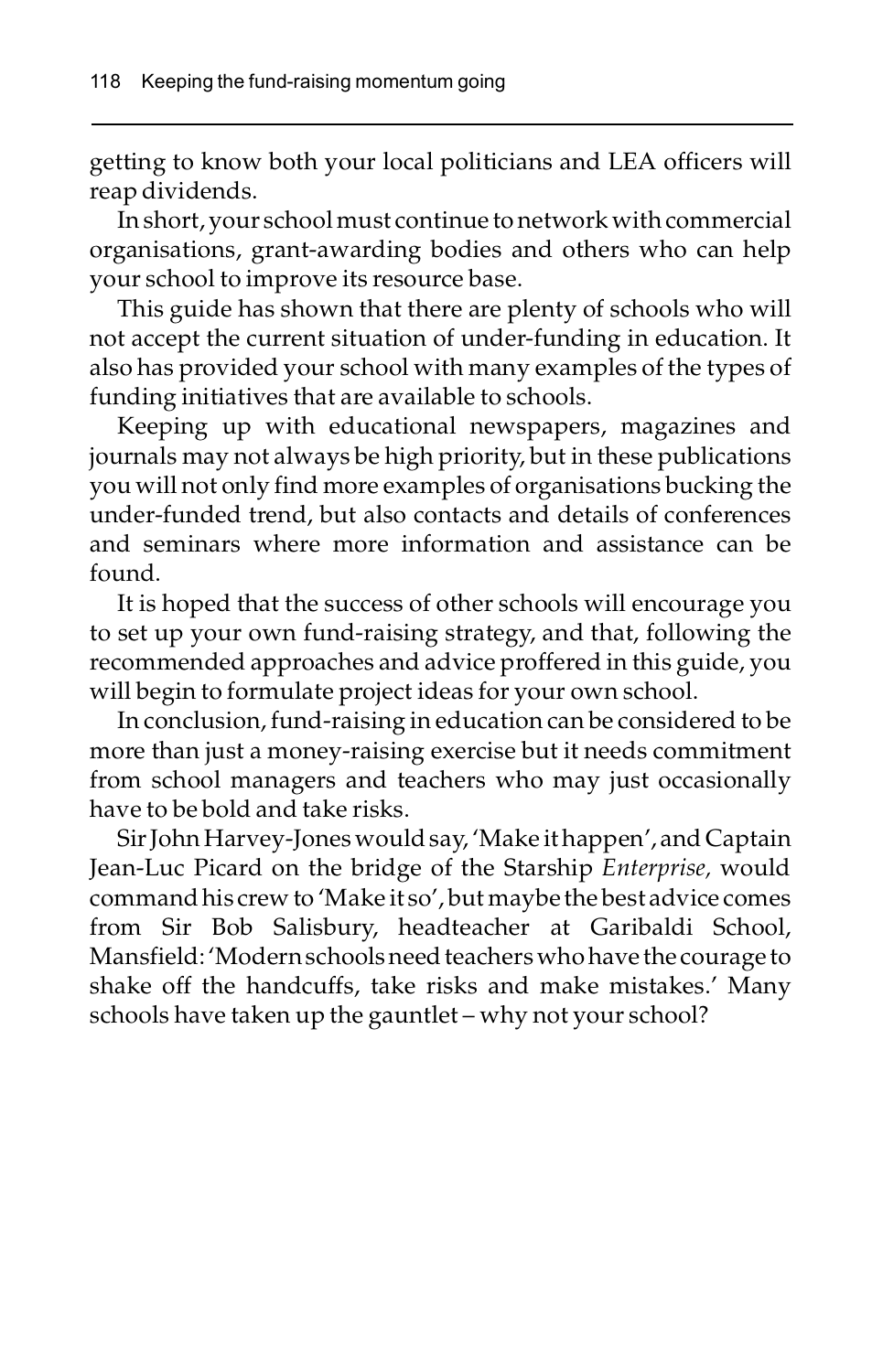Here is a list of general guidelines for fund-raising in education:

- the project needs to have clear, achievable aims;
- projects should have their roots in school development planning, based on sound educational values;
- the project has to be worthy of support, and be attractive;
- the project should be based on an area of success or known expertise within the school;
- in certain circumstances there is an absolute necessity to link the project to a recognised need in the local community;
- the project must be backed by a professional approach, and the school must ensure that resources, especially time, are available to see through each stage of the scheme;
- the strategy and timing of the project need to be correct and well thought through;
- projects should show vision, innovation, originality and a good dose of lateral thinking;
- schools who have been successful have been determined, patient and persistent, and have not been afraid to learn from their mistakes.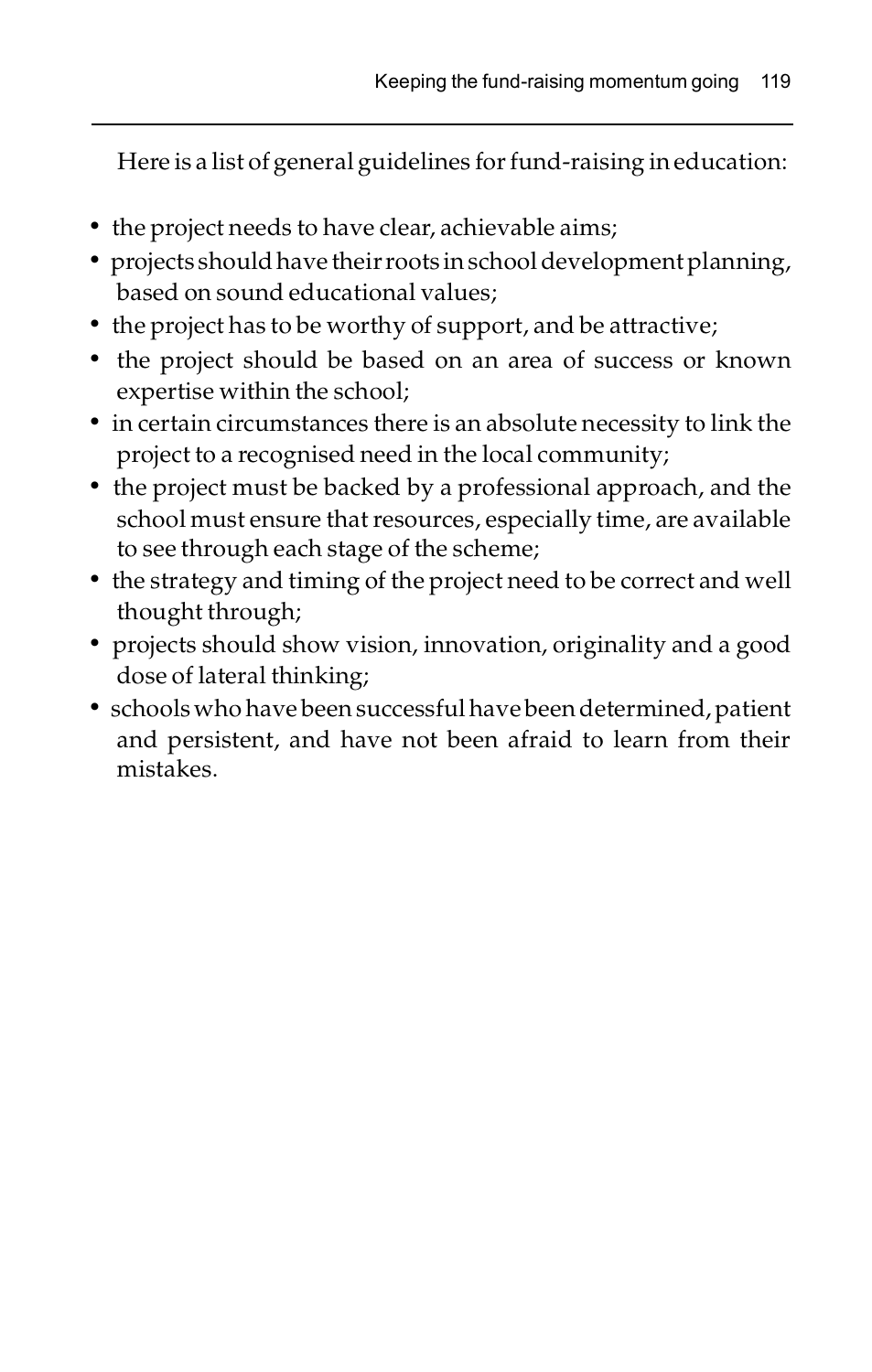# **Appendix 1**

Contact details

Throughout the guide there are references to the many agencies that are now involved in education fund-raising. Many of these are specifically detailed in Chapter 4, and contact details of these organisations are as follows.

#### **The Specialist Schools Programme**

Based at the DfEE at Sanctuary Buildings, Great Smith Street, London SW1P 3BT Tel: 0207 925 5000 Fax: 0207 925 6000 Public enquiries: 0207 925 5555 Website: www.dfee.gov.uk/specschl

#### *Technology Colleges Team*

Tel: 0207 925 5837/5838/5833/5419/5400

#### *Language College Team*

Tel: 0207 925 5807/6109

#### *Sports and Arts Colleges Team*

Tel: 0207 925 5484/5884/5622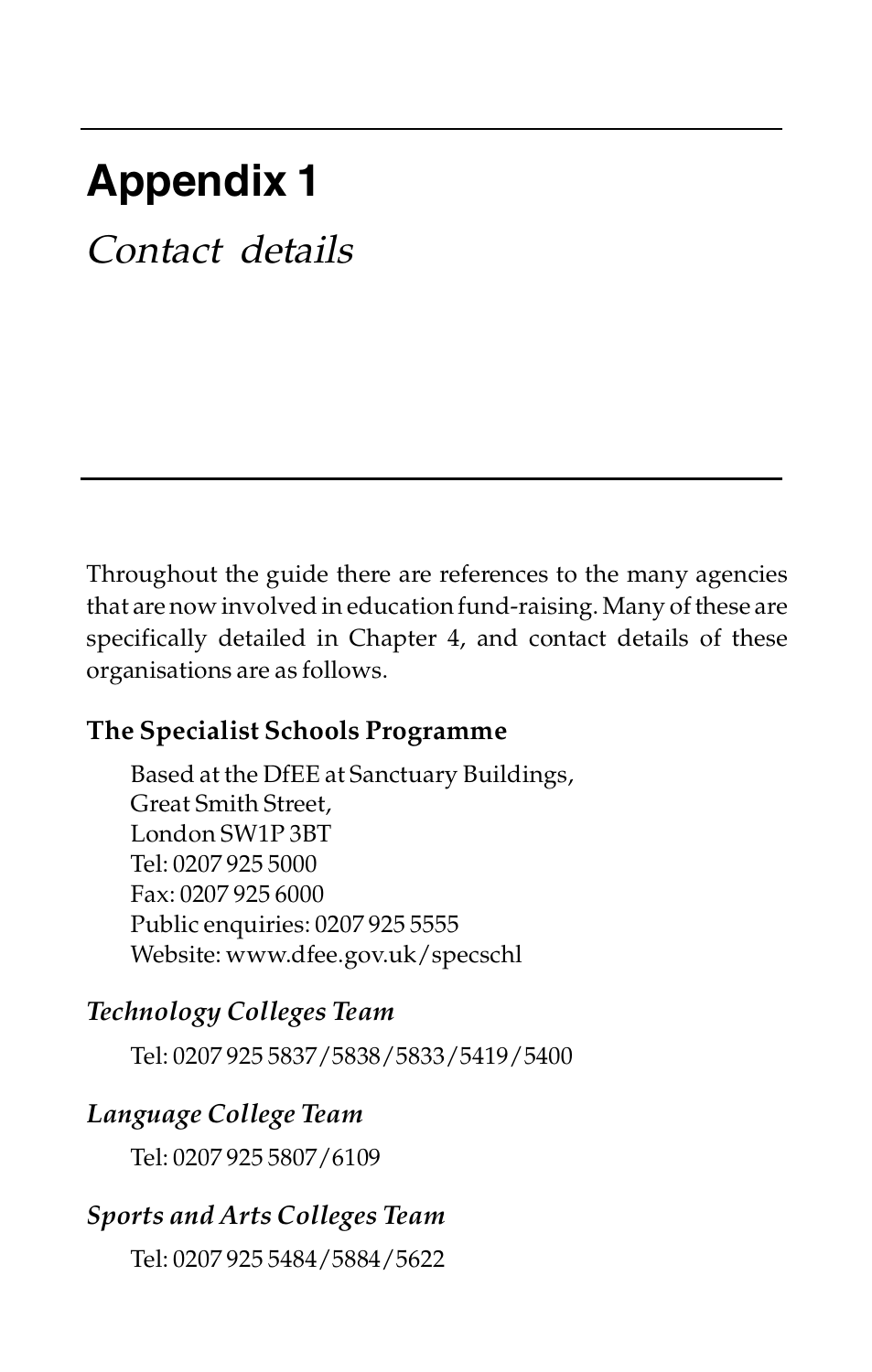## *Specialist Schools Unit*

Fax: 0207 925 6374

#### *Technology Colleges (TC) Trust*

23rd Floor, Millbank Tower (West), London SW1P 4QP Tel: 0207 802 2300 Fax: 0207 802 2345

#### *External Relations/Sponsorship*

37, Queen's Gate, London SW7 5HR Tel: 0207 581 7393 Fax: 0207 581 7388

#### *Youth Sport Trust*

3rd Floor, Woburn Building, 1–7, Woburn Walk, London WC1H0JJ Tel: 0207 388 4436 Fax: 0207 388 4434

# **Public Private Partnership (PPP) Projects for Schools**

The Schools Private Finance team are based at Area 3E of the Sanctuary Buildings address of the DfEE. Tel: 0207 925 5262 Fax: 0207 925 6987 Website: www.dfee.gov.uk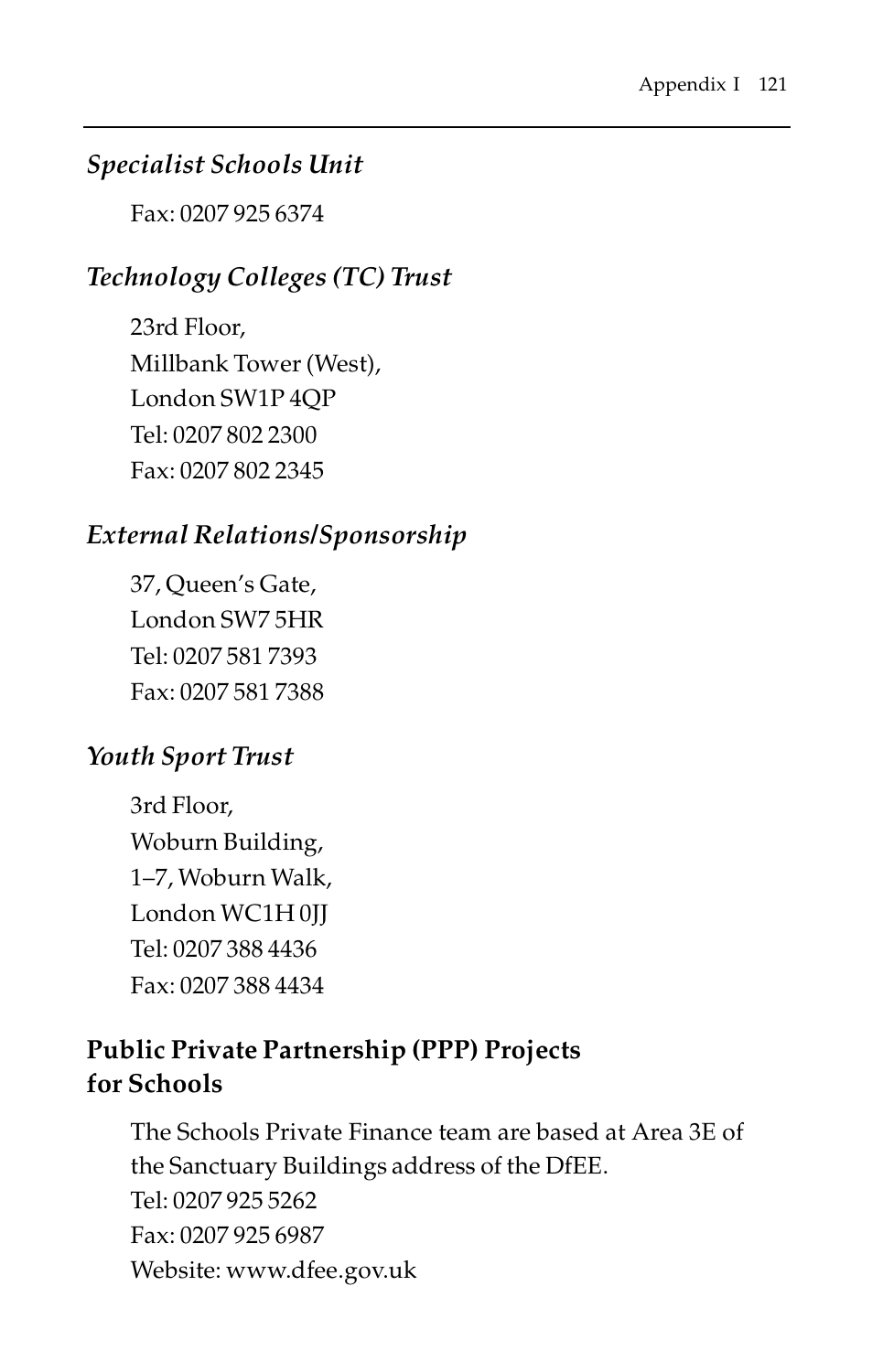## *Public Private Partnerships Programme (4Ps)*

The Local Government Association, 35, Great Smith Street, London SW1P 3BJ Tel: 0207 664 314

# **The NewDeal for Schools (NDS) Initiative**

The NDS Team are also based at the Sanctuary Buildings address of the DfEE. Contact can be made either through the enquiries number or their website: www.dfee.gov.uk/newdeal.

# **The National Lottery**

The best way to gain information on the National Lottery, especially on contact details, application forms and guidance information, is through the Internet websites:

National Lottery: www.lottery.culture.gov.uk Sports Lottery bids: www.english.sports.org.uk Arts Lottery bids: www.artscouncil.org.uk New Opportunities Fund: www.nof.org.uk

The following contact numbers are also useful:

#### *Arts*

Arts Council of England: 0207 312 0123 Scottish Arts Council: 0131 226 6051 Arts Council of Northern Ireland: 01232 667 000 Arts Council of Wales: 01222 388 288

# *Awards for All*

England: 0845 600 2040 Scotland: 0645 700 777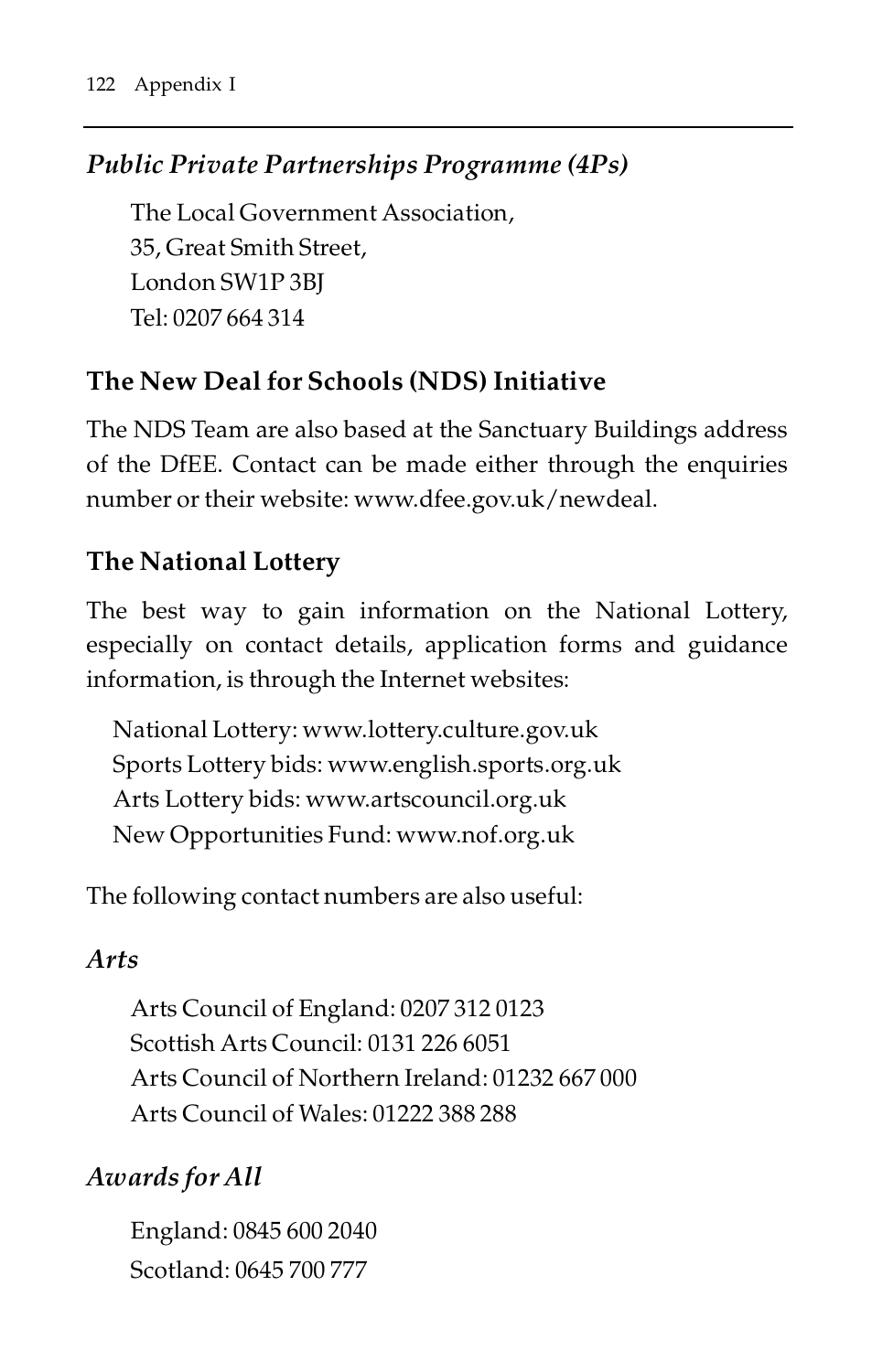# *Department for Culture, Media and Sport*

Tel: 0207 211 6200

## *Heritage Lottery Fund*

Tel: 0207 591 6041/2/3

#### *The Millennium Commission*

Tel: 0207 880 2030

#### *National Lottery Charities Board*

Application forms: 0345 919 191 General enquiries: 0207 747 5299

# *New Opportunities Fund*

General enquiries: 0845 0000 120 England: 0845 0000 121 Wales: 0845 0000 122 Scotland: 0845 0000 123 Northern Ireland: 0845 0000 124

#### *Sports*

English Sports Council: 0345 649 649 Scottish Sports Council: 0131 339 9000 Sports Council for Northern Ireland: 01232 382 222 Sports Council for Wales: 01222 397 571

# *European funding initiatives*

For a list of all MEPs and their addresses contact:

The European Parliament, London Office Tel: 0207 227 4300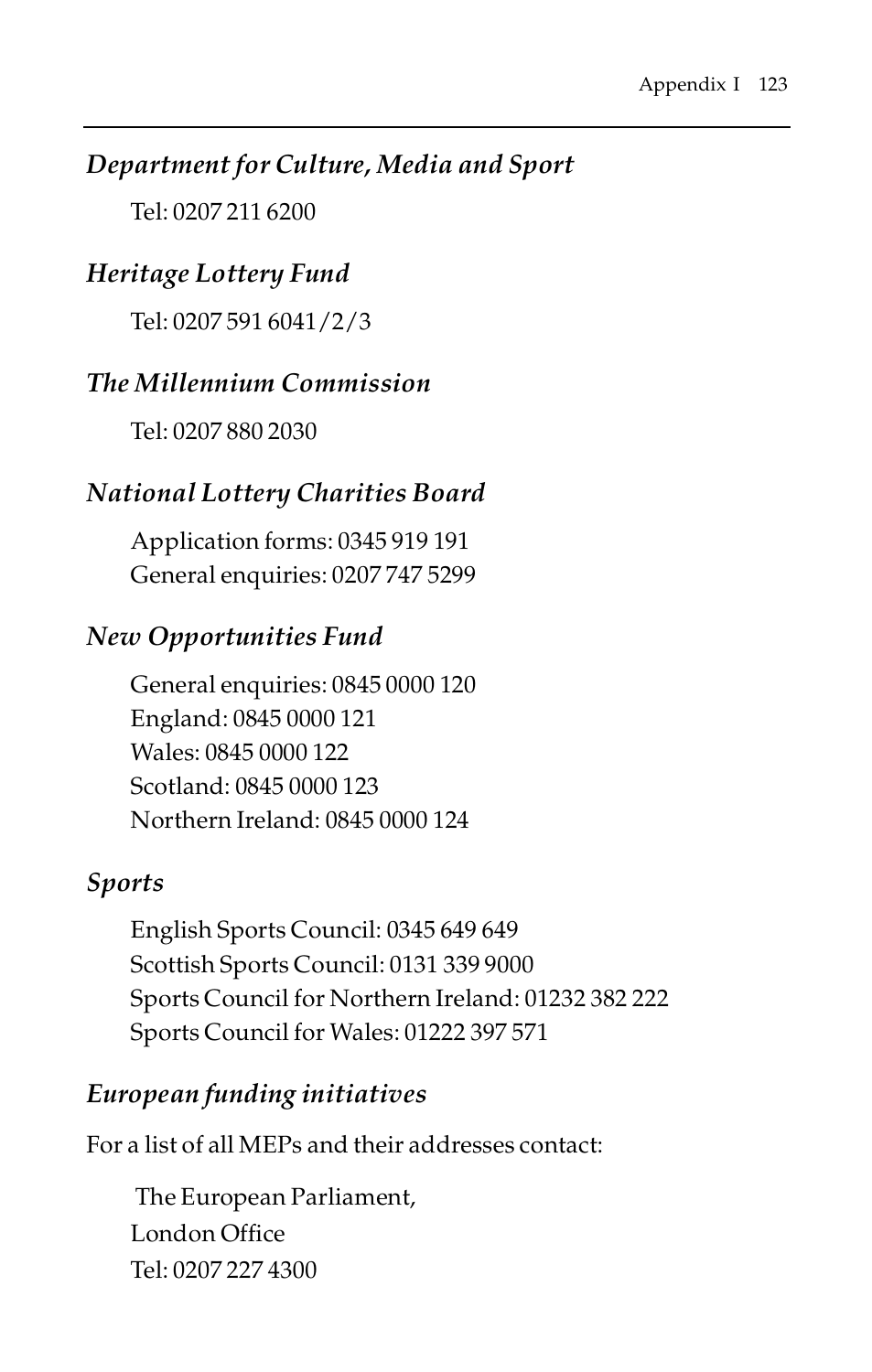The European Commission is based at:

Rue de la Loi 200, B-1049 Brussels, Belgium

Or contact the London Office:

Tel: 0207 973 1992 Fax: 0207 973 1900/1910

#### *Department of Trade and Industry (DTI)*

Education and Training Branch, Kingsgate House, 68–74 Victoria Street, London SW1E 6SW Tel: 0207 215 2859 Website: www.dti.gov.uk

The Socrates Series is managed by:

The Central Bureau for Educational Visits and Exchanges, 10, Spring Gardens, London SW1A 2BN Tel: 0207 389 4157 Fax: 0207 389 4426 e-mail: socrates@centralbureau.org.uk Website: europa.eu.int/en/xomm/dg22/socrates

Eurodesk is based at the Youth Exchange Centre at the Central Bureau for Educational Visits and Exchanges.

Tel: 0207 389 4033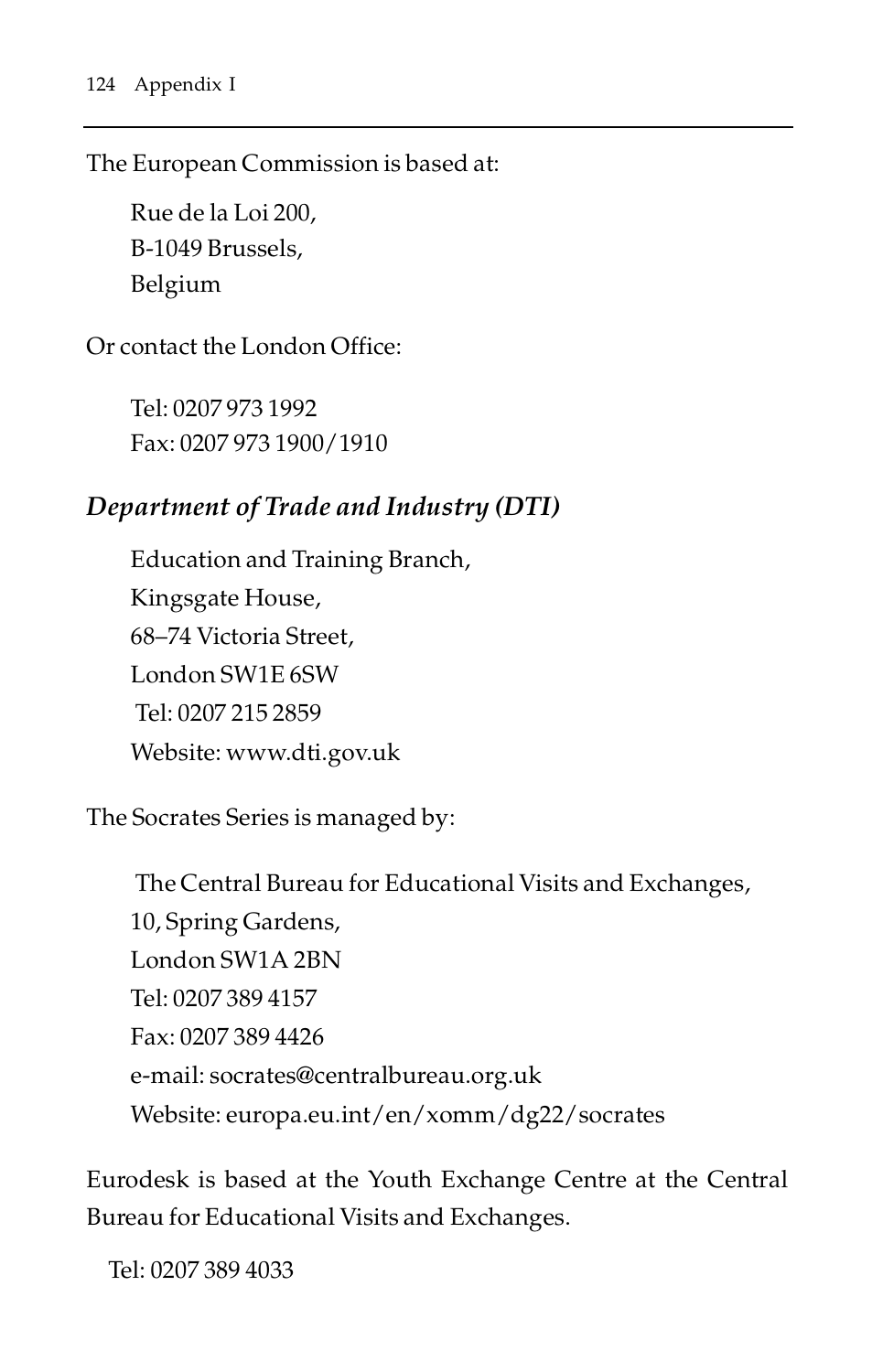The British Section of the Franco-British Council is at:

47/49 Strutton Ground, London SW1P 2HY Tel: 0207 976 8380 Fax: 0207 976 8131

#### **Contacts relating to Landfill tax schemes**

#### *ENTRUST*

154, Buckingham Palace Road, London SW1W 9TR Tel: 0207 823 4574

#### *The Landfill Tax help desk*

c/o HM Customs and Excise Tel: 0645 128484

#### **Grant-Awarding Trusts**

#### *The ADAPT Trust*

8, Hampton Terrace, Edinburgh Tel: 0131 346 1999

#### *BBC Children in Need*

Administration Unit, PO Box 7, London W12 8UD Tel: 0208 735 5057 Fax: 0208 576 8887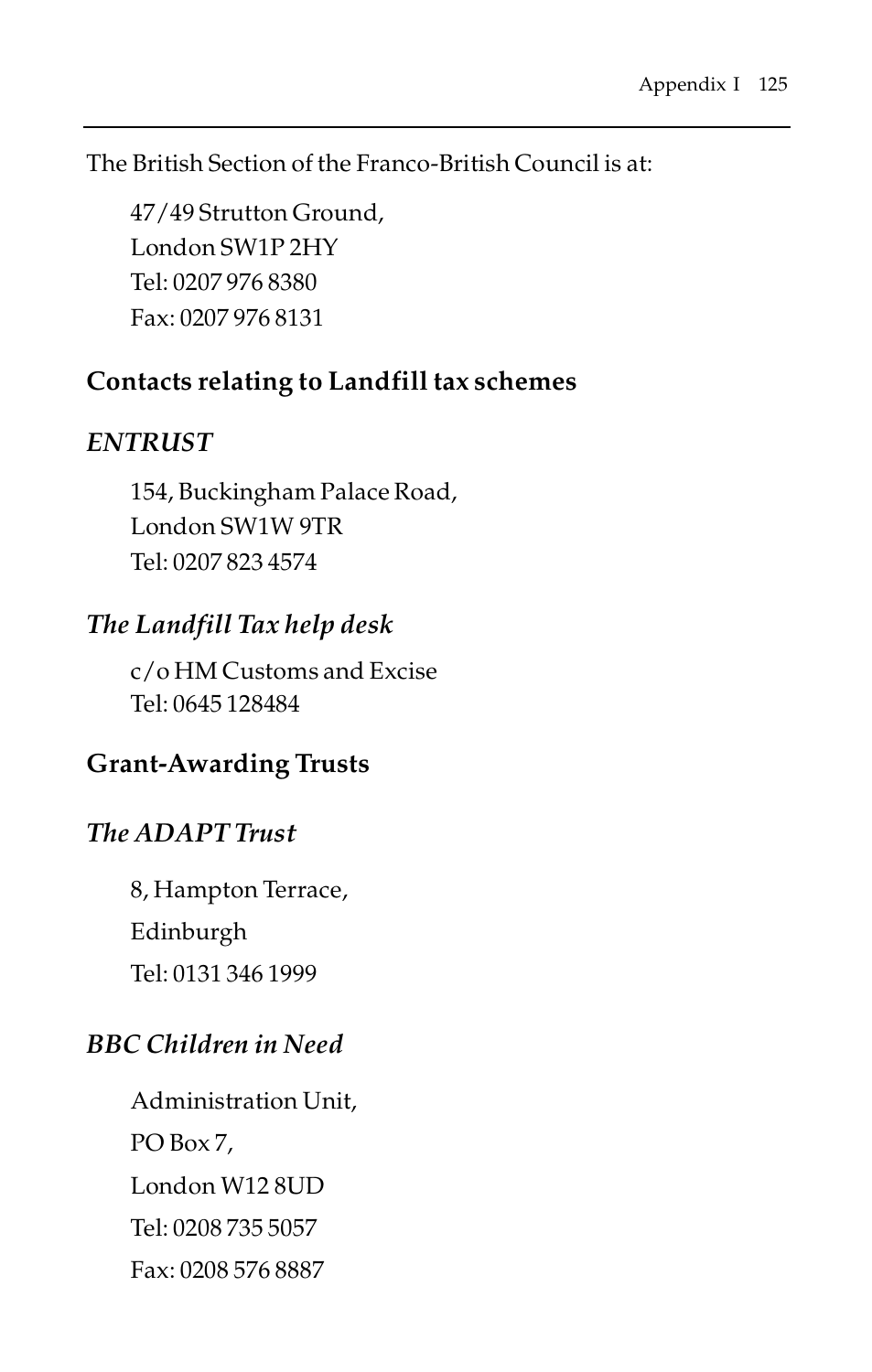#### *Calouste Gulbenkian Foundation*

98, Portland Place, London W1N 4ET Tel: 0207 636 5313 Fax: 0207 637 3421

#### *Sir John Cass's Foundation*

31, Jewry Street, London EC3N 2EY Tel: 0207 480 5884 Fax: 0207 488 2519

#### *Charity Projects (Comic Relief)*

74, New Oxford Street, London WC1A 1EF Tel: 0207 820 5555 Fax: 0207 820 5500

#### *Sir Cliff Richard (Charitable Trust) Ltd*

Harley House, 94, Hare Lane, Claygate, Esher, Surrey KT10 0RB Tel: 01372 467 752 Fax: 01372 462 352

# *The Foundation for Sports and Arts*

PO Box 20, Liverpool L13 1HB Tel: 0151 259 5505 Fax: 0151 230 0664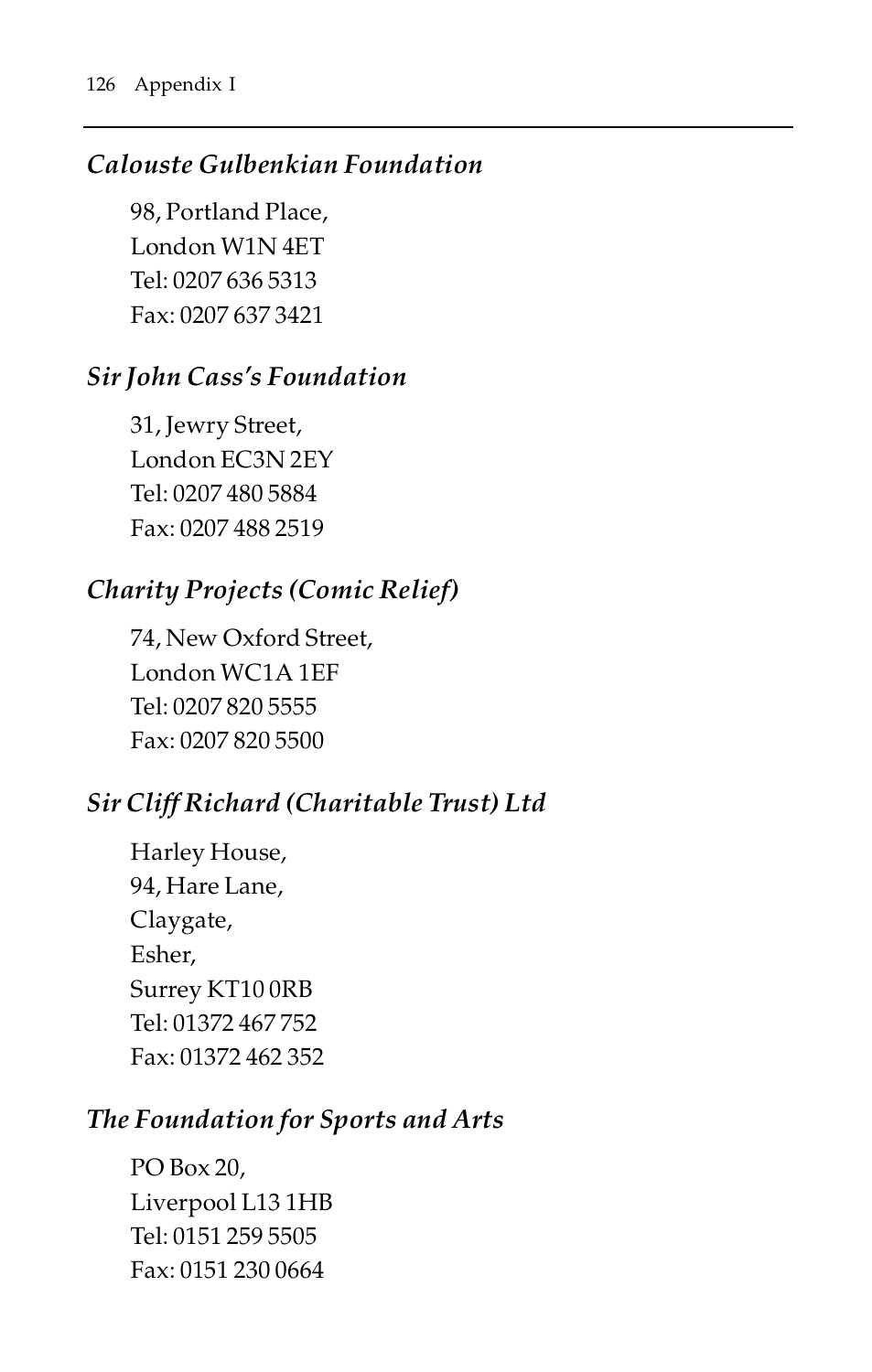#### *The Paul Hamlyn Foundation*

Sussex House, 12, Upper Mall, London W6 9TA Tel: 0207 227 3500 Fax: 0207 222 0601

#### *The Mackintosh Foundation*

Watchmaker Court, 33, St John's Lane, London EC1M 4DB Tel: 0207 405 2000 Fax: 0207 814 9421

#### *The Nuffield Foundation*

28, Bedford Square, London WC1B 3EG Tel: 0207 631 0566 Fax: 0207 323 4877

#### *The Prince's Trust*

18, Park Square East, London NW1 4LH Tel: 0207 543 1234 Fax: 0207 543 1200

#### *The Wolfson Foundation*

8, Queen Anne Street, London W1M 9LD Tel: 0207 323 5730 Fax: 0207 323 3241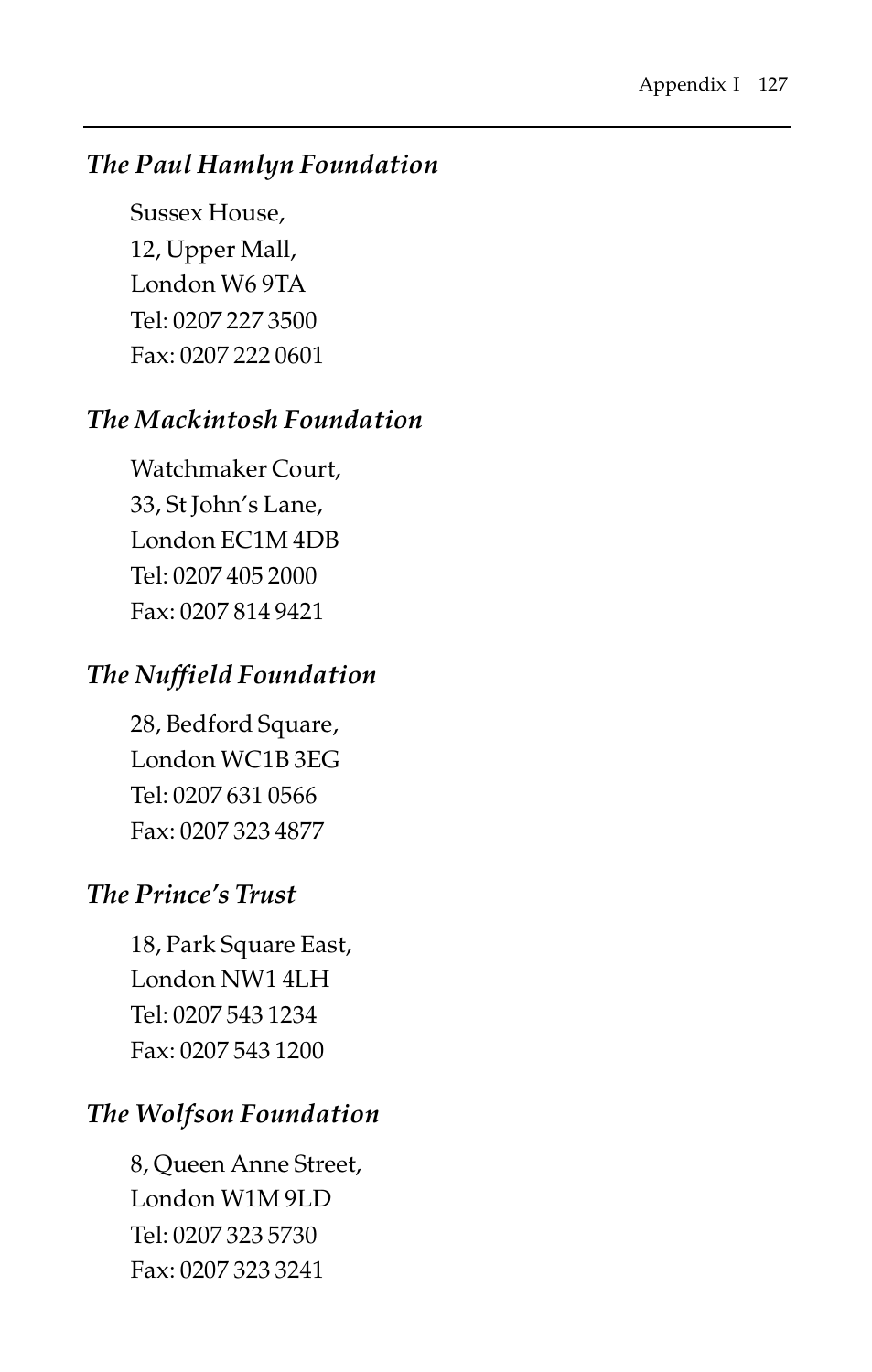#### **Commercial Support in Education**

#### *Allied Domecq Trust*

24, Portland Place, London W1N 4BB Tel: 0207 323 9000 Fax: 0207 323 1742

#### *Barclays New Futures Programme (Kellaway Ltd)*

2, Portland Road, Holland Park, London W11 4LA Tel: 0207 221 7883 Fax: 0207 229 4595

# *BT Schools Link/Education Service*

PPC8C, BT Centre, 81, Newgate Street, London EC1A 7AJ Tel: 0800 800 848

#### *ICI/Dulux*

Community Projects Office, PO Box 343, London WC2E 8RJ Tel: 01753 550000 Fax: 0208 998 3065

#### *Kodak Education Services*

Tel: 01442 845169 Fax: 01442 845180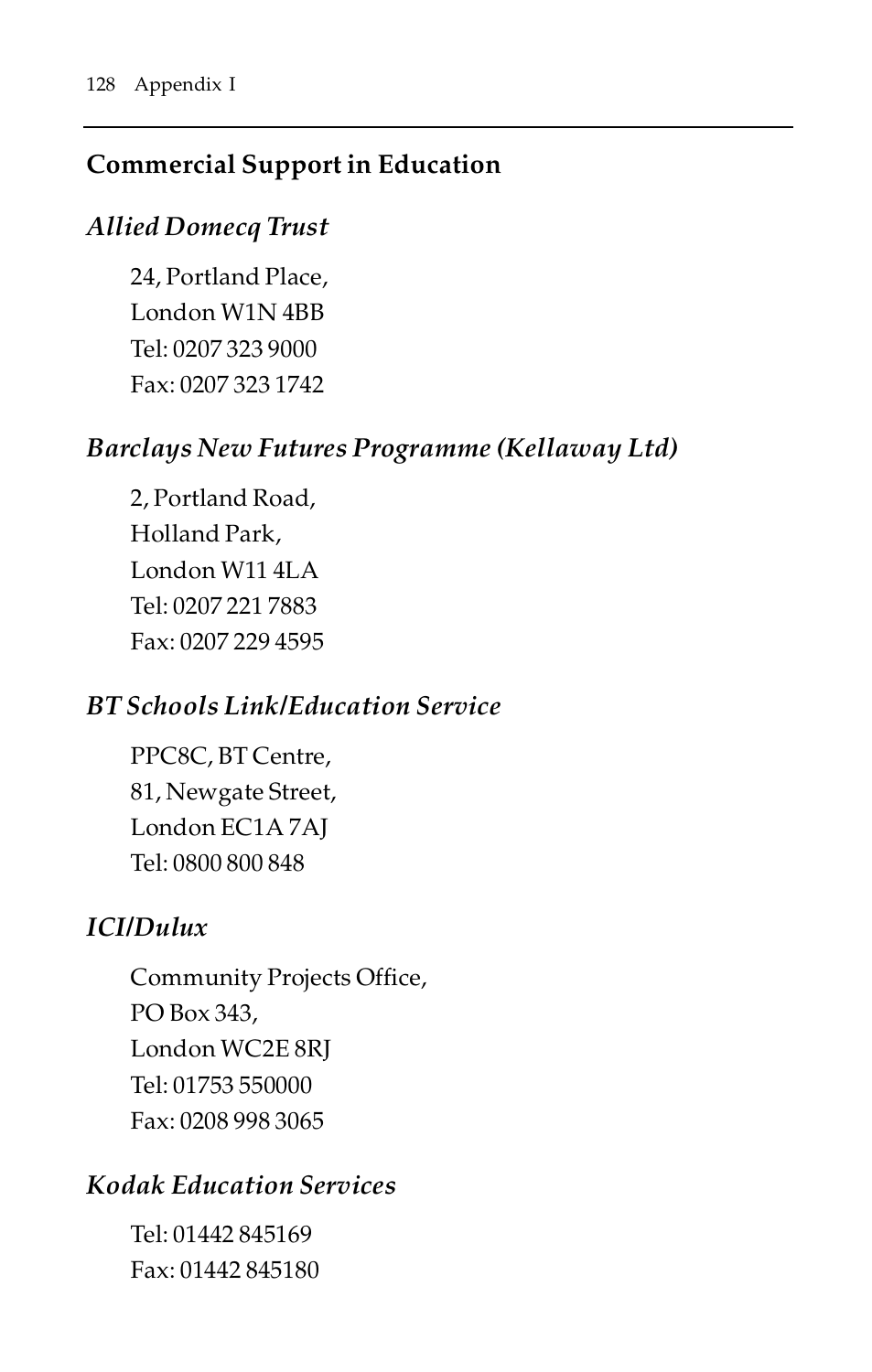#### *Lloyds/TSB Foundation*

PO Box 140, St Mary's Court, 20 St Mary at Hill, London EC3R 8NA Tel: 0207 204 5276 Fax: 0207 204 5275

#### *Ronald McDonald Children's Charities*

11–59, High Road, East Finchley, London N2 8AW Tel: 0208 700 7187

#### *Save & Prosper Educational Trust*

Finsbury Dials, 20, Finsbury Street, London EC2 9AY Tel: 0207 417 2332 Fax: 0207 417 2300

# **National organisations associated with fund-raising**

#### *Association for Business Sponsorship of the Arts (ABSA)*

Nutmeg House, 60, Gainsford Street, Butlers Wharf, London SE1 2NY Tel: 0207 378 8143 Fax: 0207 407 7527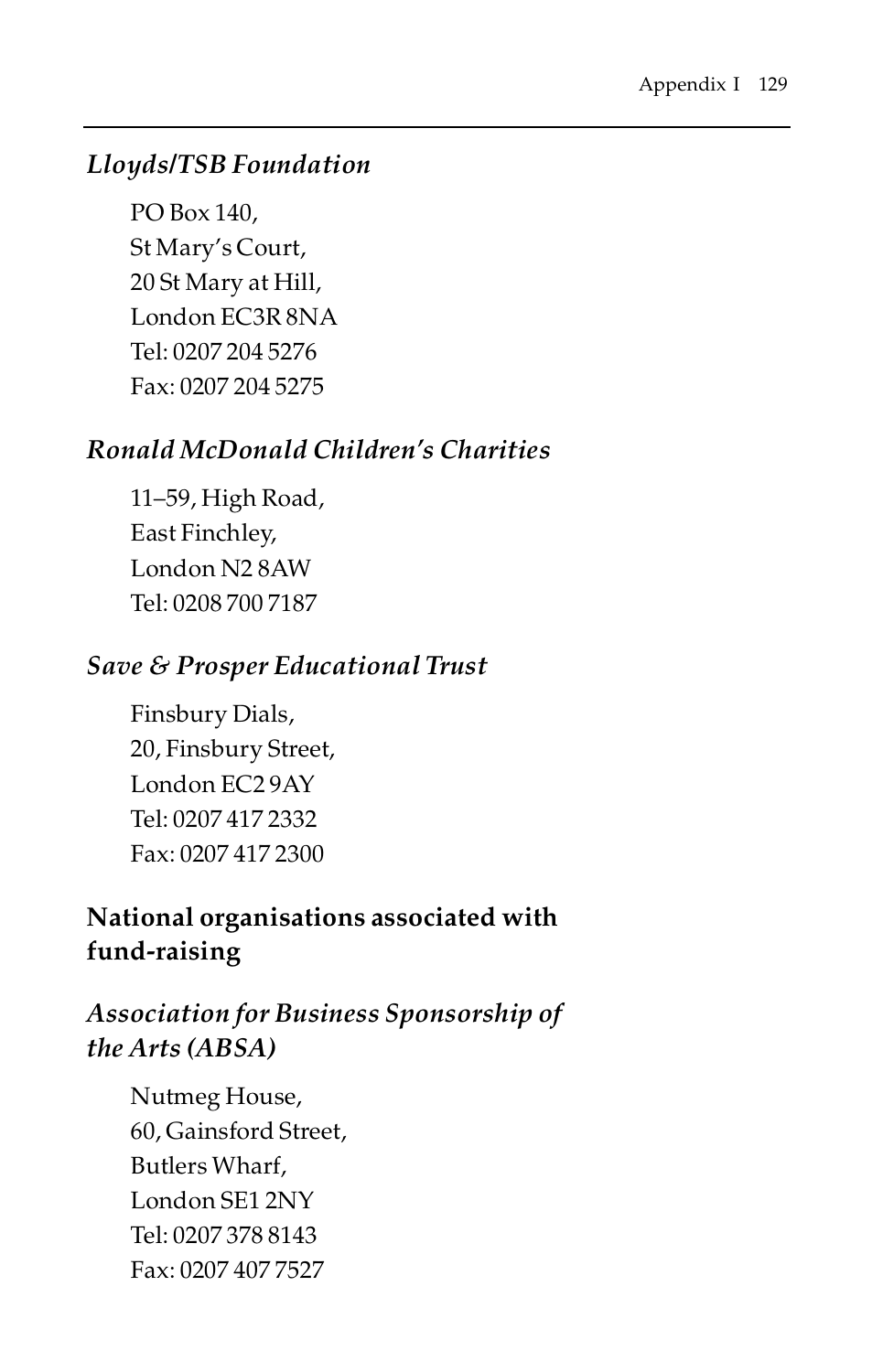#### *Association of Fund-raising Consultants*

The Grove, Harpenden, Herts AL5 1AH Tel: 01582 762446 Fax: 01582 461489 Website: www.afc.org.uk

#### *Business in the Community*

44, Baker Street, London W1M 1DH Tel: 0207 224 1600 Fax: 0207 486 1700

#### *Charities Aid Foundation*

Kings Hill, West Malling, Kent ME19 4TA Tel: 01732 520000 Fax: 01732 520001

#### *The Charities Commission*

London Office, Harmsworth House, 13-15, Bouverie Street, London EC4Y 8DP Fax: 0171 674 2300

Liverpool Office, 29, Kings Parade, Queens Dock, Liverpool L3 4DQ Fax: 0151 703 1555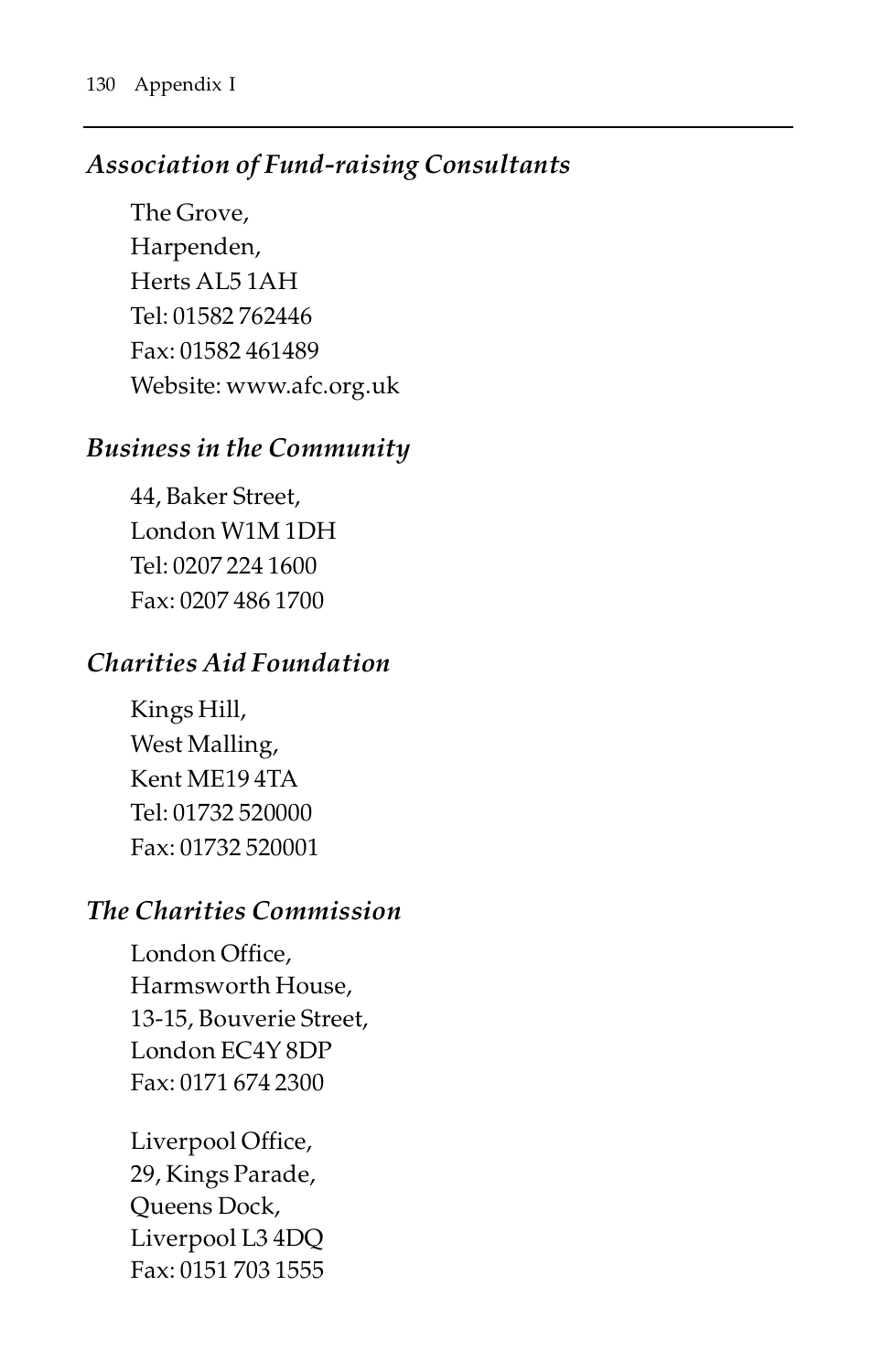Taunton Office, Tangier, Taunton, Somerset TA1 4BL Fax: 01823 345003

General enquiries: 0870 333 0123 Website: www.charity-commission.gov.uk

#### *CSV (Community Service Volunteers)*

237, Pentonville Road, London N1 9NJ Tel: 0207 278 6601 Fax: 0207 713 0560

#### *The Directory of Social Change*

24, Stephenson Way, London NW1 2DP Tel: 0207 209 0902 Fax: 0207 209 5049

#### *Institute of Charity Fund-raising Managers*

1, Nine Elms Lane, London SW8 5NQ Tel: 0207 627 3436 Fax: 0207 627 3508

#### *National Consumer Council*

Consumer Support Department 20, Grosvenor Gardens, London SW1W 0DH Tel: 0207 730 3469 Fax: 0207 730 0191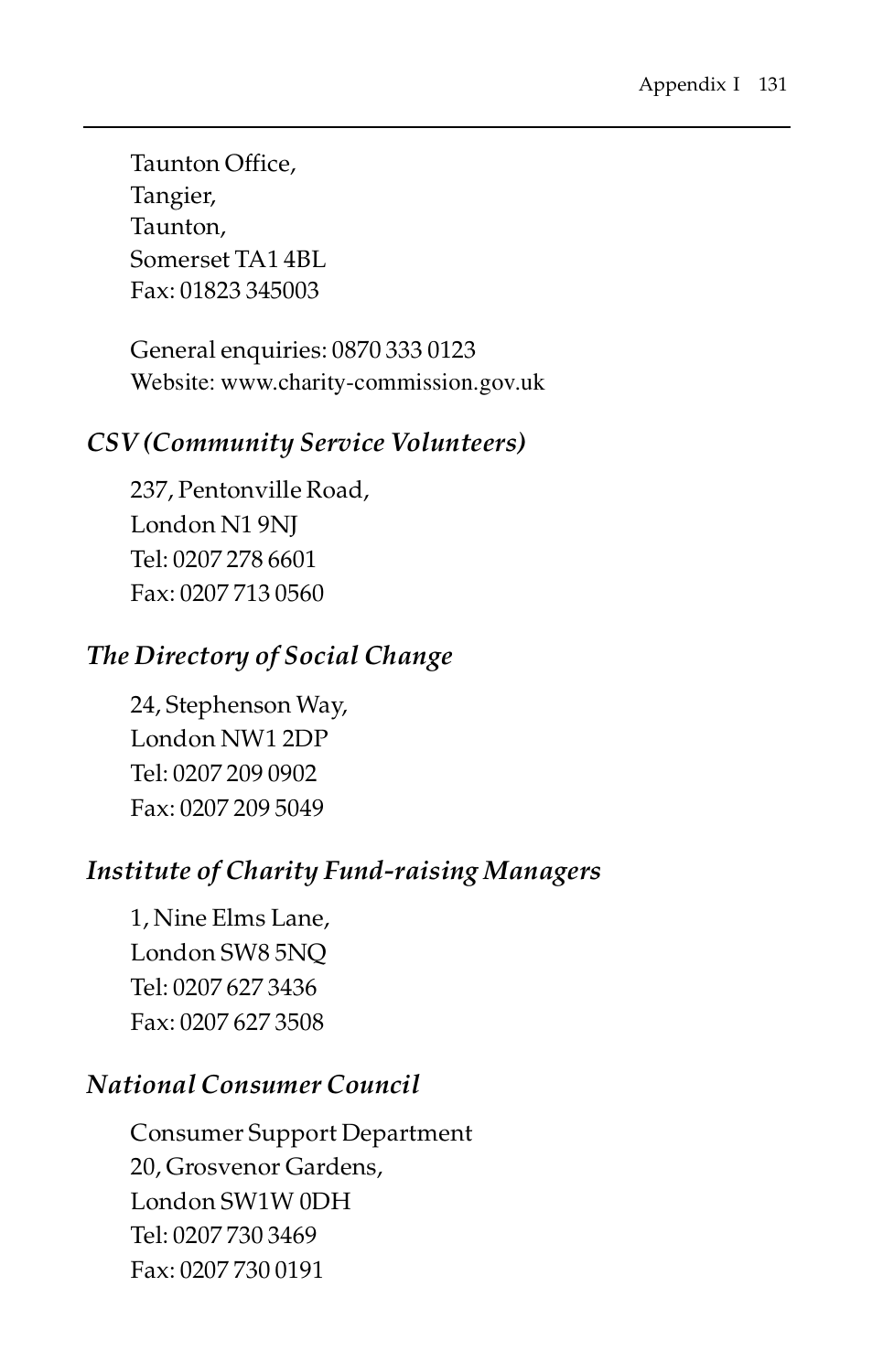# *National Council for Voluntary Organisations*

Regent's Wharf, 8, All Saints Street, London N1 9RL Tel: 0207 713 6161 Fax: 0207 713 6300

#### *Society of Educational Consultants*

Enquiries Officer, 256, Longfellow Road, Coventry CV2 5HJ Tel: 01203 442 701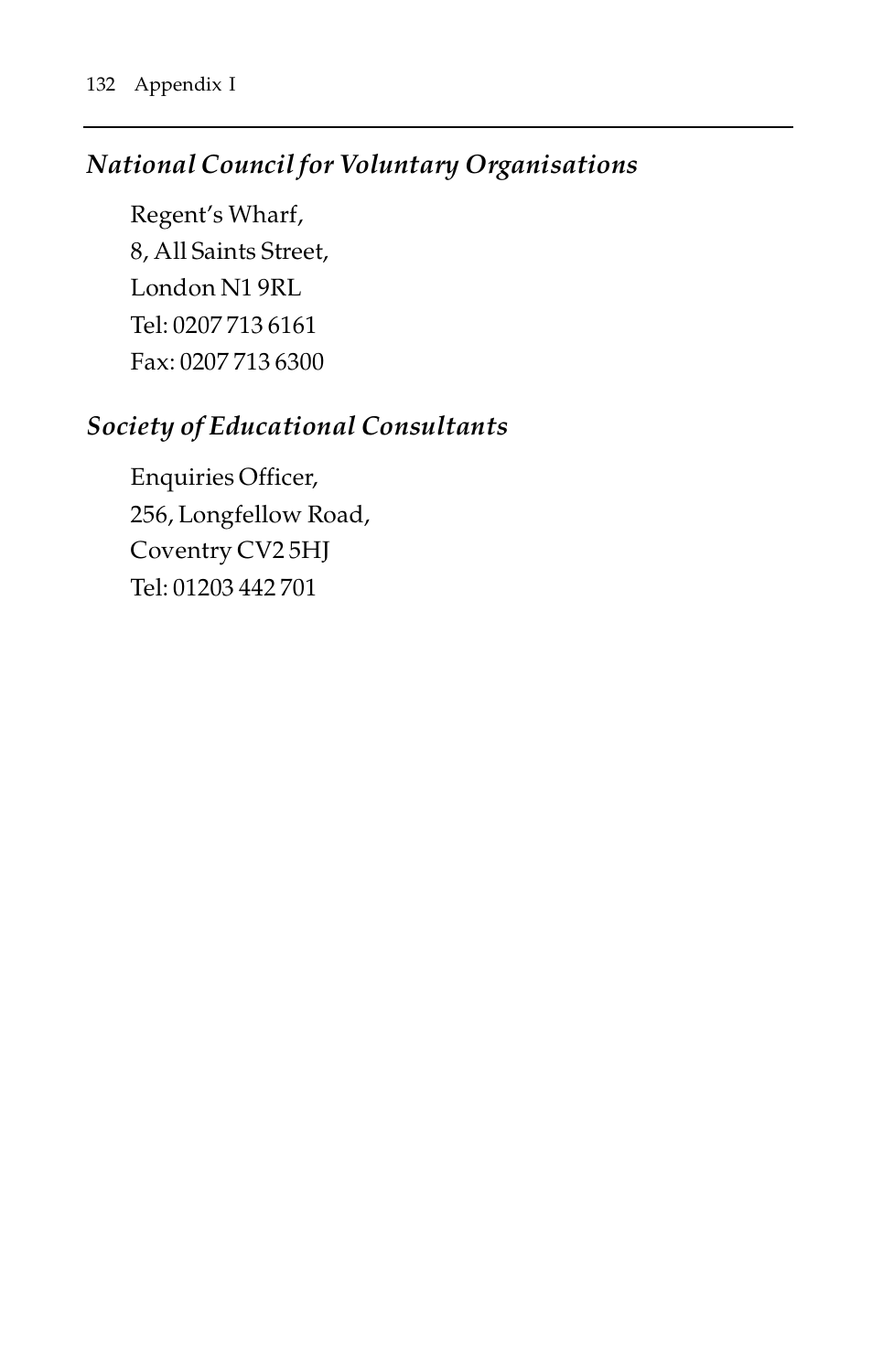# **Appendix 2**  Recommended reading

Many of the case studies in this guide are similar to those published in a monthly journal *Schools Funding Update,* a monthly bulletin on income generation for schools, published by:

Pearson Publishing, 128, Long Acre, London WC2E 9AN Subscriptions Tel: 01795 414884 Fax: 01795 414555 Editorial Tel: 01926 452575

*The Education Funding Guide: Support from Government Trusts and Companies* is published by the Directory of Social Change, and edited by Susan Forrester, Anne Mountfield and Alka Patel.

*The Educational Grants Directory,* by John Smyth and Kate Wallace, is published by the Directory of Social Change.

*European Funding Guide for Schools* – published by the Community Education Development Centre, in conjunction with the DfEE, is available from:

CEDC, Woodway Park School, Wigston Road, Coventry CV2 2R Tel: 01203 655700 Fax: 0247 6655701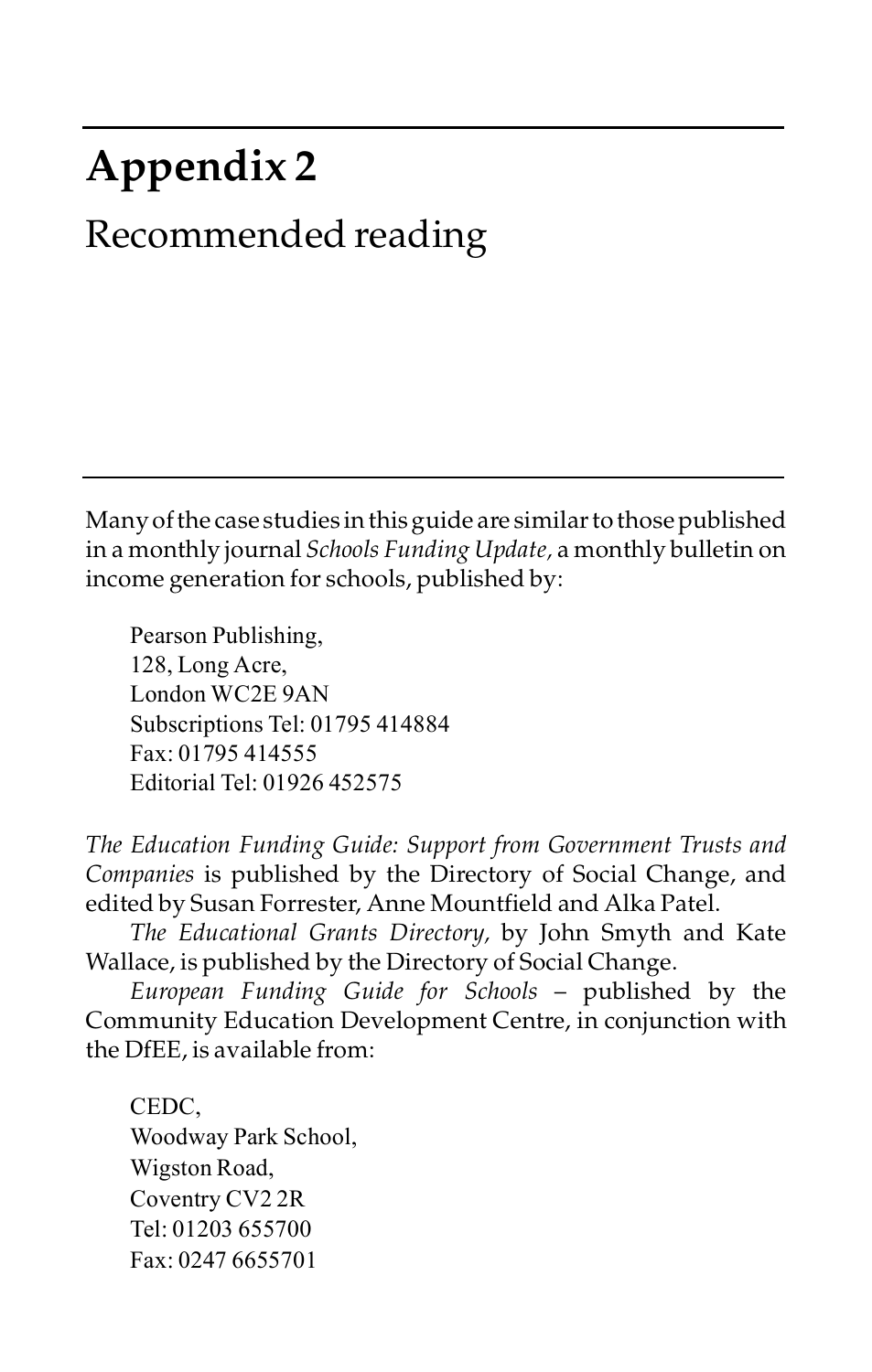*School Fund-raising – What You Need to Know,* written by Anne Mountfield, is now in its second edition and is published by the Directory of Social Change.

*Causes for Courses – A Guide to Classroom Resources from Voluntary Organisations* is written by Susan Forrester and published by the Directory of Social Change.

From time to time there are articles relating to fund-raising in education or resource issues printed in the Education Sections of the *Guardian* or the *Independent* newspapers, together with *The Times Educational Supplement.* 

### **Publications dealing with Trusts and Foundations**

*The Directory of Grant Making Trusts 1997–98* is published by the Charities Aid Foundation.

*A Guide to Major Trusts,* by Paul Brown and David Casson and published by the Directory of Social Change, comes in two volumes – the first dealing with the top 300 Trusts and the second with 700 further Trusts.

*A Guide to Local Trusts* is also written by Paul Brown and David Casson, is published by the Directory of Social Change, and comes in four volumes covering the geographical areas of London, the Midlands, the North of England, and the South of England.

*Baring Asset Management Top 3000 Charities for 1999* is published by Caritas Data at:

Kemp House, 152–160, City Road, London EC1V 2NP Tel: 0171 250 1777 Fax: 0171 250 3050

*How to: Apply to a Grant Making Trust* is written by Anne Villemur and published by the Charities Aid Foundation.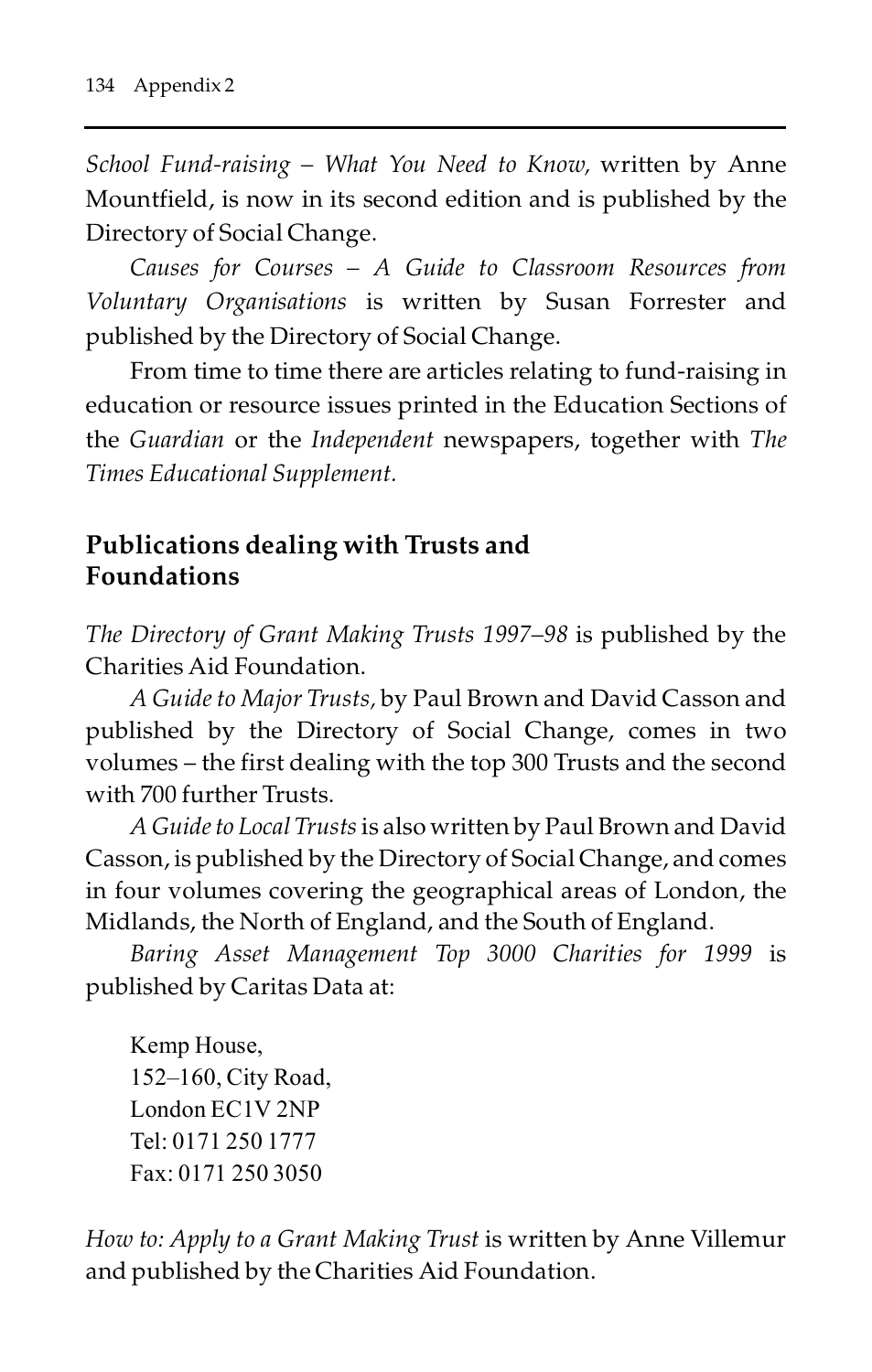### **Publications dealing with commercial support in education**

*A Guide to Company Giving 1997/98* by Paul Brown and John Smyth is published by the Directory of Social Change.

*Building Effective School-Business Links* is published by:

Westex Publications Centre, PO Box 2193, London E15 2EU Tel: 0181 533 2000

*The 1999 Examples of Excellence* and *Partnership Points – The Education Business Partnership Newsletter* are published by:

Business in the Community, 44, Baker Street, London W1M 1DH Tel: 0171 224 1600 Fax: 0171 486 1700 Website: www.bitc.org.uk

*Sponsorship in Schools – Good Practice Guidelines* is a brochure published by:

The National Consumer Council, 20 Grosvenor Gardens, London SW1W 0DH Tel: 0171 730 3469 Fax: 0171 730 0191

*Working with Education* is a document published by BT and available from:

BT Schools Link, BT Education Service, 81, Newgate Street, London EC1A 7AJ Tel: 0800 800 848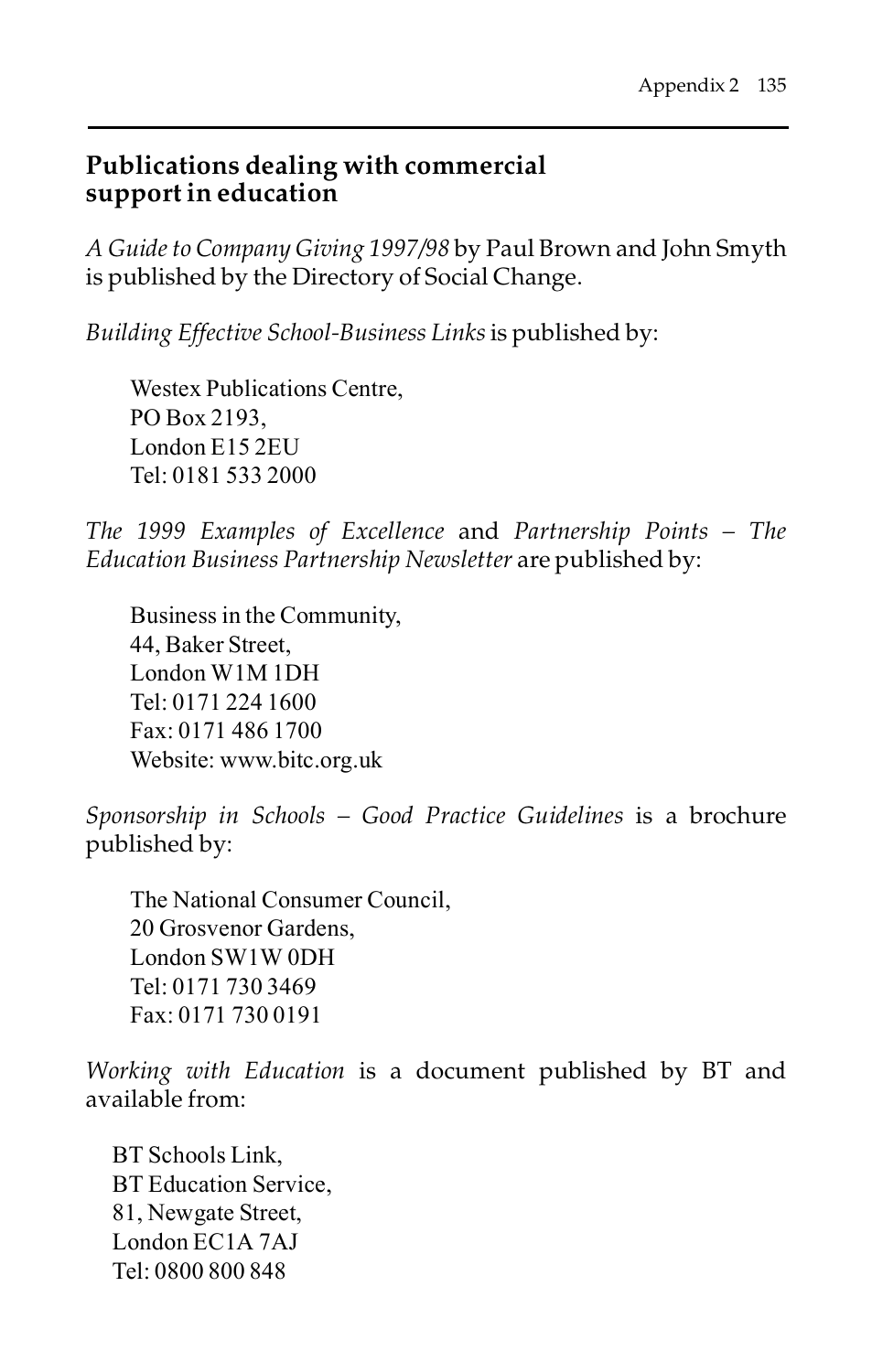Website: www.bt.com

*Support for Schools: A Guide for Employers* is still available from the DfEE Publications Office, as is documentation relating to the Specialist Schools Initiative.

DfEE Publications, PO Box 5050, Sudbury, Suffolk CO10 6ZQ Tel: 0845 6022260 Website: www.dfee.gov.uk

# **Publications dealing with project management**

*The Complete Guide to Creating and Managing New Projects for Charitable and Voluntary Organisations* is written by Alan Lawrie and is published by the Directory of Social Change.

*Capital Fund-raising for Schools* is written by Sue Marsden and is published by Pitman Publishing.

### **Publications dealing with fund-raising events**

*Good Ideas for Raising Serious Money – Large Scale Event Plans* and *Tried and Tested Ideas for Raising Money Locally – Small and Medium Scale Events* are both written by Sarah Passingham and published by the Directory of Social Change.

# **Publications relating to the legal aspects of fund-raising**

*Starting a Charity* is a leaflet published by:

The Charity Commission, Harmsworth House, 13–15 Bouverie Street,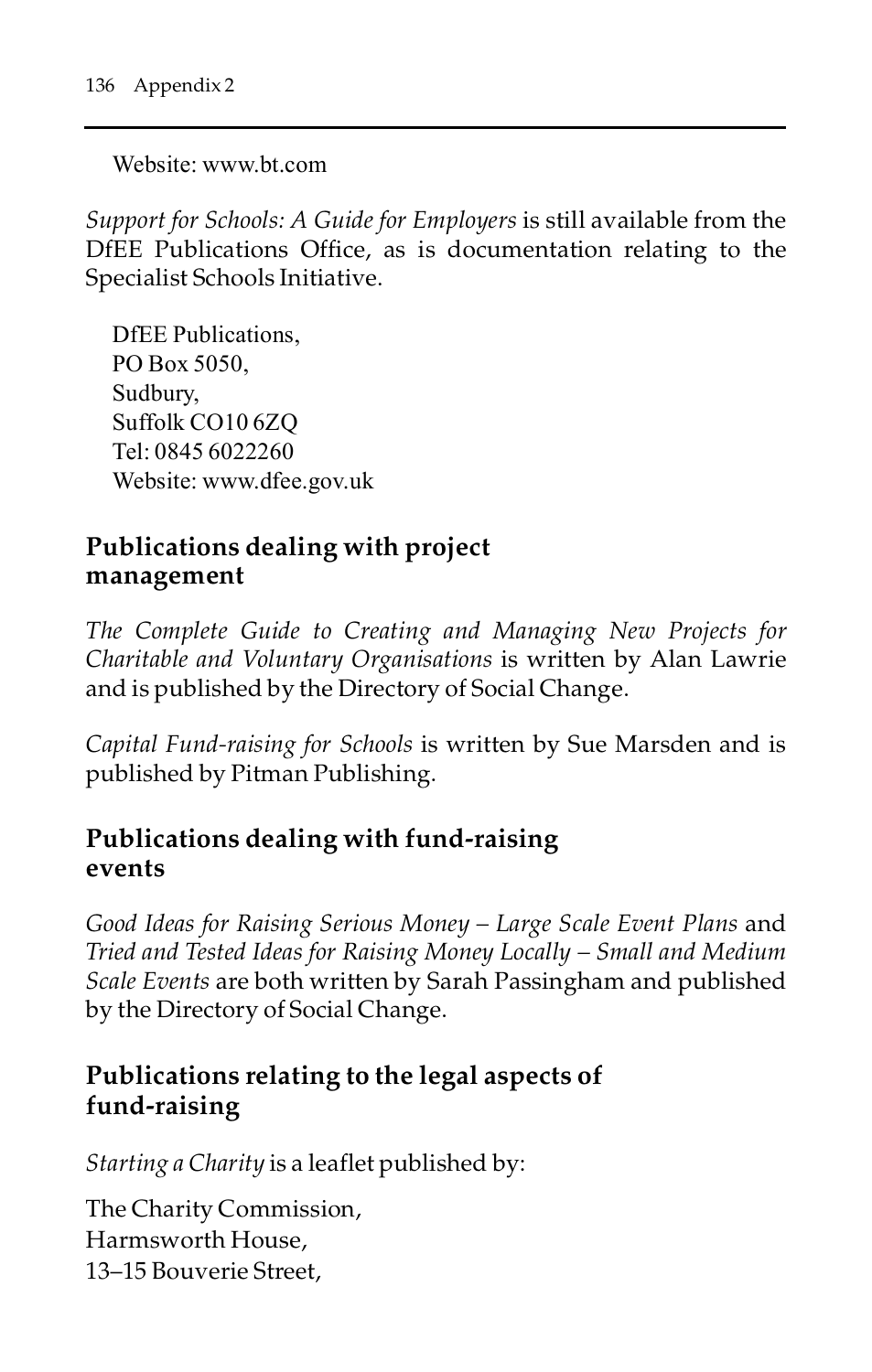London EC4Y 8DP Tel: 0870 333 0123 Publications voicemail: 01823 345427 Website: www.charity-commission.gov.uk

*Charitable Status: A Practical Handbook* written by Andrew Phillips and published by the Directory of Social Change.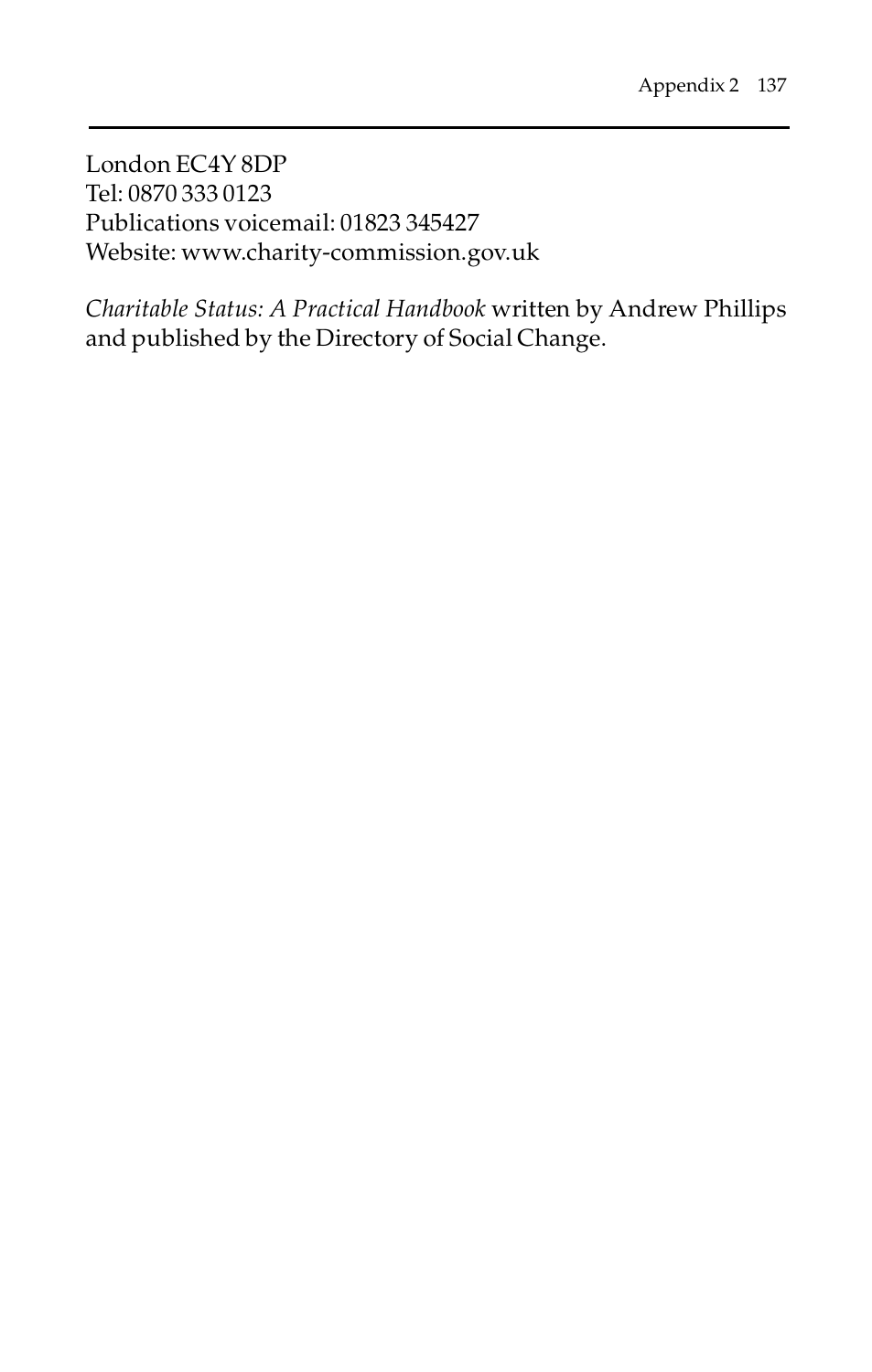# **Appendix 3**

# Top 100 National Lottery awards to schools and colleges, 1995–99

| School/college |                                    | Amount    | Date         | ÷ | <b>LEA</b>                |
|----------------|------------------------------------|-----------|--------------|---|---------------------------|
|                | 1 Moseley School                   | 4,042,649 |              |   | $12/12/96$ H/S Birmingham |
|                | 2 The Dormton School               | 3,940,295 | 7/23/96      |   | A/S Dudley                |
|                | 3 John Warner School               | 3,924,506 | 4/15/99      | S | Broxbourne                |
|                | 4 Hackney Community College        | 3,129,000 | 10/10/96     | S | Hackney                   |
|                | 5 Canterbury High School           | 3,008,822 | 3/4/99       | S | Canterbury                |
| 6              | Bognor Regis Community<br>College  | 2,231,634 | 4/9/98       | S | Arun                      |
|                | 7 Barking Abbey School             | 2,132,881 | 4/9/98       | S | Barking/<br>Dagenham      |
|                | 8 Trinity C of E High School       | 1,998,887 | 6/26/97      | S | Manchester                |
|                | 9 Ormesby School                   | 1,938,958 | 7/8/98       | S | Middles-<br>brough        |
|                | 10 St Luke's School                | 1,726,100 | 12/8/98      | S | Portsmouth                |
|                | 11 Dartford Grammar School         | 1,671,350 | 3/18/98      | А | Dartford                  |
|                | 12 Small Heath GM School           | 1,605,083 | 2/5/97       | S | Birmingham                |
|                | 13 The Winston Churchill<br>School | 1,572,625 | 5/14/99      | S | Woking                    |
|                | 14 Millbrook School                | 1,537,545 | 5/23/97      | S | Southampton               |
|                | 15 Bournemouth School              | 1,441,142 | $12/10/98$ S |   | Bournemouth               |
|                | 16 Estover Community College       | 1,295,000 | 2/21/96      | А | Plymouth                  |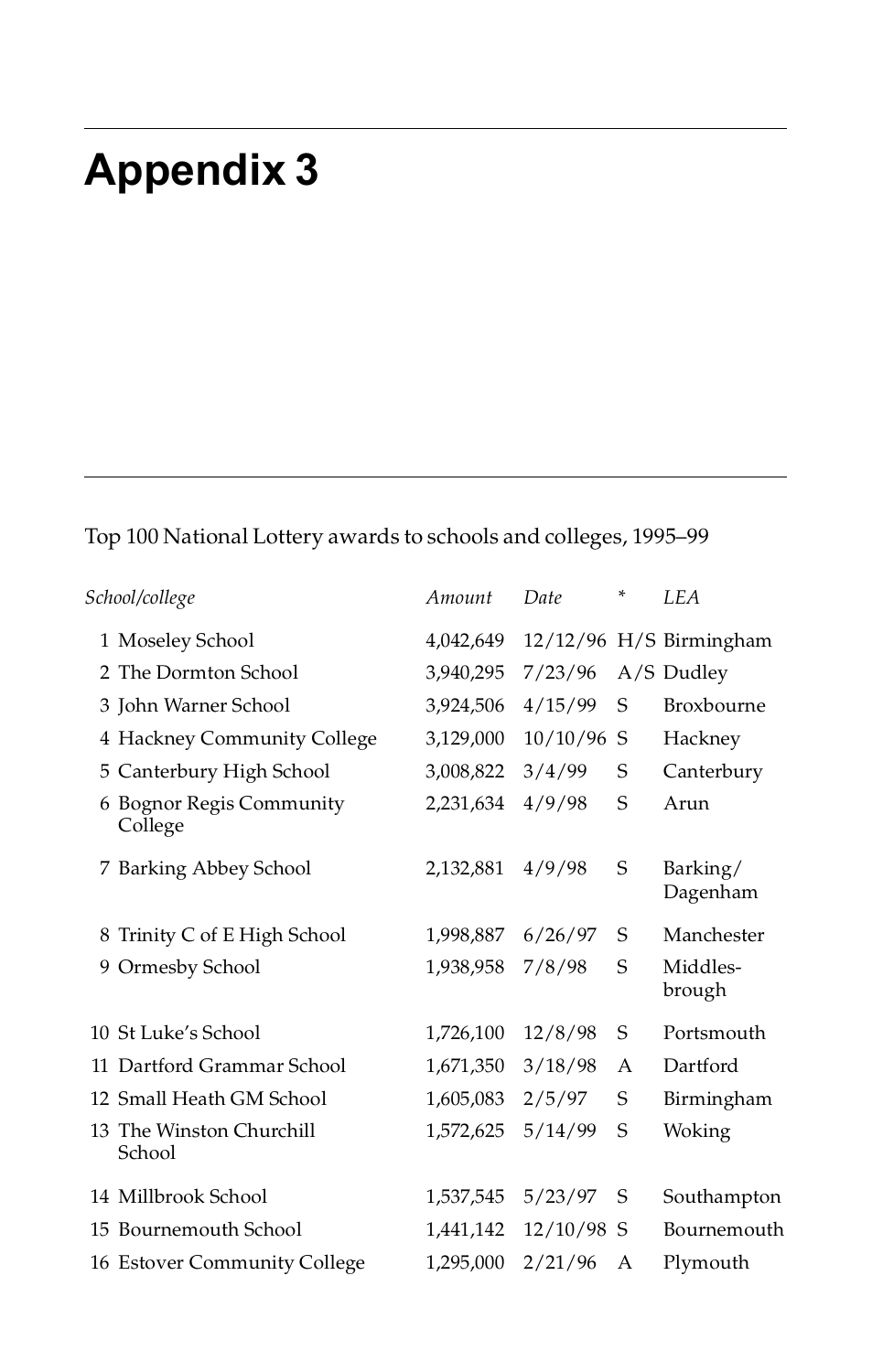| School/college                        | Amount    | Date        | × | LEA                 |
|---------------------------------------|-----------|-------------|---|---------------------|
| 17 Bethnal Green High School          | 1,231,313 | 7/22/98 S   |   | Tower Ham-<br>lets  |
| 18 Latimer School                     | 1,222,125 | 5/13/97     | А | Kettering           |
| 19 Wyvern School                      | 1,204,550 | 8/8/97      | S | North Somer-<br>set |
| 20 Fowey Community School             | 1,190,339 | 10/7/98     | S | Cornwall            |
| 21 Cardinal Heenan High<br>School     | 1,173,029 | 6/4/98      | S | Liverpool           |
| 22 Sandown Court Community<br>College | 1,060,000 | $1/29/99$ S |   | Tunbridge<br>Wells  |
| 23 Parmiter's School                  | 1,051,000 | $6/18/96$ S |   | <b>Three Rivers</b> |
| 24 Fulbrook School                    | 1,038,800 | 3/20/97     | S | Runnymede           |
| 25 Dean Close School                  | 1,000,000 | 3/24/97     | A | Cheltenham          |
| 26 Haybridge High School              | 866,526   | 9/30/96     | S | Hereford/           |
|                                       |           |             |   | Worcester           |
| 27 Kings' School                      | 858,762   | 5/20/98 S   |   | Hampshire           |
| 28 George Abbot School                | 836,485   | 1/9/96      | S | Surrey              |
| 29 Portslade Community                | 825,254   | 5/16/97     | S | Brighton &          |
| College                               |           |             |   | Hove                |
| 30 Sir John Talbot School             | 774,326   | 7/21/98 S   |   | Shropshire          |
| 31 Francis Bacon School               | 762,500   | 6/24/98     | S | St Albans           |
| 32 Newent Community School            | 738,723   | 5/14/97     | S | Forest of Dean      |
| 33 Arthur Terry School                | 732,965   | 6/14/95     | S | Birmingham          |
| 34 Malory School                      | 725,500   | 1/31/96     | S | Lewisham            |
| 35 The Magna Carta School             | 725,000   | 2/21/96     | А | Runnymede           |
| 36 Withywood School                   | 716,897   | 7/9/97      | S | <b>Bristol</b>      |
| 37 Roade School                       | 683,015   | 7/9/99      | S | Northants           |
| 38 Shoeburyness School                | 680,509   | 11/25/96 S  |   | Essex               |
| 39 The Burton Borough School          | 676,000   | 7/16/97     | А | Shropshire          |
| 40 Keswick School                     | 671,000   | 6/20/96     | S | Allerdale           |
| 41 Uplands Community College          | 653,354   | 3/5/96      | S | <b>East Sussex</b>  |
| 42 Burleigh Community College         | 649,520   | 10/24/97S   |   | Charnwood           |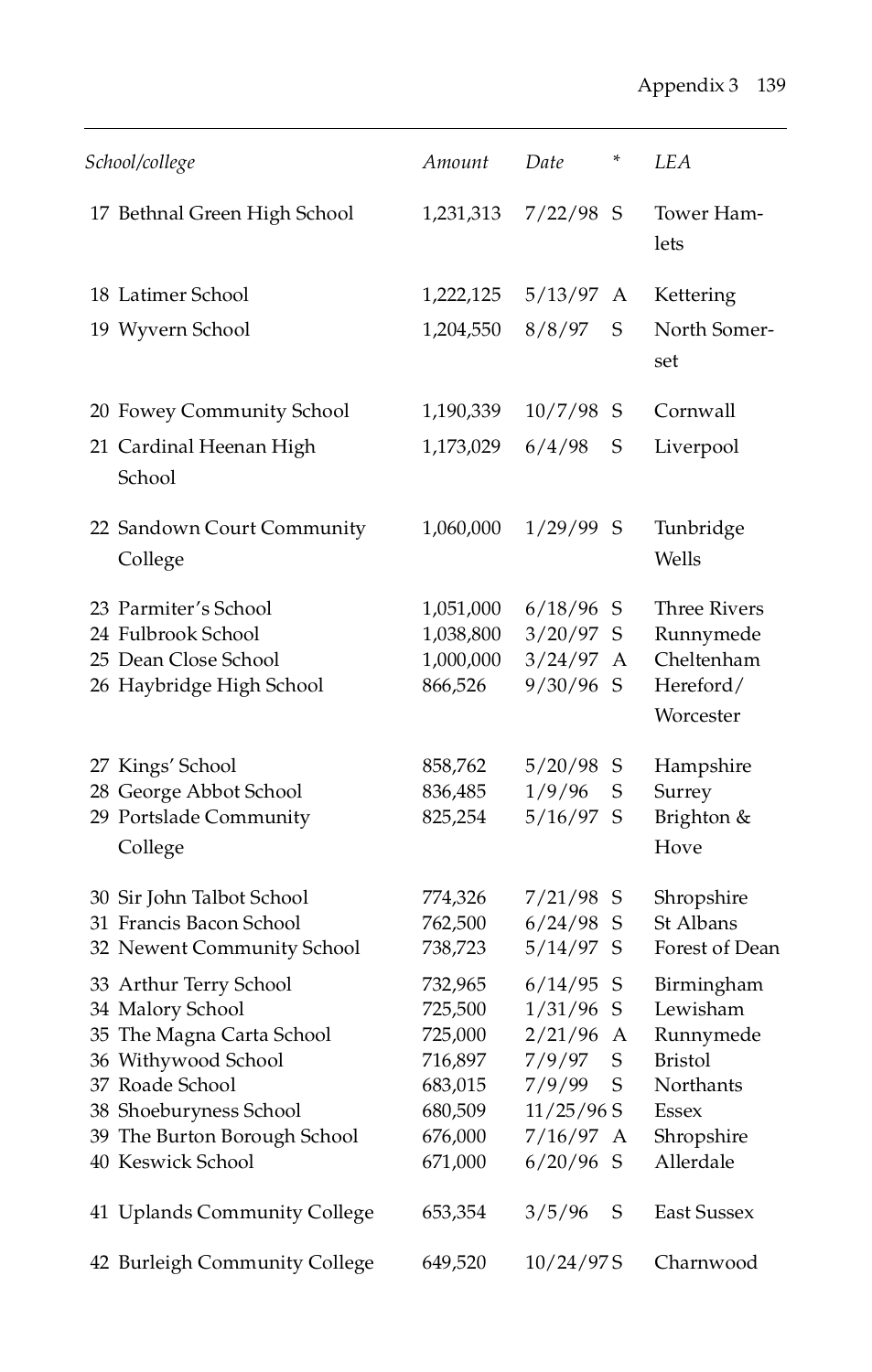### 140 Appendix 3

| School/college                                   | Amount  | Date     | *            | LEA                   |
|--------------------------------------------------|---------|----------|--------------|-----------------------|
| 43 Cranford Community<br>College                 | 640,991 | 1/8/97   | S            | Hounslow              |
| 44 The Matthew Arnold School                     | 614,810 | 11/25/96 | S            | Surrey                |
| 45 Castle School                                 | 611,000 | 8/20/96  | S            | Somerset              |
| 46 Moulton School                                | 587,689 | 9/2/97   | S            | Northants             |
| 47 Cape Cornwall Community<br>School             | 578,473 | 8/18/98  | S            | Cornwall              |
| 48 Almondbury High School                        | 578,000 | 10/25/96 | S            | Kirklees              |
| 49 Weston Favell Upper School                    | 553,750 | 8/8/95   | S            | Northampton           |
| 50 Great Sankey County High<br>School            | 550,329 | 10/5/98  | S            | Warrington            |
| 51 Bishop Stopford School                        | 549,436 | 8/11/97  | S            | Kettering             |
| 52 Huntington School                             | 539,542 | 2/2/99   | S            | York                  |
| 53 Prince Henry's High School                    | 538,950 | 6/6/95   | S            | Hereford/             |
|                                                  |         |          |              | Worcester             |
| 54 East Bergholt High School                     | 525,024 | 11/7/95  | S            | Suffolk               |
| 55 St Aidans County High School 522,346          |         | 9/26/97  | S            | Carlisle              |
| 56 Rhyn Park School                              | 520,625 | 6/26/96  | А            | Oswestry              |
| 57 The Holywood Rudolf Steiner 508,695<br>School |         | 6/4/99   | $\mathsf{C}$ | North Down            |
| 58 Rees Thomas School                            | 505,800 | 7/11/95  | S            | Cam-                  |
|                                                  |         |          |              | bridgeshire           |
| 59 St Aubyn's School                             | 503,190 | 4/7/96   | S            | <b>Waltham Forest</b> |
| 60 Bainacraig School Trust                       | 500,000 | 06/17/99 | C            | Perth & Kin-          |
|                                                  |         |          |              | ross                  |
| 61 Archway School                                | 497,000 | 10/10/96 | S            | Gloucestershire       |
| 62 Sir Charles Lucas School                      | 477,781 | 10/8/96  | S            | Colchester            |
| 63 Howard Of Effingham School 472,000            |         | 6/10/96  | S            | Surrey                |
| 64 Stanney County High School                    | 469,377 | 5/10/96  | S            | Cheshire              |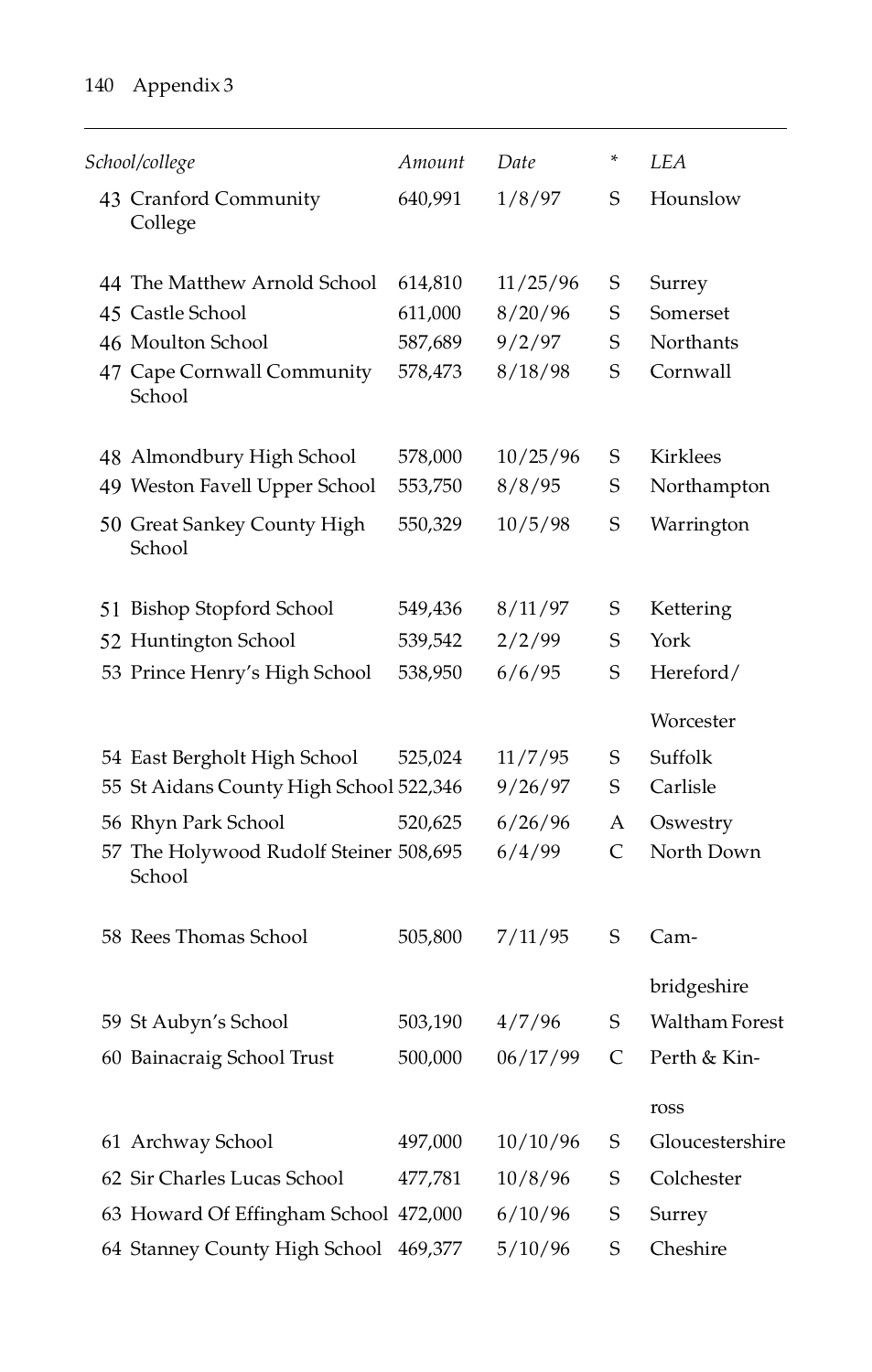|  | School/college                              | Amount  | Date     | * | LEA                |
|--|---------------------------------------------|---------|----------|---|--------------------|
|  | 65 Alumwell School Community<br>Association | 466,029 | 6/24/96  | S | Walsall            |
|  | 66 Bohunt Community School                  | 461,136 | 12/16/98 | S | East               |
|  |                                             |         |          |   | Hampshire          |
|  | 67 Burnt Mill School                        | 447,924 | 6/23/98  | S | Essex              |
|  | 68 Murray Park Community School             | 437,798 | 3/20/97  | А | Derby              |
|  | 69 Cullomptton Community<br>College         | 433,070 | 9/29/97  | S | Devon              |
|  | 70 Langley Secondary School                 | 431,782 | 5/13/97  | А | Solihull           |
|  | 71 Heathfield School                        | 428,070 | 7/20/96  | S | Cheshire           |
|  | 72 The Laurel Park School Co<br>Ltd         | 423,208 | 5/28/97  | S | Glasgow            |
|  | 73 King Edward VII Up-er School             | 417,558 | 5/16/95  | S | Melton             |
|  | 74 The Glasgow High School Club Ltd 401,158 |         | 8/28/96  | S | Glasgow            |
|  | 75 Willows High School                      | 401,149 | 7/12/96  | А | Cardiff            |
|  | 76 Sir Thomas Rich's School                 | 400,000 | 11/20/97 | S | Gloucester-        |
|  |                                             |         |          |   | shire              |
|  | 77 Thornton Grammar School                  | 386,909 | 9/8/98   | S | <b>Bradford</b>    |
|  | 78 Lawrence Sheriff School                  | 384,500 | 9/5/95   | S | Rugby              |
|  | 79 The Mountbatten School                   | 380,437 | 2/21/96  | А | <b>Test Valley</b> |
|  | 80 Crawshaw School                          | 377,613 | 8/6/98   | S | Leeds              |
|  | 81 The Hedley Walter School<br>Sports Trust | 369,204 | 9/3/97   | S | Brentwood          |
|  | 82 Mill Chase School                        | 364,533 | 12/2/97  | S | Hampshire          |
|  | 83 Burgate School                           | 363,585 | 1/20/98  | S | New Forest         |
|  | 84 Wigan Deanery C of E High<br>School      | 361,727 | 7/9/97   | S | Wigan              |
|  | 85 Watford Grammar School For<br>Boys       | 345,611 | 6/3/97   | S | Watford            |
|  | 86 Henry Cort School                        | 340,000 | 4/16/98  | S | Hampshire          |
|  | 87 William Parker School                    | 339,368 | 3/5/97   | S | <b>East Sussex</b> |
|  |                                             |         |          |   |                    |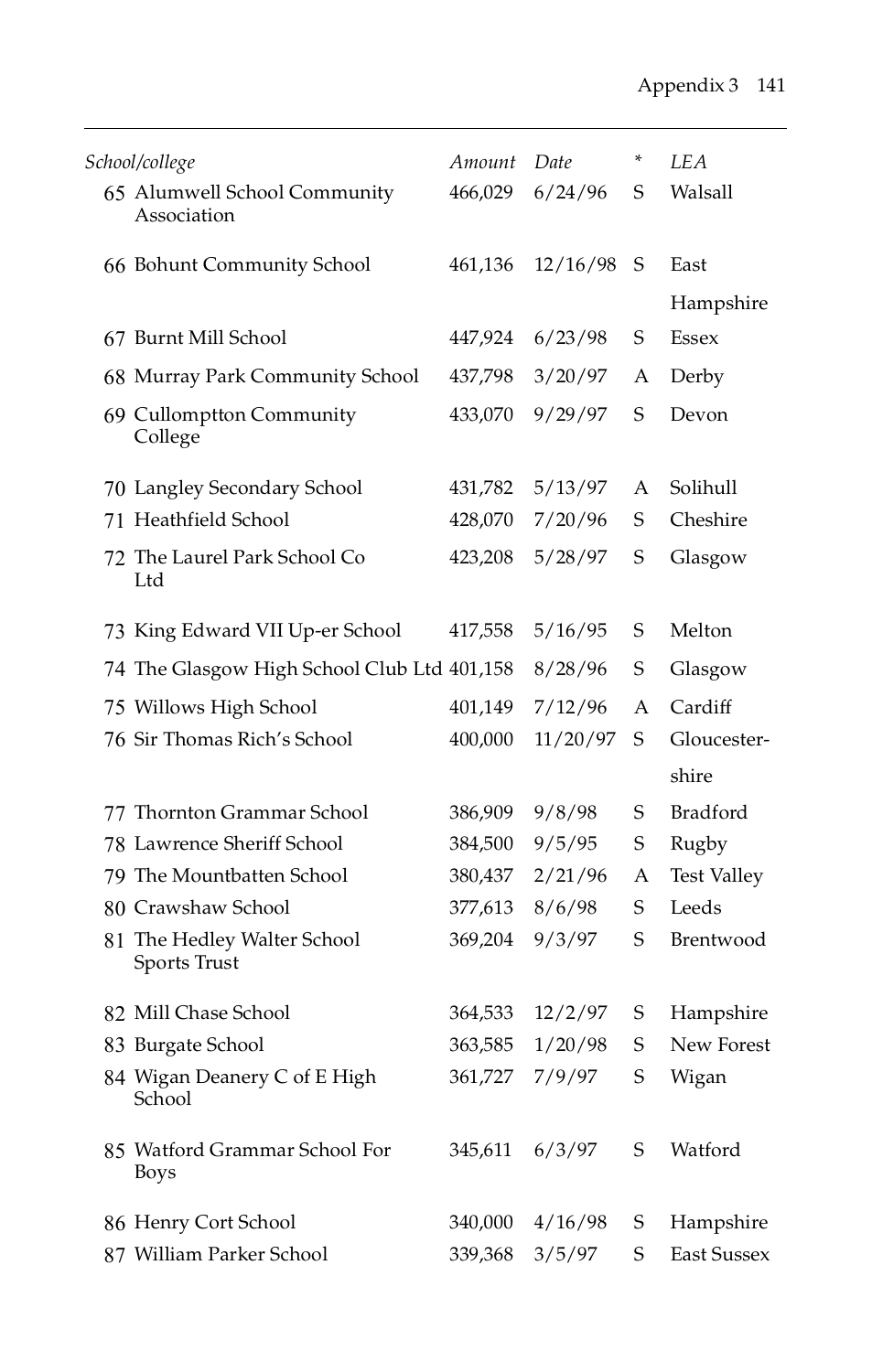#### 142 Appendix 3

| School/college                                                                      | Amount                        | <i>Date</i>                               | *<br>LEA                                |
|-------------------------------------------------------------------------------------|-------------------------------|-------------------------------------------|-----------------------------------------|
| Hipperholme and Lightcliffe                                                         | 332,500                       | 2/5/97                                    | S<br>Calderdale                         |
| High School                                                                         |                               |                                           |                                         |
| 89 Rainham School for Girls                                                         | 331,240                       | $10/7/96$ S                               | Medway                                  |
| 90 Godmanchester Primary School 328,000                                             |                               | $3/24/98$ S                               | Cambridgeshire                          |
| 91 Beaconsfield High School<br>92 Llanfyllin High School<br>93 Lady Lumley's School | 322,200<br>318,970<br>317,500 | $5/16/95$ S<br>$3/21/97$ A<br>$4/14/99$ S | South Bucks<br>Powys<br>North Yorkshire |
| 94 Old Grammar School Trust<br>95 Pindar School                                     | 312,200<br>310,000            | 7/31/97 H<br>$5/11/98$ S                  | Rochdale<br>North Yorkshire             |
| 96 Lytham St Annes High School                                                      | 304,996                       | 1/9/96<br>S                               | Lancashire                              |
| 97 Neale-Wade Community<br>College                                                  | 302,760                       | $5/18/98$ S                               | Cambridgeshire                          |
| 98 Goffs School                                                                     | 291,905                       | $3/20/97$ S                               | Broxbourne                              |
| 99 Deanes School                                                                    | 291,717                       | $4/24/96$ S                               | Castle Point                            |
| 100 Warren School                                                                   | 291,388                       | $4/23/97$ S                               | Barking/                                |
|                                                                                     |                               |                                           | Dagenham                                |
| Notes:                                                                              |                               |                                           |                                         |

S denotes Sport Council A denotes Arts Council H denotes Heritage Lottery Fund C denotes National Lottery Charities Board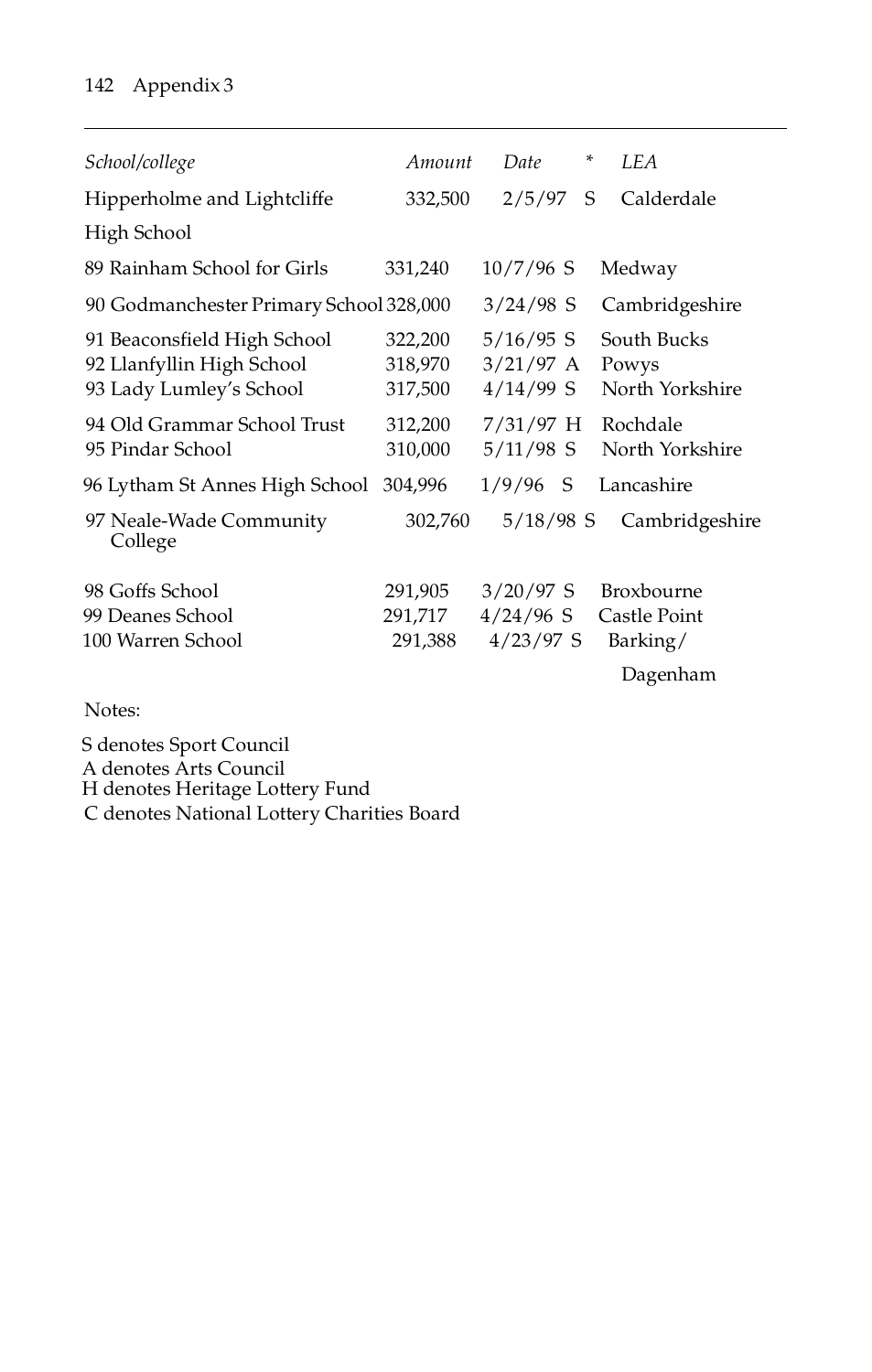# Index

ABSA (Association for Business Sponsorship of the Arts) 67, 129 action plans 3, 11 ADAPT Trust 59, 125 after-school activities 115; *see also* out-of-school activities aims and objectives 5, 11, 15–16, 20– 2, 113–14 Allied Domecq, 'Understanding Industry' courses 62 arts activities 22, 59, 64, 104 Arts Colleges 45–7, 67 Arts Councils 71, 87, 106, 122: National Lottery bids 53 Arts For Everyone 53–4, 70, 71, 115 Artsbound 62 Asset Management Plans AMPs) 51 Association for Business Sponsorship of the Arts *see* ABSA Association of Fund-raising Consultants 96, 130 Awards for All 56, 122

Barclays 'New Futures' Initiative 29, 62, 114, 128 BBC Children in Need Appeal 58, 125

Belbin, R.M. 91–2 benefits for schools 8, 26, 38, 115– 16, 117 benefits of local partnerships 37–40 Berkshire (case study) 116 Bexley (case study) 54 BITC *see* Business in the Community Bolton (case study) 111–12 brainstorming 30, 110 brochures 18, 88 BT 61; Schools Link/Education Service 128, 135 *Building Effective School-Business Links* 66, 135 Business Breakfasts 39 business contacts 18; developing 63– 4; targeting 64 Business in the Community (BITC) 30, 41–2, 67, 130, 135 Business Links 33, 57, 60, 63, 73 business sponsorship 30, 60–1, 63, 64, 66–7 Business sponsorship associations 67

Calouste Gulbenkian Foundation 43, 59, 126 Cameron MacIntosh Foundation 59,

127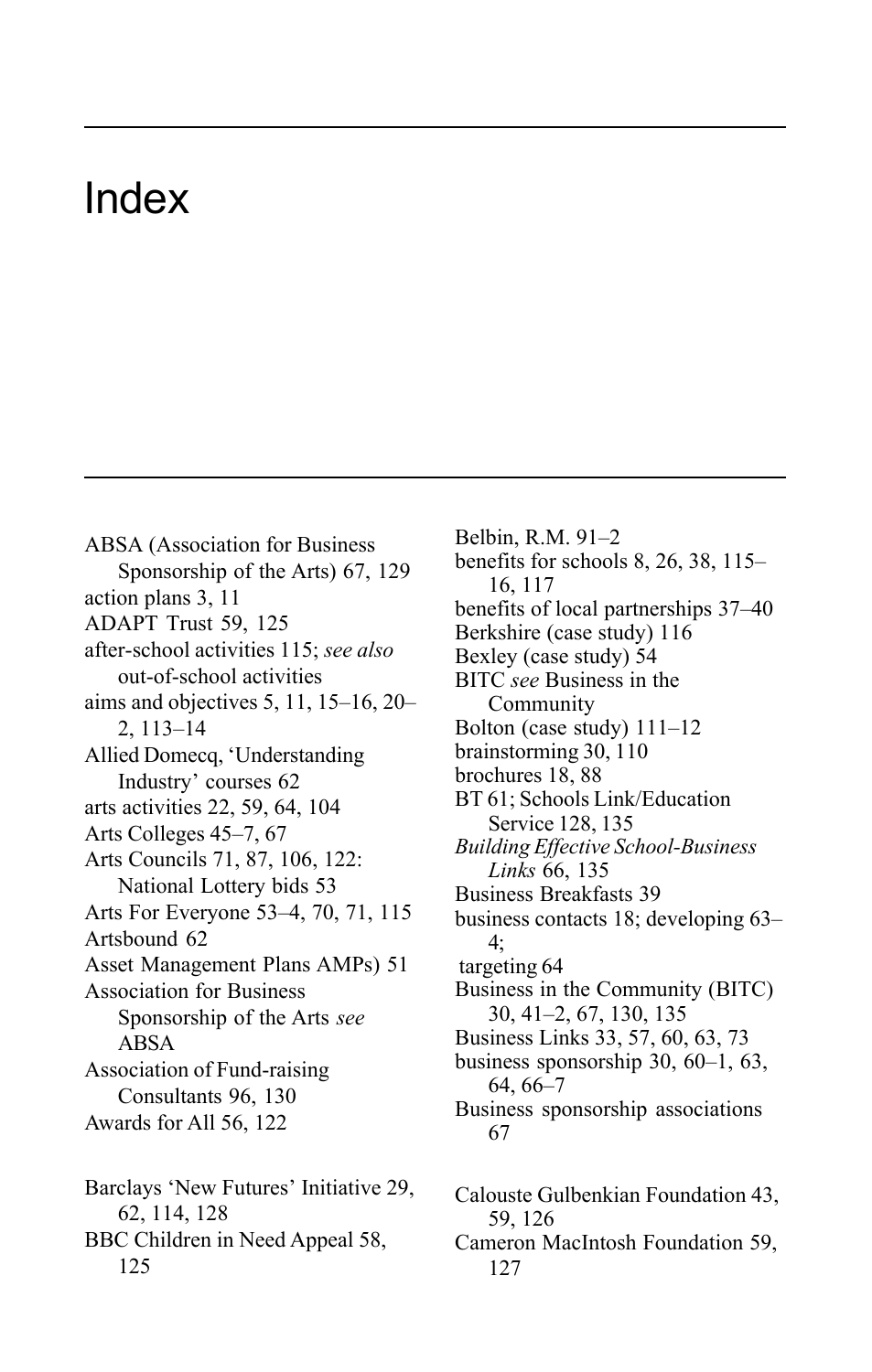celebrities 34, 38, 59, 65, 98 Centre for Education and Industry, University of Warwick 66 centres of excellence 16, 21 Chambers of Commerce 33, 40, 57, 60, 73, 76 charitable status 70, 74–5, 85 Charities Aid Foundation 76, 110, 130 Charities Commission 75, 130 Charity Aid scheme 75 Children in Need Appeal 58, 125 churches 42, 60, 90 Citizens Advice Bureaux 76, 110 Comic Relief 58, 126 commerce, benefits of local partnerships 38–9; support from 60–7 Community Service Volunteers (CSV) 62, 131 competitions 31, 61, 100 computer database, for contacts/ confidentiality 40 consultants 95–6, 111; internal 97–8, 106 contact database 34–5, 40, 63 contacts 29–30; developing 40–3, 80; inviting into school 80; keeping warm 117–18; sources of 35–7 covenants 74 creative acquisition 29, 65 creative and innovative methods 17, 30–1, 65, 75–6 curriculum subjects, business support for 62, 114 Dartford (case study) 98–9 Derby (case study) 73

development planning 3, 15, 16; *see also* school development plans

- DfEE 4, 29, 45, 46, 49, 50, 117;
- help from 32; website 47
- *Directory of Grant Making Trusts* 60, 134

*Directory of Social Change* 56, 76, 110, 131, 133 Dorset (case study) 49 DTI 57, 63, 81 Dudley 9, 17; ( case study) 37, 86–7 Durham (case study) 57–8 East Sussex (case studies) 81–2, 115 Eco-Centres 83–4 Eco-School awards 115 Education–Business Partnerships 30, 31, 33, 40–1, 62–3 Education Extra 115 *Educational Grants Directory* 133 Enterprise Agencies 40 ENTRUST 83, 125 environmental schemes 83–4, 115 ethos of school 12, 20–1, 106 Eurodesk 57, 124 European Commission 57, 124 *European Funding Guide for Schools* 133 European funding initiatives 56–8, 86, 116, 123–5 extra-curricular events, sponsorship for 74

Face 2 Face with Finance 41–2 feasibility studies 23, 28, 60, 70, 106 finance, initial 23, 28, 70 financial management 4, 5, 108–9 focus of fund-raising 20, 21, 29, 103, 107, 113 Foundation for Sports and Arts 35, 59, 87, 126 Friends associations 74, 117 fund-raising strategy 19, 78; aims of 20–2, 103; assistance with 29–33; ownership of 97; resources for 26–8; target audience 28–9; targets of 23–4 fund-raising team 24–6, 27, 28,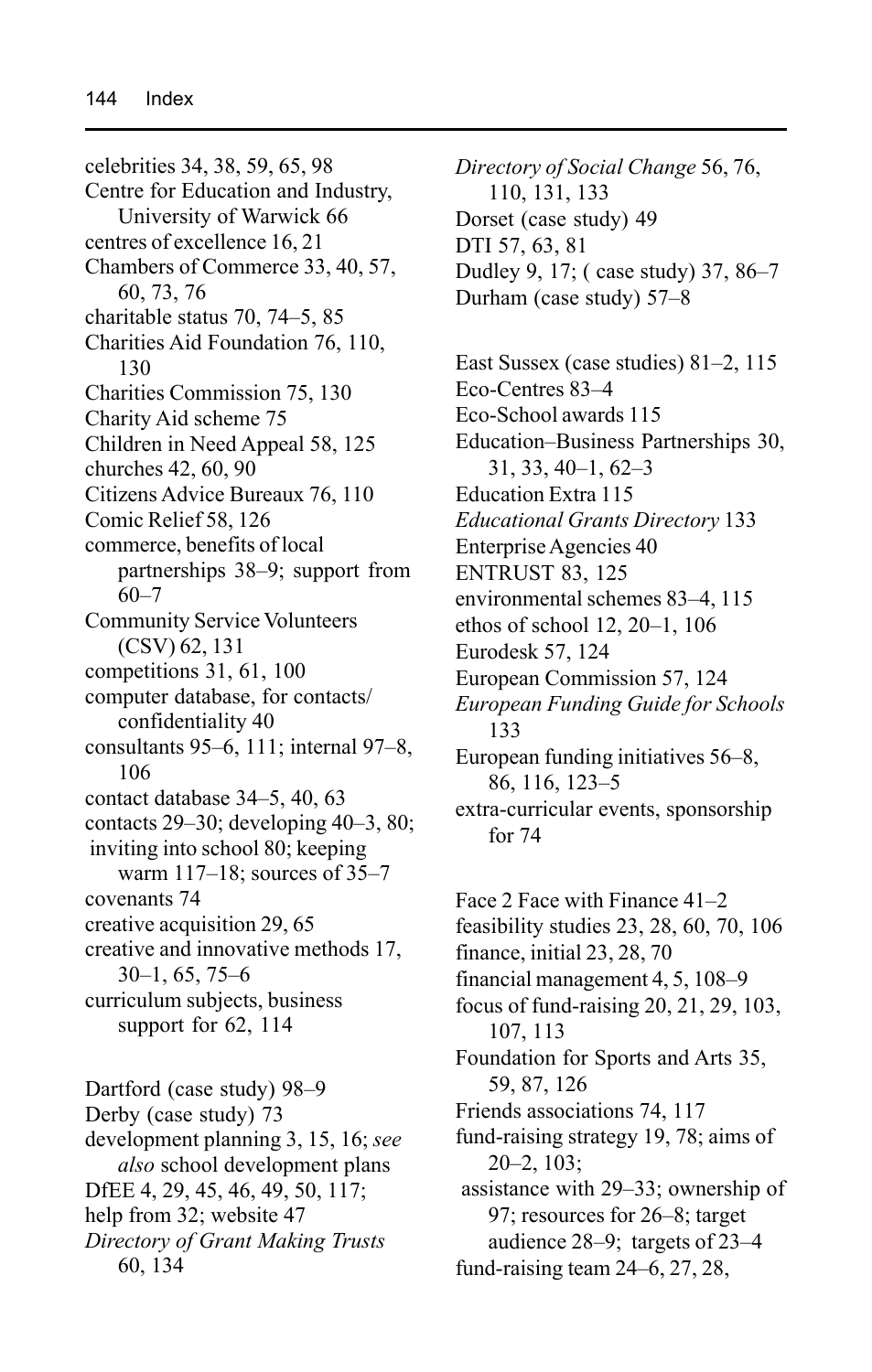91–101; meetings of 99–100; membership of 18, 24, 92–3 funding agencies 44–67

Garibaldi School, Mansfield 2, 31–2 gifts in kind 71 government funding initiatives 45– 56, 86 governor contacts 35–6 grant–awarding trusts 32, 58–60; addresses of 125–9; documentation for 84–6, 108; publications about 134 *Guide to Company Giving, A* 135 *Guide to Local Trusts, A* 60, 134 *Guide to Major Trusts A* 134 Gulbenkian Foundation 43, 59, 126

Hampshire (case studies) 12–14, 22, 104–5 Hertfordshire (case study) 17–18 historical societies 60 HSBC Bank 39 ICI/Dulux Community Projects scheme 62

ICT 4, 55, 81, 116 Independent-State School Partnership 115 information and communications technology *see* ICT Institute of Charity Fund-raising Managers 96, 131 Internet 47, 55, 82, 90 Investors in People 39

Kettering (case study) 46–7 Kodak Education Services 43, 128

Lancashire (case study) 27–8 Language Colleges 17–18, 45–7 lateral thinking 17, 65, 78–9 LEAs 4, 10, 22, 32, 37, 47, 70, 96;

Asset Management Plans 51; partnerships with 6; and Private Finance Initiative 48–9 letter writing 88 libraries, help from 33 literacy projects 59 literacy schemes 114 Lloyds/TSB 62, 129 local agencies 32–3, 71–2; contacts with 29–30 local communities 55; areas of common purpose 21–2; benefits from partnerships 38; commitment to 15; consultation with 15 local industries 34, 36, 38–9, 72 local organisations 33, 42; partnerships with 34–5, 37–43 local trusts 60, 72, 90

management of fund-raising 26, 27, 102–12 managing the boundaries 38 matched funding 23, 51, 53, 61, 69, 70, 71 measurement of achievements 103 meetings of fund-raising team 99–100 Melton Mowbray (case study) 83–4 membership of fund-raising team 18, 24, 92–3 milestones 23–4, 100, 106–8 Millar, Andrew 66 Millennium Commission 55, 123 mission statements 12, 104–5, 107 monitoring progress 109–10, 117 motivation 27–8 MPs/MEPs, help from 18, 57, 123 museums 60

National Consumer Council 67, 131, 135 National Council for Voluntary Organisations 76, 96, 132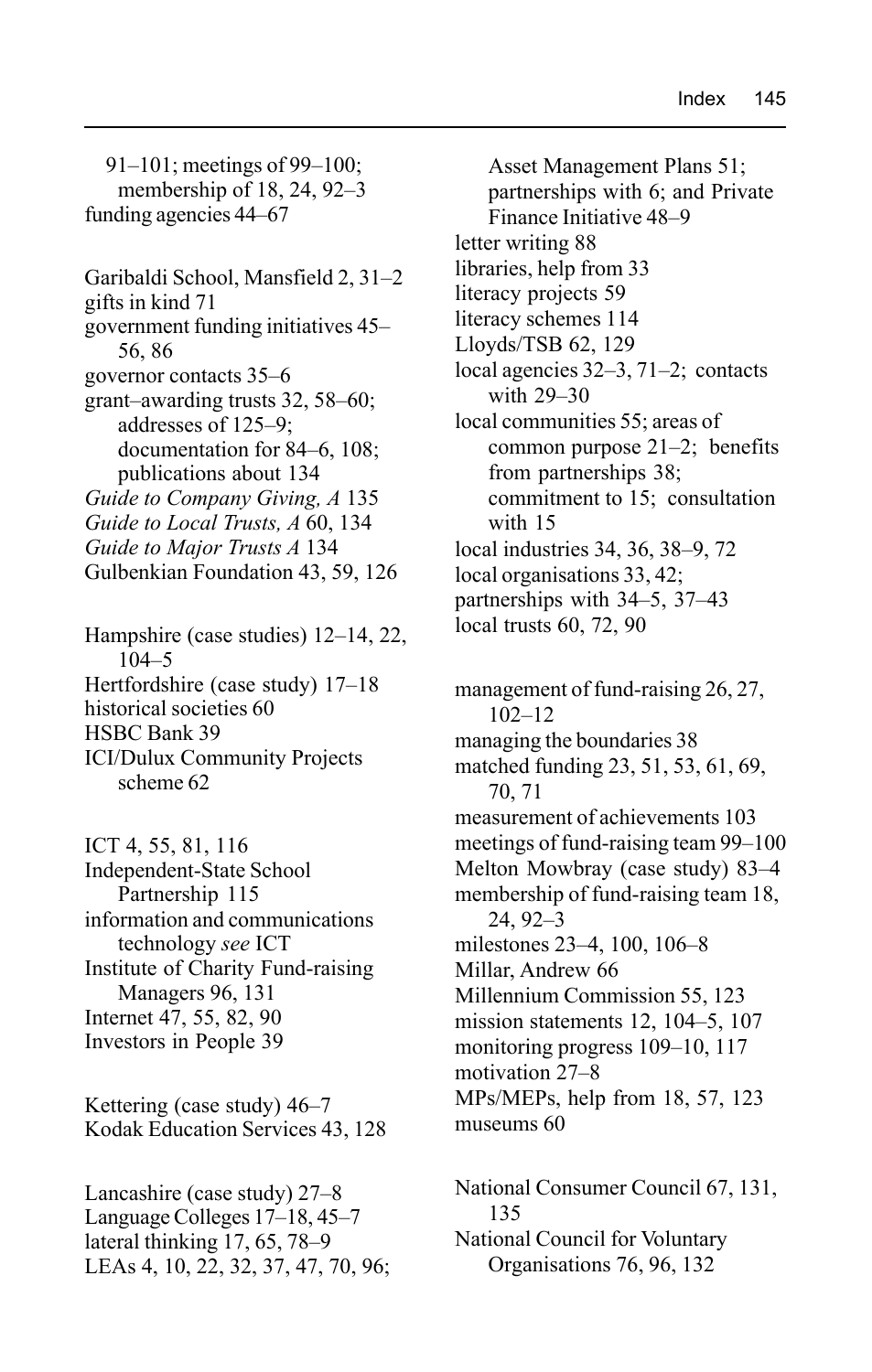National Heritage Memorial Fund 54, 123 National Lottery 32, 86, 122; funding 9, 16, 46, 52–6, 86–7; help with bids 92; schools awarded funding 46, 52, 86–7, 138–42 National Lottery Charities Board 54, 123 NatWest Bank 41–2 networking 29–30, 35–7, 76, 89–90, 110, 118 New Deal for Schools 4, 50–1, 105, 122 New Opportunities Fund 55–6, 123 Nuffield Foundation 59, 127 numeracy schemes 114

OFSTED 3 outside agencies 32–3; contacts with 36–7; partnerships with 15, 17; *see also* local agencies out-of-school activities 5, 55

Pairing Scheme 67 paperwork 84–6 parents' contacts 36 partners 78, 107; approaching 78, 80, 84–90 partnership funding 44, 67, 69–70 Partnership Points 67, 135 partnerships 2, 14–15, 78; ommercial 36, 38–9, 40–1, 60–6; local 34–5, 37–43; maintaining and developing 80, 82, 89–90, 105, 117–18; voluntary groups 34 Paul Hamlyn Foundation 59, 127 perseverance 17, 56, 87, 88, 110 person-to-person approach 89 personnel 24, 89, 91; *see also* fundraising team PFI (Private Finance Initiative) 48–9, 50 Portsmouth (case study) 79

primary–secondary school liaison 63 Prince's Trust 58, 114, 115, 127 Private Finance Initiative *see* PFI problem-solving techniques, 5 Ws and H 9–10, 20, 102 professional fund-raisers 26, 95–8, 111 professionalism 17, 18, 65, 86 project champions 38, 98–9 project leaders 89, 94 project management 102–12; experience in 28, 93; expertise in 71 project stages 107–8 promotional companies 73–4 public-private partnership funding 4, 17, 47–50 Public Private Partnerships Programme 47–8, 122 publications: on business sponsorship 66–7; general 133–7 publicity for projects 100–1

realisability of strategy 22, 78, 99, 103 reasons for raising funds 10–11 Regional Arts Boards 53 rejection, dealing with 82–3 resources 26–8; commercial provision 61–2; management of 108–9 Ronald McDonald Children's Charities 39, 129

sales techniques 112 Salisbury, Sir Bob 2, 31, 32, 80, 118 Save and Prosper Educational Trust 129 school development plans 11–18, 46, 117 school suppliers 36, 63, 72 *Schools Funding Update* 133 Schools Private Finance Team 47